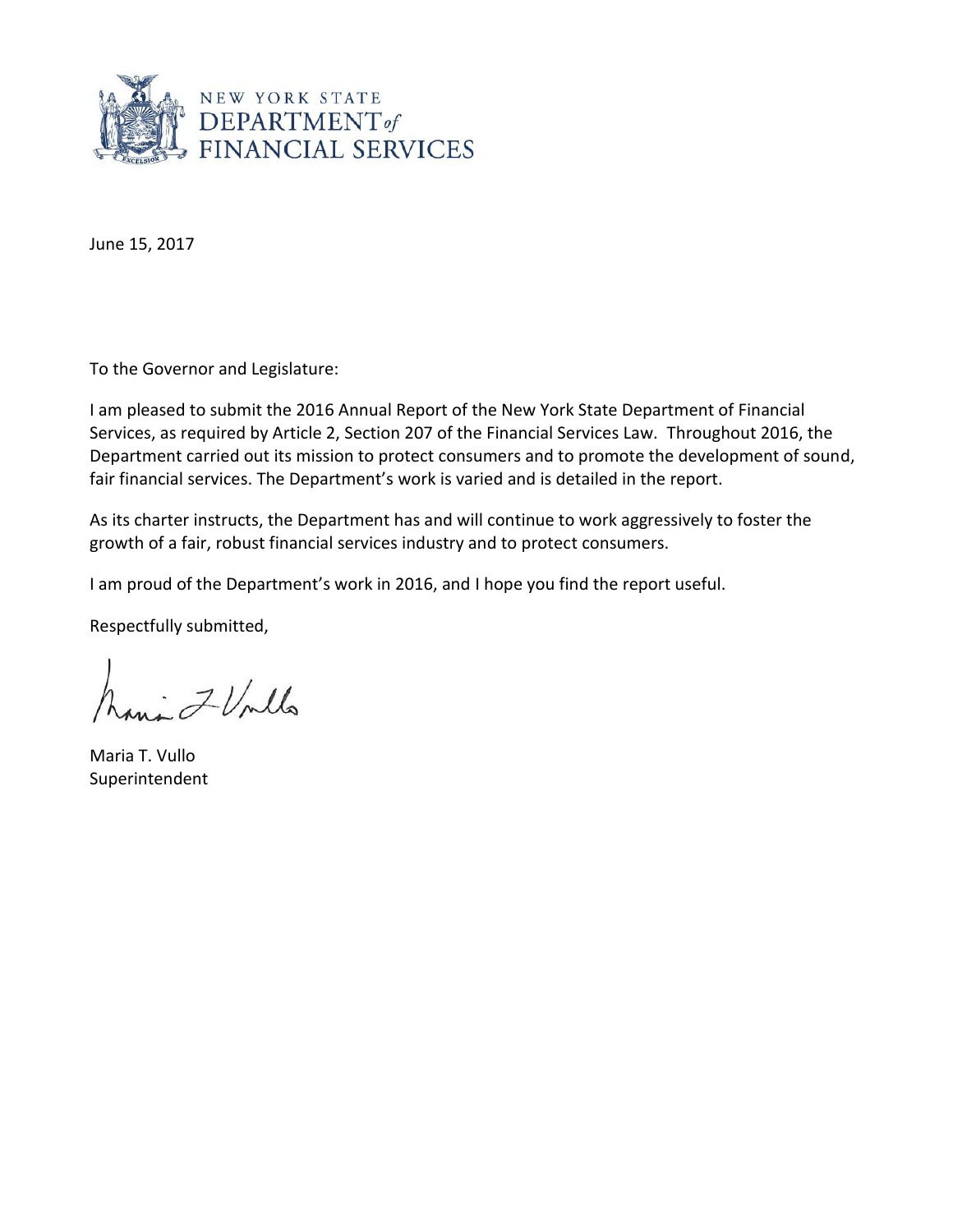

# **Department of<br>Financial Services**

# 2016 Annual Report

**Maria T. Vullo, Superintendent**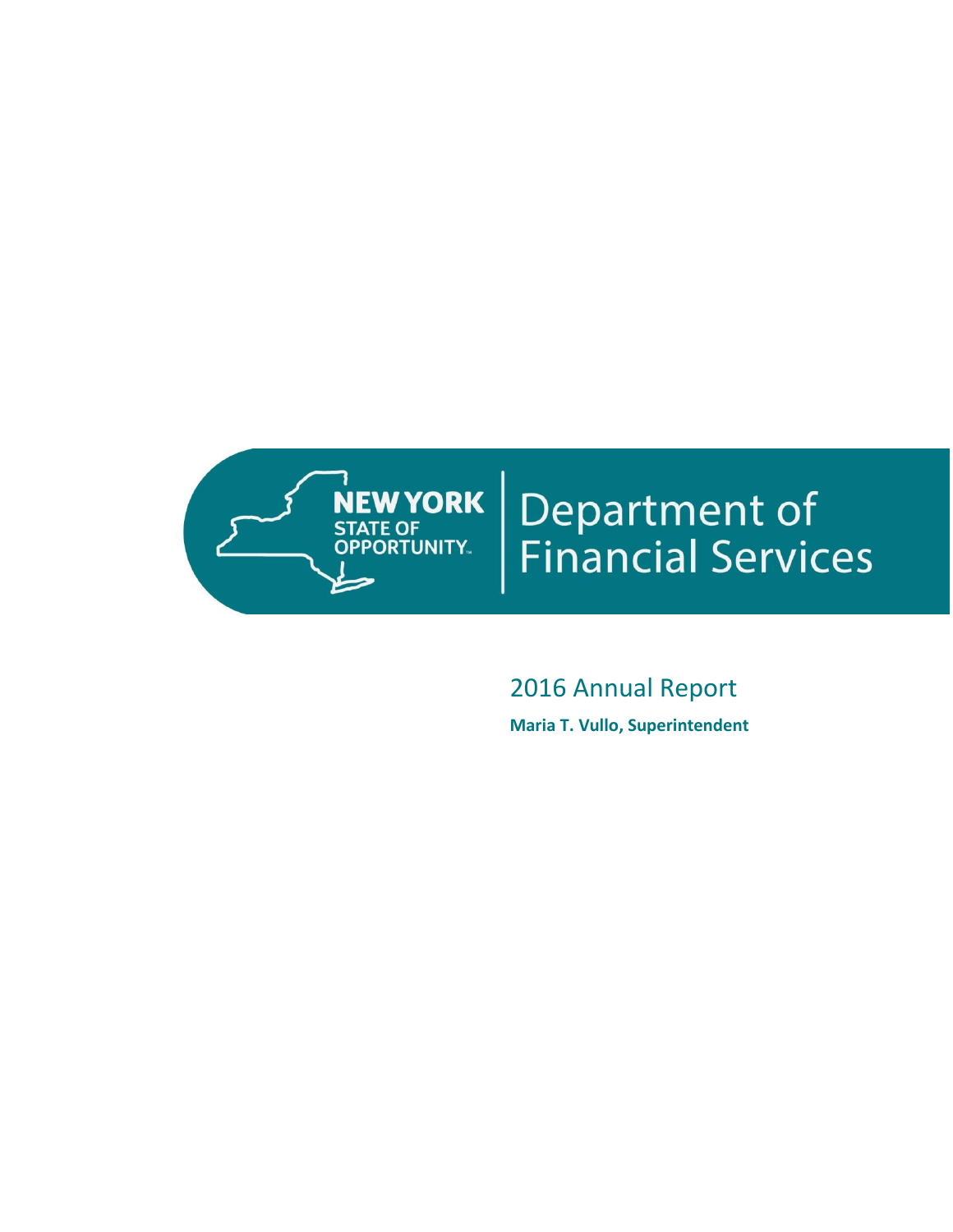# **Contents**

| NEW YORK STATE CHARTERED AND LICENSED BANKING, LENDING AND FINANCIAL SERVICES INSTITUTIONS 27 |  |
|-----------------------------------------------------------------------------------------------|--|
|                                                                                               |  |
|                                                                                               |  |
|                                                                                               |  |
|                                                                                               |  |
|                                                                                               |  |
|                                                                                               |  |
|                                                                                               |  |
|                                                                                               |  |
|                                                                                               |  |
|                                                                                               |  |
|                                                                                               |  |
|                                                                                               |  |
|                                                                                               |  |
|                                                                                               |  |
|                                                                                               |  |
|                                                                                               |  |
|                                                                                               |  |
|                                                                                               |  |
|                                                                                               |  |
|                                                                                               |  |
|                                                                                               |  |
|                                                                                               |  |
|                                                                                               |  |
|                                                                                               |  |
|                                                                                               |  |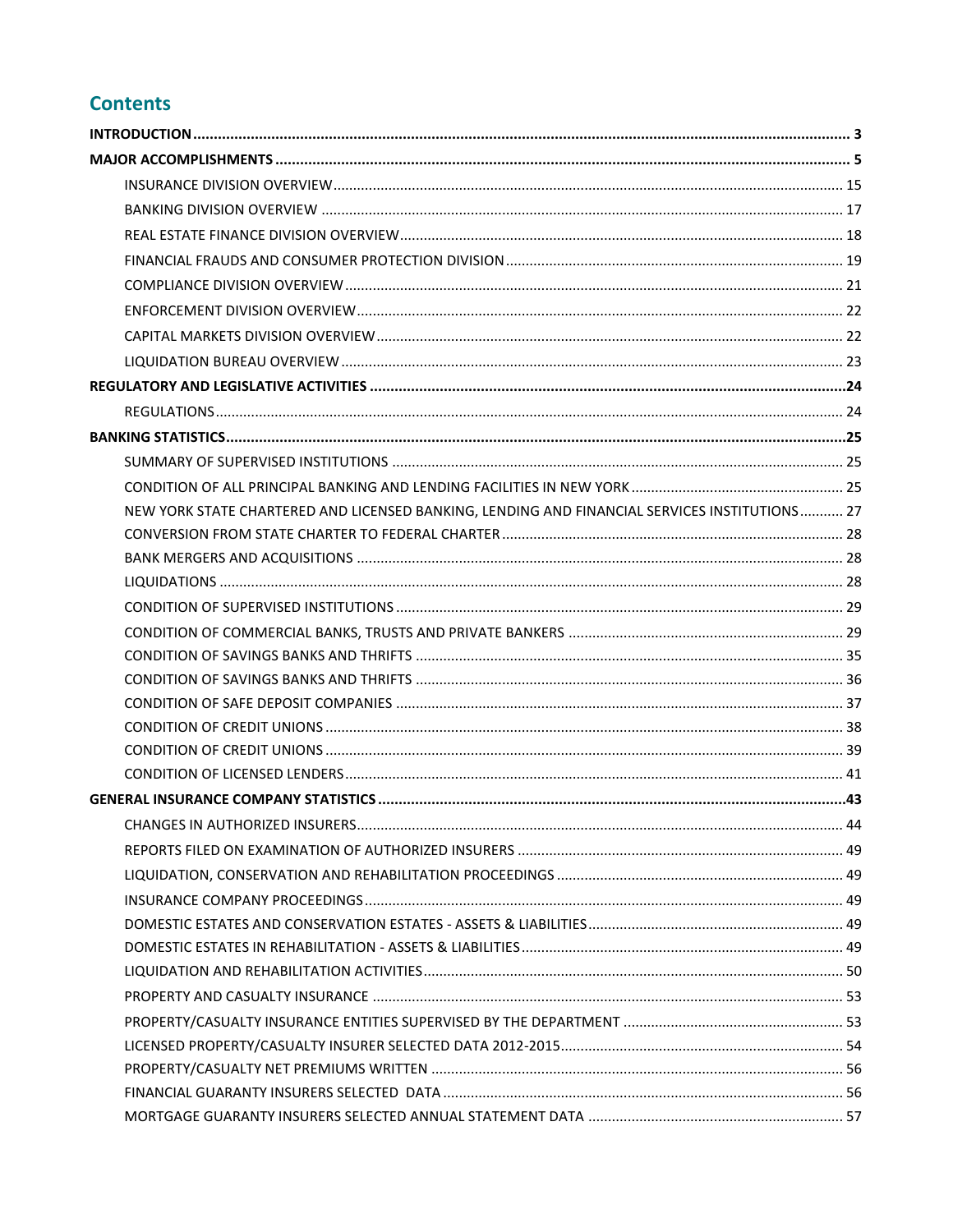| PUBLIC RETIREMENT SYSTEMS AND PENSION FUNDS ADMITTED ASSETS/INSURANCE IN FORCE 62 |  |
|-----------------------------------------------------------------------------------|--|
|                                                                                   |  |
|                                                                                   |  |
|                                                                                   |  |
|                                                                                   |  |
|                                                                                   |  |
|                                                                                   |  |
|                                                                                   |  |
|                                                                                   |  |
|                                                                                   |  |
|                                                                                   |  |
|                                                                                   |  |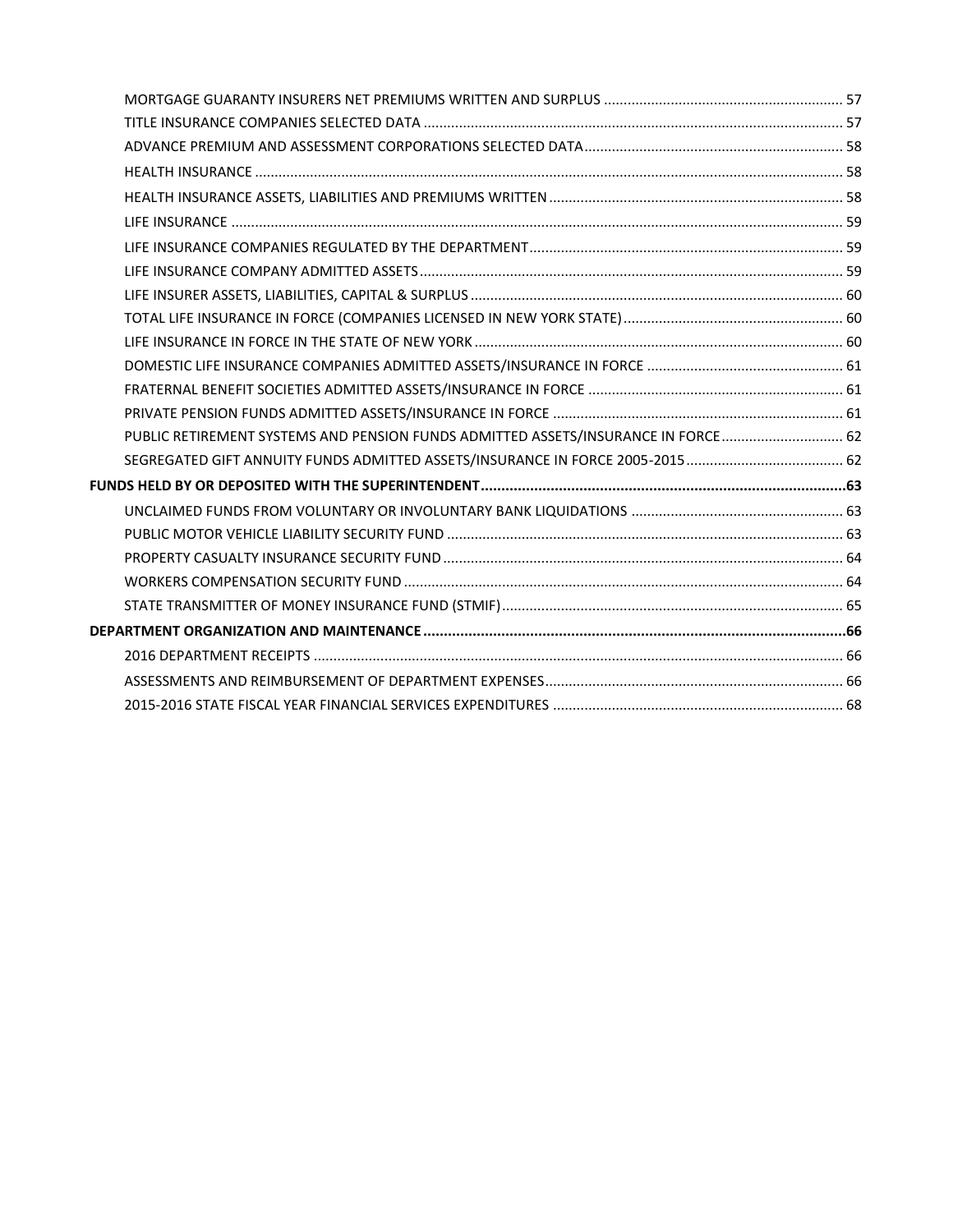## <span id="page-4-0"></span>**I N T R O D U C T I O N**

The Department of Financial Services (DFS) supervises and regulates the activities of more than 1,400 insurance companies with assets of more than \$4.3 trillion, and approximately 1,500 banking and other financial institutions with assets totaling more than \$2.6 trillion. DFS regulated entities include 90 statechartered banks, 83 branches of foreign banks, 10 foreign agencies, 16 credit unions, 380 licensed financial services companies, and 7,600 mortgage loan originators and servicers. DFS licensees include nearly 200 life insurance companies, 1,100 property/casualty insurance companies, approximately 100 health insurers and managed care organizations, and 300,000 insurance licensees.

Maria T. Vullo became Acting Superintendent of DFS on February 23, 2016, and was confirmed by the New York State Senate on June 15, 2016. The Department is organized into the following divisions:

The **Insurance Division** supervises all insurance companies that do business in New York. The Division includes the Property, Life and Health Bureaus.

The **Banking Division** supervises, through chartering, licensing, registering, and examining safety and soundness, banking and other financial institutions. The division is composed of the following three bureaus: Foreign & Wholesale Banks, Community & Regional Banks and Licensed Financial Services.

The **Real Estate Finance Division** is responsible for regulating all real estate and homeowner issues. The division includes Mortgage Banking, the Mortgage Assistance Unit and the Mobile Command Center (MCC). The MCC has been an important tool to inform, engage and support communities throughout New York State, particularly during times of crisis, including the explosion in New York City's Chelsea neighborhood in September 2016, and the Hoosick Falls water supply contamination. DFS staff provide information and assist homeowners, business owners and residents with questions and concerns relating to mortgage loans, or refinancing of loans, as well as those relating to insurance issues.

The **Financial Frauds and Consumer Protection Division** (FFCPD) is responsible for protecting and educating consumers and fighting consumer fraud. The FFCPD encompasses the Civil Investigations Unit: the Criminal Investigations Unit; the Consumer Assistance Unit; the Disciplinary Unit; the Consumer Examinations Unit; the Student Protection Unit; and the Holocaust Claims Processing Office.

DFS established a new **Compliance Division** in 2016 to ensure that our staff meets the high standards that our agency promotes by developing and delivering training for DFS employees, and streamlining and modernizing DFS procedures to ensure efficient and effective supervisory activities. The division also ensures that we have comprehensive and effective standards for the entities that we regulate.

Our enforcement operations were centralized in 2016 under a new **Enforcement Division**, leading to stronger coordination within the Department and consistency of approach, ensuring that regulated entities comply with New York and federal law in relation to their activities serving the public.

The **Capital Markets/Research Trends Innovation Division** provides the Department's expertise in complex financial products (bonds, equities, credit, derivatives, and commodities), enterprise risk management, financial analysis, information technology, internal controls and audit, research, fiduciary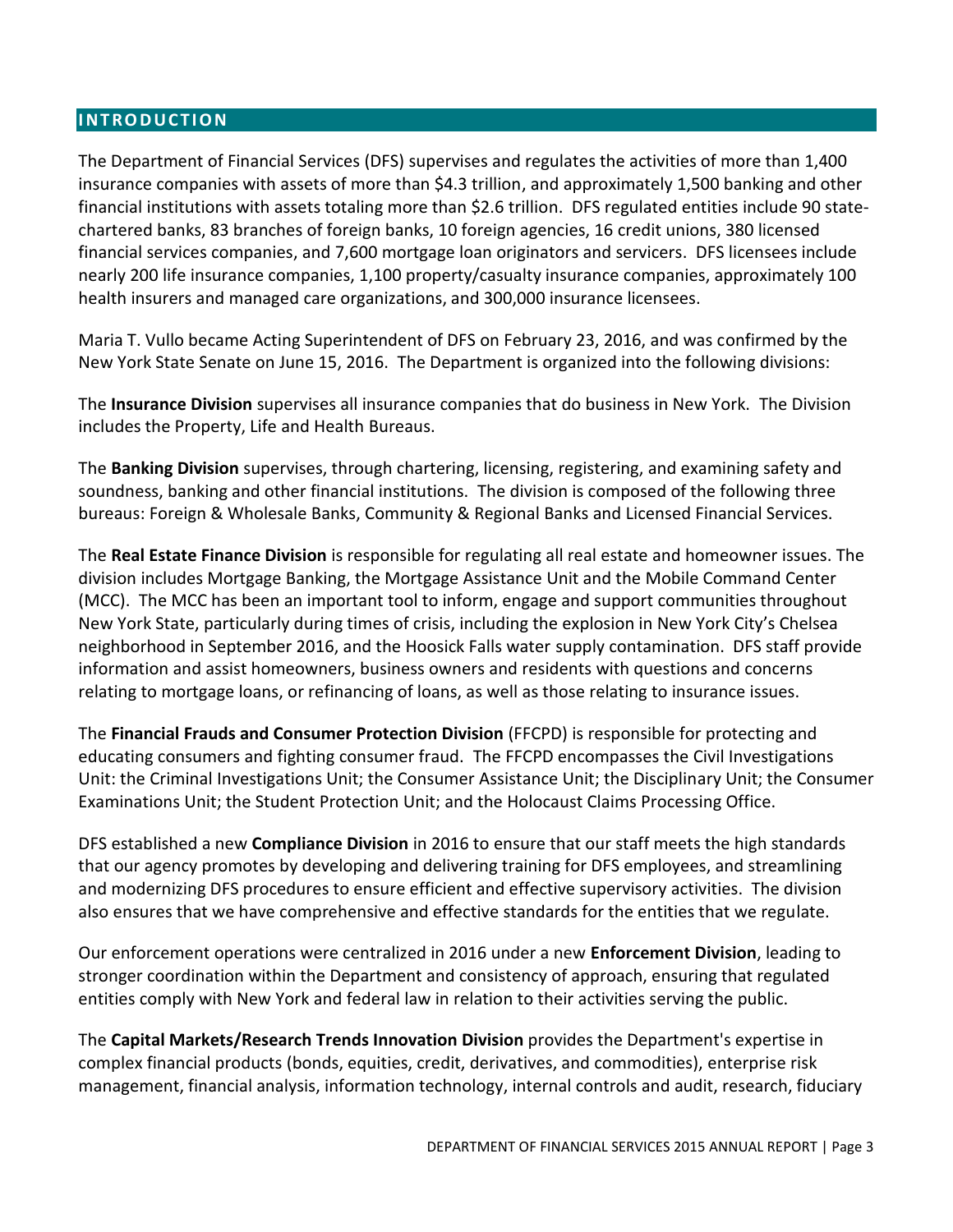controls, regulatory accounting, and new financial products. The division works with the other DFS divisions in examinations and also conducts target examinations independently. The Division has the primary regulatory responsibility for the New York State-based public retirement systems, financial guaranty insurance companies and virtual currency companies. In addition, it leverages the business intelligence that DFS gathers with the aim of analyzing this data to identify emerging risks and macroeconomic trends that can be developed into topical reports and regular industry analysis.

All data in this report is for the year 2016, unless stated otherwise. Financial data for the Department is for the fiscal year 2015-2016.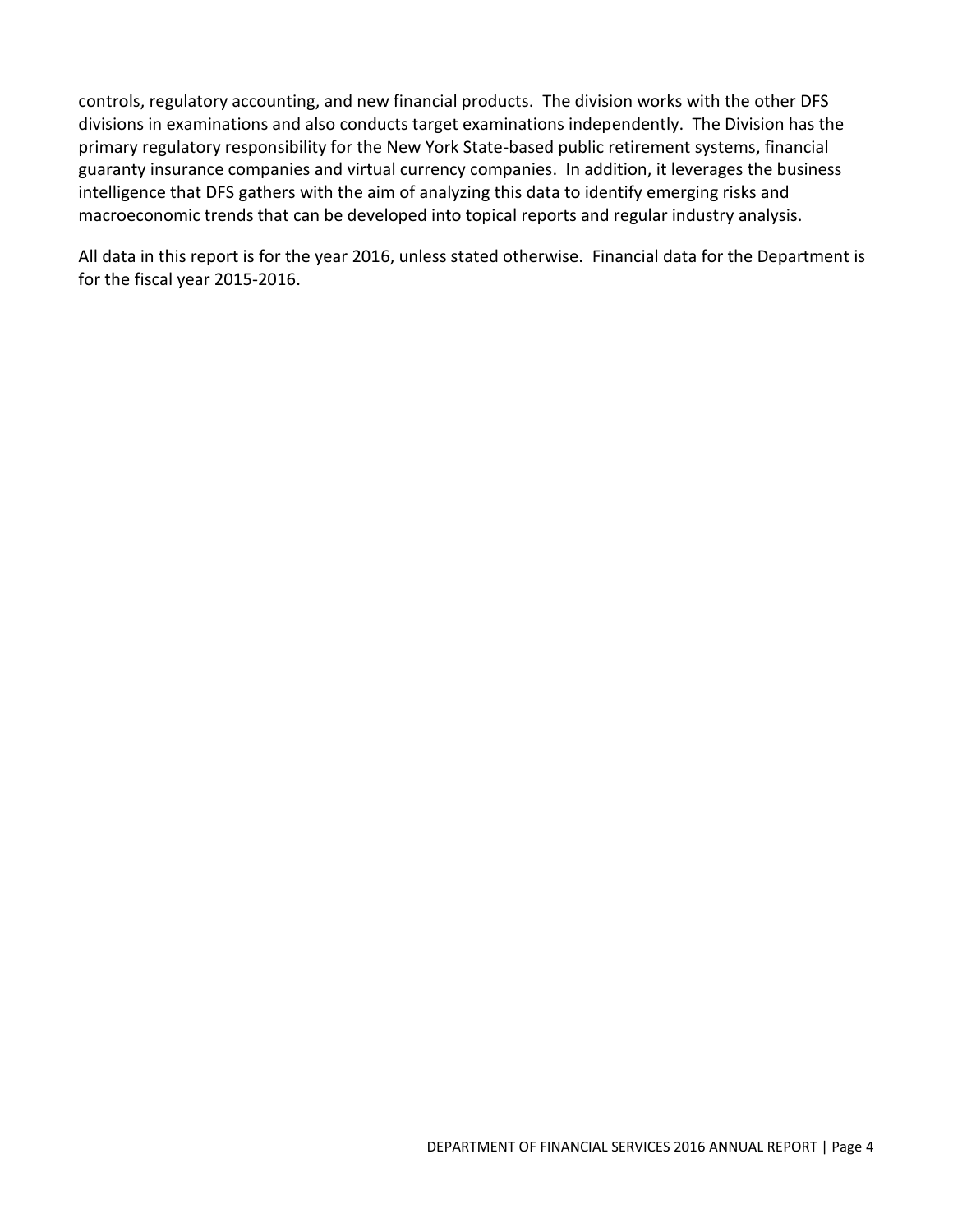# <span id="page-6-0"></span>**MAJOR ACCOMPLISHMENTS**

The Department continues to work to protect consumers and promote a thriving sustainable financial services sector for the long term. The highlights of some of that work are below.

#### **ENCOURAGING GROWTH, SAFEGUARDING MARKETS AND ENFORCING THE FINANCIAL SERVICES LAWS**

#### **Leading Efforts to Strengthen Cyber Security Across the Financial Sector**

In 2016, DFS proposed the first-in-the-nation regulation to protect New York State's financial services industries from the ever-growing threat of cyber-attacks. The regulation, which became effective March 1, 2017, requires banks, insurance companies, and other financial services institutions regulated by the Department to establish and maintain a cybersecurity program with minimum standards designed to protect personal data and ensure the safety and soundness of New York State's financial services industry. The final regulation requires regulated institutions annually to submit a board resolution or senior officer compliance finding confirming steps taken to ascertain compliance with the regulation. DFS also has designed and launched a training program for examiners on cybersecurity and the new cybersecurity regulation. DFS is working with federal and state regulator counterparts to provide consistency in cybersecurity, serving as a leader with this regulation and training program.

#### **Preventing Terrorism Financing**

In June 2016, DFS adopted a final risk-based anti-terrorism and anti-money laundering regulation that requires regulated institutions to maintain programs to monitor and filter transactions for potential Bank Secrecy Act (BSA) and anti-money laundering (AML) violations and prevent transactions with sanctioned entities. The final regulation requires regulated institutions annually to submit a board resolution or senior officer compliance finding confirming steps taken to ascertain compliance with the regulation. DFS has ensured that its relevant examiners have been trained in the new anti-money laundering and Bank Secrecy Act laws, and the new transaction monitoring regulation.

#### **Regulating and Licensing Virtual Currency Companies**

The emergence of virtual currency, distributed ledger, and blockchain technologies present both opportunities and challenges for industry as well as regulators. Building innovative platforms for conducting commerce can help improve the efficiency of financial transactions, record-keeping and clearing. However, these technologies create risks to the extent that existing regulatory requirements are bypassed, or regulatory requirements do not keep up with the speed of transactions. Easier facilitation of payments and anonymous movements of funds can be dangerous without the compliance and oversight designed to safeguard consumers, and to prevent money laundering and funding illegal activities.

In 2015, the Department issued a regulation requiring a license to engage in the virtual currency business. In 2016, DFS authorized Gemini Trust Company LLC to offer the trading of Ether, an emerging cryptocurrency, on its virtual currency exchange based in New York City. The Department also approved the application of XRP II LLC, an affiliate of Ripple Labs, Inc., for a virtual currency license. In total, DFS has licensed five virtual currency companies.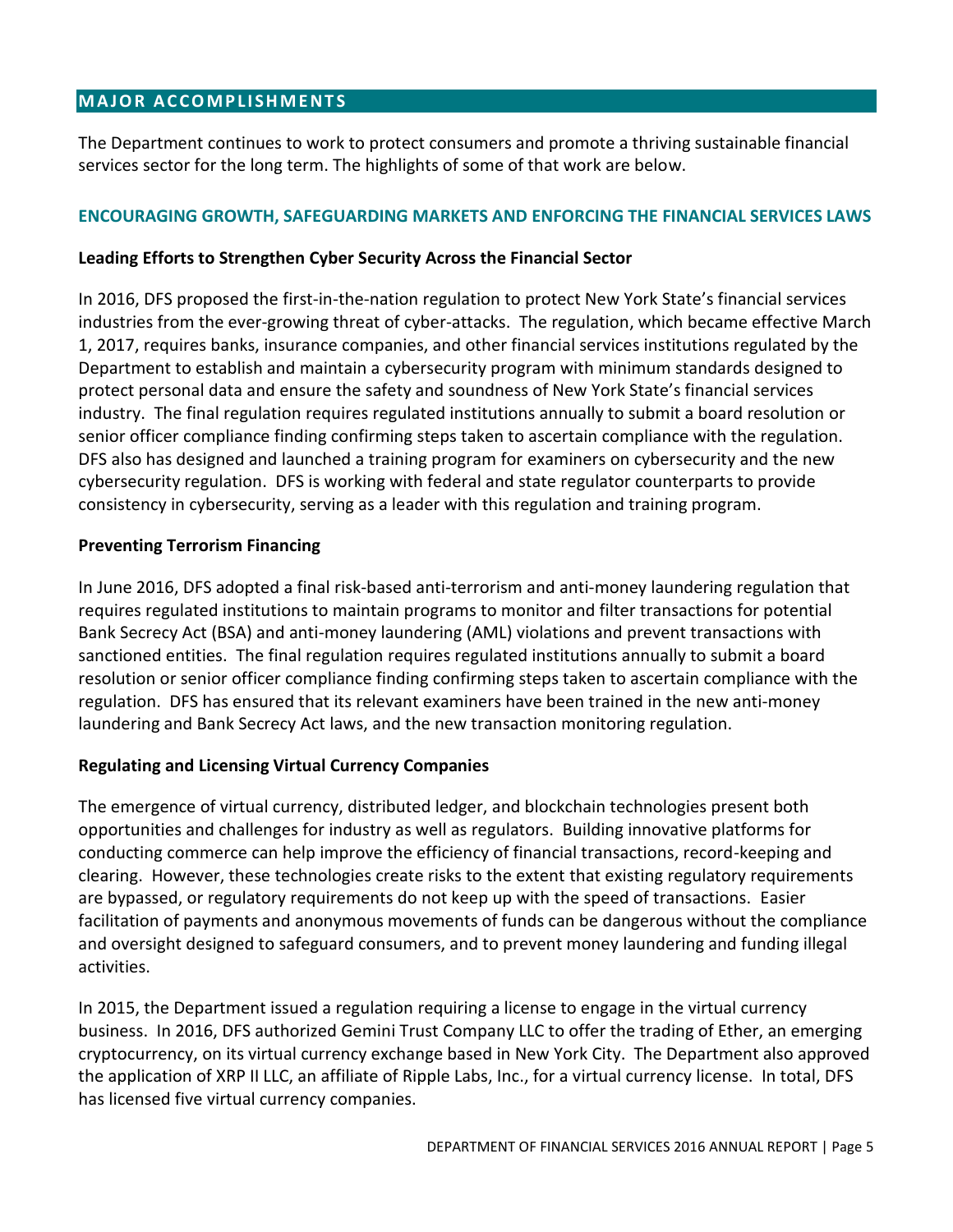DFS has begun examinations of these virtual currency companies, which, like other regulated financial services entities, are subject to periodic examinations by DFS.

# **Combatting Bank Secrecy Act and Anti-Money Laundering Violations**

Enforcement actions ensure that regulated entities comply with New York and federal law in relation to their activities serving the public. In 2016, DFS centralized its enforcement operations under a new Enforcement Division, leading to stronger coordination within the Department and consistency of approach. With this improved coordination, DFS announced significant consent orders against banks in 2016, with monetary penalties totaling more than \$600 million, for violations of New York's anti-money laundering laws (AML) and the Bank Secrecy Act (BSA). They include:

- **Mega International Commercial Bank of Taiwan:** On August 19, 2016, the Department entered into a consent order with Mega International Commercial Bank of Taiwan, which paid a \$180 million fine and installed an independent monitor for violations of New York's AML laws. DFS's examination found that the bank's head office was indifferent toward risks associated with transactions involving Panama, recognized as a high-risk jurisdiction for money-laundering. The examination also determined that a substantial number of customer entities, which have or had accounts at several other Mega Bank branches, were apparently formed with the assistance of the Mossack Fonseca law firm in Panama. The independent monitor will implement changes to the bank's policies and procedures and address the compliance deficiencies at the New York branch.
- **Agricultural Bank of China:** On November 4, 2016, DFS entered into a consent order with Agricultural Bank of China, which paid a \$215 million fine and installed an independent monitor for violating New York's AML laws. DFS examiners found that the bank's New York branch conducted U.S. dollar clearing in rapidly increasing volumes through foreign correspondent accounts, even after DFS warned the bank not to increase its dollar clearing transactions until it significantly improved its compliance function. The Bank willfully ignored DFS's warning, and dollar clearing transactions by the bank at the New York branch skyrocketed, creating an untenable risk at a time the bank was not able to satisfy even basic compliance requirements. DFS also found that the bank employed non-transparent and evasive transaction methods, including sending coded messages through the Society of Worldwide Interbank Financial Telecommunication (SWIFT) system that masked the true parties to a transaction and avoided screening by DFS.
- **Intesa Sanpaolo S.p.A.:** On December 15, 2016, DFS entered into a consent order with Intesa, which paid a \$235 million fine and extended the term of engagement with its current independent consultant for significant violations of New York AML and BSA laws. The DFS investigation discovered that from approximately 2002 to 2006 Intesa used opaque methods and practices to conduct more than 2,700 U.S. dollar clearing transactions, amounting to more than \$11 billion, on behalf of Iranian clients and other entities possibly subject to U.S. economic sanctions. By processing transactions involving entities possibly subject to U.S. sanctions using these non-transparent methods, Intesa subverted controls designed to detect illegal transactions in the New York branch and thwarted the effective supervision of the New York branch by regulators.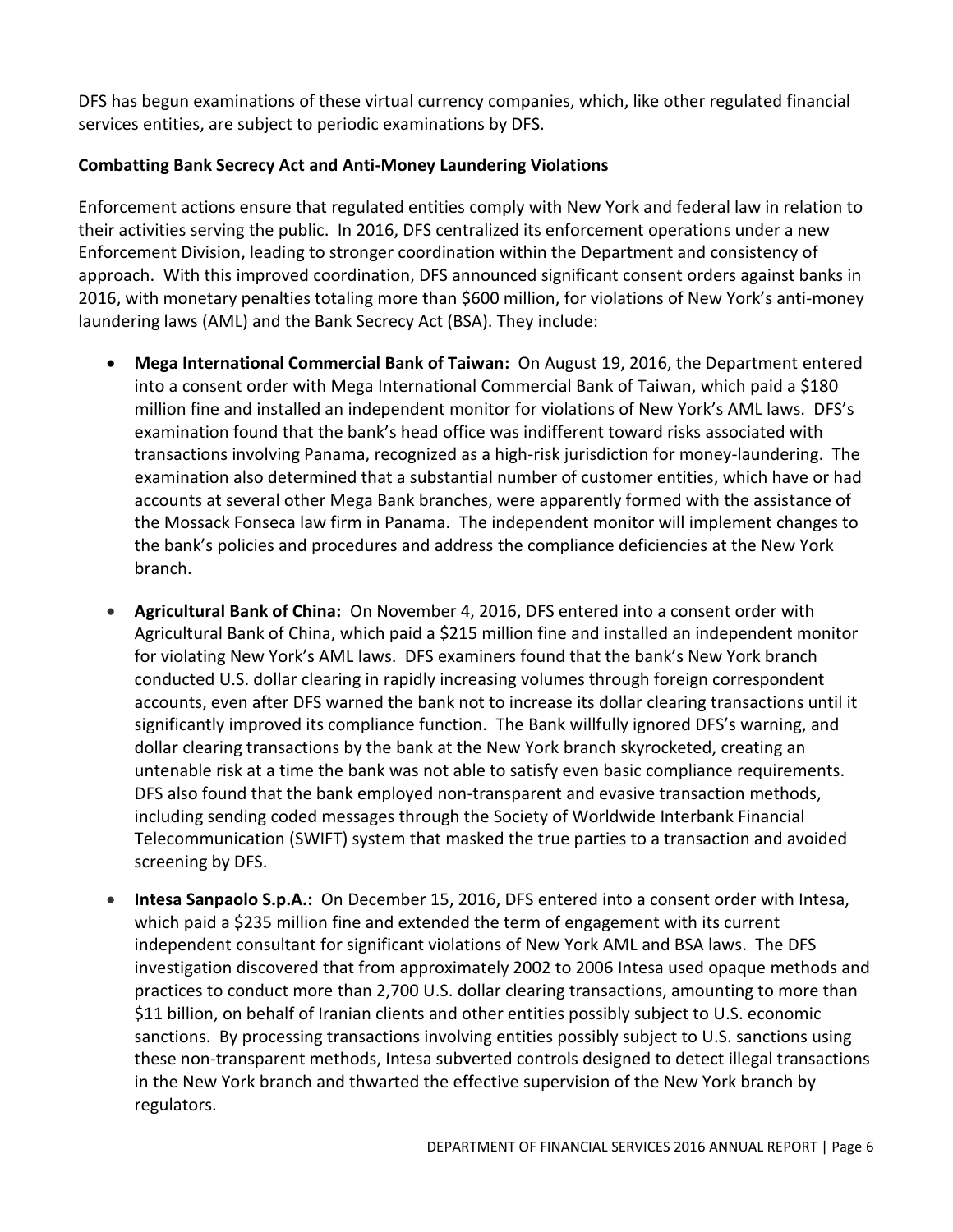# **Encouraging the Growth of the Banking Industry**

In 2016, DFS engaged in a disciplined effort to promote our state banking charter, and the results show that our state banking system is strong and growing. In 2016, DFS approved 43 branch openings of New York State-chartered banking institutions, and through June 2016, the total number of branches was 1,198, up from 1,196 in 2015. In 2016, DFS also upgraded the technology used to manage examinations and the institutions under examination, allowing the Department to streamline work processes and be more responsive to regulated entities.

# **PROTECTING CONSUMERS**

#### **Safeguarding Homeowners and Communities**

- **Zombie Properties:** In 2016, DFS finalized a regulation to implement new legislation enacted in June 2016 that requires banks and mortgage servicers to report vacant and abandoned, or "zombie," properties into a statewide DFS registry of unoccupied and ill-maintained properties in New York neighborhoods and to maintain the properties before and during foreclosure. Violations are subject to a \$500-per-day fine. DFS has also encouraged New Yorkers to provide information about zombie properties in their neighborhoods. If a property is not already in the registry, DFS will identify the mortgage servicer to facilitate appropriate remedial actions as outlined in the legislation.In addition, DFS has developed a Consumer Bill of Rights to help homeowners facing foreclosure, and the Department is working with local authorities to establish best practices and coordination to implement the law.
- **PHH Mortgage Corp.:** On November 9, 2016, the Department entered into an agreement with PHH Mortgage Corporation and its affiliate, PHH Home Loans LLC, which agreed to pay a \$28 million fine and engage a third-party auditor for violations of federal and New York laws designed to protect homeowners. A DFS investigation found that PHH Mortgage lacked formal and comprehensive policies and processes for executing foreclosure-related documents. In addition, PHH Home Loans also failed to establish adequate controls for loan originations.
- **Reverse Mortgages:** In 2016, DFS's Real Estate Finance Division launched an investigation into reverse mortgage loan servicers in New York State after receiving complaints about their foreclosure practices. Reverse mortgages, which are marketed to senior citizens 62 years of age and older, can be beneficial for homeowners with a significant amount of equity in their homes when they need to pay large or unanticipated expenses, such as medical bills. However, in many reverse mortgage agreements, the failure to comply with what seem to be minor obligations can put seniors at risk of foreclosure. DFS's investigation has led to legislation to protect senior homeowners who have reverse mortgages.

#### **Preventing Elder Financial Exploitation**

In 2016 the Department continued to focus on the important role that New York banks and credit unions can play in identifying, investigating, and reporting suspected elder abuse. In 2016, as part of its continuing efforts to combat elder financial exploitation, DFS and the Office of Children and Family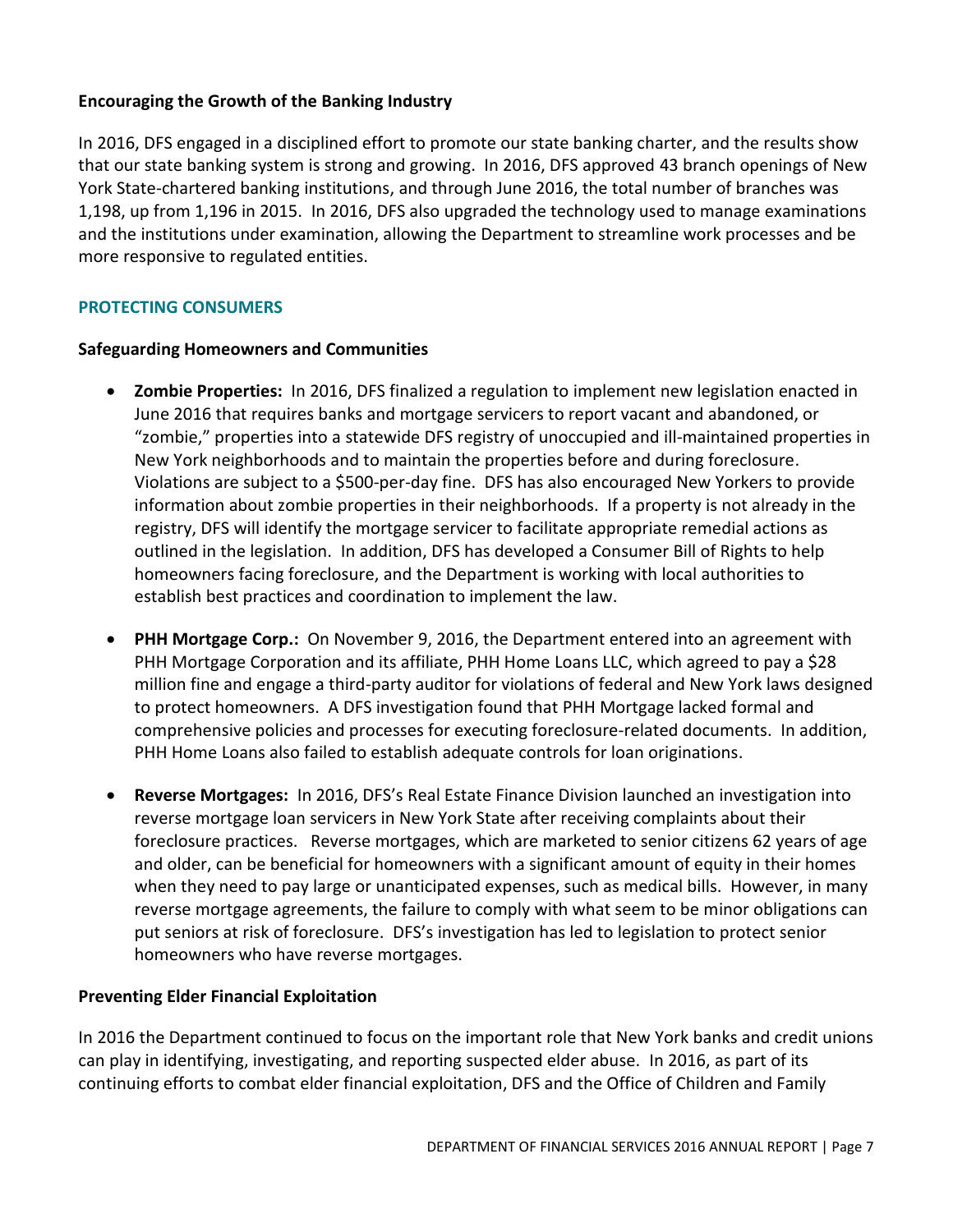Services conducted training sessions for New York chartered banks and credit unions in Syracuse and Buffalo, attended by more than 50 people from 23 institutions.

In November 2016, the Superintendent gave a well-received plenary address at the Adult Abuse Training Institute in Albany. That conference brought together many public and private service providers, including social service professionals, law enforcement, attorneys, financial professionals, and others dedicated to improving services for vulnerable adults. DFS also led a workshop after the plenary session to discuss current issues in the field. DFS continues to work with Adult Protective Services, law enforcement, and various units in the Department to investigate and resolve complaints of elder financial exploitation.

DFS also has proposed a bill to amend the Banking Law to place a hold on the bank account of a vulnerable adult if there is a reasonable basis to believe that the adult is a victim of actual or attempted financial exploitation.

# **Monitoring Premium Increases**

To protect senior citizens from rising insurance and annuity premiums, DFS proposed a new regulation that would give the Department an opportunity to review insurance and annuity premium increases at least 120 days before they are implemented. This important provision will protect seniors who have paid premiums for years and can least afford increased costs to maintain insurance coverage. The proposed regulation also requires life insurers to notify consumers at least 60 days before an adverse change in non-guaranteed elements of an in-force life insurance or annuity policy.

# **Prohibiting Illegal Online Payday Lending**

Payday loans are illegal short-term loans, typically an advance on a paycheck, with extremely high interest rates that violate New York's criminal and civil usury law, which limit interest to 25 and 16 percent respectively. Considering the fees on an annual basis, the interest rates can be as high as 400 to 1,000 percent.

In 2016, the Department continued to pursue illegal payday loan debt collectors and "lead generators" that market and collect applications for illegal payday loans, resulting in the following settlements and restitution of more than \$3 million to New York consumers:

 **Blue Global LLC**: In March 2016, DFS reached a \$1 million consent order with Blue Global LLC and its CEO, Chris K. Kay, to resolve Blue Global's marketing of illegal, online payday loans to New York consumers and its misrepresentations that it provided top security for consumers' personal information submitted through Blue Global websites. Blue Global collected and shared more than 350,000 applications from New York consumers with payday lenders, online data aggregators, and other third parties, and sold more than 177,000 New York consumer leads. Blue Global knew that the lenders to whom it connected New York consumers charged annual percentage rates of more than 500%, far in excess of the interest rate cap in New York. Under the settlement, the respondents also agreed to stop marketing payday loans to New York consumers.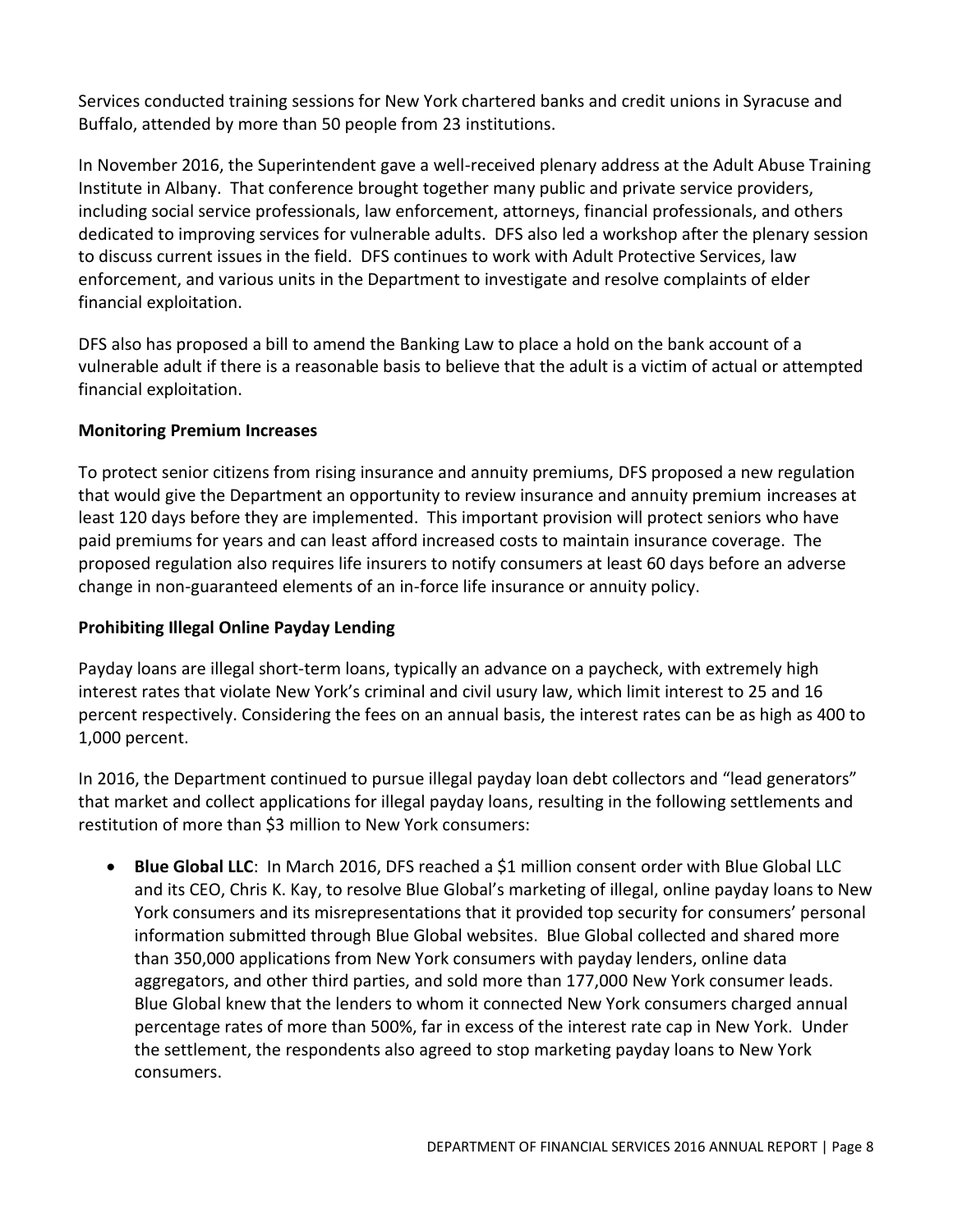- **National Credit Adjusters LLC:** On May 17, 2016, under a consent order with DFS, National Credit Adjusters (NCA) discharged more than \$2.26 million in New York consumers' payday loan debts, provided refunds totaling \$724,577 to more than 3,000 New Yorkers and paid a \$200,000 penalty. DFS's investigation uncovered that NCA had attempted to collect on 7,325 payday loan debts of New York State consumers and collected payments on 4,792 of those debts between 2007 and 2014. The DFS investigation also found that NCA had engaged in unlawful debt collection practices when NCA sought to collect on illegal payday loan debts of New York consumers.
- **Webcollex LLC:** Under a May 17, 2016, consent order with DFS, debt buyer Webcollex LLC (doing business as CKS) issued \$66,129 in refunds to 52 New York consumers, discharged \$52,941 in debt to 106 New Yorkers, and paid a \$25,000 penalty for improperly purchasing and collecting on hundreds of illegal payday loans from New York consumers. DFS found that CKS had attempted to collect on hundreds of payday loan debts of New Yorkers and did collect payments from 52 New York consumers.

# **Addressing Predatory Online Lending Practices**

DFS is responding to protect New York's consumers and financial institutions from certain online lending predatory and unregulated practices, including the use of a business model intended to skirt New York's laws and protections. These practices create an unequal playing field for New York's financial services industry, in particular, state-chartered community banks, which are subject to DFS's regulations. DFS has proposed legislation to amend the Banking Law to address the online lending industry for nonbusiness loans of less than \$25,000 or business loans of less than \$50,000.

#### **Protecting Consumers from Deceptive Loan Practices Targeting Pensions**

Pension loan companies solicit pensioners over the internet, seeking pensioners who will "sell" their pensions for a set period of time -- anywhere from three to 10 years -- in exchange for lump sum amounts. Such companies recruit investors to provide the lump sum amounts and pensioners to provide the monthly payments out of their pensions. While these transactions are marketed as "pension advances" or "sales" of pension income, under New York law they are in actuality high-interest loans that can cost pensioners hard-earned income that was intended to sustain them in their later years. DFS combatted this issue in 2016 to protect consumers, with the following results:

**Pension Income LLC and Pension Funding LLC:** DFS continues to pursue litigation against these pension lending companies. In 2016, DFS, the CFPB, and four of the five defendants agreed to a preliminary injunction that installed a court-appointed receiver. The individuals also agreed to disgorge more than \$320,000 to the receivership estate. In February 2016, a final consent judgment was entered into with the same defendants, under which the court-appointed receiver was given broad discretion to manage the company. The receiver continues to administer the receivership estate and work towards winding down the businesses and propose equitable remedy to investors. The court entered a default judgment against the remaining individual defendant in July 2016, barring him from activities involving financial products and services in New York State and ordering disgorgement.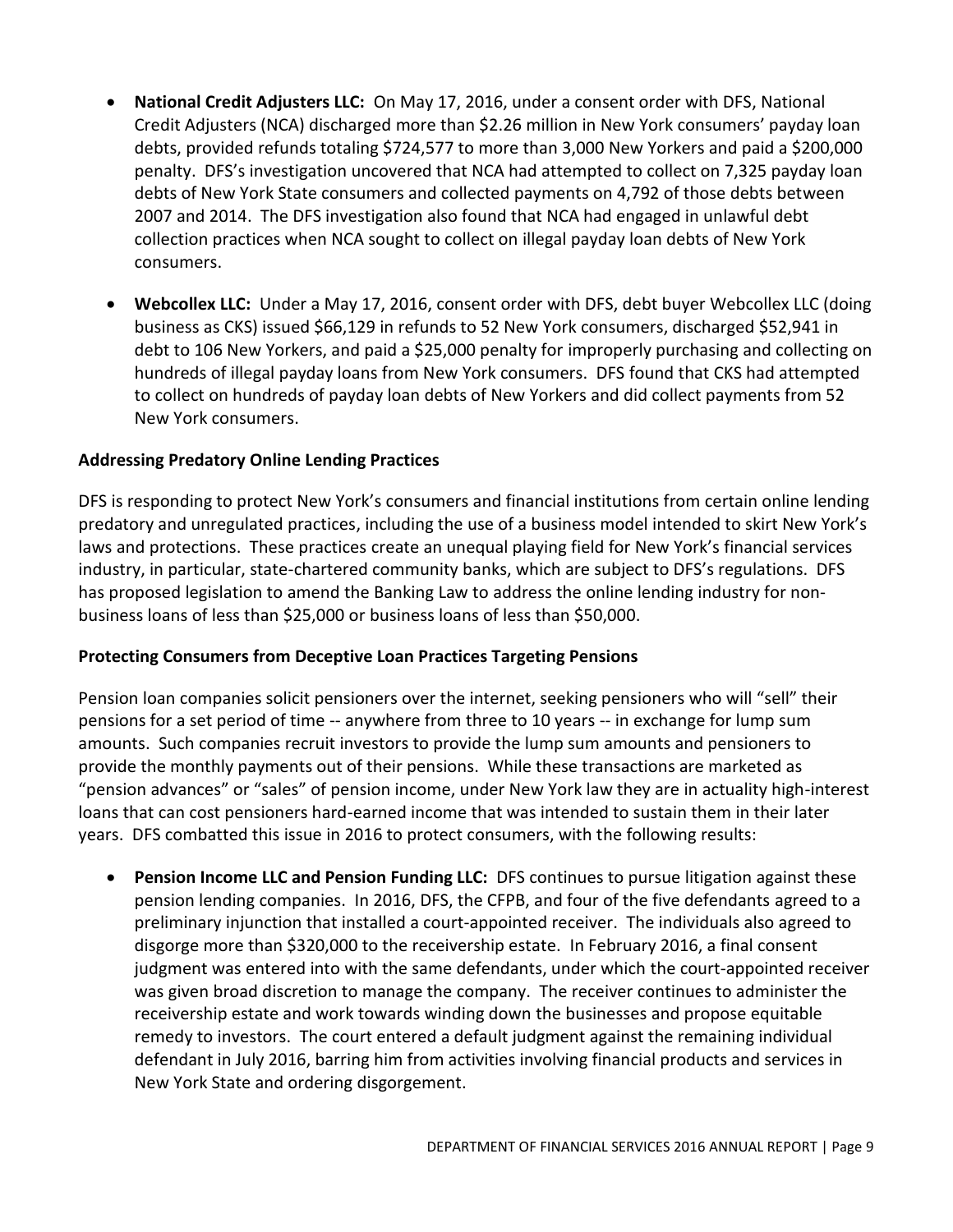**Future Income Payments, LLC:** In October 2016, DFS reached a consent order with Future Income Payments LLC (FIP), formerly known as Pensions, Annuities & Settlements, LLC, and its owner, under which FIP paid a fine of \$500,000 and ceased doing business in New York State. DFS's investigation found that FIP had deceptively represented that its transactions were "sales of assets," rather than loans, and that FIP had loaned and transmitted money without the required licenses from DFS. The investigation further found the company had violated Financial Services Law prohibitions against misrepresentation by calling interest charges "discounts" and failing to disclose annual percentage rates to pensioners. FIP also violated New York's usury laws; some pensioners were charged annual interest rates of more than 130 percent, well beyond New York's interest rate caps.

FIP also agreed to revise the total amount owed by New York pensioners to the actual value of the lump sum they were loaned and to forgive amounts due over that amount. The amount of loan forgiveness obtained through the settlement totals more than \$6.3 million. FIP agreed to refund pensioners who paid more than the lump sums they originally borrowed or who paid late fees or insufficient fund fees. A third-party administrator, selected by DFS, is overseeing administration of this settlement.

These consent orders demonstrate the importance of DFS's online lending and unlicensed lender bills, which, respectively, would require any online lender making non-business loans of less than \$25,000 or business loans of less than \$50,000 to be licensed by DFS, and augment DFS's enforcement authority in the banking and insurance industries.

# **Protecting Students from Misleading and Improper Practices**

In 2016, the DFS Student Protection Unit (SPU) conducted several workshops at schools, libraries, and community centers across the state, providing vital information to students, parents, and student loan borrowers about the best way to finance an education and available student loan repayment options. In addition, together with other DFS units, SPU attended the New York State Fair in August and September 2016, and answered questions and distributed brochures to help New York consumers better understand student lending. In October 2016, SPU participated in a town hall event at the Borough of Manhattan Community College at which they shared issues that SPU has identified concerning student loan repayment and listened to stories from borrowers struggling to repay their loans.

In 2015, Governor Cuomo signed Banking Law § 9-w, which required DFS to develop a standard student loan shopping sheet to be used by all New York schools of higher education. In 2016, DFS finalized the Financial Aid Award Information Sheet and enacted regulations that provide students and their families with a summary of what a school will cost, and available payment options. The standardized form makes it easy for students to compare the financial aid packages of different schools.

To further protect students, DFS has also proposed a bill that would license and regulate student loan servicers similar to the way the Department regulates mortgage servicers.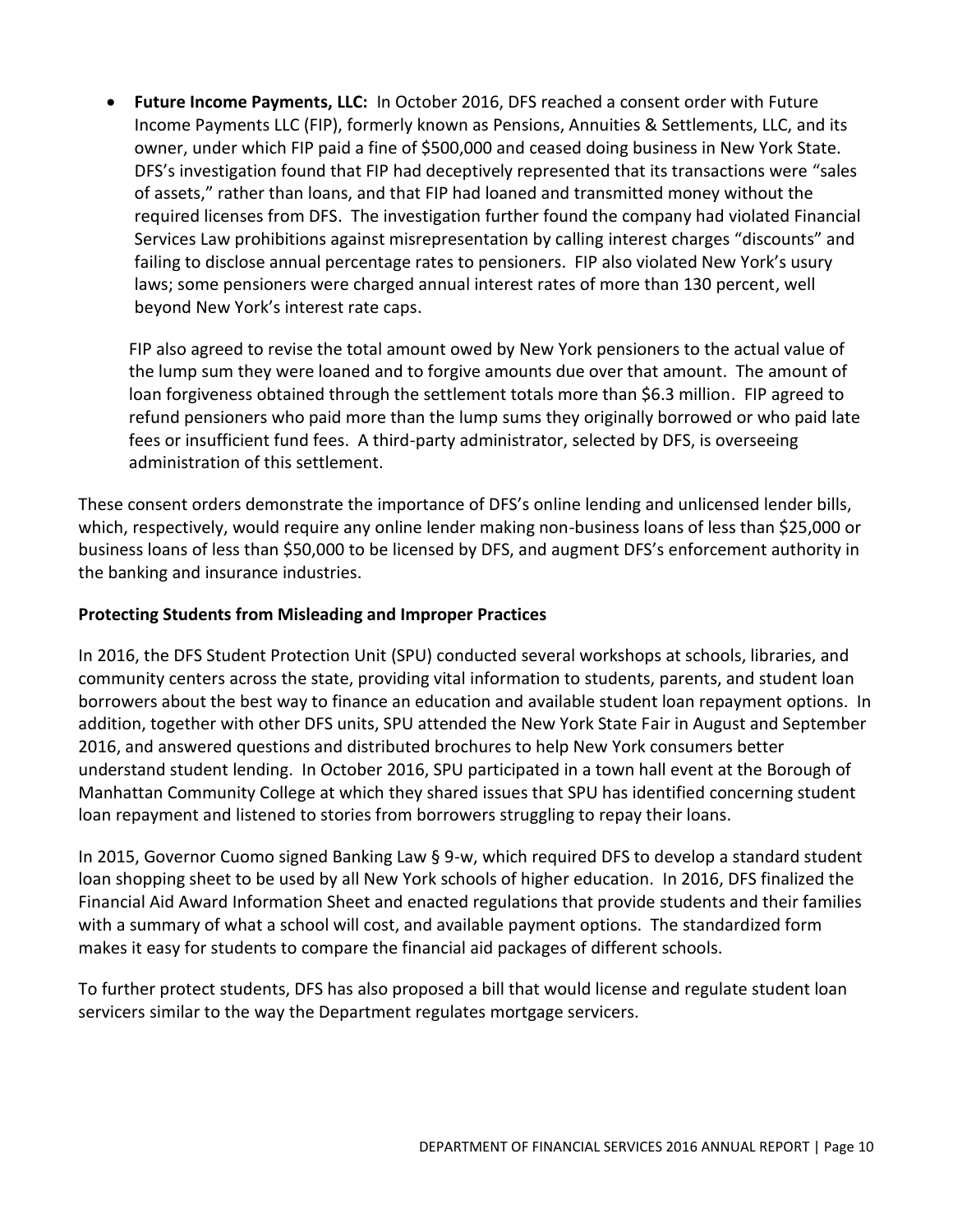# **Reaching the Unbanked and Under-Banked**

DFS administers New York State's signature access to banking program, the Banking Development District (BDD) program, designed to encourage the establishment of bank branches in areas across New York State where there is a demonstrated need for banking services. In 2016, the Superintendent of Financial Services undertook directed efforts to encourage New York-chartered banks to participate in the program and to encourage financial inclusion. In 2016, DFS reviewed 17 applications requesting renewal of deposits, resulting in 16 recommendations for renewal with no reservations and one recommendation for non-renewal of deposits. In addition, DFS approved the designation of one new BDD, continued working with one applicant seeking to establish a BDD, and began working with two additional applicants seeking to establish BDDs. DFS has also supported a bill to allow credit unions to participate in the BDD program.

In addition, DFS proposed a bill in 2016 to register lending circles and create a limited exception to licensing requirements such that nonprofit organizations that exclusively facilitate zero-interest, no-fee, and credit-building loans may operate in New York.

# **Guarding Against Improper Incentive Compensation**

In October 2016, DFS issued new guidance directing all state-regulated banks to ensure any employee incentive arrangements do not encourage inappropriate corporate practices. This precautionary measure followed improper practices at Wells Fargo Bank that encouraged employees to boost sales figures by engaging in this type of behavior. Specifically, DFS advised all regulated banking institutions that no incentive compensation may be tied to employee performance indicators without effective risk management, oversight and control.

# **Assisting the Formerly Incarcerated**

As part of Governor Cuomo's Community Re-Entry and Reintegration initiative, DFS issued a first-in-thenation regulation prohibiting insurance companies from refusing to provide commercial crime insurance coverage to New York businesses that employ people with criminal convictions. The new regulation ensures that employers are able to obtain this coverage, provided that they consider a set of factors outlined in New York State law governing the hiring of people with criminal convictions. These factors include whether the offense is related to the duties that the employee will perform, the time that has passed since the conviction, and evidence of good conduct by the applicant.

Prior to this measure, businesses in New York that sought to hire individuals with criminal convictions often found that they could not obtain the required insurance coverage for such loss or damage. Without access to coverage, employers were discouraged from hiring these potential employees regardless of their job qualifications, and thus creating an unfair barrier to those seeking employment.

#### **Curbing Harmful Annuity Replacement Practices**

During the course of regular and targeted examinations, DFS discovered that some life insurers, producers and distributors have been recommending that consumers replace existing deferred annuities with immediate annuities. The consumers were encouraged to do so without consideration of lost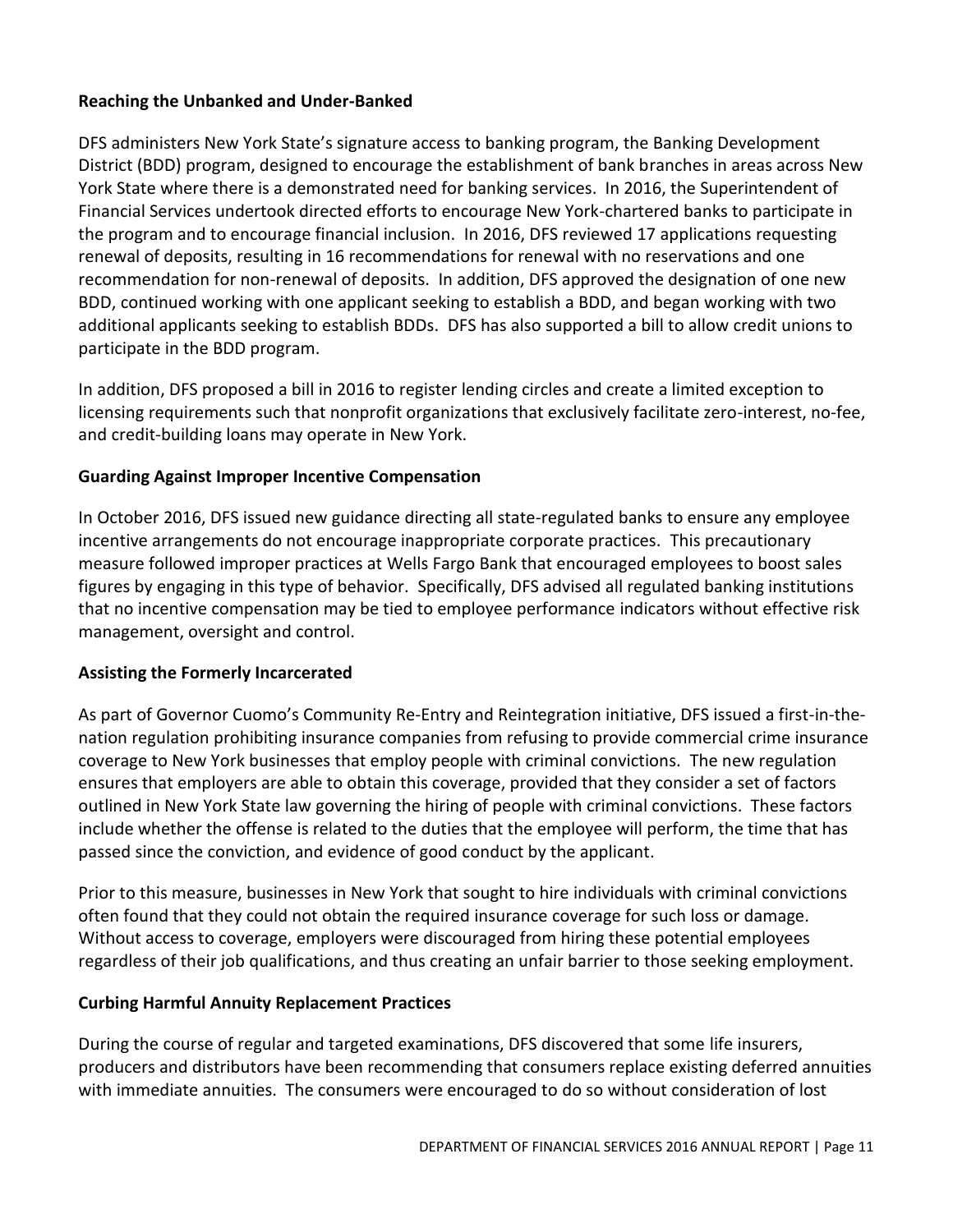benefits and without being shown a comparison between the income benefit available under the consumer's existing annuity and the amount available under the proposed annuity, in violation of Regulations 187 and 60.

In addition, in December 2016, DFS issued guidance to remind life insurers, producers and distributors of their obligations under New York Insurance Law and regulations to perform an adequate suitability review when recommending the sale or replacement of an annuity. Suitability review requires sellers to determine the appropriateness of the sale or replacement of any annuity contract when recommending such a transaction to a consumer.

# **Combatting Improper Contestable Claims Practices**

In December 2016, DFS entered into a consent order with Columbian Mutual Life Insurance Company after a DFS investigation found the company and its Unity Mutual Life Insurance unit improperly denied coverage and rescinded life insurance policies for 257 deceased policy holders. The life insurance policies, which were marketed to low- and middle-income New Yorkers for funeral, burial and other final expenses, totaled approximately \$2 million. Columbian was required to pay full benefits to the beneficiaries of the affected policyholders, as well as a \$257,000 fine. The companies also were required to hire an independent third-party administrator, selected by DFS, to oversee the restitution process.

The Department, following this investigation, issued guidance to all life insurers stating that, under New York Insurance Law, an insurance company may contest a life insurance claim made during the "twoyear contestable period" only if the insurer establishes that there was a material misrepresentation on an application for life insurance to induce the insurer to issue the life insurance policy.

# **Protecting Healthcare and Reducing Health Insurance Costs**

The strength and vibrancy of New York's commercial health insurance market is a priority for DFS. The Department has been working with commercial health insurers, and other state health agencies to address changes at the federal level and protect the healthcare of New Yorkers. In 2016, DFS issued an emergency regulation to address certain unintended consequences from the federal risk-adjustment program in New York's small group market for the 2017 plan year. The regulation addresses factors specific to the New York market that were not adequately taken into account in the federal program.

In addition, the Superintendent of Financial Services served as a member of the Governor's Heroin and Opioid Task Force in 2016, and assisted with the landmark legislation to increase access to addiction treatment, expand community prevention strategies, and combat the over-prescription of opioids. Other DFS measures include:

 **Fair Rate Setting for Health Insurance Premiums.** For the 2017 individual market, insurers requested, on average, a 19.3 percent increase in health insurance rates for 2017. The Department reduced that average increase to 16.6 percent. For the small group market, insurers, on average, requested a 12.3 percent increase in health insurance rates for 2017. The Department reduced that average increase to 8.3 percent. Moreover, a number of small businesses will be eligible for tax credits that would lower those premium costs even further.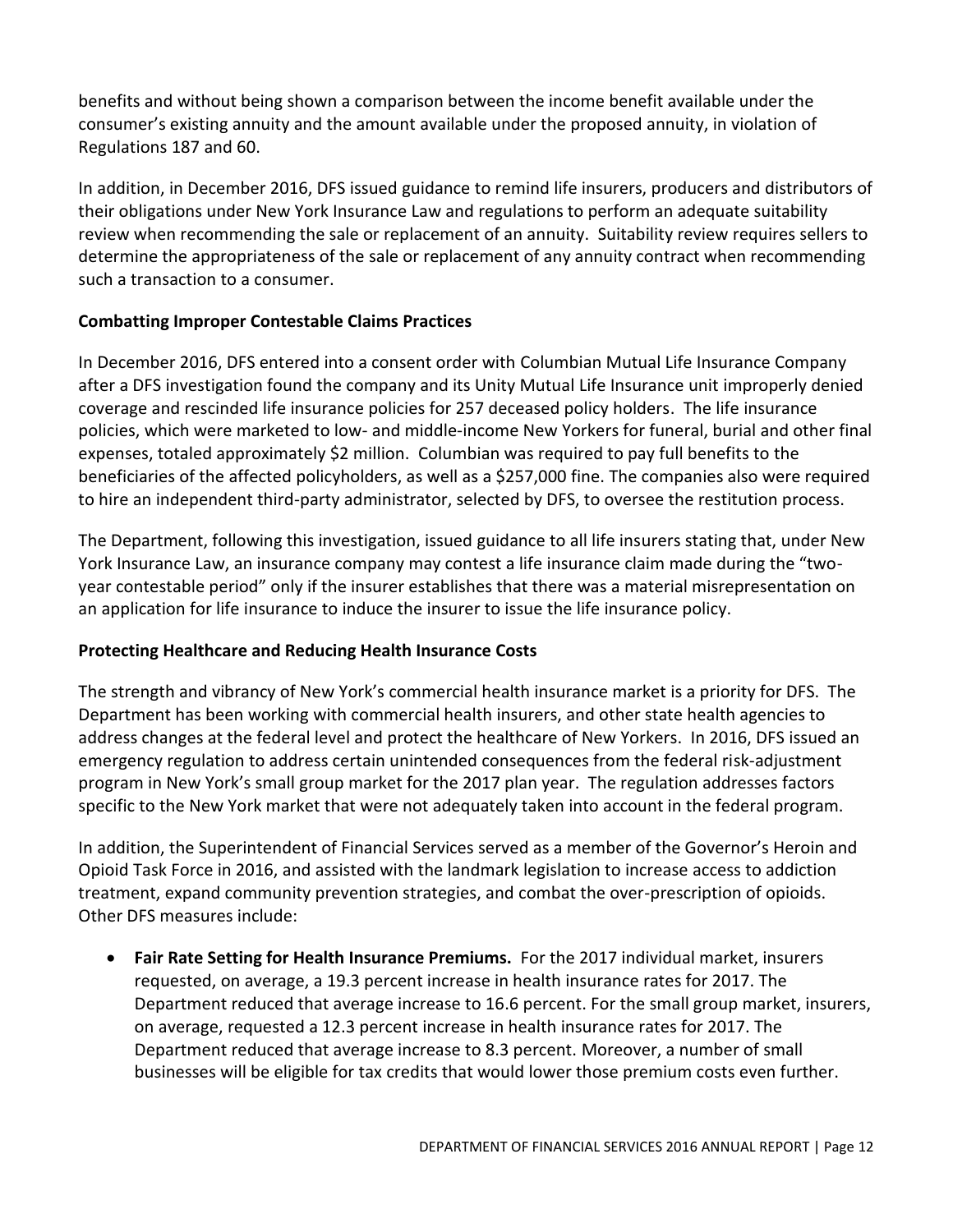**Premium Refunds.** Under the prior approval law, health insurers must spend at least 82 percent of premiums for individual and small group business and 85 percent for large group business on medical claims in order to meet minimum loss ratio requirements. If insurers spend less than that percentage, they are required to return the difference to policyholders. In 2016, the Department required insurers that did not meet the minimum loss ratio requirements to refund \$46.7 million to policyholders.

# **Protecting Women and Families**

In April 2016, the Department created a new special enrollment period permitting victims of domestic violence or spousal abandonment to enroll in health insurance plans at any time of the year, outside of the standard November 1 through January 31 annual open enrollment period. Insurers and HMOs may not require any proof of eligibility or apply overly burdensome requirements on applicants seeking to use the special enrollment period.

In addition, in April 2016, DFS issued guidance to inform health insurers of their responsibility to provide health insurance coverage for maternal depression screenings. This action was followed in July 2016 by guidance to ensure that insurers not discriminate, in the underwriting of disability and life insurance policies, against women who suffered from maternal depression.

In June 2016, the Governor signed landmark legislation mandating health insurance coverage with no cost-sharing for breast cancer screening, breast cancer risk assessments, genetic testing, and medications to reduce the risk of breast cancer. The legislation also eliminates cost-sharing for diagnostic imaging for breast cancer, including diagnostic mammograms, breast ultrasounds, and breast MRIs for women at high risk for breast cancer. As a result, women in need of tests other than standard mammograms will not have to pay any additional out-of-pocket expenses for these most common diagnostic tests.

Following the legislation, in July 2016, to ensure that health insurers meet their legal obligations to cover breast cancer screening and treatment and eliminate any obstacles women and their families may face in the fight against breast cancer, the Department issued guidance to inform health insurers that they must provide coverage with no cost-sharing for breast cancer screenings, breast cancer risk assessments, genetic testing, and medications to reduce the risk of breast cancer. The guidance requires health insurers to eliminate annual deductibles, co-payments, and co-insurance payments for all mammograms, including those provided to women more frequently than current federal screening guidelines such as annual mammograms for women in their forties.

In 2016, Governor Cuomo signed into law the nation's strongest and most comprehensive Paid Family Leave policy, to take effect Jan. 1, 2018. The Department will implement this landmark law, a disability insurance program available to all New York employees.

#### **Prosecuting Financial Fraud**

DFS has a longstanding commitment to combating financial fraud. It is responsible for the detection and investigation of insurance and financial fraud and the referral for prosecution of persons or entities that commit those frauds. DFS investigations led to 295 arrests for insurance fraud and related crimes in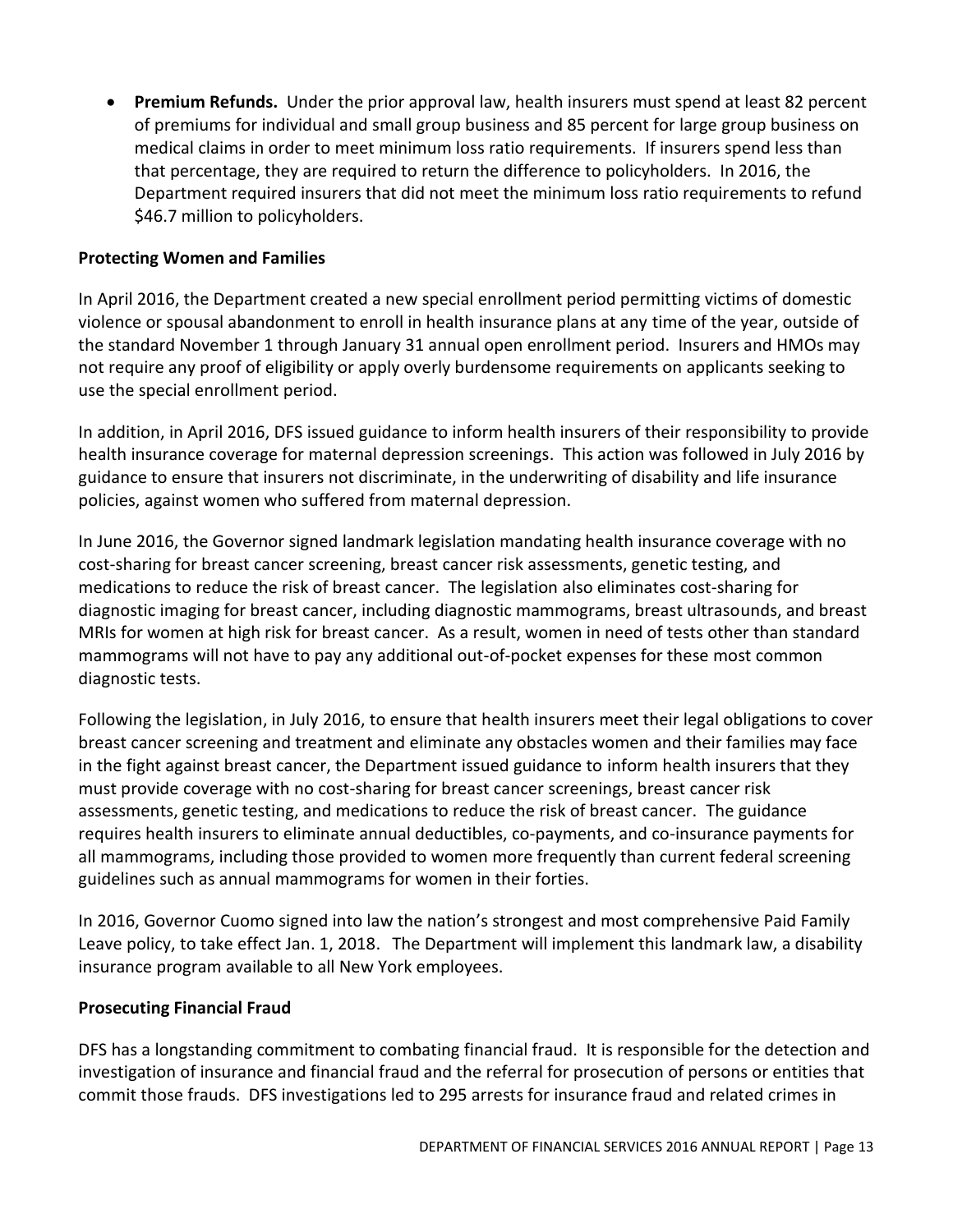2016, including 133 for healthcare fraud, as well as mortgage fraud investigations resulting in four arrests and 12 convictions. DFS's criminal investigations resulted in \$5.1 million in court-ordered restitution, in 2016. DFS referred 38 cases to prosecutorial agencies in 2016, and prosecutors have obtained 255 convictions in these cases.

These activities highlight the importance of DFS's proposed legislation to ban bad actors from the financial services industry. The bill would disqualify an individual operating under a DFS license, or employed by a DFS licensee, from serving as an owner, director, trustee, officer, employee, member or partner of a DFS-regulated business or from holding a DFS-issued license if, after a hearing, the Superintendent finds that the individual has committed a disqualifying event that is of such severity as to have a direct bearing on the individual's fitness or ability to continue to participate in the financial services industry.

# **Administration**

**In addition to these external efforts, DFS undertook in 2016 a comprehensive strategy to streamline the** Department's processes and ensure employee development. We have revamped our Administration Department, bolstered our Training Department, created a new Compliance Division, and improved inter-agency communication with a new DFS newsletter, Superintendent town hall meetings and numerous employee morale efforts. The Superintendent is committed to keeping the agency running well and supporting all DFS employees, with an enhanced focus on training, career development and advancement to keep pace with innovations in the financial services industry.

#### **SUMMARY**

DFS continues to fulfill its mission to reform the regulation of financial services in New York to keep pace with the rapid and dynamic evolution of these industries, to guard against financial crises and to protect consumers and markets from fraud. This report highlights DFS's activities in 2016, while DFS employees continued to protect New York's financial markets through financial, market conduct and consumer compliance examinations.

We look forward to building on the foundation we laid in 2016.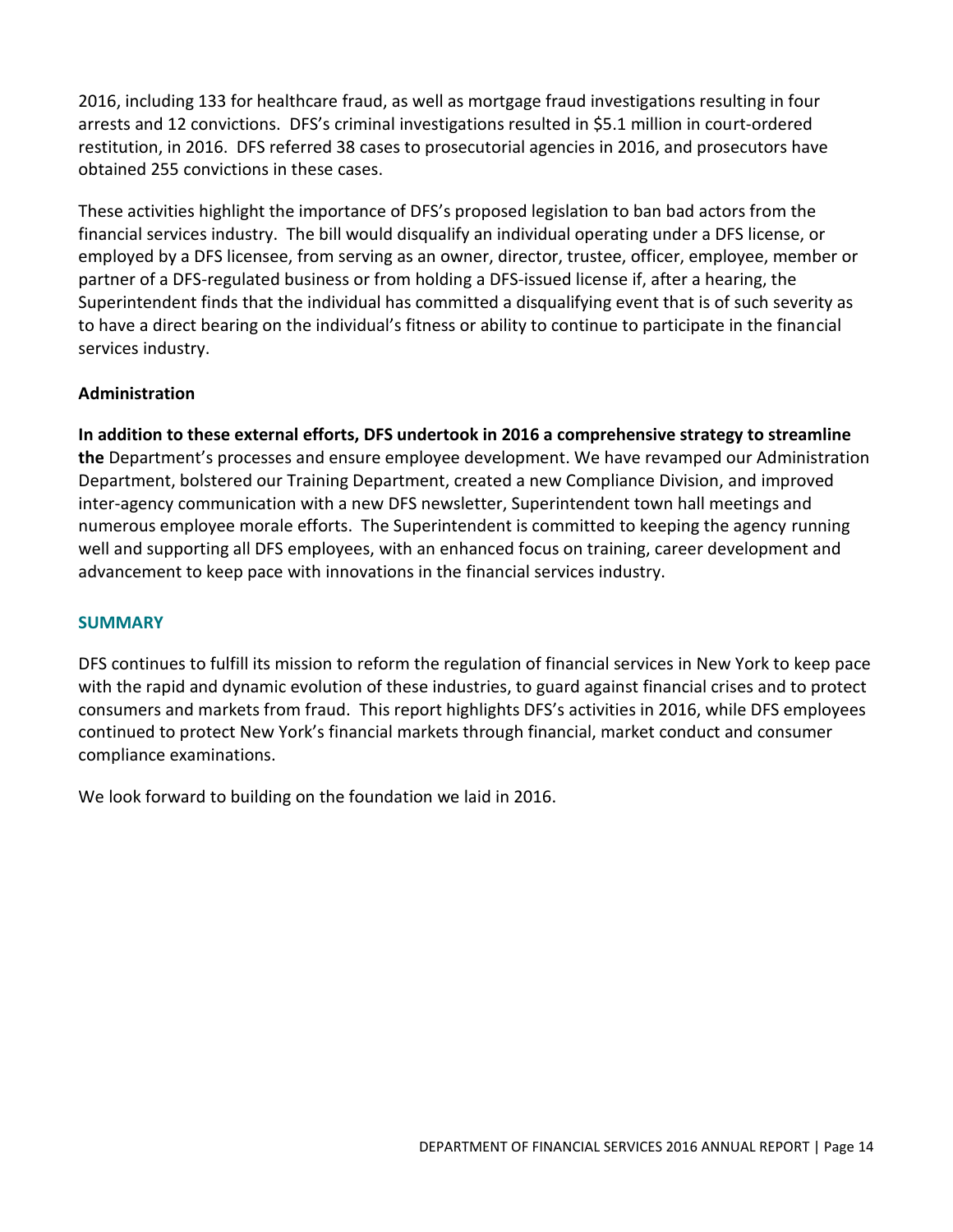#### <span id="page-16-0"></span>**INSURANCE DIVISION OVERVIEW**

#### **Property Bureau**

The Property Bureau oversees the financial condition and market conduct of property and casualty insurance companies in order to monitor the financial solvency of licensees and maintain an equitable marketplace for policyholders. It supervises more than 868 regulated entities with total assets of \$1.3 trillion, writing net premiums totaling more than \$385 billion.

The Property Bureau's Financial Section conducts examinations and analyses, which include reviewing and monitoring the financial condition of regulated entities, reviewing mergers, acquisitions and transactions within holding company systems and reviewing applications for the licensing of domestic and foreign insurers, accreditation of foreign and alien reinsurers, to qualify as a certified reinsurer and for registration as a service contract provider.

The Property Bureau Market Section reviews policy forms and rate filings for all lines of insurance, including workers' compensation, private passenger and public automobile and medical malpractice insurance rates. In addition, the Market Section oversees the American Arbitration Association's (AAA) administration of conciliation and arbitration of no-fault auto insurance claims disputes and monitors the excess and surplus lines insurance market, as well as risk retention groups and purchasing groups organized pursuant to the Federal Risk Retention Act.

The Property Bureau also conducts investigations of property and casualty insurers' underwriting, rating and claims practices to determine compliance with New York statutes and Department regulations. The findings of these investigations may result in disciplinary action. Where appropriate, the Bureau seeks the return of improperly charged premiums and interest to New York policyholders and claimants.

#### **Health Bureau**

The Health Bureau regulates health insurers with total assets of \$41.1 billion and premiums totaling \$44 billion. The Health Bureau has responsibility for all aspects of health insurance regulation.

The Health Bureau regulates the fiscal solvency of accident and health insurance companies, Article 43 not-for-profit health plans, health maintenance organizations (HMOs), municipal cooperative health benefits plans, student health plans and continuing care retirement communities, including the review of financial statements and holding company transactions.

The Health Bureau reviews and approves health insurance premium rates and policy forms, and reviews provider networks for adequacy. The Health Bureau also reviews discontinuances of health insurance coverage.

The Health Bureau conducts financial and market conduct examinations to ensure compliance with statutory and financial solvency requirements, as well as proper treatment of policyholders. The financial examinations focus on high-risk areas of an entity's operations and include corporate governance, internal controls, current and prospective risk assessment, and review of material transactions.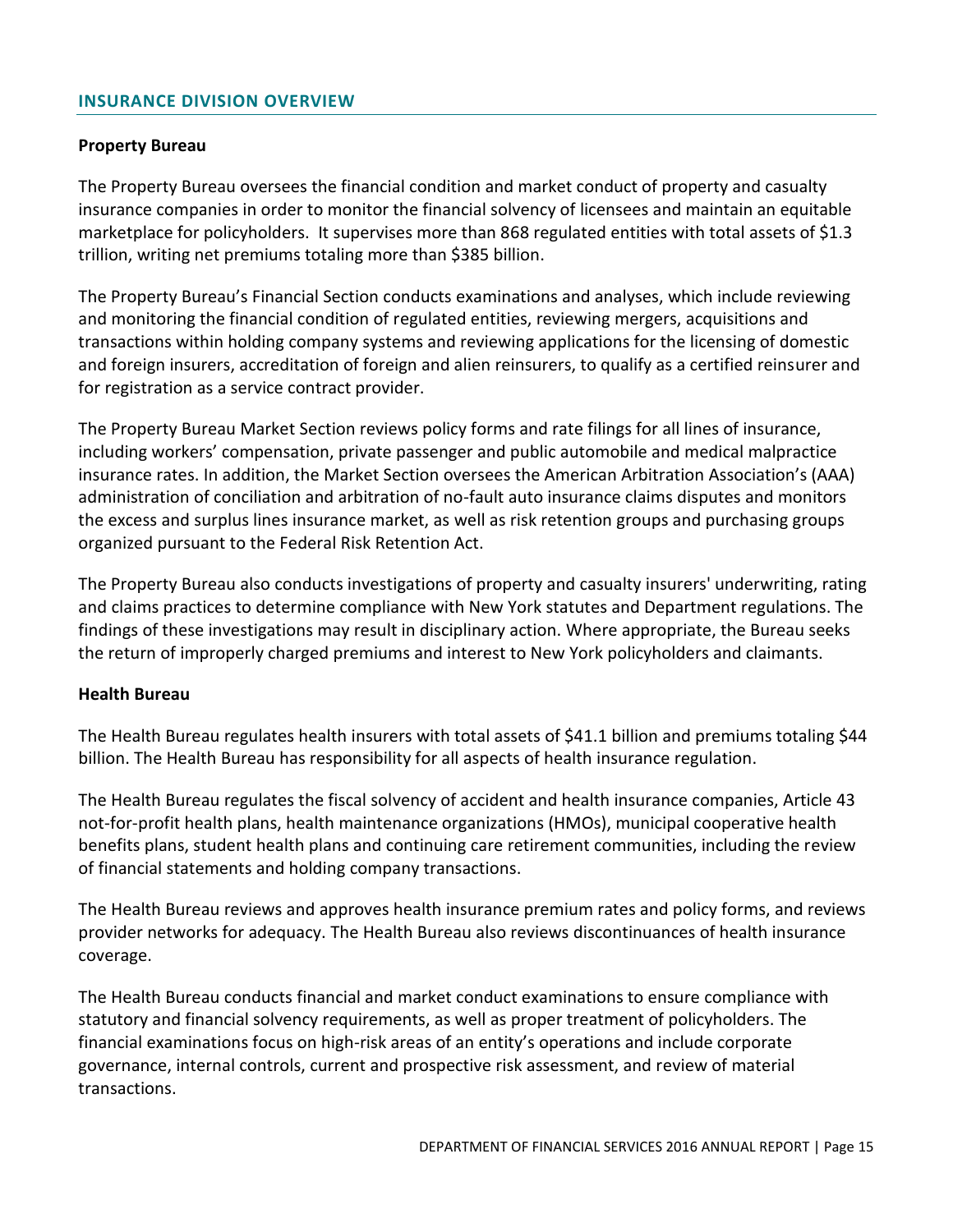The Health Bureau administers the Healthy NY program and the COBRA program which provide insurance coverage to vulnerable small businesses and individuals meeting certain eligibility criteria. In addition, the Health Bureau oversees the Healthy NY Stop Loss Funds and the Market Stabilization Pool, which is a risk adjustment mechanism for Medicare Supplement coverage.

In conjunction with the Department of Health, the Health Bureau oversees the NYS Medical Indemnity Fund which covers the cost of health care services, home, and vehicle modifications for patients with neurological impairments deemed by the courts to be birth-related.

The Health Bureau implements health insurance legislation and drafts regulations and guidance. In 2016, the Bureau implemented New York's landmark legislation to combat the opioid epidemic, as well as legislation that enables women to obtain screening and diagnostic imaging for the detection of breast cancer, including mammograms, breast ultrasounds and magnetic resonance imaging at no cost-sharing. The Health Bureau also issued guidance to ensure that women suffering from maternal depression and victims of domestic violence have access to insurance coverage. In addition, the Health Bureau promulgated a regulation to stabilize the small group health insurance market by making appropriate adjustments to the federal risk adjustment program.

# **Life Bureau**

The Life Bureau supervises more than 651 regulated entities, including 132 licensed life insurance companies with assets of \$3 trillion and premiums of more than \$208 billion.

The 132 life insurers supervised by the bureau include 80 domiciled in New York and 52 foreign domiciled insurers. In addition, the bureau supervises: 35 fraternal benefit societies; 12 retirement systems, including four private pension funds and eight governmental systems; nine governmental variable supplements funds; 378 charitable annuity funds; 22 employee welfare funds; 26 life settlement providers; 26 accredited reinsurers and 11 certified reinsurers.

The Life Bureau regulates financial condition through: the establishment and application of financial standards (risk-based capital, reserves, accounting, etc.); the periodic examination of insurance companies' financial activities; the evaluation of reserve adequacy and liquidity and other risks; the review of life products for self-support and potentially excessive risk; and the analysis of financial statements and actuarial reports and opinions submitted by regulated entities. Such Bureau processes are performed to verify that statutory and regulatory financial standards are met and to ensure that insurers can meet their financial and contractual obligations.

The Life Bureau regulates market conduct through: the establishment of market conduct standards (product provisions, replacements, claims practices, etc.); the periodic examination of insurance companies' sales and marketing practices and treatment of policyholders; the investigation of specific or targeted market activities; and the analysis of market data. These processes are performed to: ensure compliance with statutory and regulatory requirements; ensure that policyholders are treated fairly and equitably by insurers in accordance with prescribed standards of conduct; and protect the marketplace by preventing and/or limiting practices that constitute unfair trade practices or unfair methods of competition.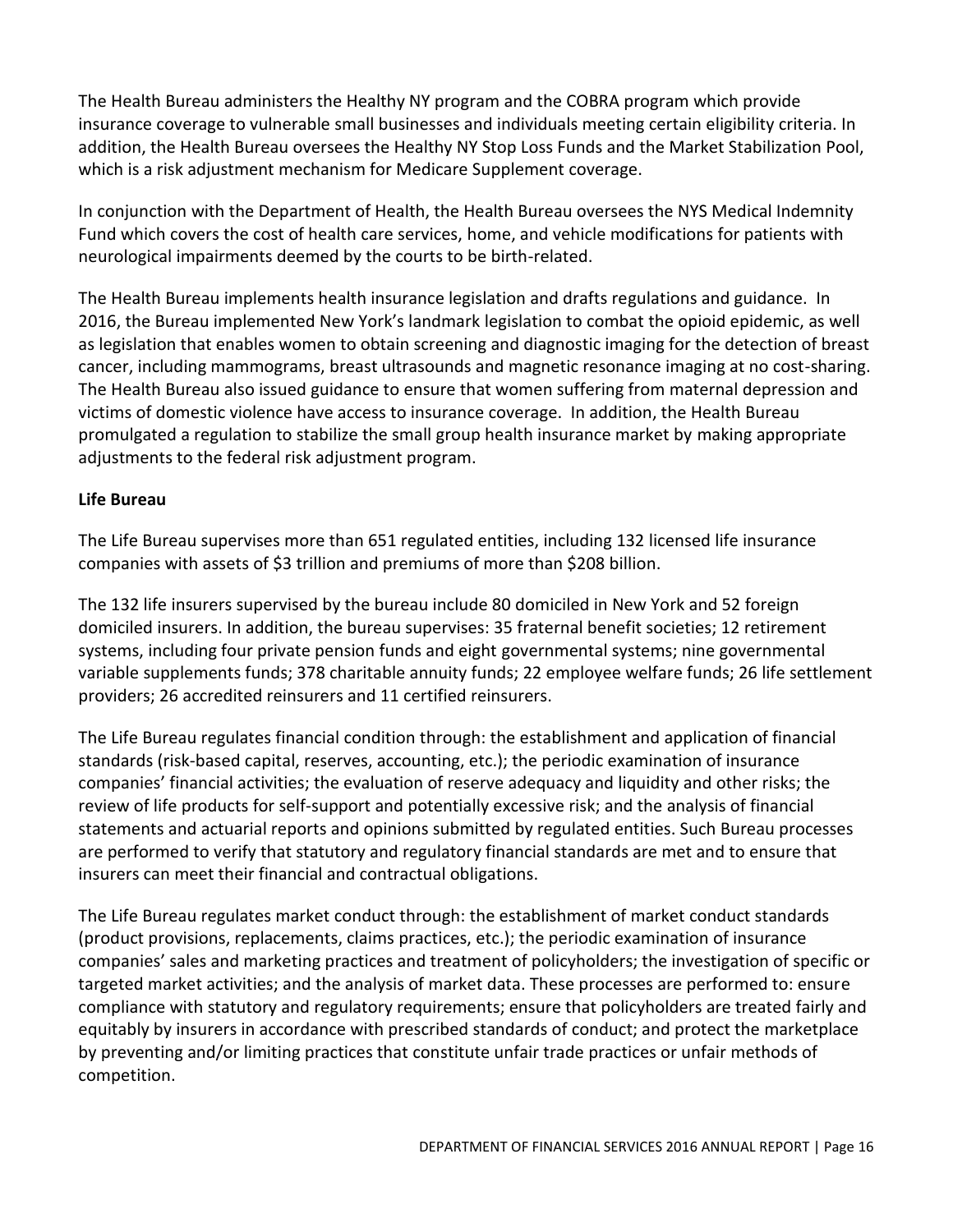The Life Bureau reviews and approves life insurance policies, annuity contracts, funding agreements, and all other agreements and policy forms relating thereto submitted by authorized life insurers and other regulated entities for sale in New York to individual or group consumers for compliance with applicable laws, rules and regulations. Legal and actuarial reviews are performed to ensure that New York consumers receive the protection afforded by New York law and regulations and to ensure that such consumers are treated in a fair and equitable manner by authorized life insurers and other regulated entities.

The Life Bureau regulates the corporate conduct of authorized insurers through: the establishment of corporate standards (corporate governance, holding company, licensing requirements, etc.); the enforcement of statutory and regulatory corporate governance standards; and the review and approval of activities including licensing, corporate reorganizations, mergers, acquisitions, demutualization and holding company transactions. In so doing, the Bureau verifies that statutory and regulatory requirements are met; ensures the prudent conduct of insurers; and protects policyholder interests.

# <span id="page-18-0"></span>**BANKING DIVISION OVERVIEW**

The entities regulated and supervised within the Banking Division provide for a healthy, highly competitive financial center, that enhances the liquidity of the local and national financial markets. These entities are also key contributors to New York State's labor force and economic vitality.

# **Community and Regional Banks**

The Community and Regional Banks (CRB) Unit is responsible for the prudential regulation of community and regional banks, credit unions, and other depository institutions through annual and periodic target examinations and continuous supervision. CRB staff review the compliance of the supervised institutions with applicable New York State and Federal laws and regulations. CRB partners with the Federal Deposit Insurance Corporation, the Federal Reserve Bank of New York, and the National Credit Union Administration (NCUA) in joint supervision.

In 2016, CRB had supervisory oversight of a total of 83 banking and savings institutions, including 43 commercial banks, 16 trust companies, 20 savings banks, and 2 savings and loan associations. CRB also provides regulatory supervision for 16 credit unions with total assets ranging from \$800,000 to \$2.3 billion, charitable foundations, bank holding companies, and three New York State-regulated corporations. The aggregate assets of institutions supervised by CRB are more than \$323 billion.

On March 31, 2016, Montauk Credit Union was acquired by and merged into Bethpage Federal Credit Union, after the DFS placed Montauk into conservatorship due to the Department's finding of unsafe and unsound conditions and appointed the NCUA as conservator.

# **Foreign and Wholesale Banks**

Foreign and Wholesale Banks (FWB) is responsible for the regulatory oversight of branches, agencies, and representative offices of Foreign Banking Organizations, wholesale domestic banks, Article XII investment companies and one private bank. Given the global nature of bank regulation, the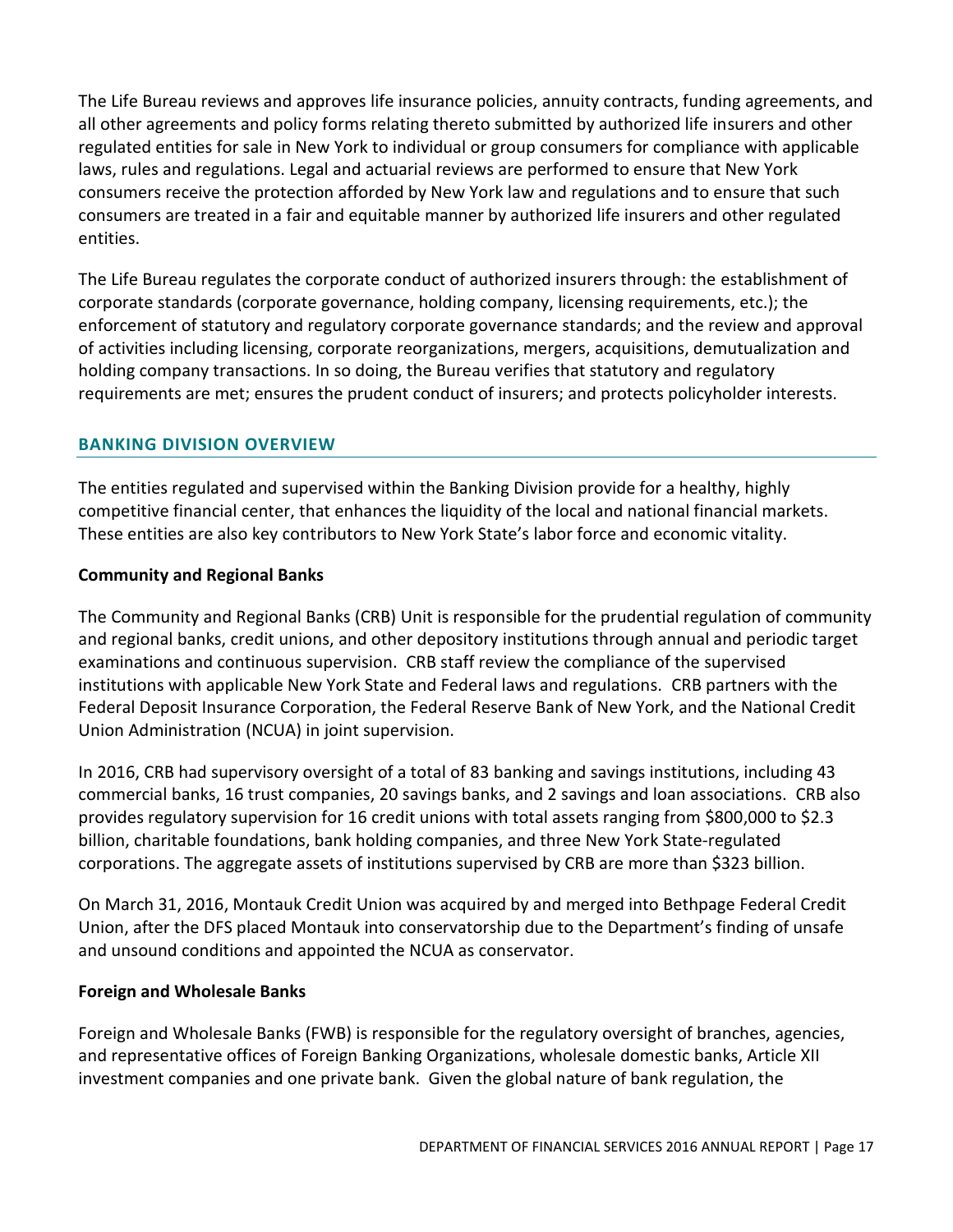Department maintains strong relationships with foreign banks' home country bank supervisory authorities.

During 2016, a total of 204 institutions with assets of more than \$1.5 trillion were subject to the division's regulatory oversight. This included 85 branches, 12 agencies and 30 representative offices of Foreign Banking Organizations as well as four Article XII institutions, six trust companies and two limited purpose trust companies, two commercial banks and one private bank.

# **Licensed Financial Services**

Licensed Financial Services (LFS) supervises budget planners, check cashers, licensed lenders, money transmitters, premium finance agencies, and sales finance companies. At year-end 2016, the Department had regulatory oversight of 32 budget planners, 110 check cashers, 14 licensed lenders, 87 money transmitters, 45 premium finance agencies, and 92 sales finance companies.

Improvement in New York's overall economic conditions continued in 2016, and with the exception of check cashers and licensed lenders, our licensees remained stable in numbers. Check cashers continued to decline due to compression of margins and merger and acquisition activity favoring larger operators.

# <span id="page-19-0"></span>**REAL ESTATE FINANCE DIVISION OVERVIEW**

The Real Estate Finance Division is responsible for regulating all real estate and homeowner issues, ranging from mortgage origination and servicing to the foreclosure crisis. The Division oversees three operating units: the Mortgage Banking Unit, the Mortgage Assistance Unit, and the Mobile Command Center.

#### **Mortgage Banking**

The Mortgage Banking Unit is responsible for the licensing and supervision of mortgage bankers, mortgage brokers, mortgage loan servicers, and mortgage loan originators conducting business in New York State. At year-end 2016, Mortgage Banking supervised 566 registered mortgage brokers and 177 licensed mortgage bankers operating through 94 and 590 branch offices, respectively. Mortgage Banking also has supervisory authority for 40 registered mortgage loan servicers and 7,612 licensed mortgage loan originators.

#### **Mortgage Assistance Unit**

The mission of the Mortgage Assistance Unit (MAU) is to ensure that mortgage bankers, brokers, servicers, and loan originators licensed by the Department are in compliance with applicable laws and regulations in providing financial services to New York residents. To achieve this end, the MAU acts as an intermediary between consumers and financial institutions to resolve requests for assistance and answer inquiries concerning real estate-related financial products. The MAU works to identify patterns of non-compliance and advise the Superintendent on emerging policy issues.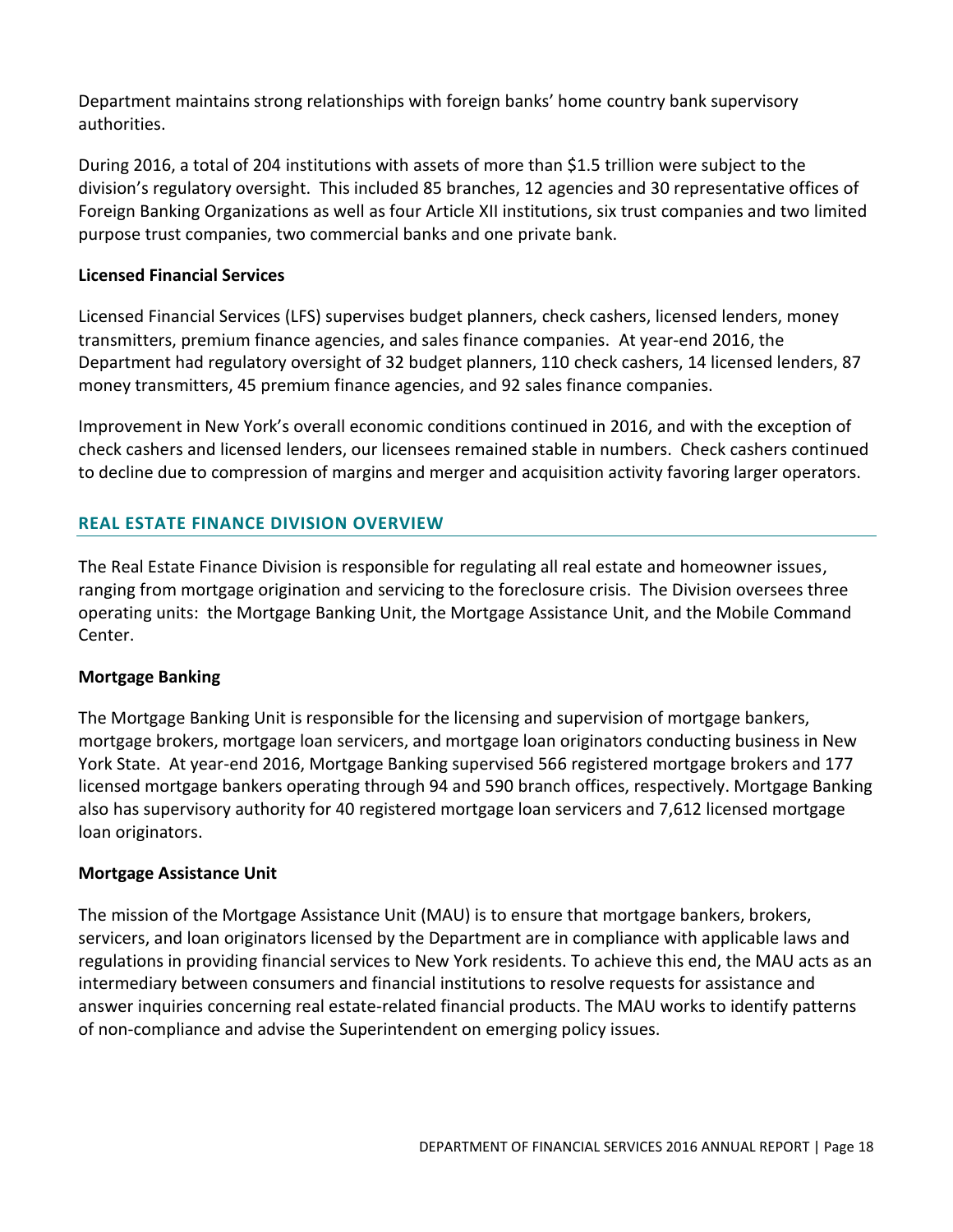# **Mobile Command Center**

The Mobile Command Center (MCC) is a mobile office staffed with Department specialists who assist homeowners at various stages of pre-foreclosure and foreclosure. The MCC travels statewide to communities hardest hit by the foreclosure crisis to help homeowners obtain mortgage loan modifications or other alternatives short of foreclosure, to take complaints from homeowners who believe that they have been subjected to lender or mortgage servicer abuses, and to provide information to homeowners about other New York State resources that may be available. The MCC also deploys statewide in response to emergencies and natural disasters to assist victims with homeowner and insurance-related issues.

# <span id="page-20-0"></span>**FINANCIAL FRAUDS AND CONSUMER PROTECTION DIVISION**

The Department's Financial Frauds and Consumer Protection Division (FFCPD) is responsible for combating insurance and banking fraud, as well as frauds against users of financial products and services including consumers and investors.

As required by the Financial Services Law, the FFCPD submitted its 2016 Annual Financial Fraud and [Consumer Protection Division](http://www.dfs.ny.gov/reportpub/fraud/ffcpd_annualrep_2016.pdf) Report on March 15, 2016.

The FFCPD encompasses the Civil Investigations Unit, the Criminal Investigations Unit; the Consumer Assistance Unit; the Consumer Examinations Unit; the Disciplinary Unit; the Student Protection Unit; and the Holocaust Claims Processing Office.

# **Civil Investigations Unit**

The Civil Investigations Unit includes a staff of attorneys who investigate civil financial fraud and misconduct, including violations of the financial services law, other consumer and fair lending laws, the banking law and the insurance law. In 2016, the Civil Investigations Unit conducted investigations in a number of areas including payday loan lead generators, the student debt relief industry, pension lending, price optimization and unfair insurance claims settlement practices, and pursued a number of initiatives including preventing elder financial abuse and combatting improper contestable claims practices.

# **Criminal Investigations Unit**

The Criminal Investigations Unit, comprising the Insurance Frauds Bureau (IFB) and the Criminal Investigations Bureau (CIB), conducts specialized investigations into criminal conduct involving the financial services industry and works cooperatively with law enforcement and regulatory agencies at the federal, state, county and local levels. IFB investigates and combats health care fraud, which affects three major types of insurance: accident and health, private disability, and no-fault. CIB investigates violations of the New York Banking Law, certain enumerated misdemeanors and/or felonies under the New York Penal Law, as well as violations of anti-money laundering laws, terrorist financing and crimes relating to residential mortgage fraud. CIB also reviews the criminal histories of applicants for mortgage loan originator licenses to assist the Mortgage Banking and Legal Divisions in their determinations of whether applicants meet the statutory requirements to be licensed or registered as a mortgage loan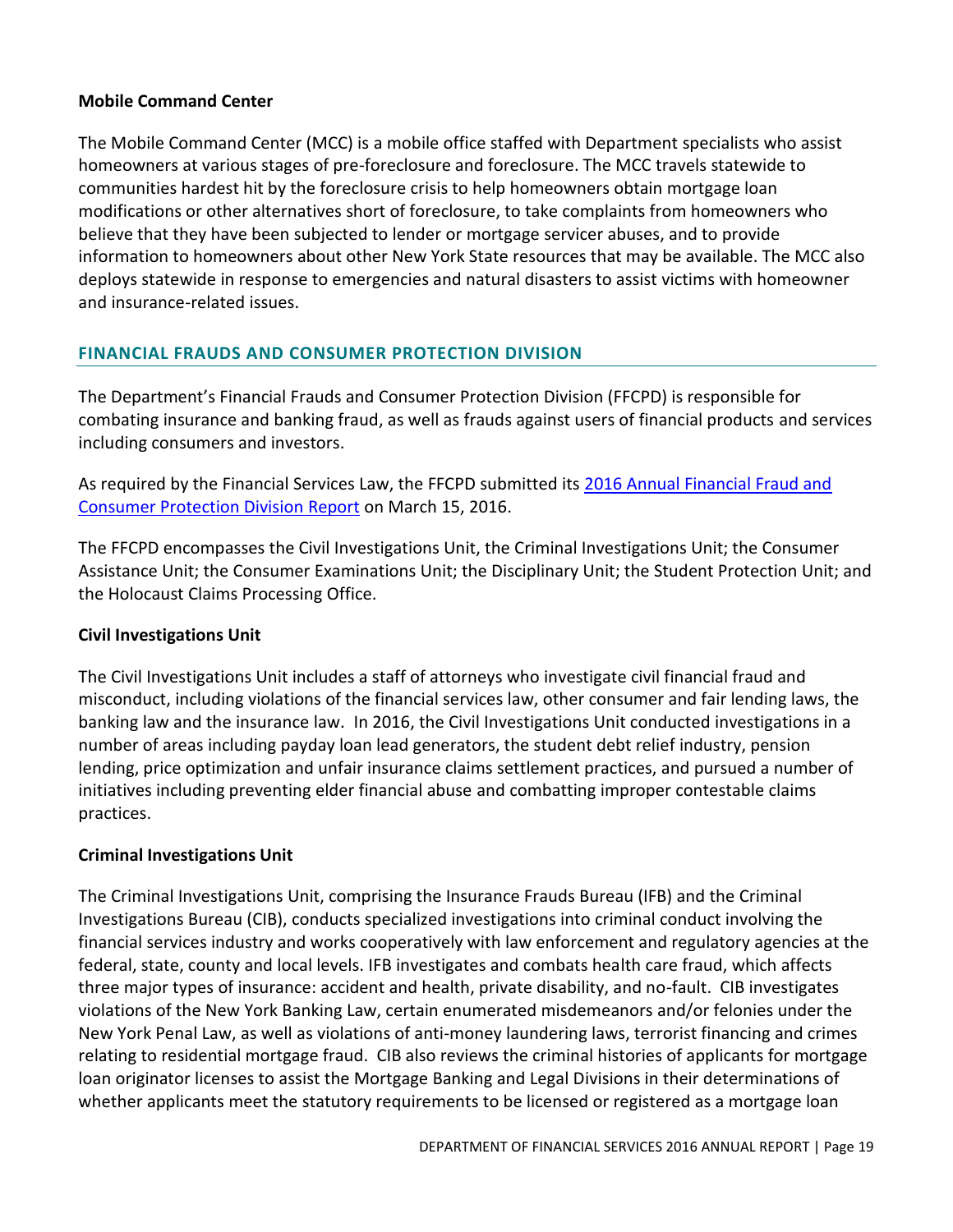originators, and conducts due diligence on applicants for a variety of licenses issued by the Department, including money transmitter, check casher and Bit-Licenses.

# **Consumer Assistance Unit**

The Consumer Assistance Unit (CAU) is responsible for receiving, investigating and resolving consumer complaints involving insurance, banking and other financial issues through informal mediation and negotiation. CAU also includes a unit that investigates complaints against licensed insurance producers. In 2016, the CAU recovered \$34,372,824 for 6,036 consumers, which included refunds from insurers, reinstatement of lapsed coverage, payment for denied medical claims, and coverage of disaster-related claims that had been previously denied.

Within CAU, the Producer Licensing Unit reviews applications, issues licenses and processes renewals for insurance companies as well as licensed producers, including agents, brokers, adjusters, bail bond agents, life settlement brokers, providers and intermediaries. In 2016, the Producer Licensing Unit issued 209,061 licenses.

# **Disciplinary Unit**

The Disciplinary Unit oversees the activities of licensed individuals and entities who conduct insurance business in New York State, including producers (agents and brokers), limited lines producers, independent and public adjusters, reinsurance intermediaries, bail bond agents, and viatical settlement brokers. The goals of the Unit are to protect the public and ensure that licensees act in accordance with applicable insurance laws and Department regulations.

In collaboration with the Producer Licensing and Producer Investigations Units of CAU, the Disciplinary Unit monitors the insurance marketplace to determine if unlicensed activity is occurring and, if necessary, takes steps to ensure that individuals or entities either achieve compliance or cease activities. The attorneys in the Disciplinary Unit bring disciplinary proceedings against licensees for violations of the Insurance Law. When a violation of the Insurance Law is proven, an administrative sanction may be imposed resulting in license revocation or suspension, the denial of pending applications, or monetary penalties imposed with corrective actions to address violations.

# **Consumer Examinations and Community Development Unit**

The mission of the Consumer Examination Unit (CEU) is to maintain and enhance consumer confidence in New York's banking system by ensuring that regulated institutions abide by the State's consumer protection, Fair Lending and Community Reinvestment Act (CRA) laws and regulations; increase consumer access to traditional banking services in under-served communities by effectively administering the Department's Banking Development District program and conducting outreach; and harmonize the timing of FFCPD's examination and enforcement activities with those of the Department's federal counterparts.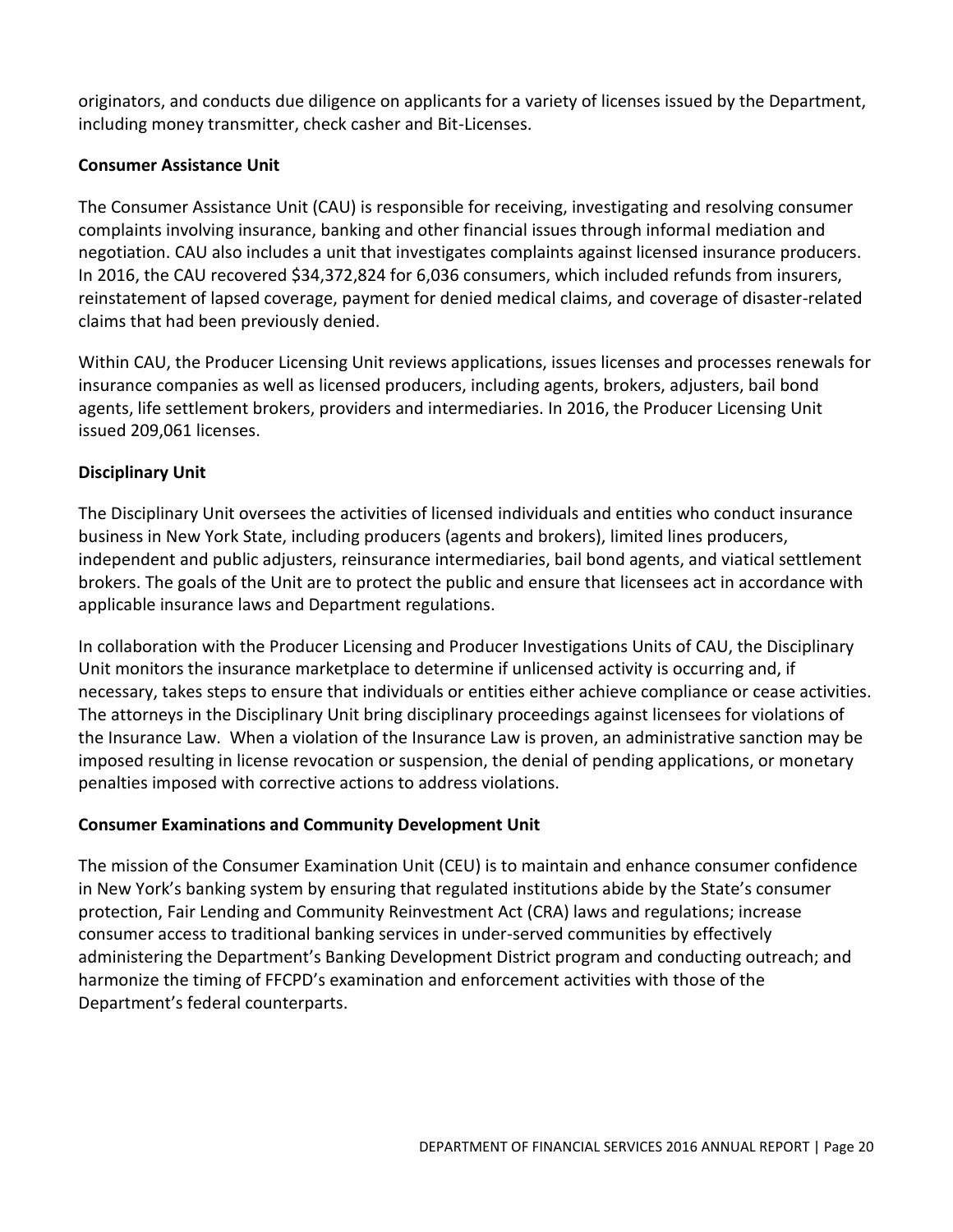# **Student Protection Unit**

The mission of the Student Protection Unit (SPU) within FFCPD is to serve as consumer watchdog for New York's students. SPU is dedicated to investigating potential consumer protection violations and distributing clear information that students and their families can use to help them make informed, long-term financial choices.

In addition to conducting investigations, the SPU reviews and successfully resolves complaints regarding student financial products and services, including student loans, student banking products, student debt relief services, and student health insurance. The SPU accepts complaints through the DFS online [complaint portal](http://www.dfs.ny.gov/consumer/fileacomplaint.htm) and by mail.

The SPU also maintains and regularly updates a comprehensive [Student Lending Resource Center](http://www.dfs.ny.gov/studentprotection) on the Department's website, available. The Student Lending Resource Center includes tips for prospective college students, their families, and graduates already in repayment to help them navigate the financial decisions surrounding paying for college.

#### **Holocaust Claims Processing Office**

The Holocaust Claims Processing Office (HCPO) helps Holocaust victims and their heirs recover assets deposited in banks, unpaid proceeds of insurance policies, and artworks that were lost, looted or sold under duress. The HCPO accepts claims for Holocaust-era looted assets from anywhere in the world and charges no fees for its services. In 2016, HCPO successfully resolved 2,338 claims of 49 individuals in which either an offer was accepted, or the asset was deemed non-compsensable. To date, the HCPO has successfully resolved 14,869 claims of 5,179 individuals in which either an offer was accepted, or the asset was deemed non-compsensable.

The combined total of offers extended to HCPO claimants for bank, insurance, and other asset losses amounts to \$174,928,396 and a total of 130 cultural objects have been restituted, with 16 returned in 2016. The 2016 [HCPO Annual Report](http://www.dfs.ny.gov/reportpub/hcpo/hcporeport16.pdf) is available on the Department website.

#### <span id="page-22-0"></span>**COMPLIANCE DIVISION OVERVIEW**

In 2016, to ensure that our DFS staff meets the high standards that our agency promotes, and that we have comprehensive and effective standards for the entities that we regulate, DFS established a new Compliance Division to improve processes, move decision-making forward, and analyze possible compliance failures at regulated institutions. DFS's Compliance Division has undertaken several large projects aimed at streamlining and modernizing DFS procedures to ensure efficient and effective supervisory activities.

The Compliance Division includes a team devoted to development and delivery of training for DFS staff, and has designed and launched training programs to further build internal capabilities and organizationwide activities, including training examiners on cybersecurity and DFS's new cyber security regulation, anti-money laundering and Bank Secrecy Act laws, and DFS's new transaction monitoring regulation; as well as training DFS staff on existing and new developments in the financial markets, and providing management training.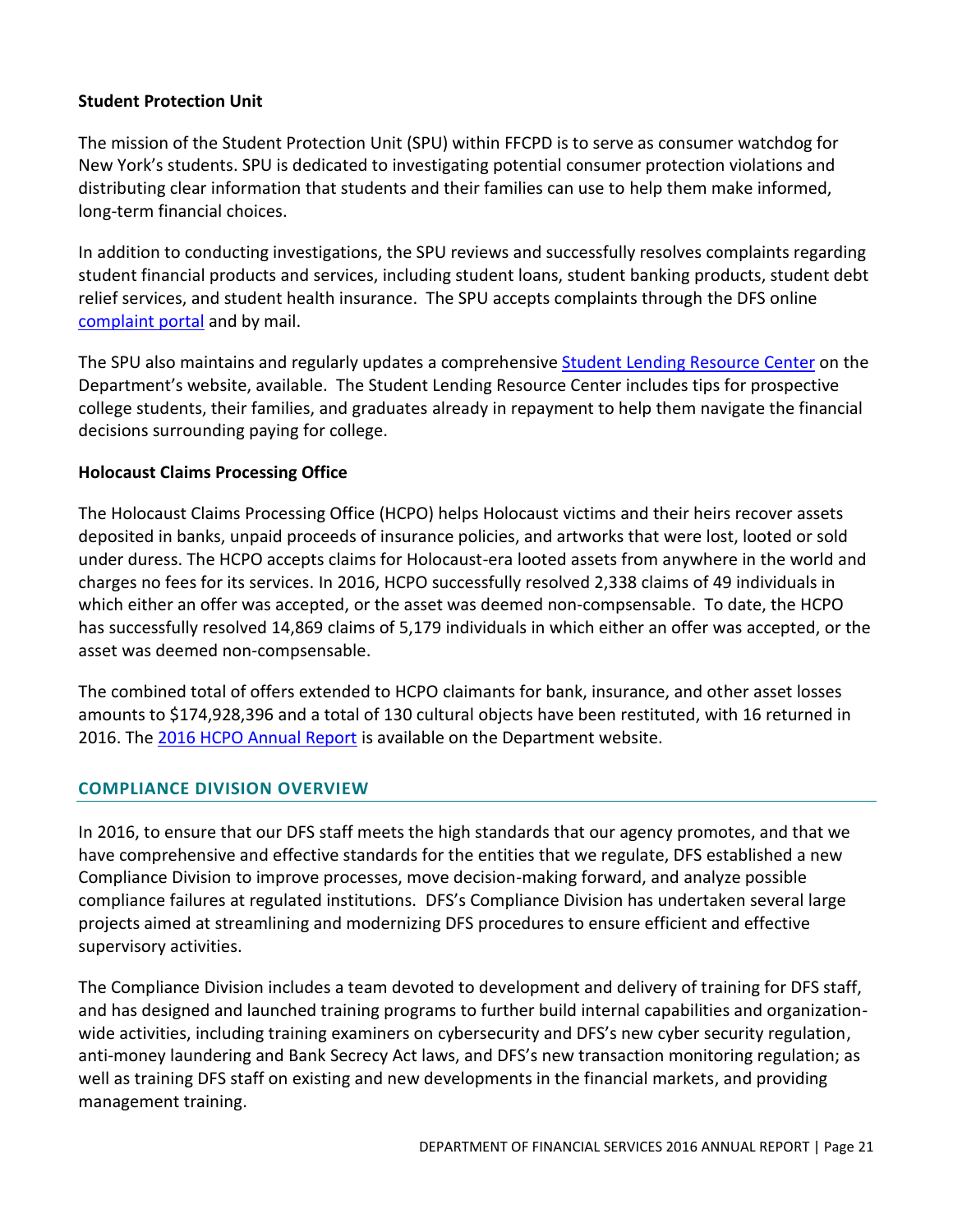#### <span id="page-23-0"></span>**ENFORCEMENT DIVISION OVERVIEW**

Enforcement actions are an important part of DFS's ability to ensure that regulated entities comply with New York and federal law in relation to their activities serving the public. In 2016, DFS centralized its enforcement operations under a new Enforcement Division, leading to stronger coordination within the Department and consistency of approach, ensuring that regulated entities comply with New York and federal law in relation to their activities serving the public. In 2016, these actions resulted in significant consent orders and monetary penalties of nearly \$600 million against foreign banks for violations of AML and BSA laws.

#### <span id="page-23-1"></span>**CAPITAL MARKETS DIVISION OVERVIEW**

The Capital Markets Division provides the Department's expertise in complex financial products (bonds, equities, credit, derivatives, and commodities), enterprise risk management, financial analysis, information technology, internal controls and audit, research, fiduciary controls, regulatory accounting, and new financial products. The division works with the other DFS divisions in examinations and also conducts target examinations independently. The Division has the primary regulatory responsibility for the New York State-based public retirement systems, financial guaranty insurance companies and virtual currency companies. In addition, it leverages the business intelligence that DFS gathers with the aim of analyzing this data to identify emerging risks and macroeconomic trends that can be developed into topical reports and regular industry analysis.

The Division has the primary regulatory responsibility for the New York State-based public retirement systems, financial guaranty insurance companies, trust companies and operations, and virtual currency companies. As the supervisor of New York State's actuarially funded public retirement systems, Capital Markets continued its examinations of the New York State and Local Employee Retirement System, the New York City Employee Retirement System, New York City Teachers' Retirement System, the New York City Fire Department Pension Fund, and the New York City Board of Education Retirement System.

Additionally, the Capital Markets Division continues to monitor developments concerning the cyber security practices of regulated companies. Capital Markets has updated and expanded the scope of examinations it conducts in this fast-changing area.

The Capital Markets Division also regulates virtual currency companies doing business in New York. The division approved one virtual currency license in 2016, authorized the trading of a cryptocurrency, and continues to process other applications.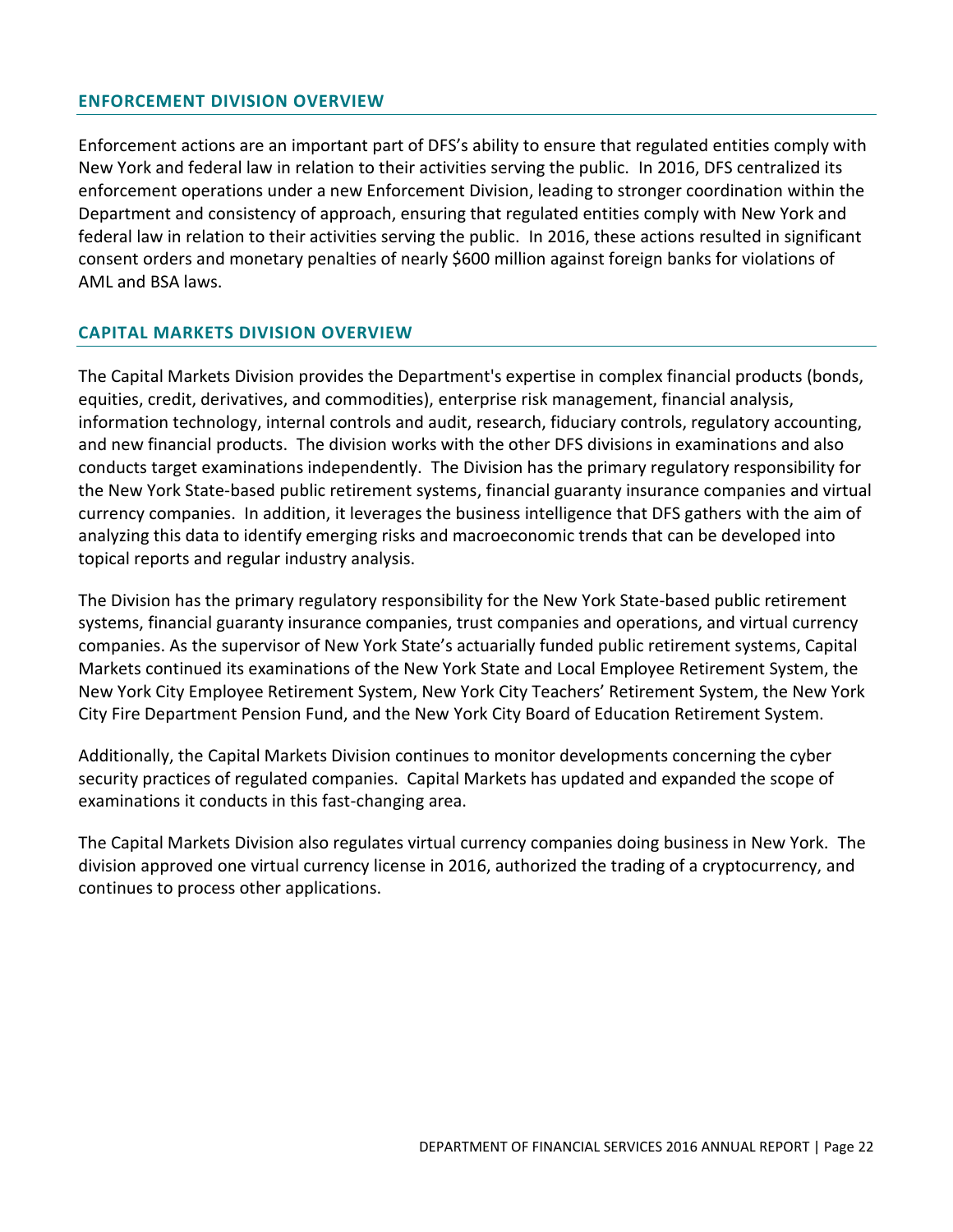#### <span id="page-24-0"></span>**LIQUIDATION BUREAU OVERVIEW**

The New York Liquidation Bureau (NYLB) is the office that carries out the duties of the New York Superintendent in his capacity as receiver of impaired or insolvent insurance companies under New York Insurance Law Article 74.

The NYLB receives no funding from the State budget; rather, its costs are paid from the assets of the estates under receivership, as well as expense reimbursements from the New York Property/Casualty Insurance Security Fund and the Public Motor Vehicle Liability Security Fund, established under Insurance Law Article 76, and the Workers' Compensation Security Fund, established under New York Workers' Compensation Law Article 6-A, which are paid from assessments on industry.

For each estate, the Superintendent is appointed Receiver by the Supreme Court of the State of New York. Thereafter, the Receivership Court approves the actions of the Receiver and, by extension, the NYLB. Acting as an agent of the Receiver, the NYLB maximizes the assets and resolves the liabilities of the estates. The goal is to rehabilitate the companies and put them back into operation or, if that is not possible, liquidate them in order to distribute their assets to policyholders and creditors. In addition, the NYLB performs claims-handling and certain payment functions relating to the Security Funds. The Security Funds pay eligible claims remaining unpaid if an insolvent insurer does not have sufficient assets to meet its obligations to policyholders.

At year-end of 2016, the NYLB managed 18 domestic insurance companies and 10 fraternal benefit societies in liquidation. The Receiver also managed 13 ancillary receiverships for insurance companies in liquidation in other states for the purpose of making eligible payments from the security funds. The combined number of receiverships (including domestic, fraternal and ancillary estates) managed by the Superintendent totaled 41 in 2016.

The NYLB closed four domestic receiverships (Colonial Cooperative Insurance Company, Nassau Insurance Company, United Community Insurance Company and Long Island Insurance Company) and two ancillary receiverships (Newark Insurance Company and First Sealord Surety, Inc.). In addition, the Superintendent was appointed liquidator of two new receiverships in 2016 (American Medical and Life Insurance Company and Health Republic Insurance of New York, Corp.).

As of December 31, 2016, the NYLB was managing 18 insurance company proceedings. During 2016, two new proceedings were commenced, both domestic liquidation proceedings (American Medical Life and Insurance Company, and Health Republic Insurance of New York Corp.).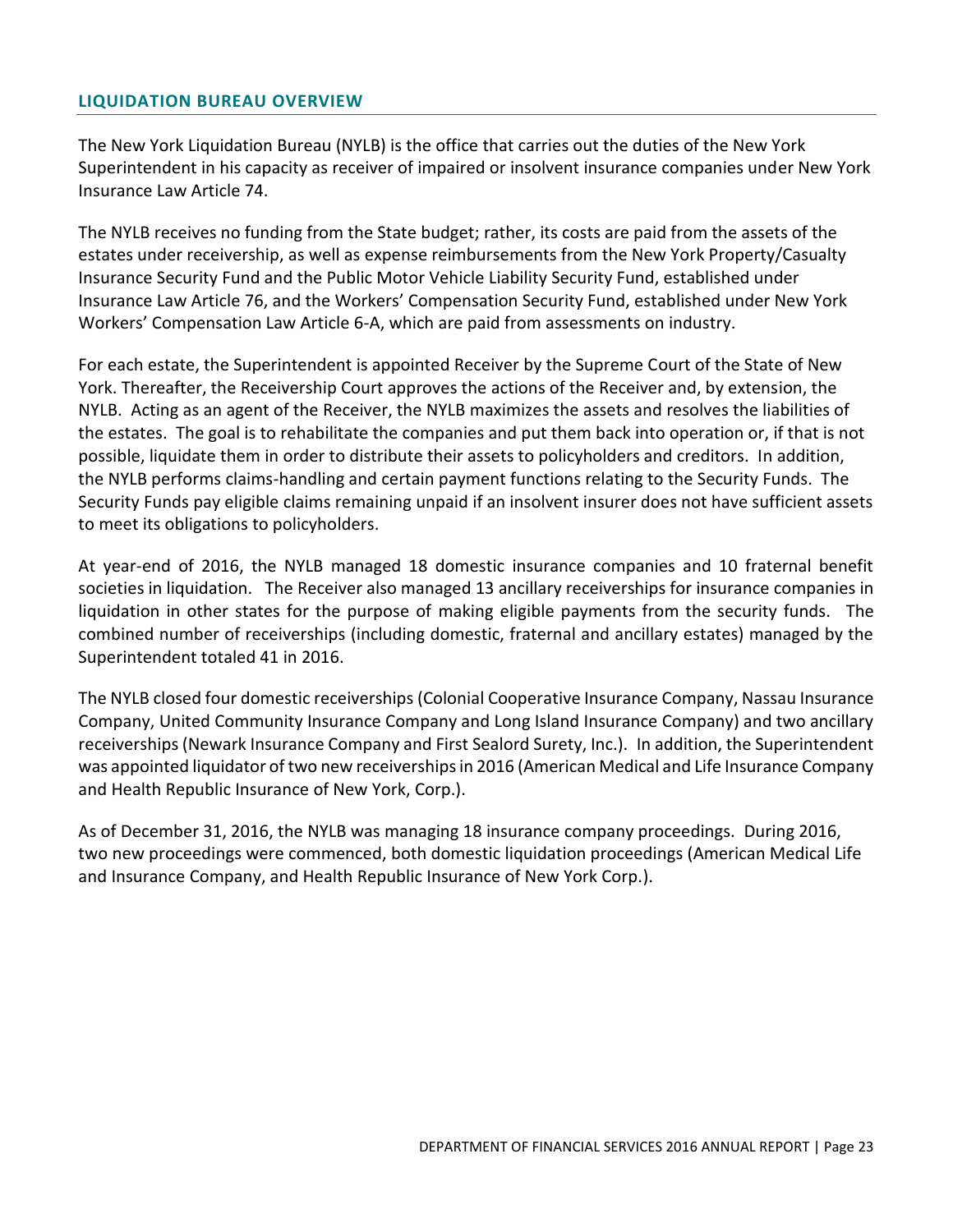# <span id="page-25-0"></span>**REGULATORY AND LEGISLATIVE ACTIVITIES**

#### <span id="page-25-1"></span>**REGULATIONS**

[Proposed, adopted on an emergency basis, and final adoptions of regulations](http://www.dfs.ny.gov/legal/regulations.htm) completed during 2016 can be found on our website.

#### **INDUSTRY AND CIRCULAR LETTERS**

[Banking Industry Letters](http://www.dfs.ny.gov/legal/industry/il2016.htm) and [Insurance Circular Letters](http://www.dfs.ny.gov/insurance/circltr/2017.htm) can be found on our website.

#### **CHANGES TO THE BANKING, INSURANCE AND FINANCIAL SERVICES LAWS**

[Legislative Summaries](http://www.dfs.ny.gov/legal/leg_summ/leg_summ.htm) regarding changes to Insurance, Banking, Financial Services and related laws can be found on our website.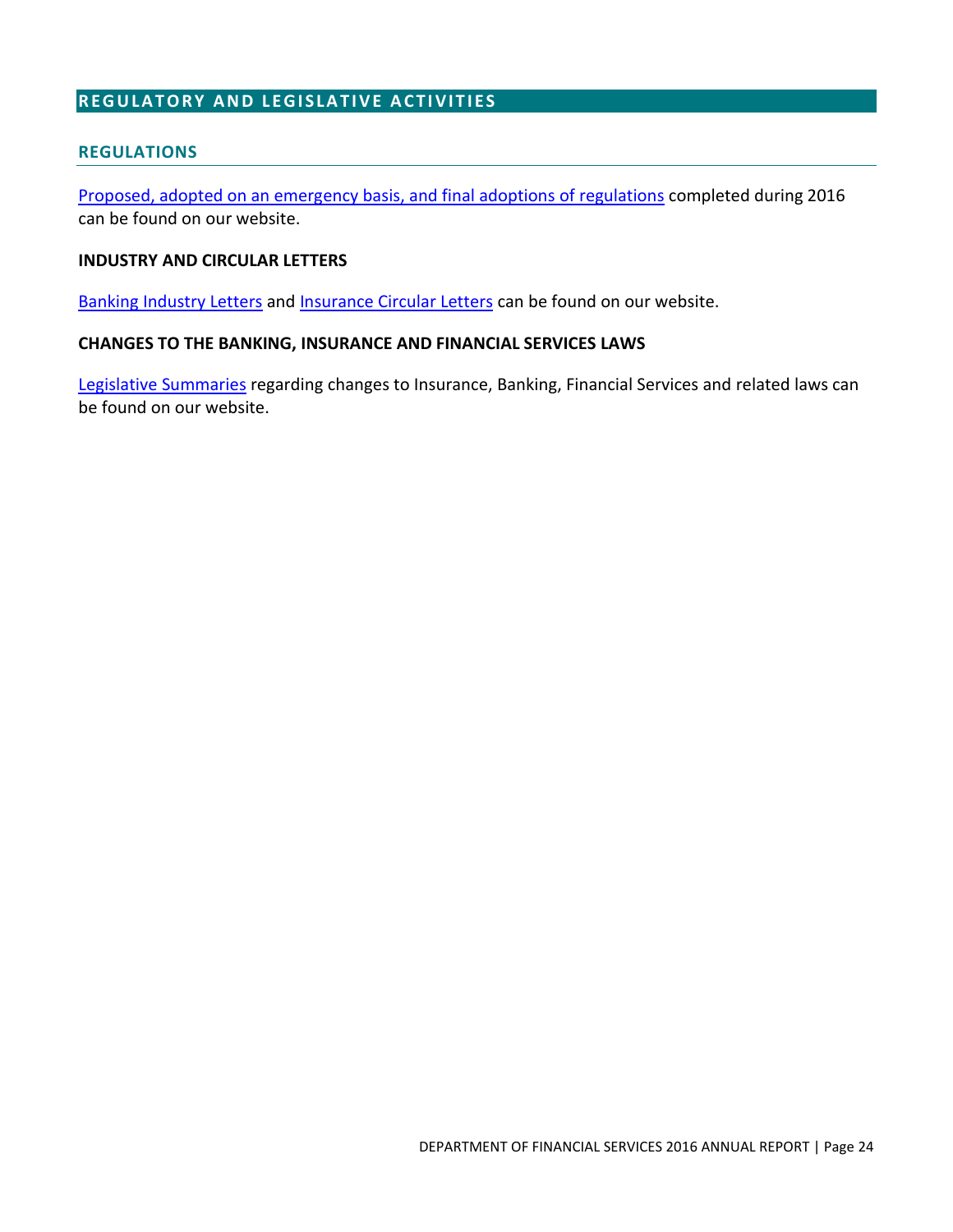# **BANKING STATISTICS**

#### **SUMMARY OF SUPERVISED INSTITUTIONS**

#### **CONDITION OF ALL PRINCIPAL BANKING AND LENDING FACILITIES IN NEW YORK**

<span id="page-26-2"></span><span id="page-26-1"></span><span id="page-26-0"></span>

|                                    | <b>Number of Institutions</b> |              |                      |                             | <b>Assets</b>                      |               |  |
|------------------------------------|-------------------------------|--------------|----------------------|-----------------------------|------------------------------------|---------------|--|
|                                    |                               |              |                      | <b>Dollars in Thousands</b> |                                    |               |  |
|                                    | <b>New York State</b>         | <b>NYC</b>   | <b>Rest of State</b> | <b>New York State</b>       | <b>NYC</b><br><b>Rest of State</b> |               |  |
| All Institutions *                 | 679                           | 273          | 397                  | 3,029,571,908               | 2,628,055,866                      | 401,516,042   |  |
| <b>Commercial Banks **</b>         | 126                           | 59           | 67                   | 848,168,825                 | 587,527,317                        | 260,641,508   |  |
| <b>Savings Banks</b>               | 37                            | 13           | 24                   | 112,784,106                 | 38,931,969                         | 73,852,137    |  |
| Savings & Loan Associations        | 9                             | $\mathbf{1}$ | 8                    | 3,321,022                   | 1,782,487                          | 1,538,535     |  |
| <b>Credit Unions</b>               | 362                           | 72           | 290                  | 76,863,225                  | 12,593,159                         | 64,270,066    |  |
| Safe Deposit Companies             | $\overline{2}$                | 0            | $\overline{2}$       | 566                         | 0                                  | 566           |  |
| Investment Companies (Article XII) | 4                             | 3            | $\mathbf{1}$         | 1,429,325                   | 1,429,325                          | 0             |  |
| Licensed Lenders ***               | 14                            | $\mathbf{1}$ | 4                    | 38,379                      | 615                                | 37,764        |  |
| Foreign Branches                   | 112                           | 112          | $\mathbf 0$          | 1,889,013,771               | 1,889,013,771                      | 0             |  |
| <b>Foreign Agencies</b>            | 13                            | 12           | $\mathbf{1}$         | 97,991,068                  | 96,777,838                         | 1,213,230     |  |
| <b>State Charter *</b>             | 234                           | 147          | 78                   | 2,515,618,842               | 2,288,346,130                      | 227, 272, 712 |  |
| Commercial Banks **                | 80                            | 40           | 40                   | 725,158,001                 | 570,165,804                        | 154,992,197   |  |
| Savings Banks                      | 19                            | 4            | 15                   | 84,418,801                  | 18,133,268                         | 66,285,533    |  |
| Savings and Loan Associations      | $\overline{2}$                | 0            | $\overline{2}$       | 191,395                     | 0                                  | 191,395       |  |
| <b>Credit Unions</b>               | 16                            | 3            | 13                   | 7,674,328                   | 3,084,537                          | 4,589,791     |  |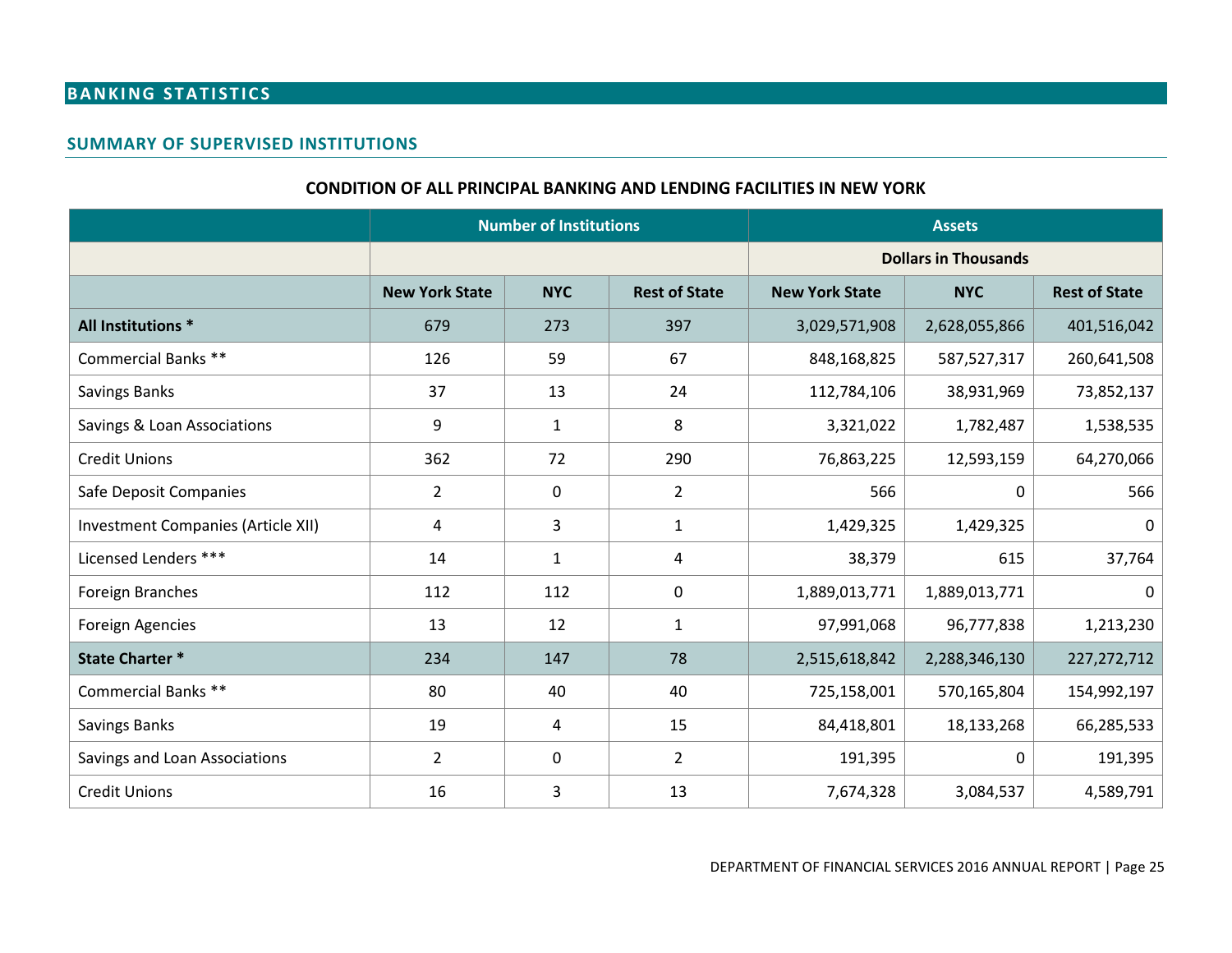|                                           | <b>Number of Institutions</b>                                                   |              |                                                |                             | <b>Assets</b> |             |  |  |  |
|-------------------------------------------|---------------------------------------------------------------------------------|--------------|------------------------------------------------|-----------------------------|---------------|-------------|--|--|--|
|                                           |                                                                                 |              |                                                | <b>Dollars in Thousands</b> |               |             |  |  |  |
| Safe Deposit Companies                    | $\overline{2}$                                                                  | 0            | $\overline{2}$                                 | 566                         | 0             | 566         |  |  |  |
| <b>Investment Companies (Article XII)</b> | 4                                                                               | 3            | 1                                              | 1,429,325                   | 1,429,325     | 0           |  |  |  |
| Licensed Lenders ***                      | 14                                                                              | $\mathbf 1$  | 4                                              | 38,379                      | 615           | 37,764      |  |  |  |
| Foreign Branches                          | 85                                                                              | 85           | 0                                              | 1,599,183,554               | 1,599,183,554 | 0           |  |  |  |
| <b>Foreign Agencies</b>                   | 12                                                                              | 11           | 1                                              | 97,562,872                  | 96,349,642    | 1,213,230   |  |  |  |
|                                           |                                                                                 |              |                                                |                             |               |             |  |  |  |
| <b>Federal Charter *</b>                  | 445                                                                             | 126          | 319                                            | 513,953,066                 | 339,709,736   | 174,243,330 |  |  |  |
| Commercial Banks **                       | 46                                                                              | 19           | 27                                             | 123,010,824                 | 17,361,513    | 105,649,311 |  |  |  |
| Savings Banks                             | 18                                                                              | 9            | 9                                              | 28,365,305                  | 20,798,701    | 7,566,604   |  |  |  |
| Savings and Loan Associations             | $\overline{7}$                                                                  | $\mathbf 1$  | 6                                              | 3,129,627                   | 1,782,487     | 1,347,140   |  |  |  |
| <b>Credit Unions</b>                      | 346                                                                             | 69           | 277                                            | 69,188,897                  | 9,508,622     | 59,680,275  |  |  |  |
| Safe Deposit Companies                    | 0                                                                               | 0            | 0                                              | $\pmb{0}$                   | 0             | 0           |  |  |  |
| Investment Companies (Article XII)        | 0                                                                               | 0            | 0                                              | $\pmb{0}$                   | 0             | 0           |  |  |  |
| Licensed Lenders                          | 0                                                                               | 0            | 0                                              | 38,379                      | 615           | 37,764      |  |  |  |
| Foreign Branches                          | 27                                                                              | 27           | 0                                              | 289,830,217                 | 289,830,217   | 0           |  |  |  |
| Foreign Agencies                          | $\mathbf{1}$                                                                    | $\mathbf{1}$ | 0                                              | 428,196                     | 428,196       | 0           |  |  |  |
|                                           |                                                                                 |              | *Dollars may not add to total due to rounding. |                             |               |             |  |  |  |
|                                           | **Banks, trust companies, limited purpose trust companies, and private bankers. |              |                                                |                             |               |             |  |  |  |
|                                           | *** 9 licensed institutions located outside New York State                      |              |                                                |                             |               |             |  |  |  |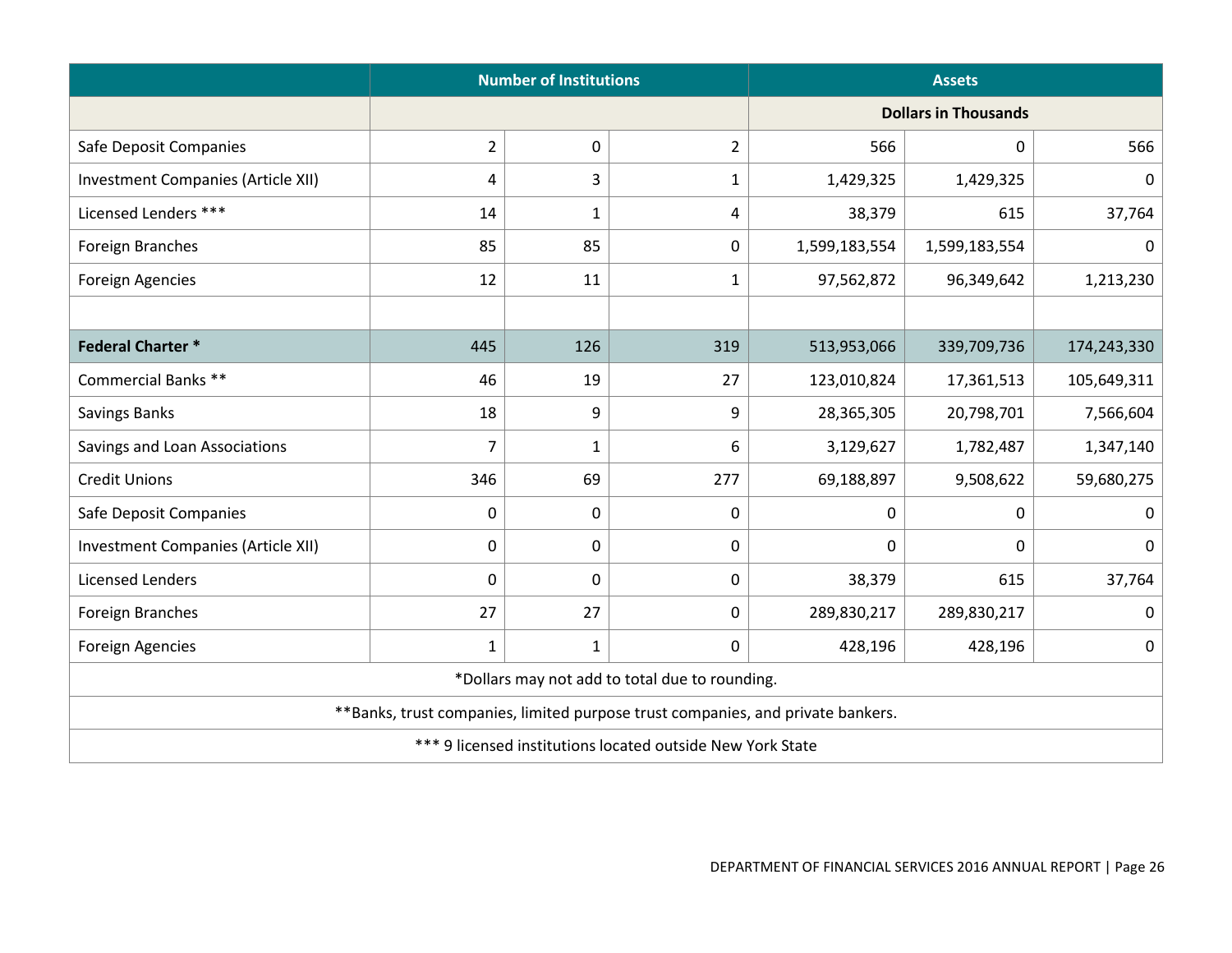<span id="page-28-0"></span>

| <b>Type of Institution</b>                  | <b>Number of Institutions</b> | <b>Number of Domestic Offices</b> |
|---------------------------------------------|-------------------------------|-----------------------------------|
| <b>Banks</b>                                | 44                            | 292                               |
| <b>Trust Companies</b>                      | 23                            | 1116                              |
| <b>Limited Purpose Trust Companies</b>      | 12                            | 13                                |
| <b>Private Bankers</b>                      | 1                             | 9                                 |
| <b>Savings Banks</b>                        | 19                            | 567                               |
| Savings & Loans                             | $\overline{2}$                | 4                                 |
| <b>Credit Unions</b>                        | 16                            | 47                                |
| Safe Deposit Companies                      | $\overline{2}$                | $\overline{2}$                    |
| Investment Companies (Article XII)          | $\overline{4}$                | 6                                 |
| <b>Licensed Lenders</b>                     | 14                            | 58                                |
| Foreign Branches                            | 85                            | 97                                |
| <b>Foreign Agencies</b>                     | 12                            | 12                                |
| Holding Companies - One Bank                | 38                            | 38                                |
| Holding Companies - Multi Bank              | 10                            | 10                                |
| <b>Mutual Holding Companies</b>             | $\mathbf{1}$                  | $\mathbf{1}$                      |
| Foreign Representative Offices              | 30                            | 30                                |
| <b>Sales Finance Companies</b>              | 92                            | 144                               |
| <b>Premium Finance Agencies</b>             | 46                            | 77                                |
| <b>Check Cashers (including Commercial)</b> | 110                           | 530                               |
| <b>Money Transmitters</b>                   | 87                            | 367                               |
| <b>Budget Planners</b>                      | 32                            | 115                               |
| Mortgage Bankers                            | 177                           | 767                               |
| Mortgage Brokers                            | 566                           | 660                               |
| Mortgage Loan Servicers                     | 40                            | 40                                |
| <b>Common Trust Funds</b>                   | 60                            | 60                                |
| <b>NYS Regulated Corporations</b>           | 3                             | 3                                 |
| <b>Charitable Foundations</b>               | $\overline{2}$                | $\overline{2}$                    |
| <b>Virtual Currency</b>                     | $\overline{2}$                | $\overline{2}$                    |
| <b>Total</b>                                | 1,529                         | 4,925                             |

# **NEW YORK STATE CHARTERED AND LICENSED BANKING, LENDING AND FINANCIAL SERVICES INSTITUTIONS**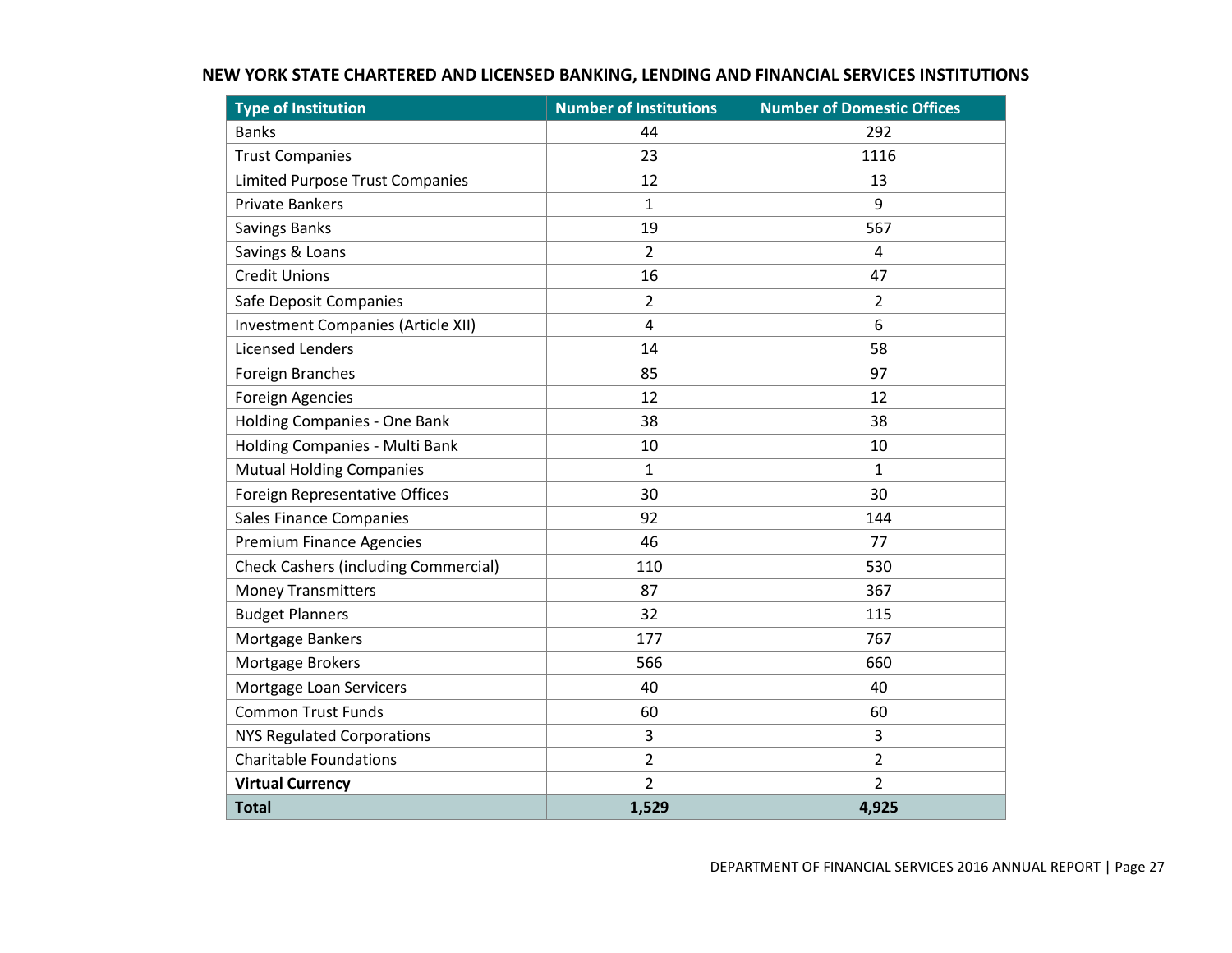#### **CONVERSION FROM STATE CHARTER TO FEDERAL CHARTER**

| l Name                          | Location          | <b>Name After Change</b>                      | <b>Effective Date</b> |
|---------------------------------|-------------------|-----------------------------------------------|-----------------------|
| Encompass Niagara Credit Union. | Niagara Falls, NY | <b>Encompass Niagara Federal Credit Union</b> | December 1, 2016      |

#### **BANK MERGERS AND ACQUISITIONS**

| Name                          | <b>Institution Type</b> | <b>Locations</b>                  | <b>Acquiring Bank</b>        | <b>Effective Date</b> |
|-------------------------------|-------------------------|-----------------------------------|------------------------------|-----------------------|
| Pathfinder Bank               | Savings Bank            | 214 West First Street, Oswego, NY | Pathfinder Commercial        | March 11, 2016        |
|                               |                         | 13126                             | Bank                         |                       |
| <b>Sterling Trust Company</b> | <b>Trust Company</b>    | 21 Scarsdale Road, Yonkers, NY    | <b>Midland Trust Company</b> | November 10, 2016     |
|                               |                         | 10707                             | (Effingham, IL)              |                       |

#### **LIQUIDATIONS**

<span id="page-29-2"></span><span id="page-29-1"></span><span id="page-29-0"></span>

| <b>Name</b>                                           | <b>Institution Type</b>       | <b>Locations</b>                                  | <b>Effective Date</b> |
|-------------------------------------------------------|-------------------------------|---------------------------------------------------|-----------------------|
| <b>Fiduciary Investment Corporation</b>               | Limited Purpose Trust Company | 600 Fifth Ave, New York NY<br>10020               | October 24, 2016      |
| Mitsubishi UFJ Trust & Banking<br>Corporation (U.S.A) | <b>Trust Company</b>          | 1221 Avenue of the Americas,<br>New York NY 10020 | September 19, 2016    |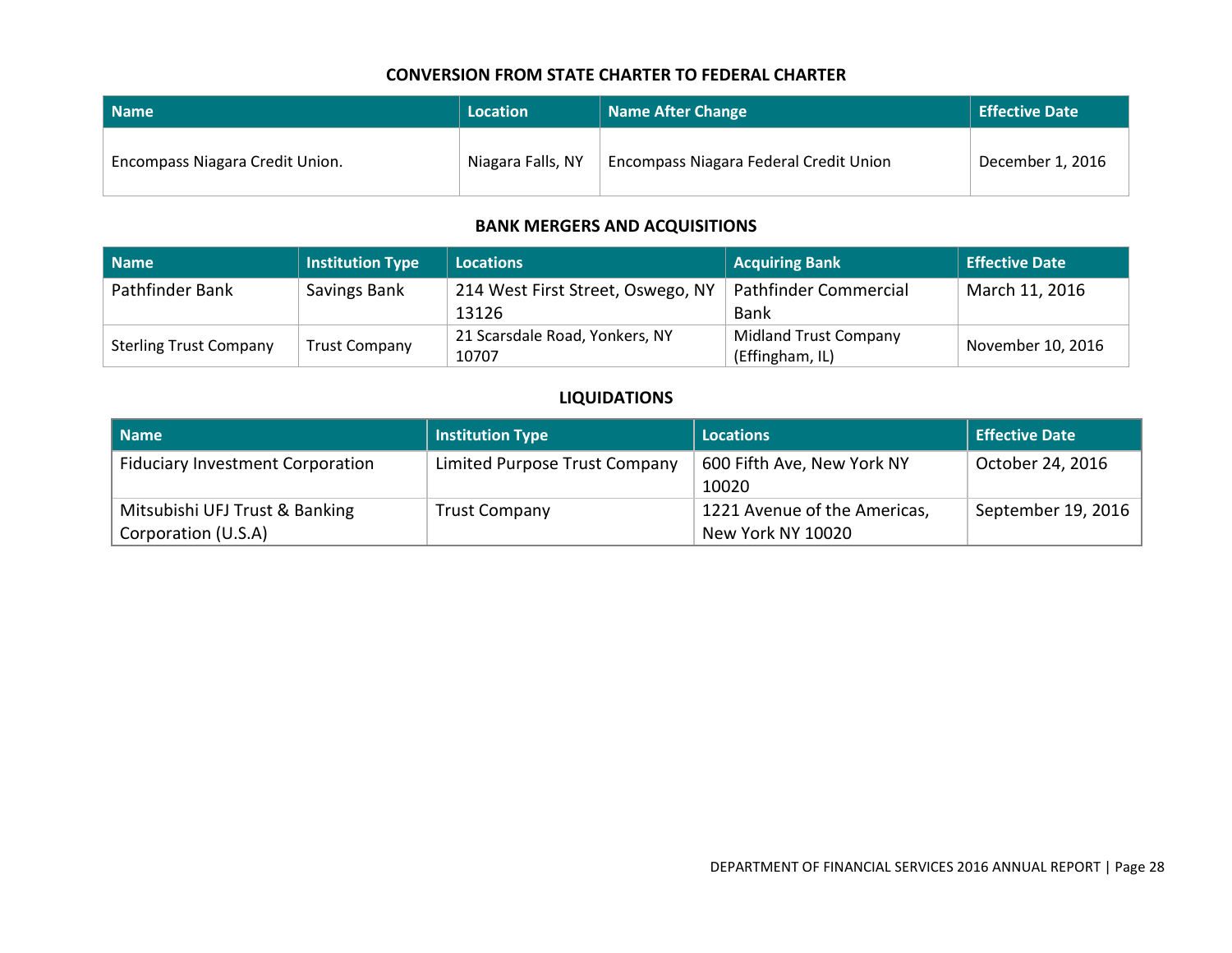#### **CONDITION OF COMMERCIAL BANKS, TRUSTS AND PRIVATE BANKERS**

<span id="page-30-1"></span><span id="page-30-0"></span>

| <b>COMMERCIAL BANKS, TRUSTS</b><br><b>AND PRIVATE BANKERS</b> | <b>Cash and Due</b><br>from Banks | <b>Total</b><br><b>Securities</b> | <b>Federal Funds</b><br>Sold and | <b>Loans and</b><br><b>Leases Net</b> | <b>Premises and</b><br><b>Equipment</b> | <b>All Other</b><br>Assets* | <b>Total Assets</b> |
|---------------------------------------------------------------|-----------------------------------|-----------------------------------|----------------------------------|---------------------------------------|-----------------------------------------|-----------------------------|---------------------|
| <b>Assets</b>                                                 |                                   |                                   | <b>Repos</b>                     | <b>Dollars in Thousands</b>           |                                         |                             |                     |
| <b>Commercial Banks</b>                                       |                                   |                                   |                                  |                                       |                                         |                             |                     |
| <b>Adirondack Bank</b>                                        | 8,577                             | 267,771                           | 1,009                            | 469,365                               | 5,549                                   | 26,108                      | 778,379             |
| Alden State Bank                                              | 9,944                             | 58,612                            | 3,627                            | 215,579                               | 1,977                                   | 12,267                      | 302,006             |
| Alma Bank                                                     | 55,808                            | 43,282                            | 142                              | 910,223                               | 8,781                                   | 18,387                      | 1,036,623           |
| Alpine Capital Bank                                           | 111,332                           | 32,290                            | 0                                | 109,592                               | 315                                     | 1,602                       | 255,131             |
| Amerasia Bank                                                 | 28,268                            | 2,213                             | 0                                | 470,664                               | 8,712                                   | 5,294                       | 515,151             |
| <b>American Community Bank</b>                                | 6,858                             | 29,633                            | 0                                | 134,619                               | 900                                     | 7,943                       | 179,953             |
| <b>Bank Leumi USA</b>                                         | 1,081,773                         | 1,487,309                         | 0                                | 4,462,340                             | 81,607                                  | 307,341                     | 7,420,370           |
| <b>Bank of Akron</b>                                          | 5,483                             | 41,768                            | 0                                | 236,796                               | 3,893                                   | 10,145                      | 298,085             |
| <b>Bank of Cattaraugus</b>                                    | 1,536                             | 8,287                             | 0                                | 7,764                                 | 300                                     | 648                         | 18,535              |
| <b>Bank of Holland</b>                                        | 4,816                             | 29,761                            | 3,101                            | 69,384                                | 2,538                                   | 2,015                       | 111,615             |
| <b>Catskill Hudson Bank</b>                                   | 32,456                            | 157,732                           | 0                                | 240,328                               | 2,894                                   | 7,807                       | 441,217             |
| <b>Cattaraugus County Bank</b>                                | 7,172                             | 25,260                            | 0                                | 171,403                               | 5,288                                   | 11,104                      | 220,227             |
| <b>Citizens Bank of Cape Vincent</b>                          | 4,978                             | 24,179                            | 0                                | 32,353                                | 1,030                                   | 939                         | 63,479              |
| <b>Country Bank</b>                                           | 23,964                            | 135,312                           | 0                                | 459,821                               | 2,074                                   | 9,448                       | 630,619             |
| <b>Emigrant Mercantile Bank</b>                               | 3,470                             | 0                                 | 0                                | 0                                     | 0                                       | $\mathbf{1}$                | 3,471               |
| <b>Empire State Bank</b>                                      | 10,768                            | 11,426                            | 0                                | 205,962                               | 3,151                                   | 5,480                       | 236,787             |
| First American International Bank                             | 59,804                            | 56,646                            | 220                              | 669,637                               | 6,859                                   | 22,796                      | 815,962             |
| Genesee Regional Bank                                         | 27,971                            | 90,791                            | 0                                | 410,999                               | 2,173                                   | 8,360                       | 540,294             |
| <b>Global Bank</b>                                            | 14,676                            | 10,606                            | 0                                | 116,738                               | 477                                     | 4,057                       | 146,554             |
| <b>Gold Coast Bank</b>                                        | 31,306                            | 53,105                            | 1,175                            | 337,001                               | 1,884                                   | 4,365                       | 428,836             |
| <b>Greater Hudson Bank</b>                                    | 19,225                            | 144,433                           | 0                                | 327,429                               | 1,400                                   | 13,226                      | 505,713             |
| <b>Greene County Commercial Bank</b>                          | 177                               | 279,540                           | 0                                | 0                                     | $\mathbf 0$                             | 1,371                       | 281,088             |
| <b>Hanover Community Bank</b>                                 | 14,494                            | 12,415                            | 19,650                           | 317,131                               | 9,589                                   | 7,622                       | 380,901             |
| Interaudi Bank                                                | 662,986                           | 355,731                           | 0                                | 801,080                               | 3,185                                   | 12,991                      | 1,835,973           |
| <b>Jeff Bank</b>                                              | 41,585                            | 116,998                           | 0                                | 286,165                               | 7,105                                   | 25,150                      | 477,003             |
| Mahopac Bank                                                  | 10,426                            | 349,635                           | 0                                | 829,062                               | 14,832                                  | 53,806                      | 1,257,761           |
| Metropolitan Commercial Bank                                  | 82,931                            | 43,829                            | 0                                | 1,047,299                             | 5,035                                   | 40,413                      | 1,219,507           |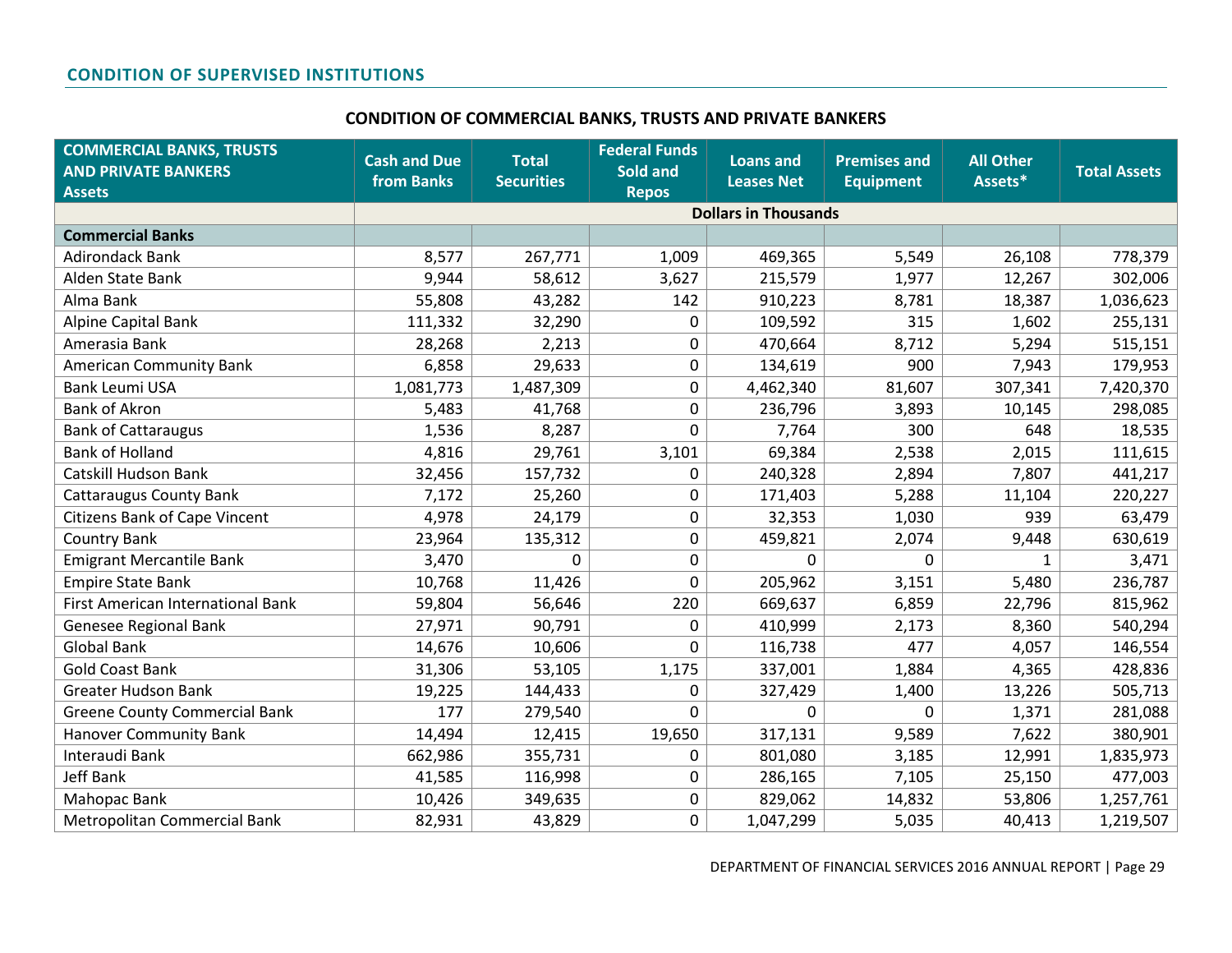| <b>COMMERCIAL BANKS, TRUSTS</b><br><b>AND PRIVATE BANKERS</b><br><b>Assets</b> | <b>Cash and Due</b><br>from Banks | <b>Total</b><br><b>Securities</b> | <b>Federal Funds</b><br>Sold and<br><b>Repos</b> | <b>Loans and</b><br><b>Leases Net</b> | <b>Premises and</b><br><b>Equipment</b> | <b>All Other</b><br>Assets* | <b>Total Assets</b> |
|--------------------------------------------------------------------------------|-----------------------------------|-----------------------------------|--------------------------------------------------|---------------------------------------|-----------------------------------------|-----------------------------|---------------------|
| <b>New York Commercial Bank</b>                                                | 261,019                           | 345,690                           | 575                                              | 2,722,797                             | 26,782                                  | 353,469                     | 3,710,332           |
| NewBank                                                                        | 101,782                           | 602                               | 0                                                | 193,099                               | 1,858                                   | 2,735                       | 300,076             |
| Pathfinder Bank                                                                | 21,264                            | 195,860                           | 1,150                                            | 485,920                               | 15,177                                  | 28,584                      | 747,955             |
| <b>PCSB Commercial Bank</b>                                                    | 980                               | 38,761                            | 1,374                                            | 0                                     | 0                                       | 1,189                       | 42,304              |
| <b>Pioneer Commercial Bank</b>                                                 | 95,203                            | 28,567                            | 77                                               | $\mathbf{0}$                          | $\overline{0}$                          | 155                         | 124,002             |
| Savoy Bank                                                                     | 41,521                            | 3,689                             | $\mathbf 0$                                      | 200,200                               | 384                                     | 6,335                       | 252,129             |
| Shinhan Bank America                                                           | 78,225                            | 57,636                            | $\pmb{0}$                                        | 1,040,712                             | 9,746                                   | 13,967                      | 1,200,286           |
| Signature Bank                                                                 | 618,933                           | 8,275,465                         | $\mathbf 0$                                      | 29,389,196                            | 43,154                                  | 720,863                     | 39,047,611          |
| <b>Spring Bank</b>                                                             | 6,240                             | 14,181                            | 6,525                                            | 131,157                               | 227                                     | 2,640                       | 160,970             |
| The Berkshire Bank                                                             | 113,266                           | 224,730                           | 0                                                | 331,006                               | 2,166                                   | 14,266                      | 685,434             |
| The Westchester Bank                                                           | 31,783                            | 65,973                            | $\mathbf 0$                                      | 594,282                               | 2,995                                   | 25,426                      | 720,459             |
| Tioga State Bank                                                               | 8,685                             | 143,638                           | $\mathbf 0$                                      | 282,566                               | 4,048                                   | 22,599                      | 461,536             |
| <b>United Orient Bank</b>                                                      | 7,645                             | 2,012                             | 1,000                                            | 83,622                                | 61                                      | 1,419                       | 95,759              |
| <b>USNY Bank</b>                                                               | 11,667                            | 13,273                            | $\mathbf 0$                                      | 275,970                               | 5,055                                   | 5,051                       | 311,016             |
| <b>Victory State Bank</b>                                                      | 40,745                            | 161,569                           | 200                                              | 125,014                               | 1,323                                   | 8,052                       | 336,903             |
| Woori America Bank                                                             | 285,877                           | 132,851                           | $\pmb{0}$                                        | 1,322,829                             | 7,516                                   | 53,282                      | 1,802,355           |
| <b>WSB Municipal Bank</b>                                                      | 26,074                            | 86,597                            | $\mathbf 0$                                      | 0                                     | $\mathbf 0$                             | 681                         | 113,352             |
| <b>Trust Companies</b>                                                         |                                   |                                   |                                                  |                                       |                                         |                             |                     |
| Amalgamated Bank                                                               | 152,245                           | 1,183,820                         | $\mathbf 0$                                      | 2,509,654                             | 25,521                                  | 183,387                     | 4,054,627           |
| <b>Banco Popular North America</b>                                             | 218,394                           | 1,782,049                         | 0                                                | 5,563,494                             | 49,768                                  | 1,015,590                   | 8,629,295           |
| <b>Bank of Millbrook</b>                                                       | 18,290                            | 83,836                            | 3,449                                            | 96,596                                | 2,846                                   | 5,552                       | 210,569             |
| <b>Bank of Richmondville</b>                                                   | 11,656                            | 39,677                            | 233                                              | 84,545                                | 792                                     | 5,071                       | 141,974             |
| <b>Bank of Utica</b>                                                           | 23,324                            | 951,064                           | $\mathbf 0$                                      | 63,695                                | 16,981                                  | 10,978                      | 1,066,042           |
| <b>Chemung Canal Trust Company</b>                                             | 73,837                            | 306,686                           | 0                                                | 1,186,449                             | 28,917                                  | 59,775                      | 1,655,664           |
| Deutsche Bank Trust Company Americas                                           | 31,848,000                        | $\Omega$                          | 10,000,000                                       | 11,335,000                            | 13,000                                  | 618,000                     | 53,814,000          |
| <b>Fiduciary Trust Company International</b>                                   | 161,682                           | 69,561                            | $\pmb{0}$                                        | $\Omega$                              | 1,010                                   | 60,207                      | 292,460             |
| Five Star Bank                                                                 | 67,850                            | 1,083,264                         | $\mathbf 0$                                      | 2,310,277                             | 38,557                                  | 178,282                     | 3,678,230           |
| <b>Flushing Bank</b>                                                           | 35,536                            | 868,373                           | $\boldsymbol{0}$                                 | 4,813,464                             | 26,561                                  | 319,256                     | 6,063,190           |
| <b>Goldman Sachs Bank USA</b>                                                  | 74,601,000                        | 49,000                            | 3,664,000                                        | 46,996,000                            | 28,000                                  | 33,778,000                  | 159,116,000         |
| Habib American Bank                                                            | 480,518                           | 76,954                            | 0                                                | 706,171                               | 2,207                                   | 22,572                      | 1,288,422           |
| <b>Israel Discount Bank of New York</b>                                        | 451,901                           | 2,777,581                         | $\boldsymbol{0}$                                 | 5,675,157                             | 19,768                                  | 348,006                     | 9,272,413           |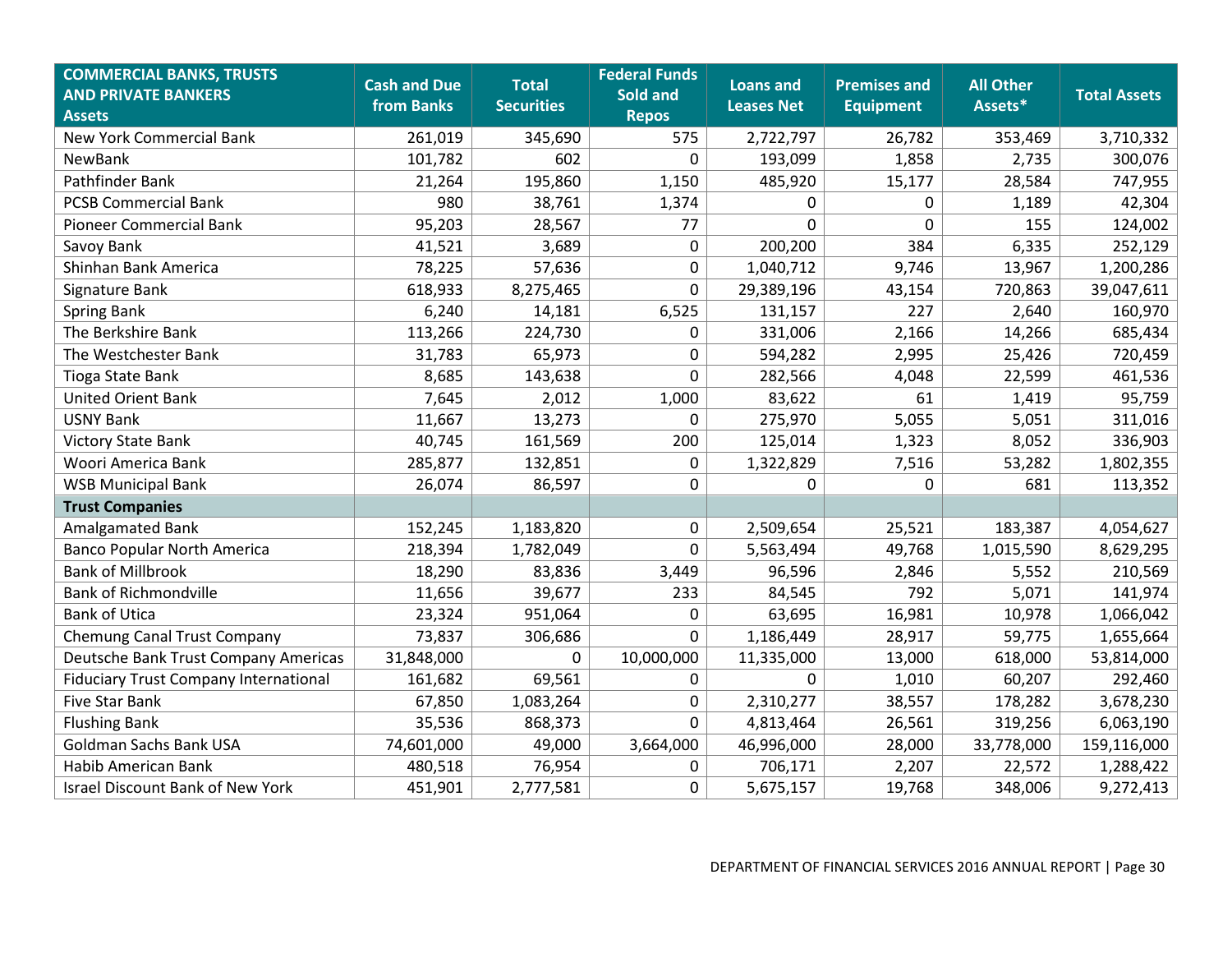| <b>COMMERCIAL BANKS, TRUSTS</b><br><b>AND PRIVATE BANKERS</b><br><b>Assets</b>                                             | <b>Cash and Due</b><br>from Banks | <b>Total</b><br><b>Securities</b> | <b>Federal Funds</b><br>Sold and<br><b>Repos</b> | <b>Loans and</b><br><b>Leases Net</b> | <b>Premises and</b><br><b>Equipment</b> | <b>All Other</b><br>Assets* | <b>Total Assets</b> |  |  |
|----------------------------------------------------------------------------------------------------------------------------|-----------------------------------|-----------------------------------|--------------------------------------------------|---------------------------------------|-----------------------------------------|-----------------------------|---------------------|--|--|
| <b>Manufacturers and Traders Trust</b><br>Company                                                                          | 6,274,631                         | 15,521,891                        | 0                                                | 89,581,534                            | 640,321                                 | 10,613,290                  | 122,631,667         |  |  |
| Mizuho Bank (USA)                                                                                                          | 1,150,530                         | 26,613                            | 0                                                | 5,386,487                             | $\Omega$                                | 261,924                     | 6,825,554           |  |  |
| Mizuho Trust & Banking Co. USA                                                                                             | 456,140                           | 0                                 | 0                                                | 0                                     | 4,387                                   | 12,412                      | 472,939             |  |  |
| Orange Bank & Trust Company                                                                                                | 27,336                            | 279,282                           | 0                                                | 534,127                               | 13,994                                  | 46,610                      | 901,349             |  |  |
| Solvay Bank                                                                                                                | 12,071                            | 294,303                           | 685                                              | 524,097                               | 7,480                                   | 18,595                      | 857,231             |  |  |
| <b>Steuben Trust Company</b>                                                                                               | 14,001                            | 179,903                           | $\mathbf 0$                                      | 297,686                               | 6,289                                   | 18,417                      | 516,296             |  |  |
| The Adirondack Trust Company                                                                                               | 63,134                            | 280,162                           | $\mathbf 0$                                      | 723,591                               | 25,706                                  | 43,031                      | 1,135,624           |  |  |
| The Bank of Castile                                                                                                        | 15,850                            | 315,137                           | $\mathbf 0$                                      | 1,021,332                             | 14,960                                  | 27,110                      | 1,394,389           |  |  |
| The Bank of New York Mellon                                                                                                | 73,505,000                        | 108,454,000                       | 14,616,000                                       | 33,725,000                            | 1,053,000                               | 26,223,000                  | 257,576,000         |  |  |
| <b>Tompkins Trust Company</b>                                                                                              | 21,290                            | 653,402                           | $\mathbf{0}$                                     | 1,181,294                             | 31,310                                  | 75,022                      | 1,962,318           |  |  |
| <b>Limited Purpose Trust Companies</b>                                                                                     |                                   |                                   |                                                  |                                       |                                         |                             |                     |  |  |
| American Stock Transfer & Trust<br>Company, LLC                                                                            | 2,391                             | $\Omega$                          | $\mathbf 0$                                      | 0                                     | 39,768                                  | 514,408                     | 556,567             |  |  |
| Anthos Trust Company, LLC                                                                                                  | 24                                | 5,137                             | $\pmb{0}$                                        | $\pmb{0}$                             | $\mathbf{0}$                            | 106                         | 5,267               |  |  |
| <b>Continental Stock Transfer &amp; Trust</b><br>Company                                                                   | 1114                              | 1,079                             | $\mathbf 0$                                      | 0                                     | 928                                     | 2,975                       | 6,096               |  |  |
| <b>Genesee Valley Trust Company</b>                                                                                        | 9,026                             | $\mathbf 0$                       | $\pmb{0}$                                        | $\pmb{0}$                             | 22                                      | 9,954                       | 19,002              |  |  |
| Law Debenture Trust Company of New<br>York                                                                                 | 51,554                            | $\Omega$                          | 0                                                | 0                                     | $\Omega$                                | 1,923                       | 53,477              |  |  |
| Market Street Trust Company                                                                                                | 120                               | 3,188                             | $\mathbf 0$                                      | 0                                     | 1,764                                   | 745                         | 5,817               |  |  |
| New York Life Trust Company                                                                                                | $\mathbf{1}$                      | 14,626                            | 0                                                | 0                                     | $\mathbf 0$                             | 2,207                       | 16,834              |  |  |
| <b>OFI Global Trust Company</b>                                                                                            | $\Omega$                          | 15,536                            | $\pmb{0}$                                        | $\pmb{0}$                             | $\Omega$                                | 5,249                       | 20,785              |  |  |
| The Depository Trust Company                                                                                               | 3,086,912                         | 0                                 | $\mathbf 0$                                      | $\mathbf 0$                           | 45,207                                  | 131,490                     | 3,263,609           |  |  |
| The Warehouse Trust Company LLC                                                                                            | 2,411                             | $\Omega$                          | $\mathbf 0$                                      | 0                                     | $\Omega$                                | 4,410                       | 6,821               |  |  |
| Itbit trust company/name change-<br><b>PAXOS</b>                                                                           | 5,090                             | 9,724                             |                                                  |                                       | 179                                     | 8,637                       | 23,630              |  |  |
| <b>Gemini Trust Company</b>                                                                                                | 5,105                             | 13,995                            |                                                  |                                       | 6                                       | 134                         | 19,240              |  |  |
| <b>Private Bankers</b>                                                                                                     |                                   |                                   |                                                  |                                       |                                         |                             |                     |  |  |
| Brown Brothers Harriman & Co.                                                                                              | 3,369,905                         | 835,804                           | 100                                              | 1,840,267                             | 68,444                                  | 565,235                     | 7,090,884           |  |  |
| <b>Total</b>                                                                                                               | 200,331,562                       | 149,835,305                       | 28,324,292                                       | 266,673,021                           | 2,509,733                               | 77,072,959                  | 725,158,001         |  |  |
| *Includes FDIC Call Report items: other assets, trading assets, goodwill and intangible assets and other real estate owned |                                   |                                   |                                                  |                                       |                                         |                             |                     |  |  |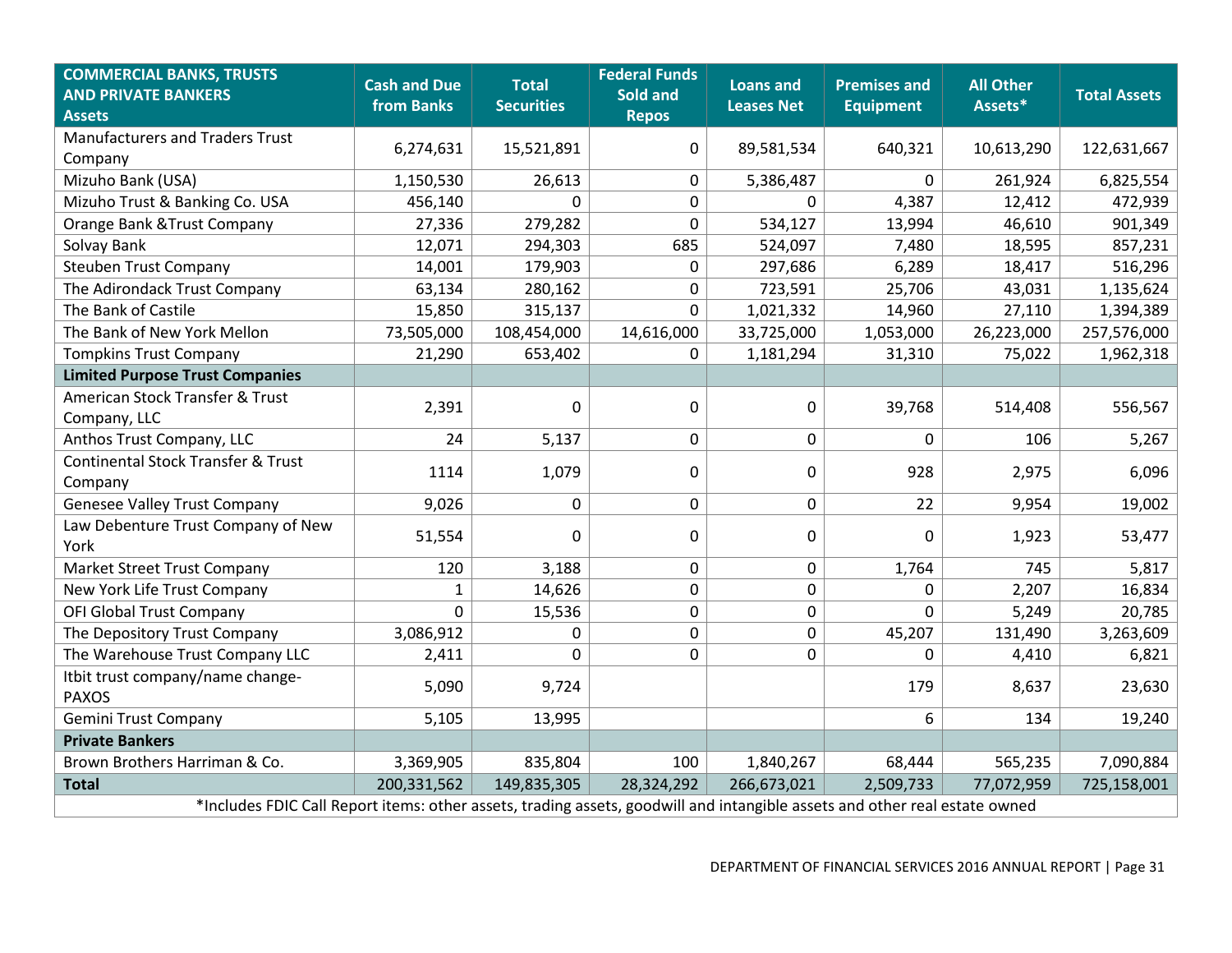| <b>COMMERCIAL BANKS, TRUSTS</b><br><b>AND PRIVATE BANKERS</b><br><b>Liabilities And Equity</b> | <b>Total</b><br><b>Deposits</b> | <b>Federal</b><br><b>Funds</b><br><b>Bought and</b><br><b>Sold</b> | <b>Trading</b><br><b>Other</b><br><b>Borrowed</b><br><b>Money</b> | <b>Liabilities &amp; Subordinated</b><br><b>Notes &amp;</b><br><b>Debentures</b> | <b>All Other</b><br><b>Liabilities</b> | <b>Total</b><br><b>Liabilities</b> | <b>Total Equity</b><br><b>Capital</b> | <b>Total</b><br><b>Liabilities</b><br>and Capital |
|------------------------------------------------------------------------------------------------|---------------------------------|--------------------------------------------------------------------|-------------------------------------------------------------------|----------------------------------------------------------------------------------|----------------------------------------|------------------------------------|---------------------------------------|---------------------------------------------------|
|                                                                                                |                                 |                                                                    |                                                                   |                                                                                  | <b>Dollars in Thousands</b>            |                                    |                                       |                                                   |
| <b>Commercial Banks</b>                                                                        |                                 |                                                                    |                                                                   |                                                                                  |                                        |                                    |                                       |                                                   |
| <b>Adirondack Bank</b>                                                                         | 659,143                         | 23,363                                                             | 32,531                                                            | 0                                                                                | 6,500                                  | 721,537                            | 56,842                                | 778,379                                           |
| Alden State Bank                                                                               | 260,785                         | 0                                                                  | 4,000                                                             | 0                                                                                | 620                                    | 265,405                            | 36,601                                | 302,006                                           |
| Alma Bank                                                                                      | 870,070                         | 0                                                                  | 39,634                                                            | 0                                                                                | 2,472                                  | 912,176                            | 124,447                               | 1,036,623                                         |
| Alpine Capital Bank                                                                            | 210,584                         | 0                                                                  | 0                                                                 | 0                                                                                | 2,004                                  | 212,588                            | 42,543                                | 255,131                                           |
| Amerasia Bank                                                                                  | 457,035                         | 0                                                                  | $\Omega$                                                          | 0                                                                                | 2,712                                  | 459,747                            | 55,404                                | 515,151                                           |
| <b>American Community Bank</b>                                                                 | 148,430                         | 0                                                                  | 4,000                                                             | 0                                                                                | 1,499                                  | 153,929                            | 26,024                                | 179,953                                           |
| <b>Bank Leumi USA</b>                                                                          | 6,130,961                       | 0                                                                  | 448,592                                                           | 90,000                                                                           | 114,514                                | 6,784,067                          | 636,303                               | 7,420,370                                         |
| <b>Bank of Akron</b>                                                                           | 256,852                         | 0                                                                  | 10,350                                                            | 0                                                                                | 3,008                                  | 270,210                            | 27,875                                | 298,085                                           |
| <b>Bank of Cattaraugus</b>                                                                     | 16,807                          | 0                                                                  | 0                                                                 | 0                                                                                | 12                                     | 16,819                             | 1,716                                 | 18,535                                            |
| <b>Bank of Holland</b>                                                                         | 102,789                         | 0                                                                  | 0                                                                 | 0                                                                                | 173                                    | 102,962                            | 8,653                                 | 111,615                                           |
| Catskill Hudson Bank                                                                           | 409,631                         | 0                                                                  | 0                                                                 | 0                                                                                | 563                                    | 410,194                            | 31,023                                | 441,217                                           |
| <b>Cattaraugus County Bank</b>                                                                 | 193,179                         | 3,100                                                              | 0                                                                 | 0                                                                                | 4,650                                  | 200,929                            | 19,298                                | 220,227                                           |
| <b>Citizens Bank of Cape Vincent</b>                                                           | 57,227                          | 0                                                                  | 0                                                                 | 0                                                                                | 314                                    | 57,541                             | 5,938                                 | 63,479                                            |
| <b>Country Bank</b>                                                                            | 526,514                         | 9,000                                                              | 34,500                                                            | 0                                                                                | 2,867                                  | 572,881                            | 57,738                                | 630,619                                           |
| <b>Emigrant Mercantile Bank</b>                                                                | 500                             | 0                                                                  | 0                                                                 | 0                                                                                | $\mathbf{1}$                           | 501                                | 2,970                                 | 3,471                                             |
| <b>Empire State Bank</b>                                                                       | 207,537                         | 0                                                                  | 6,000                                                             | 0                                                                                | 1,601                                  | 215,138                            | 21,649                                | 236,787                                           |
| First American International Bank                                                              | 573,318                         | 0                                                                  | 156,000                                                           | 0                                                                                | 7,599                                  | 736,917                            | 79,045                                | 815,962                                           |
| Genesee Regional Bank                                                                          | 467,138                         | 0                                                                  | 20,000                                                            | 0                                                                                | 2,764                                  | 489,902                            | 50,392                                | 540,294                                           |
| <b>Global Bank</b>                                                                             | 116,659                         | 0                                                                  | 11,750                                                            | 0                                                                                | 504                                    | 128,913                            | 17,641                                | 146,554                                           |
| <b>Gold Coast Bank</b>                                                                         | 367,564                         | 0                                                                  | 20,000                                                            | 0                                                                                | 814                                    | 388,378                            | 40,458                                | 428,836                                           |
| <b>Greater Hudson Bank</b>                                                                     | 398,161                         | 5,000                                                              | 44,624                                                            | 0                                                                                | 2,955                                  | 450,740                            | 54,972                                | 505,712                                           |
| <b>Greene County Commercial Bank</b>                                                           | 236,586                         | 0                                                                  | 18,962                                                            | 0                                                                                | 211                                    | 255,759                            | 25,329                                | 281,088                                           |
| <b>Hanover Community Bank</b>                                                                  | 287,717                         | 0                                                                  | 51,886                                                            | 0                                                                                | 1,625                                  | 341,228                            | 39,673                                | 380,901                                           |
| Interaudi Bank                                                                                 | 1,619,862                       | 0                                                                  | 85,000                                                            | 0                                                                                | 4,090                                  | 1,708,952                          | 127,021                               | 1,835,973                                         |
| <b>Jeff Bank</b>                                                                               | 421,011                         | 0                                                                  | $\Omega$                                                          | 0                                                                                | 5,893                                  | 426,904                            | 50,099                                | 477,003                                           |
| Mahopac Bank                                                                                   | 989,577                         | 0                                                                  | 141,500                                                           | 0                                                                                | 5,682                                  | 1,136,759                          | 121,002                               | 1,257,761                                         |
| Metropolitan Commercial Bank                                                                   | 1,001,578                       | 0                                                                  | 78,418                                                            | 0                                                                                | 10,840                                 | 1,090,836                          | 128,671                               | 1,219,507                                         |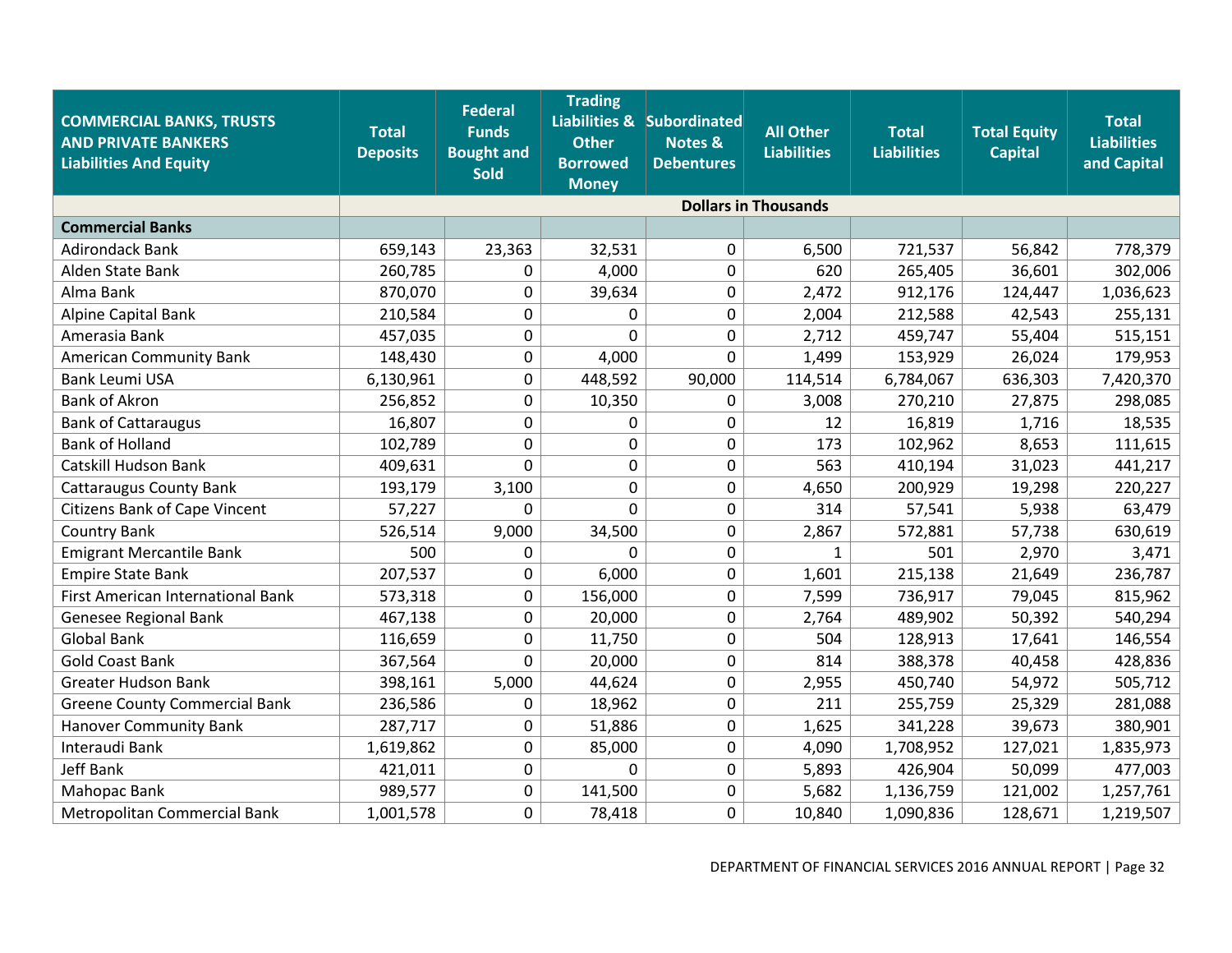| <b>COMMERCIAL BANKS, TRUSTS</b><br><b>AND PRIVATE BANKERS</b><br><b>Liabilities And Equity</b> | <b>Total</b><br><b>Deposits</b> | <b>Federal</b><br><b>Funds</b><br><b>Bought and</b><br><b>Sold</b> | <b>Trading</b><br><b>Other</b><br><b>Borrowed</b><br><b>Money</b> | Liabilities & Subordinated<br><b>Notes &amp;</b><br><b>Debentures</b> | <b>All Other</b><br><b>Liabilities</b> | <b>Total</b><br><b>Liabilities</b> | <b>Total Equity</b><br><b>Capital</b> | <b>Total</b><br><b>Liabilities</b><br>and Capital |
|------------------------------------------------------------------------------------------------|---------------------------------|--------------------------------------------------------------------|-------------------------------------------------------------------|-----------------------------------------------------------------------|----------------------------------------|------------------------------------|---------------------------------------|---------------------------------------------------|
| <b>New York Commercial Bank</b>                                                                | 2,649,518                       | 100,000                                                            | 363,171                                                           | 0                                                                     | 4,912                                  | 3,117,601                          | 592,731                               | 3,710,332                                         |
| NewBank                                                                                        | 251,439                         | 0                                                                  | 3,000                                                             | 0                                                                     | 7,166                                  | 261,605                            | 38,471                                | 300,076                                           |
| Pathfinder Bank                                                                                | 617,092                         | 0                                                                  | 59,000                                                            | 0                                                                     | 4,586                                  | 680,678                            | 67,277                                | 747,955                                           |
| <b>PCSB Commercial Bank</b>                                                                    | 31,259                          | 0                                                                  | 3,000                                                             | 0                                                                     | 247                                    | 34,506                             | 7,798                                 | 42,304                                            |
| <b>Pioneer Commercial Bank</b>                                                                 | 114,248                         | 0                                                                  | 0                                                                 | 0                                                                     | 357                                    | 114,605                            | 9,397                                 | 124,002                                           |
| Savoy Bank                                                                                     | 223,174                         | 0                                                                  | 0                                                                 | 0                                                                     | 3,364                                  | 226,538                            | 25,591                                | 252,129                                           |
| Shinhan Bank America                                                                           | 1,031,298                       | 0                                                                  | 0                                                                 | $\mathbf 0$                                                           | 12,211                                 | 1,043,509                          | 156,777                               | 1,200,286                                         |
| Signature Bank                                                                                 | 31,863,527                      | 893,000                                                            | 2,050,900                                                         | 256,588                                                               | 371,332                                | 35,435,347                         | 3,612,264                             | 39,047,611                                        |
| <b>Spring Bank</b>                                                                             | 141,850                         | 0                                                                  | $\boldsymbol{0}$                                                  | 0                                                                     | 587                                    | 142,437                            | 18,533                                | 160,970                                           |
| The Berkshire Bank                                                                             | 570,777                         | $\overline{0}$                                                     | $\overline{0}$                                                    | 0                                                                     | 4,413                                  | 575,190                            | 110,244                               | 685,434                                           |
| The Westchester Bank                                                                           | 591,346                         | 0                                                                  | 59,795                                                            | 0                                                                     | 3,713                                  | 654,854                            | 65,605                                | 720,459                                           |
| <b>Tioga State Bank</b>                                                                        | 367,278                         | 11,503                                                             | 27,512                                                            | 0                                                                     | 3,839                                  | 410,132                            | 51,404                                | 461,536                                           |
| <b>United Orient Bank</b>                                                                      | 79,071                          | 0                                                                  | 4,000                                                             | 0                                                                     | 594                                    | 83,665                             | 12,094                                | 95,759                                            |
| <b>USNY Bank</b>                                                                               | 270,472                         | 0                                                                  | 8,661                                                             | 0                                                                     | 1,108                                  | 280,241                            | 30,775                                | 311,016                                           |
| <b>Victory State Bank</b>                                                                      | 305,124                         | 0                                                                  | $\overline{0}$                                                    | 0                                                                     | 1,563                                  | 306,687                            | 30,216                                | 336,903                                           |
| Woori America Bank                                                                             | 1,604,867                       | 0                                                                  | 10,000                                                            | 0                                                                     | 17,986                                 | 1,632,853                          | 169,502                               | 1,802,355                                         |
| <b>WSB Municipal Bank</b>                                                                      | 101,422                         | $\mathbf 0$                                                        | 0                                                                 | $\mathbf 0$                                                           | 2,063                                  | 103,485                            | 9,867                                 | 113,352                                           |
| <b>Trust Companies</b>                                                                         |                                 |                                                                    |                                                                   |                                                                       |                                        |                                    |                                       |                                                   |
| Amalgamated Bank                                                                               | 3,021,068                       | 34,645                                                             | 604,225                                                           | 0                                                                     | 52,970                                 | 3,712,908                          | 341,719                               | 4,054,627                                         |
| <b>Banco Popular North America</b>                                                             | 6,060,952                       | 227,340                                                            | 450,602                                                           | 0                                                                     | 60,036                                 | 6,798,930                          | 1,830,365                             | 8,629,295                                         |
| <b>Bank of Millbrook</b>                                                                       | 186,721                         | 0                                                                  | $\Omega$                                                          | 0                                                                     | 1,504                                  | 188,225                            | 22,344                                | 210,569                                           |
| <b>Bank of Richmondville</b>                                                                   | 122,373                         | 0                                                                  | 3,000                                                             | 0                                                                     | 511                                    | 125,884                            | 16,090                                | 141,974                                           |
| <b>Bank of Utica</b>                                                                           | 844,974                         | $\overline{0}$                                                     | $\mathbf 0$                                                       | 0                                                                     | 20,960                                 | 865,934                            | 200,108                               | 1,066,042                                         |
| Chemung Canal Trust Company                                                                    | 1,460,174                       | 27,606                                                             | 13,815                                                            | 0                                                                     | 15,599                                 | 1,517,194                          | 138,470                               | 1,655,664                                         |
| Deutsche Bank Trust Company<br>Americas                                                        | 42,239,000                      | 1,126,000                                                          | 10,000                                                            | 0                                                                     | 1,372,000                              | 44,747,000                         | 9,067,000                             | 53,814,000                                        |
| <b>Fiduciary Trust Company International</b>                                                   | $\Omega$                        | 0                                                                  | $\mathbf 0$                                                       | 266,910                                                               | 25,550                                 | 25,550                             | 266,910                               | 292,460                                           |
| <b>Five Star Bank</b>                                                                          | 3,011,246                       | 0                                                                  | 331,500                                                           | 0                                                                     | 17,001                                 | 3,359,747                          | 318,483                               | 3,678,230                                         |
| <b>Flushing Bank</b>                                                                           | 4,218,856                       | 0                                                                  | 1,159,190                                                         | 0                                                                     | 72,770                                 | 5,450,816                          | 612,374                               | 6,063,190                                         |
| Goldman Sachs Bank USA                                                                         | 114,789,000                     | 309,000                                                            | 11,552,000                                                        | 2,000,000                                                             | 5,818,000                              | 134,468,000                        | 24,648,000                            | 159,116,000                                       |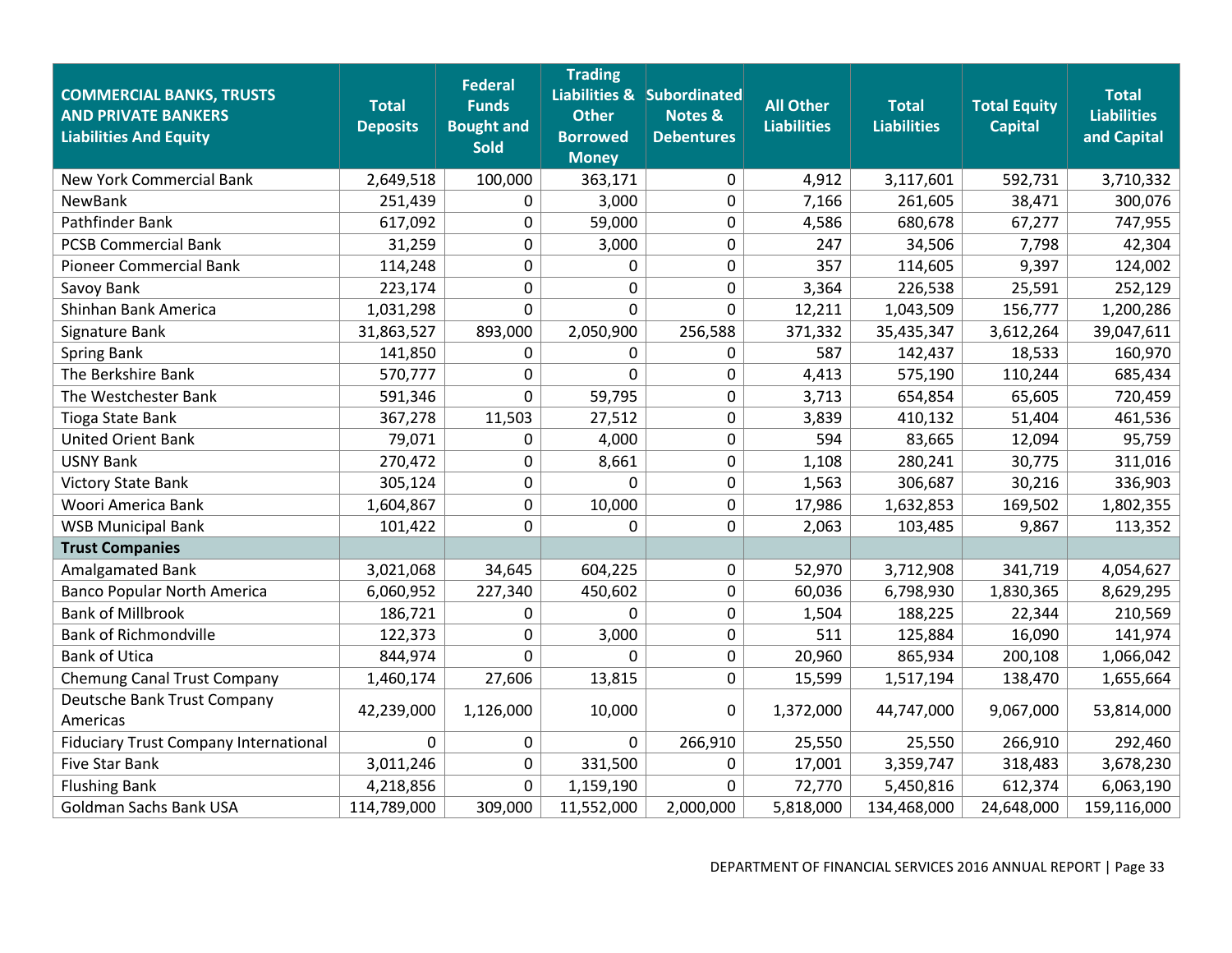| <b>COMMERCIAL BANKS, TRUSTS</b><br><b>AND PRIVATE BANKERS</b><br><b>Liabilities And Equity</b> | <b>Total</b><br><b>Deposits</b> | <b>Federal</b><br><b>Funds</b><br><b>Bought and</b><br><b>Sold</b> | <b>Trading</b><br><b>Other</b><br><b>Borrowed</b><br><b>Money</b> | Liabilities & Subordinated<br><b>Notes &amp;</b><br><b>Debentures</b> | <b>All Other</b><br><b>Liabilities</b> | <b>Total</b><br><b>Liabilities</b> | <b>Total Equity</b><br><b>Capital</b> | <b>Total</b><br><b>Liabilities</b><br>and Capital |
|------------------------------------------------------------------------------------------------|---------------------------------|--------------------------------------------------------------------|-------------------------------------------------------------------|-----------------------------------------------------------------------|----------------------------------------|------------------------------------|---------------------------------------|---------------------------------------------------|
| Habib American Bank                                                                            | 1,146,743                       | $\mathbf{0}$                                                       | 20,000                                                            | $\mathbf 0$                                                           | 13,621                                 | 1,180,364                          | 108,058                               | 1,288,422                                         |
| <b>Israel Discount Bank of New York</b>                                                        | 7,339,333                       | 918,795                                                            | 28,746                                                            | $\Omega$                                                              | 104,685                                | 8,391,559                          | 880,854                               | 9,272,413                                         |
| Manufacturers and Traders Trust Co.                                                            | 97,292,108                      | 1,453,536                                                          | 6,540,436                                                         | 1,318,887                                                             | 1,519,061                              | 108,124,028                        | 14,507,639                            | 122,631,667                                       |
| Mizuho Bank (USA)                                                                              | 4,608,530                       | 0                                                                  | 809,793                                                           | 0                                                                     | 134,461                                | 5,552,784                          | 1,272,770                             | 6,825,554                                         |
| Mizuho Trust & Banking Co. USA                                                                 | 393,872                         | $\mathbf 0$                                                        | $\pmb{0}$                                                         | $\mathbf 0$                                                           | 10,333                                 | 404,205                            | 68,734                                | 472,939                                           |
| Orange Bank & Trust Company                                                                    | 713,934                         | 0                                                                  | 85,000                                                            | $\mathbf 0$                                                           | 15,929                                 | 814,863                            | 86,486                                | 901,349                                           |
| Solvay Bank                                                                                    | 749,898                         | $\mathbf 0$                                                        | 32,100                                                            | $\mathbf 0$                                                           | 2,365                                  | 784,363                            | 72,868                                | 857,231                                           |
| <b>Steuben Trust Company</b>                                                                   | 418,772                         | 0                                                                  | 39,000                                                            | 0                                                                     | 5,517                                  | 463,289                            | 53,007                                | 516,296                                           |
| The Adirondack Trust Company                                                                   | 993,416                         | 9,785                                                              | $\mathbf 0$                                                       | $\mathbf 0$                                                           | 21,553                                 | 1,024,754                          | 110,870                               | 1,135,624                                         |
| The Bank of Castile                                                                            | 1,140,044                       | 11,782                                                             | 131,200                                                           | 0                                                                     | 9,537                                  | 1,292,563                          | 101,826                               | 1,394,389                                         |
| The Bank of New York Mellon                                                                    | 212,817,000                     | 2,544,000                                                          | 10,813,000                                                        | 515,000                                                               | 6,489,000                              | 233,178,000                        | 24,398,000                            | 257,576,000                                       |
| <b>Tompkins Trust Company</b>                                                                  | 1,483,577                       | 57,279                                                             | 259,500                                                           | $\Omega$                                                              | 38,945                                 | 1,839,301                          | 123,017                               | 1,962,318                                         |
| <b>Limited Purpose Trust Companies</b>                                                         |                                 |                                                                    |                                                                   |                                                                       |                                        |                                    |                                       |                                                   |
| American Stock Transfer & Trust<br>Company, LLC                                                | 0                               | $\mathbf 0$                                                        | 977                                                               | 542,662                                                               | 12,928                                 | 13,905                             | 542,662                               | 556,567                                           |
| Anthos Trust Company, LLC                                                                      | 0                               | 0                                                                  | 100                                                               | 5,000                                                                 | 167                                    | 267                                | 5,000                                 | 5,267                                             |
| <b>Continental Stock Transfer &amp; Trust</b><br>Company                                       | 0                               | $\overline{0}$                                                     | $\mathbf 0$                                                       | 5,087                                                                 | 1,009                                  | 1,009                              | 5,087                                 | 6,096                                             |
| <b>Gemini Trust Company</b>                                                                    | 0                               | 0                                                                  | $\mathbf 0$                                                       | 18,327                                                                | 913                                    | 913                                | 18,327                                | 19,240                                            |
| <b>Genesee Valley Trust Company</b>                                                            | 0                               | 0                                                                  | 0                                                                 | 16,624                                                                | 2,378                                  | 2,378                              | 16,624                                | 19,002                                            |
| Itbit trust company/ PAXOS                                                                     | 0                               | $\mathbf 0$                                                        | 619                                                               | 15,033                                                                | 7,978                                  | 8,597                              | 15,033                                | 23,630                                            |
| Law Debenture Trust Company of NY                                                              | 0                               | 0                                                                  | 0                                                                 | 50,265                                                                | 3,212                                  | 3,212                              | 50,265                                | 53,477                                            |
| <b>Market Street Trust Company</b>                                                             | 0                               | 0                                                                  | 505                                                               | 3,413                                                                 | 1,899                                  | 2,404                              | 3,413                                 | 5,817                                             |
| New York Life Trust Company                                                                    | 0                               | $\mathbf 0$                                                        | 0                                                                 | 14,425                                                                | 2,409                                  | 2,409                              | 14,425                                | 16,834                                            |
| OFI Global Trust Company                                                                       | 0                               | $\overline{0}$                                                     | $\mathbf 0$                                                       | 13,234                                                                | 7,551                                  | 7,551                              | 13,234                                | 20,785                                            |
| The Depository Trust Company                                                                   | 0                               | $\mathbf 0$                                                        | $\pmb{0}$                                                         | 0                                                                     | 2,744,332                              | 2,744,332                          | 519,277                               | 3,263,609                                         |
| The Warehouse Trust Company LLC                                                                | 0                               | $\overline{0}$                                                     | $\mathbf 0$                                                       | $\mathbf 0$                                                           | 3,281                                  | 3,281                              | 3,540                                 | 6,821                                             |
| <b>Private Bankers</b>                                                                         |                                 |                                                                    |                                                                   |                                                                       |                                        |                                    |                                       |                                                   |
| Brown Brothers Harriman & Co.                                                                  | 5,068,761                       | $\mathbf 0$                                                        | 522,495                                                           | 0                                                                     | 557,502                                | 6,148,758                          | 942,126                               | 7,090,884                                         |
| <b>Total</b>                                                                                   | 567,921,329                     | 7,764,734                                                          | 37,204,589                                                        | 5,131,455                                                             | 19,793,995                             | 636,865,122                        | 88,292,878                            | 725,158,000                                       |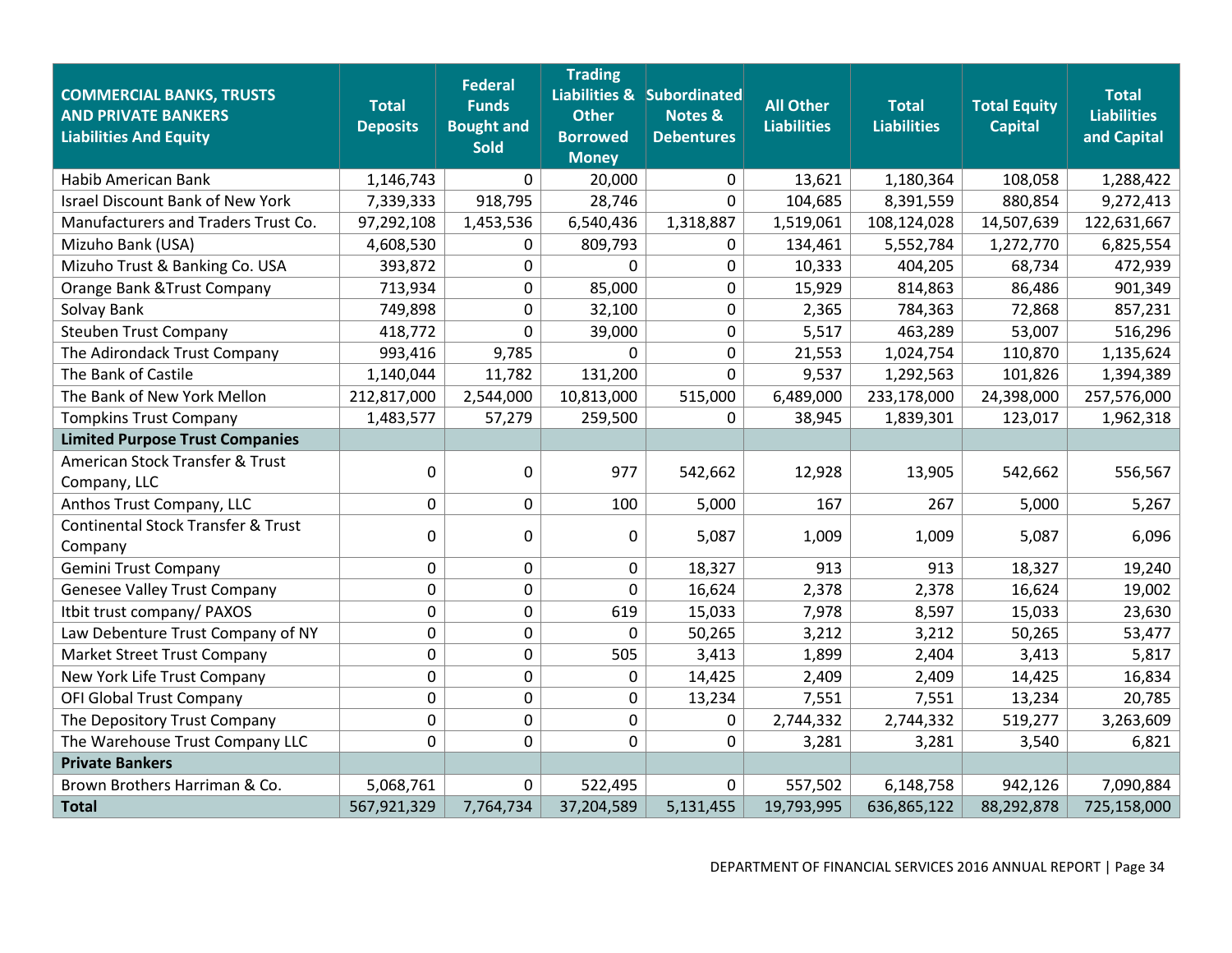# **CONDITION OF SAVINGS BANKS AND THRIFTS**

<span id="page-36-0"></span>

| <b>SAVINGS BANKS AND THRIFTS</b><br><b>Assets</b>                                                                          | <b>Cash and Due</b><br>from Banks | <b>Total</b><br><b>Securities &amp;</b><br><b>Trading Assets</b> | <b>Federal</b><br><b>Funds Sold</b><br>and Repos | <b>Loans and</b><br><b>Leases Net</b> | <b>Premises &amp;</b><br><b>Equipment</b> | <b>All Other</b><br>Assets* | <b>Total Assets</b> |
|----------------------------------------------------------------------------------------------------------------------------|-----------------------------------|------------------------------------------------------------------|--------------------------------------------------|---------------------------------------|-------------------------------------------|-----------------------------|---------------------|
|                                                                                                                            |                                   |                                                                  |                                                  | <b>Dollars in Thousands</b>           |                                           |                             |                     |
| <b>Savings Banks</b>                                                                                                       |                                   |                                                                  |                                                  |                                       |                                           |                             |                     |
| Apple Bank for Savings                                                                                                     | 962,667                           | 1,125,214                                                        | 0                                                | 10,409,952                            | 35,954                                    | 413,894                     | 12,947,681          |
| <b>Cross County Savings Bank</b>                                                                                           | 56,599                            | 36,062                                                           | 0                                                | 261,910                               | 12,830                                    | 13,654                      | 381,055             |
| <b>Dime Community Bank</b>                                                                                                 | 113,192                           | 8,564                                                            | 0                                                | 5,615,886                             | 19,784                                    | 232,861                     | 5,990,287           |
| <b>Elmira Savings Bank</b>                                                                                                 | 24,195                            | 41,100                                                           | 99                                               | 455,389                               | 12,554                                    | 40,236                      | 573,573             |
| <b>Emigrant Bank</b>                                                                                                       | 91,949                            | 1,522,459                                                        | 0                                                | 4,375,653                             | 138,152                                   | 286,188                     | 6,414,401           |
| <b>Fairport Savings Bank</b>                                                                                               | 4,526                             | 25,167                                                           | 0                                                | 228,251                               | 3,175                                     | 9,721                       | 270,840             |
| <b>First Central Savings Bank</b>                                                                                          | 15,907                            | 65,894                                                           | 0                                                | 421,859                               | 629                                       | 28,874                      | 533,163             |
| <b>Fulton Savings Bank</b>                                                                                                 | 77,891                            | 142,572                                                          | 520                                              | 132,349                               | 659                                       | 20,996                      | 374,987             |
| <b>New York Community Bank</b>                                                                                             | 258,457                           | 3,469,365                                                        | 256,215                                          | 36,662,820                            | 346,894                                   | 4,531,025                   | 45,524,776          |
| NorthEast Community Bank                                                                                                   | 40,592                            | 8,005                                                            | $\Omega$                                         | 619,563                               | 14,597                                    | 41,999                      | 724,756             |
| <b>PCSB Bank</b>                                                                                                           | 42,953                            | 373,889                                                          | 5,374                                            | 760,757                               | 11,573                                    | 46,560                      | 1,241,106           |
| Pioneer Savings Bank                                                                                                       | 44,256                            | 97,736                                                           | 108                                              | 882,025                               | 34,850                                    | 40,942                      | 1,099,917           |
| <b>Rhinebeck Bank</b>                                                                                                      | 12,976                            | 141,902                                                          | 0                                                | 512,595                               | 17,435                                    | 37,494                      | 722,402             |
| <b>Ridgewood Savings Bank</b>                                                                                              | 94,287                            | 1,752,807                                                        | 0                                                | 3,202,772                             | 14,010                                    | 283,649                     | 5,347,525           |
| <b>Rondout Savings Bank</b>                                                                                                | 14,256                            | 56,221                                                           | 0                                                | 239,481                               | 6,802                                     | 9,585                       | 326,345             |
| Sawyer Savings Bank                                                                                                        | 8,974                             | 74,362                                                           | $\Omega$                                         | 150,529                               | 3,756                                     | 5,384                       | 243,005             |
| The North Country Savings Bank                                                                                             | 21,480                            | 3,044                                                            | 100                                              | 201,069                               | 5,154                                     | 18,673                      | 249,520             |
| <b>Ulster Savings Bank</b>                                                                                                 | 59,730                            | 84,110                                                           | 0                                                | 596,457                               | 21,278                                    | 56,238                      | 817,813             |
| <b>Watertown Savings Bank</b>                                                                                              | 56,655                            | 131,191                                                          | 0                                                | 392,149                               | 12,094                                    | 43,560                      | 635,649             |
|                                                                                                                            |                                   |                                                                  |                                                  |                                       |                                           |                             |                     |
| <b>Savings &amp; Loans</b>                                                                                                 |                                   |                                                                  |                                                  |                                       |                                           |                             |                     |
| Gouverneur Savings and Loan Association                                                                                    | 3,962                             | 18,426                                                           | 0                                                | 102,450                               | 2,492                                     | 11,684                      | 139,014             |
| Medina Savings and Loan Association                                                                                        | 11,630                            | 11,893                                                           | 1,223                                            | 25,950                                | 722                                       | 963                         | 52,381              |
| <b>Total</b>                                                                                                               | 2,017,134                         | 9,189,983                                                        | 263,639                                          | 66,249,866                            | 715,394                                   | 6,174,180                   | 84,610,196          |
| *Includes FDIC Call Report items: other assets, trading assets, goodwill and intangible assets and other real estate owned |                                   |                                                                  |                                                  |                                       |                                           |                             |                     |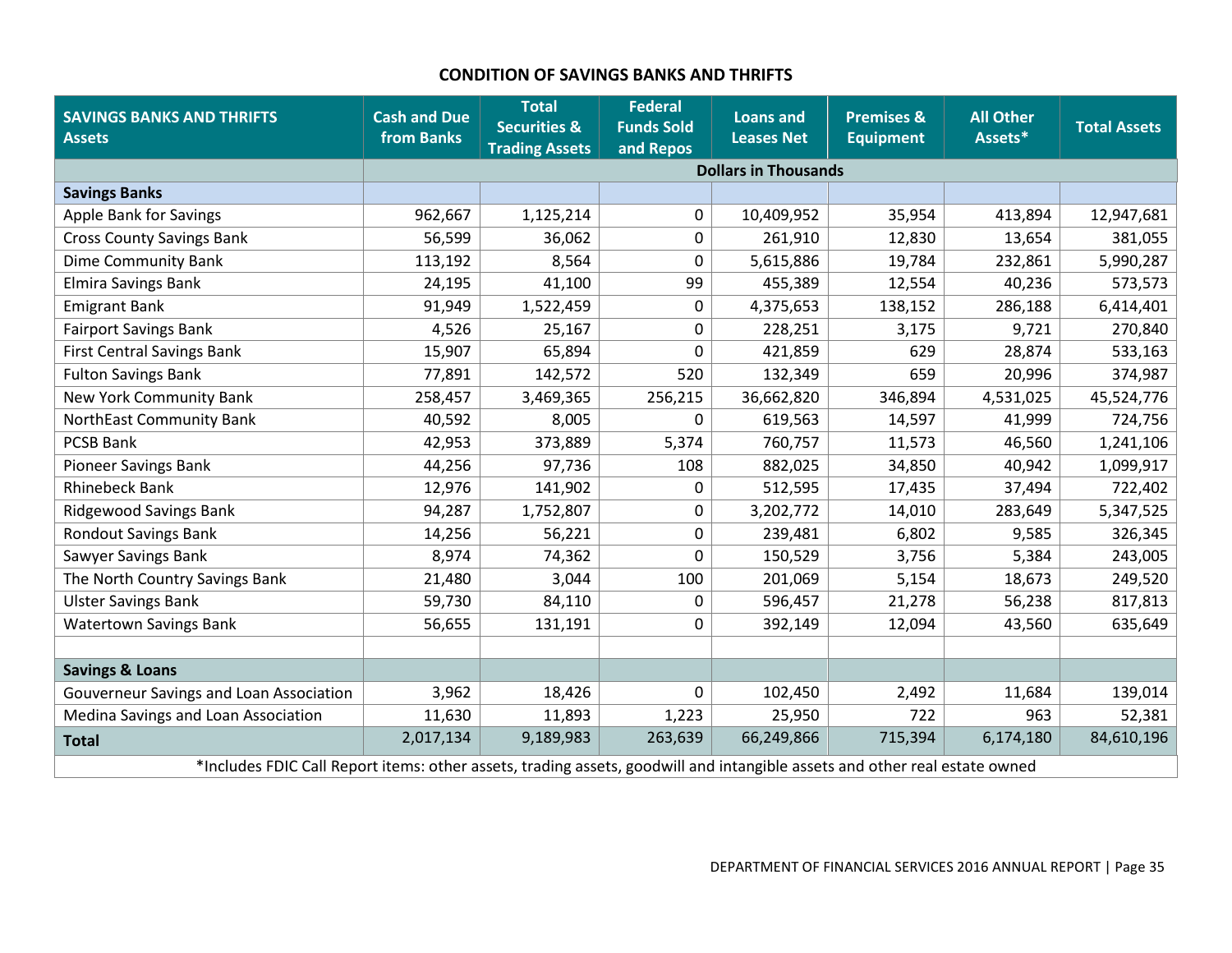# **CONDITION OF SAVINGS BANKS AND THRIFTS**

<span id="page-37-0"></span>

| <b>SAVINGS BANKS AND</b><br><b>THRIFTS</b><br><b>Liabilities And Equity</b> | <b>Total</b><br><b>Deposits</b> | <b>Federal Funds</b><br><b>Bought &amp;</b><br><b>Repos</b> | <b>Other</b><br><b>Borrowed</b><br><b>Money</b> | <b>All Other</b><br><b>Liabilities</b> | <b>Total Liabilities</b> | <b>Total</b><br><b>Equity</b><br><b>Capital</b> | <b>Total Liabilities</b><br>and Capital |
|-----------------------------------------------------------------------------|---------------------------------|-------------------------------------------------------------|-------------------------------------------------|----------------------------------------|--------------------------|-------------------------------------------------|-----------------------------------------|
|                                                                             |                                 |                                                             |                                                 | <b>Dollars in Thousands</b>            |                          |                                                 |                                         |
| <b>Savings Banks</b>                                                        |                                 |                                                             |                                                 |                                        |                          |                                                 |                                         |
| <b>Apple Bank for Savings</b>                                               | 11,724,398                      | 0                                                           | 811                                             | 159,217                                | 11,884,426               | 1,063,255                                       | 12,947,681                              |
| <b>Cross County Savings Bank</b>                                            | 331,372                         | $\pmb{0}$                                                   | 0                                               | 3,881                                  | 335,253                  | 45,802                                          | 381,055                                 |
| <b>Dime Community Bank</b>                                                  | 4,547,370                       | $\mathbf 0$                                                 | 831,125                                         | 40,642                                 | 5,419,137                | 571,150                                         | 5,990,287                               |
| <b>Elmira Savings Bank</b>                                                  | 470,257                         | 2,000                                                       | 40,000                                          | 5,594                                  | 517,851                  | 55,722                                          | 573,573                                 |
| <b>Emigrant Bank</b>                                                        | 4,399,461                       | 73,000                                                      | 755,000                                         | 73,462                                 | 5,300,923                | 1,113,478                                       | 6,414,401                               |
| <b>Fairport Savings Bank</b>                                                | 182,934                         | 0                                                           | 56,813                                          | 2,483                                  | 242,230                  | 28,610                                          | 270,840                                 |
| <b>First Central Savings Bank</b>                                           | 473,084                         | $\pmb{0}$                                                   | 0                                               | 2,820                                  | 475,904                  | 57,259                                          | 533,163                                 |
| <b>Fulton Savings Bank</b>                                                  | 247,531                         | 0                                                           | 20,300                                          | 8,580                                  | 276,411                  | 98,576                                          | 374,987                                 |
| New York Community Bank                                                     | 26,526,799                      | 1,550,000                                                   | 11,386,769                                      | 227,789                                | 39,691,357               | 5,833,419                                       | 45,524,776                              |
| NorthEast Community Bank                                                    | 549,904                         | 0                                                           | 73,446                                          | 5,238                                  | 628,588                  | 96,168                                          | 724,756                                 |
| <b>PCSB Bank</b>                                                            | 1,115,373                       | $\pmb{0}$                                                   | 4,022                                           | 8,934                                  | 1,128,329                | 112,777                                         | 1,241,106                               |
| <b>Pioneer Savings Bank</b>                                                 | 941,682                         | $\pmb{0}$                                                   | 45,000                                          | 17,550                                 | 1,004,232                | 95,685                                          | 1,099,917                               |
| <b>Rhinebeck Bank</b>                                                       | 649,101                         | $\pmb{0}$                                                   | 9,500                                           | 8,437                                  | 667,038                  | 55,364                                          | 722,402                                 |
| <b>Ridgewood Savings Bank</b>                                               | 4,128,167                       | $\pmb{0}$                                                   | 442,104                                         | 95,657                                 | 4,665,928                | 681,597                                         | 5,347,525                               |
| <b>Rondout Savings Bank</b>                                                 | 276,664                         | $\pmb{0}$                                                   | 11,767                                          | 3,287                                  | 291,718                  | 34,627                                          | 326,345                                 |
| Sawyer Savings Bank                                                         | 182,838                         | $\pmb{0}$                                                   | 32,600                                          | 3,256                                  | 218,694                  | 24,311                                          | 243,005                                 |
| The North Country Savings                                                   | 192,746                         | $\mathbf 0$                                                 | 21,957                                          | 3,242                                  | 217,945                  | 31,575                                          | 249,520                                 |
| <b>Bank</b>                                                                 |                                 |                                                             |                                                 |                                        |                          |                                                 |                                         |
| <b>Ulster Savings Bank</b>                                                  | 707,287                         | $\mathbf 0$                                                 | 15,000                                          | 2,642                                  | 724,929                  | 92,884                                          | 817,813                                 |
| <b>Watertown Savings Bank</b>                                               | 542,138                         | 0                                                           | 0                                               | 4,018                                  | 546,156                  | 89,493                                          | 635,649                                 |
|                                                                             |                                 |                                                             |                                                 |                                        |                          |                                                 |                                         |
| <b>Savings &amp; Loans</b>                                                  |                                 |                                                             |                                                 |                                        |                          |                                                 |                                         |
| Gouverneur Savings and Loan                                                 | 85,325                          | $\mathbf 0$                                                 | 19,250                                          | 4,628                                  | 109,203                  | 29,811                                          | 139,014                                 |
| Assoc.                                                                      |                                 |                                                             |                                                 |                                        |                          |                                                 |                                         |
| Medina Savings and Loan<br>Association                                      | 47,876                          | $\pmb{0}$                                                   | 0                                               | 1,071                                  | 48,947                   | 3,434                                           | 52,381                                  |
| <b>Total</b>                                                                | 58,322,307                      | 1,625,000                                                   | 13,765,464                                      | 682,428                                | 74,395,199               | 10,214,997                                      | 84,610,196                              |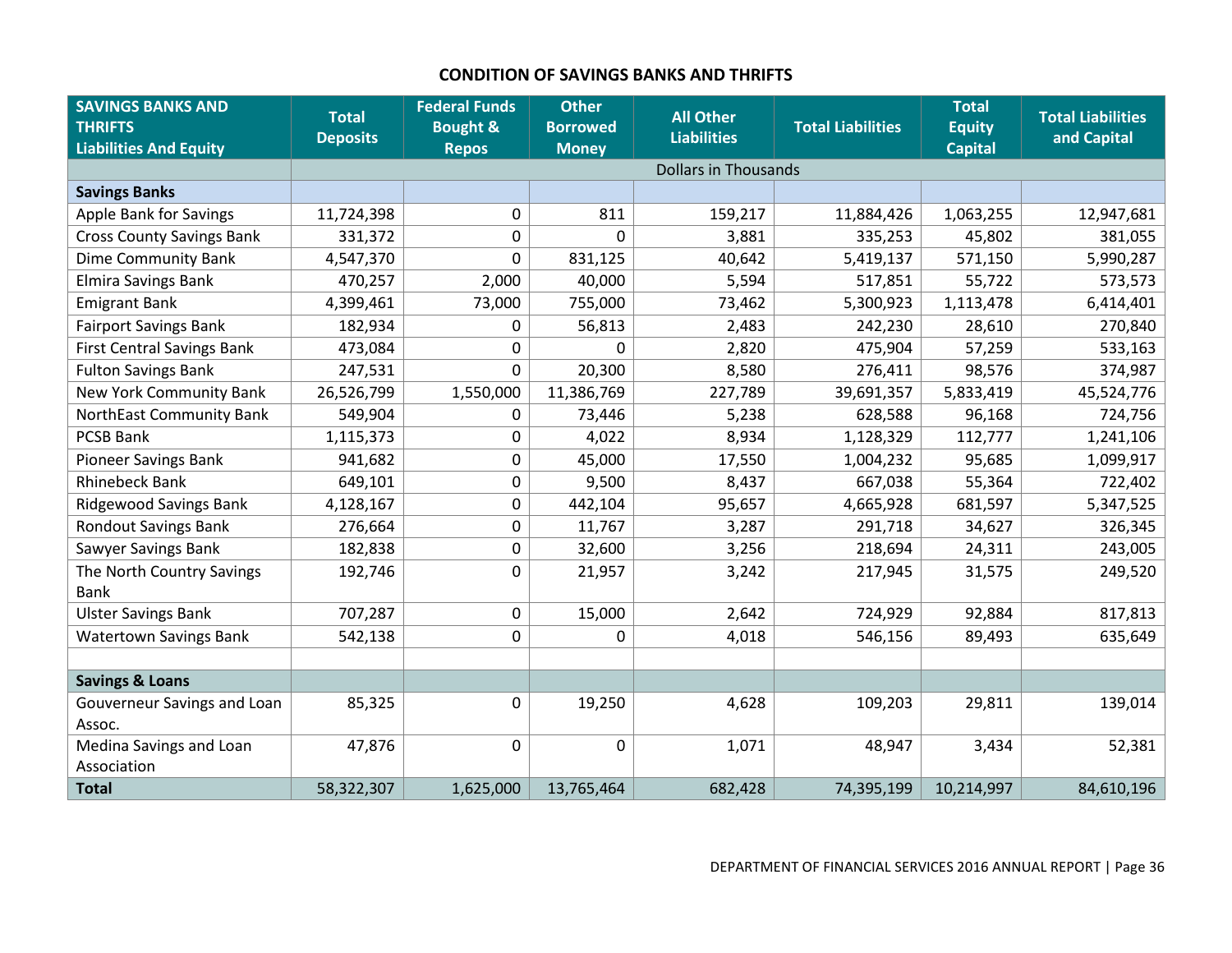#### **CONDITION OF SAFE DEPOSIT COMPANIES**

| <b>SAFE DEPOSIT COMPANIES</b><br><b>Assets</b> | <b>Cash and</b><br><b>Due</b><br>from<br><b>Banks</b> | <b>Total</b><br><b>Securities</b> | <b>Federal</b><br><b>Funds Sold</b><br>and Repos | Loans and<br><b>Leases Net</b> | Customers'<br><b>Liability on</b><br><b>Acceptances</b> | <b>Premises</b><br><b>Vault and</b><br><b>Equipment</b> | Investment in<br><b>Unconsolidated</b><br><b>Subsidiaries</b> | <b>Other</b><br><b>Assets</b> | <b>Total</b><br><b>Assets</b> |  |
|------------------------------------------------|-------------------------------------------------------|-----------------------------------|--------------------------------------------------|--------------------------------|---------------------------------------------------------|---------------------------------------------------------|---------------------------------------------------------------|-------------------------------|-------------------------------|--|
|                                                |                                                       | <b>Dollars In Thousands</b>       |                                                  |                                |                                                         |                                                         |                                                               |                               |                               |  |
| Akron Safe Deposit Company                     | 145                                                   | 369                               |                                                  |                                |                                                         | 52                                                      |                                                               |                               | 566                           |  |
| Zurich Depository Corporation*                 |                                                       | 0                                 | 0                                                |                                |                                                         | $\mathbf 0$                                             |                                                               | 0                             | 0 <sup>1</sup>                |  |

<span id="page-38-0"></span>\*In the final stage of liquidation

| <b>SAFE DEPOSIT COMPANIES</b><br><b>Liabilities And Equity</b> | Key &<br><b>Box</b><br><b>Deposits</b> | <b>Unearned</b><br><b>Deferred</b><br><b>Income</b> | <b>Other</b><br><b>Borrowed</b><br><b>Money</b> | <b>Acceptances</b><br><b>Outstanding</b> | <b>Subordinated</b><br><b>Notes and</b><br><b>Debentures</b> | <b>All</b><br><b>Other</b><br><b>Liabilities</b> | <b>Total</b><br><b>Liabilities</b> | <b>Total</b><br><b>Equity</b><br><b>Capital</b> | <b>Total</b><br><b>Liabilities</b><br>and<br><b>Capital</b> |
|----------------------------------------------------------------|----------------------------------------|-----------------------------------------------------|-------------------------------------------------|------------------------------------------|--------------------------------------------------------------|--------------------------------------------------|------------------------------------|-------------------------------------------------|-------------------------------------------------------------|
|                                                                |                                        | <b>Dollars In Thousands</b>                         |                                                 |                                          |                                                              |                                                  |                                    |                                                 |                                                             |
| Akron Safe Deposit Company                                     |                                        |                                                     |                                                 |                                          |                                                              |                                                  | 0                                  | 566                                             | 566                                                         |
| Zurich Depository Corporation*                                 |                                        |                                                     | 0                                               | 0                                        | $\mathbf 0$                                                  | 0                                                | 0                                  | 0                                               | $\mathbf 0$                                                 |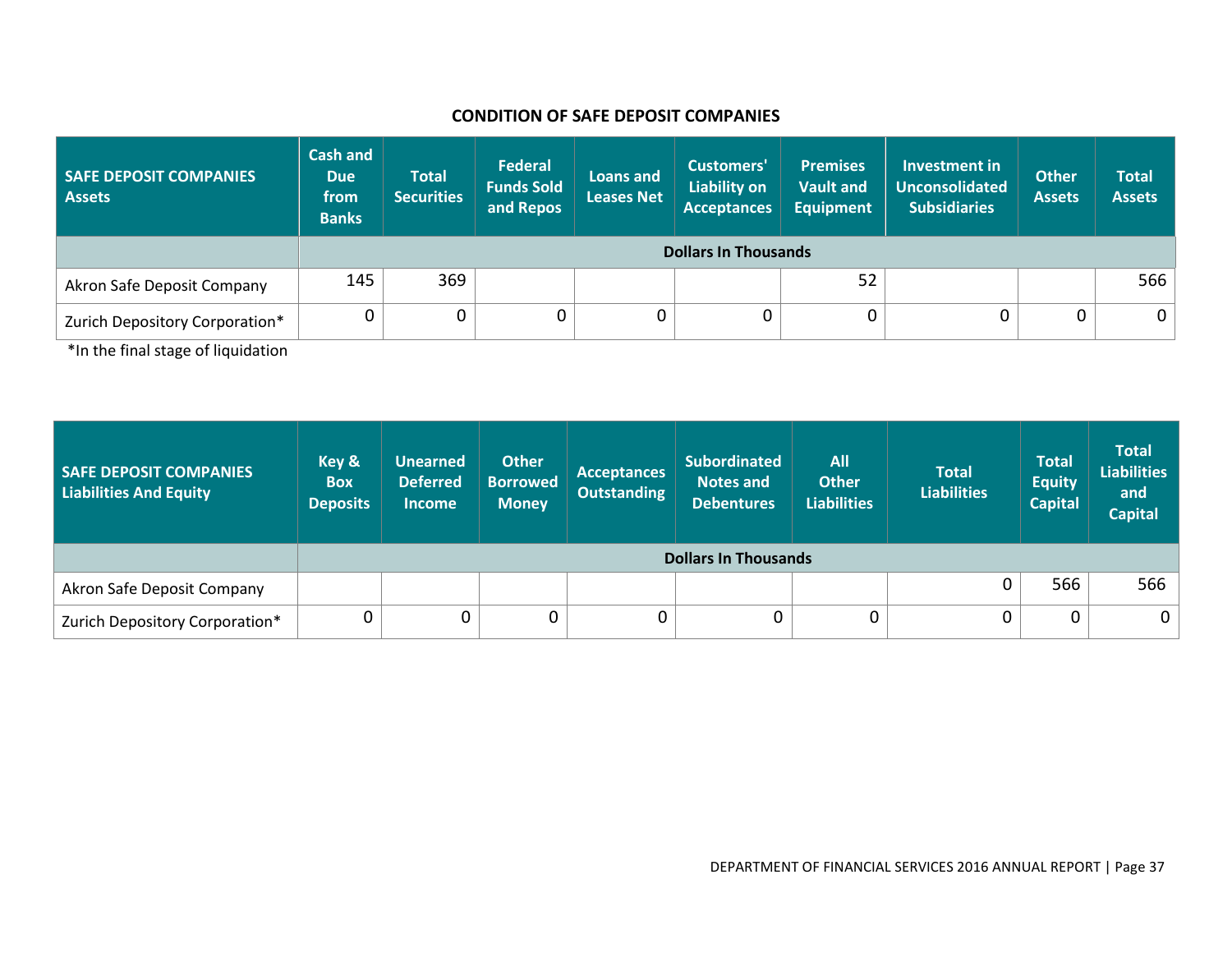#### **CONDITION OF CREDIT UNIONS**

<span id="page-39-0"></span>

| <b>CREDIT UNIONS</b><br><b>Assets</b>                                    | <b>Cash and Due</b><br>from Banks | <b>Total</b><br><b>Investments</b> | <b>Loans</b><br><b>Held For</b><br><b>Sale</b> | <b>Loans and</b><br><b>Leases Net</b> | <b>Bank</b><br><b>Premises &amp;</b><br><b>Equipment</b> | <b>NCUSIF</b><br><b>Deposit</b> | <b>Other</b><br><b>Assets</b> | <b>Total Assets</b> |
|--------------------------------------------------------------------------|-----------------------------------|------------------------------------|------------------------------------------------|---------------------------------------|----------------------------------------------------------|---------------------------------|-------------------------------|---------------------|
|                                                                          |                                   |                                    |                                                | <b>Dollars In Thousands</b>           |                                                          |                                 |                               |                     |
| <b>AmeriCU Credit Union</b>                                              | 66,173                            | 24,465                             | n.a.                                           | 1,255,212                             | 31,904                                                   | 11,216                          | 43,497                        | 1,432,467           |
| Branch 6000 NALC Credit Union                                            | 1,850                             | 3,821                              | n.a.                                           | 3,139                                 | 10                                                       | 82                              | 30                            | 8,932               |
| <b>Buffalo Service Credit Union</b>                                      | 5,549                             | 25,835                             | n.a.                                           | 20,794                                | 44                                                       | 449                             | 1,057                         | 53,728              |
| <b>CFCU Community Credit Union</b>                                       | 195,409                           | 135,646                            | n.a.                                           | 679,768                               | 8,914                                                    | 7,856                           | 5,105                         | 1,032,698           |
| Directors Choice Credit Union                                            | 635                               | 986                                | n.a.                                           | 6,624                                 | $\Omega$                                                 | 58                              | 1                             | 8,304               |
| Empire Branch 36 National Association<br>of Letter Carriers Credit Union | 467                               | 1,740                              | n.a.                                           | 2,803                                 | $\mathbf{1}$                                             | 46                              | 60                            | 5,117               |
| Erie County Employees Credit Union                                       | 2,255                             | 13,393                             | n.a.                                           | 9,308                                 | 26                                                       | 211                             | 884                           | 26,077              |
| Hudson River Community Credit Union                                      | 21,437                            | 603                                | n.a.                                           | 185,153                               | 10,325                                                   | 1,840                           | 1,943                         | 221,301             |
| Jamestown Post Office Employees'<br><b>Credit Union</b>                  | 312                               | 3,231                              | n.a.                                           | 1,202                                 | 1                                                        | 40                              | 70                            | 4,856               |
| <b>Melrose Credit Union</b>                                              | 58,591                            | 67,473                             | n.a.                                           | 1,601,414                             | 21,813                                                   | 16,436                          | 16,114                        | 1,781,841           |
| <b>Municipal Credit Union</b>                                            | 393,314                           | 305,373                            | n.a.                                           | 1,595,557                             | 26,951                                                   | 22,894                          | 138,447                       | 2,482,536           |
| Newspaper Employees Credit Union                                         | 296                               | 250                                | n.a.                                           | 241                                   | $\Omega$                                                 | 5.                              | 1                             | 793                 |
| The Niagara Frontier Federal Employees<br><b>Credit Union</b>            | 506                               | 846                                | n.a.                                           | 1,374                                 | $\Omega$                                                 | 23                              | 12                            | 2,761               |
| Norton-Troy Employees Credit Union                                       | 637                               | 5,156                              | n.a.                                           | 2,066                                 | 4                                                        | 74                              | 12                            | 7,949               |
| Progressive Credit Union                                                 | 31,963                            | 5,315                              | n.a.                                           | 514,587                               | 11,032                                                   | 2,453                           | 31,534                        | 596,884             |
| Yonkers Postal Employees Credit Union                                    | 904                               | 5,050                              | n.a.                                           | 2,053                                 | 13                                                       | 64                              | 0                             | 8,084               |
|                                                                          |                                   |                                    |                                                |                                       |                                                          |                                 |                               |                     |
| <b>Total</b>                                                             | 780,298                           | 599,183                            | n.a.                                           | 5,881,295                             | 111,038                                                  | 63,747                          | 238,767                       | 7,674,328           |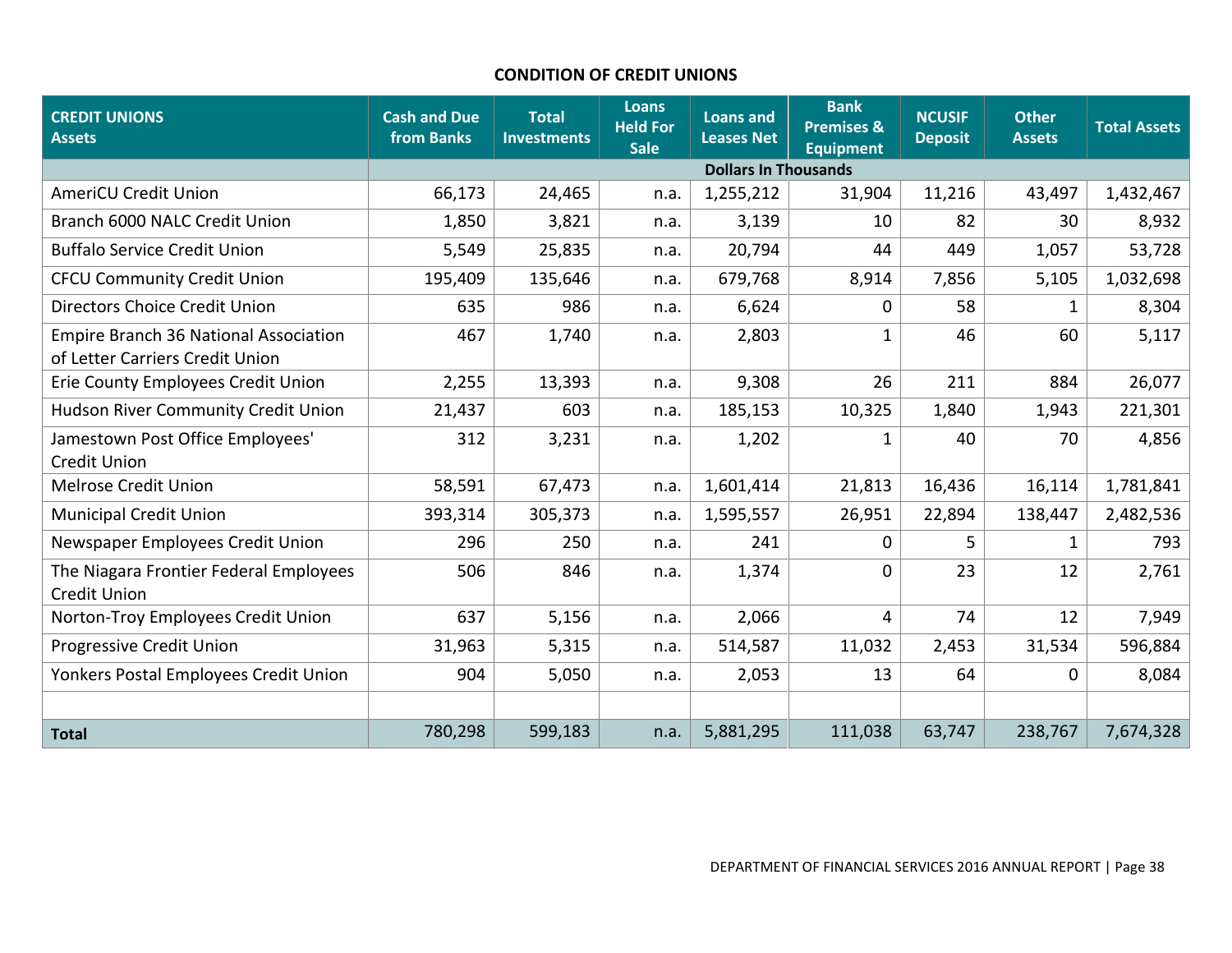# **CONDITION OF CREDIT UNIONS**

<span id="page-40-0"></span>

| <b>CREDIT UNIONS</b><br><b>Liabilities And Equity</b>                    | <b>Total</b><br><b>Shares and</b><br><b>Deposits</b> | <b>Federal</b><br><b>Funds</b><br><b>Bought</b><br>and<br><b>Repos</b> | <b>Borrowings</b><br><b>Plus</b><br><b>Interest</b><br><b>Payable</b> | <b>Subordinated</b><br><b>Notes and</b><br><b>Debentures</b> | <b>All Other</b><br><b>Liabilities</b> | <b>Total</b><br><b>Liabilities</b> | <b>Total</b><br><b>Equity</b><br><b>Capital</b> | <b>Total</b><br><b>Liabilities</b><br>and<br><b>Capital</b> |
|--------------------------------------------------------------------------|------------------------------------------------------|------------------------------------------------------------------------|-----------------------------------------------------------------------|--------------------------------------------------------------|----------------------------------------|------------------------------------|-------------------------------------------------|-------------------------------------------------------------|
| <b>AmeriCU Credit Union</b>                                              | 1,240,957                                            | $\mathbf 0$                                                            | 40,000                                                                | $\overline{0}$                                               | 17,940                                 | 1,298,897                          | 133,570                                         | 1,432,467                                                   |
| Branch 6000 NALC Credit Union                                            | 8,388                                                | $\Omega$                                                               | $\mathbf 0$                                                           | $\overline{0}$                                               | 9                                      | 8,397                              | 535                                             | 8,932                                                       |
| <b>Buffalo Service Credit Union</b>                                      | 47,513                                               | 0                                                                      | $\mathbf 0$                                                           | 0                                                            | 120                                    | 47,633                             | 6,095                                           | 53,728                                                      |
| <b>CFCU Community Credit Union</b>                                       | 895,245                                              | $\mathbf{0}$                                                           | $\mathbf 0$                                                           | 0                                                            | 5,026                                  | 900,271                            | 132,427                                         | 1,032,698                                                   |
| <b>Directors Choice Credit Union</b>                                     | 7,065                                                | 0                                                                      | $\mathbf 0$                                                           | 0                                                            | 0                                      | 7,065                              | 1,239                                           | 8,304                                                       |
| Empire Branch 36 National Association of<br>Letter Carriers Credit Union | 4,592                                                | 0                                                                      | $\mathbf 0$                                                           | 0                                                            | 33                                     | 4,625                              | 492                                             | 5,117                                                       |
| Erie County Employees Credit Union                                       | 22,887                                               | $\mathbf{0}$                                                           | $\mathbf{0}$                                                          | $\overline{0}$                                               | 98                                     | 22,985                             | 3,092                                           | 26,077                                                      |
| <b>Hudson River Community Credit Union</b>                               | 189,939                                              | $\mathbf{0}$                                                           | $\mathbf 0$                                                           | $\mathbf 0$                                                  | 3,479                                  | 193,418                            | 27,883                                          | 221,301                                                     |
| Jamestown Post Office Employees' Credit<br>Union                         | 4,226                                                | 0                                                                      | $\mathbf 0$                                                           | 0                                                            | 6                                      | 4,232                              | 624                                             | 4,856                                                       |
| <b>Melrose Credit Union</b>                                              | 1,613,861                                            | $\mathbf 0$                                                            | 75,644                                                                | $\mathbf 0$                                                  | 1,474                                  | 1,690,979                          | 90,862                                          | 1,781,841                                                   |
| <b>Municipal Credit Union</b>                                            | 2,298,096                                            | $\mathbf{0}$                                                           | $\mathbf 0$                                                           | $\overline{0}$                                               | 70,378                                 | 2,368,474                          | 114,062                                         | 2,482,536                                                   |
| Newspaper Employees Credit Union                                         | 483                                                  | $\mathbf{0}$                                                           | $\mathbf 0$                                                           | 0                                                            | $\mathbf{0}$                           | 483                                | 310                                             | 793                                                         |
| The Niagara Frontier Federal Employees<br><b>Credit Union</b>            | 2,335                                                | $\overline{0}$                                                         | $\mathbf 0$                                                           | $\overline{0}$                                               | 3                                      | 2,338                              | 423                                             | 2,761                                                       |
| Norton-Troy Employees Credit Union                                       | 6,989                                                | $\mathbf 0$                                                            | $\overline{0}$                                                        | 0                                                            | 9                                      | 6,998                              | 951                                             | 7,949                                                       |
| Progressive Credit Union                                                 | 302,839                                              | 0                                                                      | 93,562                                                                | 0                                                            | 4,617                                  | 401,018                            | 195,866                                         | 596,884                                                     |
| Yonkers Postal Employees Credit Union                                    | 6,627                                                | $\mathbf{0}$                                                           | $\mathbf 0$                                                           | $\mathbf 0$                                                  | 25                                     | 6,652                              | 1,432                                           | 8,084                                                       |
|                                                                          |                                                      |                                                                        |                                                                       |                                                              |                                        |                                    |                                                 |                                                             |
|                                                                          |                                                      |                                                                        |                                                                       |                                                              |                                        |                                    |                                                 |                                                             |
| <b>Total</b>                                                             | 6,652,042                                            | $\mathbf{0}$                                                           | 209,206                                                               | $\overline{0}$                                               | 103,217                                | 6,964,465                          | 709,863                                         | 7,674,328                                                   |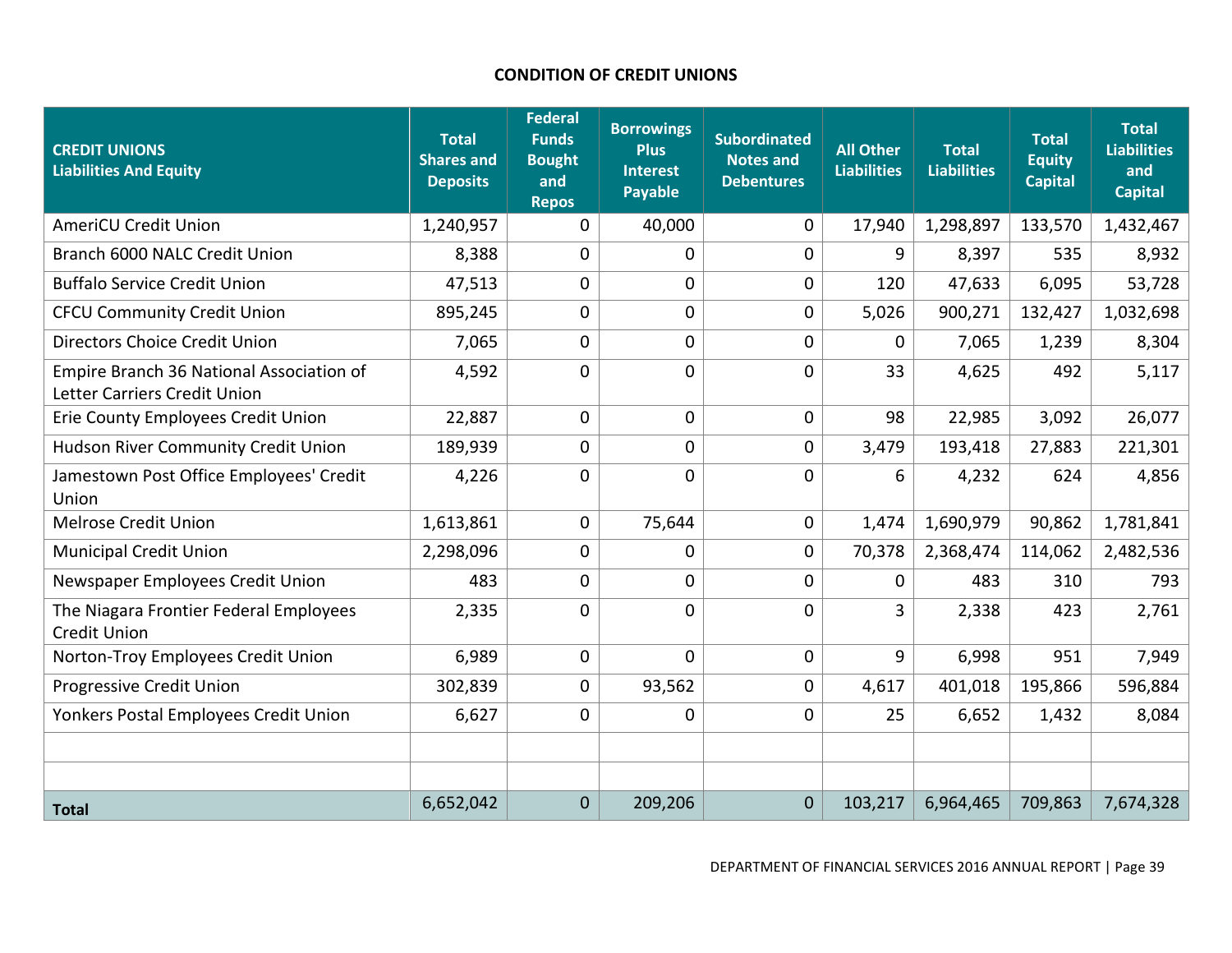| <b>ARTICLE XII INVESTMENT COMPANIES</b><br><b>Assets</b> | <b>Cash and</b><br>Due from<br><b>Banks</b> | <b>Total</b><br><b>Securities</b> | <b>Federal</b><br><b>Funds</b><br>Sold &<br><b>Repos</b> | <b>Loans and</b><br><b>Leases Net</b> | Customer's<br>Liability on  | <b>Premises</b><br>&<br>Acceptance Equipment | Investment in<br><b>Unconsolidated</b><br><b>Subsidiaries</b> | <b>Other Assets</b> | <b>Total Assets</b> |
|----------------------------------------------------------|---------------------------------------------|-----------------------------------|----------------------------------------------------------|---------------------------------------|-----------------------------|----------------------------------------------|---------------------------------------------------------------|---------------------|---------------------|
|                                                          |                                             |                                   |                                                          |                                       | <b>Dollars In Thousands</b> |                                              |                                                               |                     |                     |
| American Express Banking Corp                            | 11,983                                      | 230,328                           | $\mathbf 0$                                              | 508,039                               | 0                           | 3,966                                        |                                                               | 80,547              | 834,863             |
| <b>Community Building Fund</b>                           | $\mathbf 0$                                 | $\Omega$                          | $\mathbf{0}$                                             |                                       |                             | 0                                            |                                                               |                     |                     |
| French American Banking<br>Corporation                   | 54,312                                      | 0                                 | $\mathbf 0$                                              |                                       |                             | 478                                          | 149,442                                                       | 10,856              | 215,088             |
| <b>Western Union Financial</b><br>Holdings, L.L.C.       | 178,931                                     | 54,715                            | $\mathbf 0$                                              | 33,359                                | 0                           | 4,669                                        | $\Omega$                                                      | 107,700             | 379,374             |
|                                                          |                                             |                                   |                                                          |                                       |                             |                                              |                                                               |                     |                     |
| Total                                                    | 245,226                                     | 285,043                           | 0                                                        | 541,398                               | $\mathbf 0$                 | 9,113                                        | 149,442                                                       | 199,103             | 1,429,325           |

| <b>ARTICLE XII INVESTMENT COMPANIES</b><br><b>Liabilities And Equity</b> | <b>Total</b><br><b>Deposits</b> | Federal<br><b>Funds</b><br>Sold and<br><b>Repos</b> | <b>Other</b><br><b>Borrowed</b><br><b>Money</b> | Due to<br><b>Affiliates</b> | <b>Subordinated</b><br>Notes and<br><b>Debentures</b> | <b>All Other</b><br>Liabilities | <b>Total</b><br><b>Liabilities</b> | <b>Total Equity</b><br><b>Capital</b> | <b>Total</b><br><b>Liabilities</b><br>and Capital |  |
|--------------------------------------------------------------------------|---------------------------------|-----------------------------------------------------|-------------------------------------------------|-----------------------------|-------------------------------------------------------|---------------------------------|------------------------------------|---------------------------------------|---------------------------------------------------|--|
|                                                                          |                                 | <b>Dollars In Thousands</b>                         |                                                 |                             |                                                       |                                 |                                    |                                       |                                                   |  |
| American Express Banking Corp                                            | 215,616                         | $\mathbf 0$                                         | 137,704                                         | 0                           | 0                                                     | 355,387                         | 708,707                            | 126,156                               | 834,863                                           |  |
| <b>Community Building Fund</b>                                           | $\mathbf 0$                     | $\Omega$                                            | $\overline{0}$                                  | 0                           |                                                       |                                 | $\Omega$                           | 0                                     | $\Omega$                                          |  |
| <b>French American Banking</b><br>Corporation                            | $\Omega$                        | 0                                                   | 0                                               | 0                           | 0                                                     | 79,800                          | 79,800                             | 135,288                               | 215,088                                           |  |
| Western Union Financial Holdings,<br>L.L.C.                              | 68,314                          | 0                                                   | 0                                               | 0                           | 0                                                     | 152,579                         | 220,893                            | 158,481                               | 379,374                                           |  |
|                                                                          |                                 |                                                     |                                                 |                             |                                                       |                                 |                                    |                                       |                                                   |  |
| Total                                                                    | 283,930                         | $\mathbf 0$                                         | 137,704                                         | 0                           | 0                                                     | 587,766                         | 1,009,400                          | 419,925                               | 1,429,325                                         |  |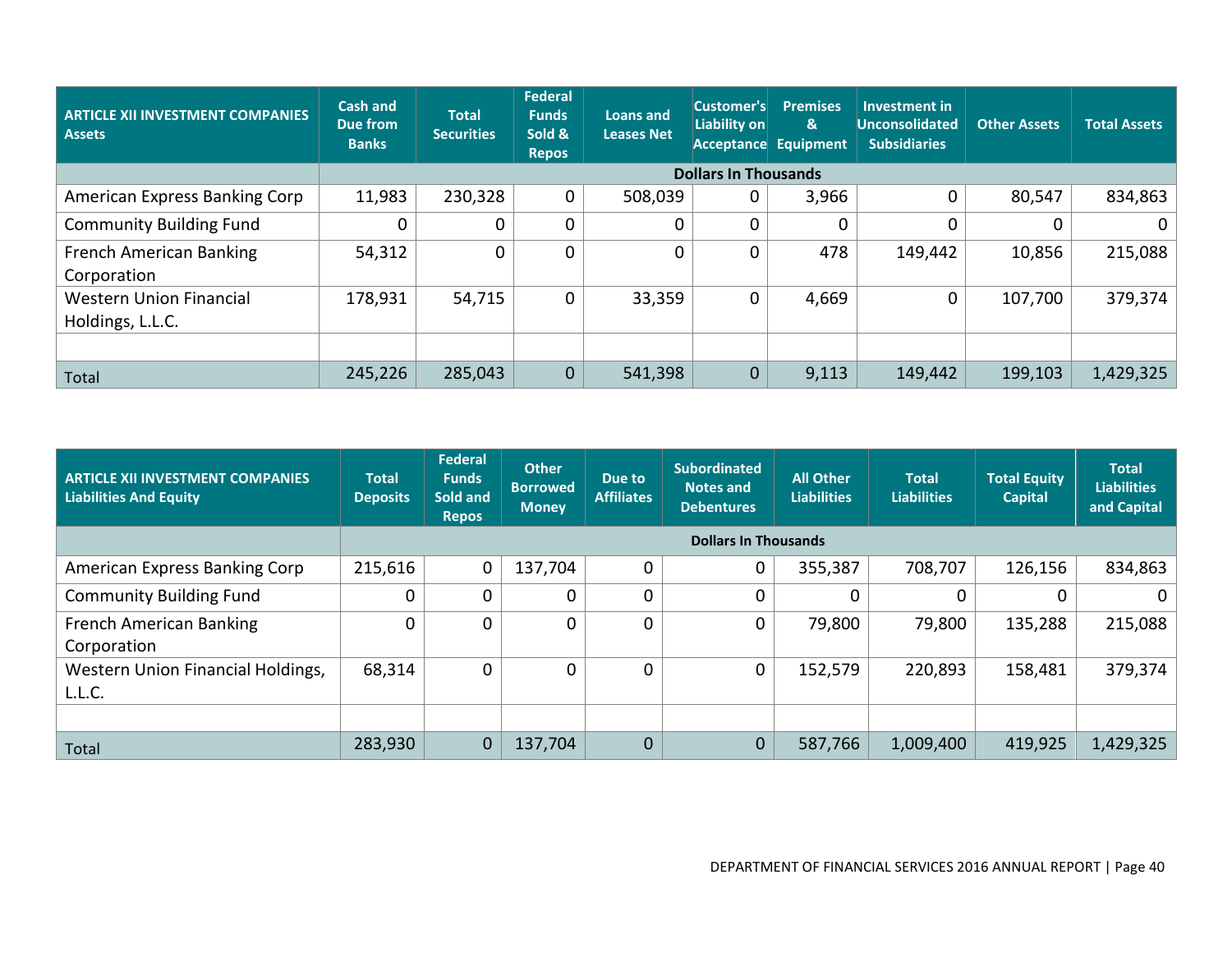#### **CONDITION OF LICENSED LENDERS**

<span id="page-42-0"></span>

|                                                                |                                |                                                              | <b>Applicable to NY Business</b>                        |                     |                     |                                                                       |                     |
|----------------------------------------------------------------|--------------------------------|--------------------------------------------------------------|---------------------------------------------------------|---------------------|---------------------|-----------------------------------------------------------------------|---------------------|
| <b>LICENSED LENDERS</b><br><b>Assets</b>                       | <b>Loans and</b><br>Leases Net | <b>Cash and</b><br><b>Due</b><br><b>From</b><br><b>Banks</b> | Furniture,<br><b>Fixtures &amp;</b><br><b>Equipment</b> | <b>Other Assets</b> | <b>Total Assets</b> | <b>Total Assets Not</b><br><b>Applicable to NY</b><br><b>Business</b> | <b>Total Assets</b> |
|                                                                |                                |                                                              | <b>Dollars in Thousands</b>                             |                     |                     |                                                                       |                     |
| AmeriCredit Consumer Loan Company,<br>Inc.                     | 520                            | 72                                                           | 597                                                     | 172                 | 1,361               | 3,368                                                                 | 4,729               |
| CarFinance Capital LLC U/A/N<br>CarFinance.com                 | $\mathbf 0$                    | $\mathbf 0$                                                  | $\Omega$                                                | $\Omega$            | $\mathbf{0}$        | 12,042                                                                | 12,042              |
| JCB International Credit Card Co., Ltd.                        | 351                            | 35                                                           | 22                                                      | 3,228               | 3,636               | 62,967                                                                | 66,603              |
| Mariner Finance, LLC                                           | 36,687                         | 21                                                           | 117                                                     | (2,021)             | 34,804              | 433,033                                                               | 467,837             |
| New City Funding Corporation                                   | 32,804                         | 1,083                                                        | 1,524                                                   | 160                 | 35,571              | 17,536                                                                | 53,107              |
| Omni Financial of New York, Inc.                               | 1,407                          | 88                                                           | 9                                                       | 6                   | 1,510               | $\Omega$                                                              | 1510                |
| OneMain Financial, Inc./OneMain<br><b>Financial Group, LLC</b> | 29,061                         | 12,996                                                       | 1,776                                                   | 24,252              | 68,085              | 2,336,484                                                             | 2,404,569           |
| Retail Charge Financial Services Corp.                         | 142                            | 52                                                           | $\mathbf 0$                                             | 565                 | 759                 | $\mathbf 0$                                                           | 759                 |
| Santander Consumer USA Inc.                                    | 833,065                        | 150                                                          | $\Omega$                                                | 0                   | 833,215             | 35,728,176                                                            | 36,561,391          |
| Springleaf Consumer Loan, Inc.                                 | 0                              | $\mathbf 0$                                                  | 0                                                       | 0                   | 0                   | 0                                                                     | 0                   |
| Springleaf Financial Services of New York,<br>Inc.             | 436                            | 100                                                          | $\overline{7}$                                          | 6,956               | 7,499               | $\mathbf 0$                                                           | 7499                |
| <b>Stones Funding LLC</b>                                      | 458                            | 382                                                          | $\Omega$                                                | 5                   | 845                 | $\mathbf 0$                                                           | 845                 |
| Sunrise Capital Management, Inc.                               | 85                             | 191                                                          | 0                                                       | 0                   | 276                 | $\mathbf 0$                                                           | 276                 |
| TMG Financial Services, Inc.                                   | 6,633                          | 12                                                           | 8                                                       | 707                 | 7,360               | 218,625                                                               | 225,985             |
| <b>Total</b>                                                   | 941,649                        | 15,182                                                       | 4,060                                                   | 34,030              | 994,921             | 38,812,231                                                            | 39,807,152          |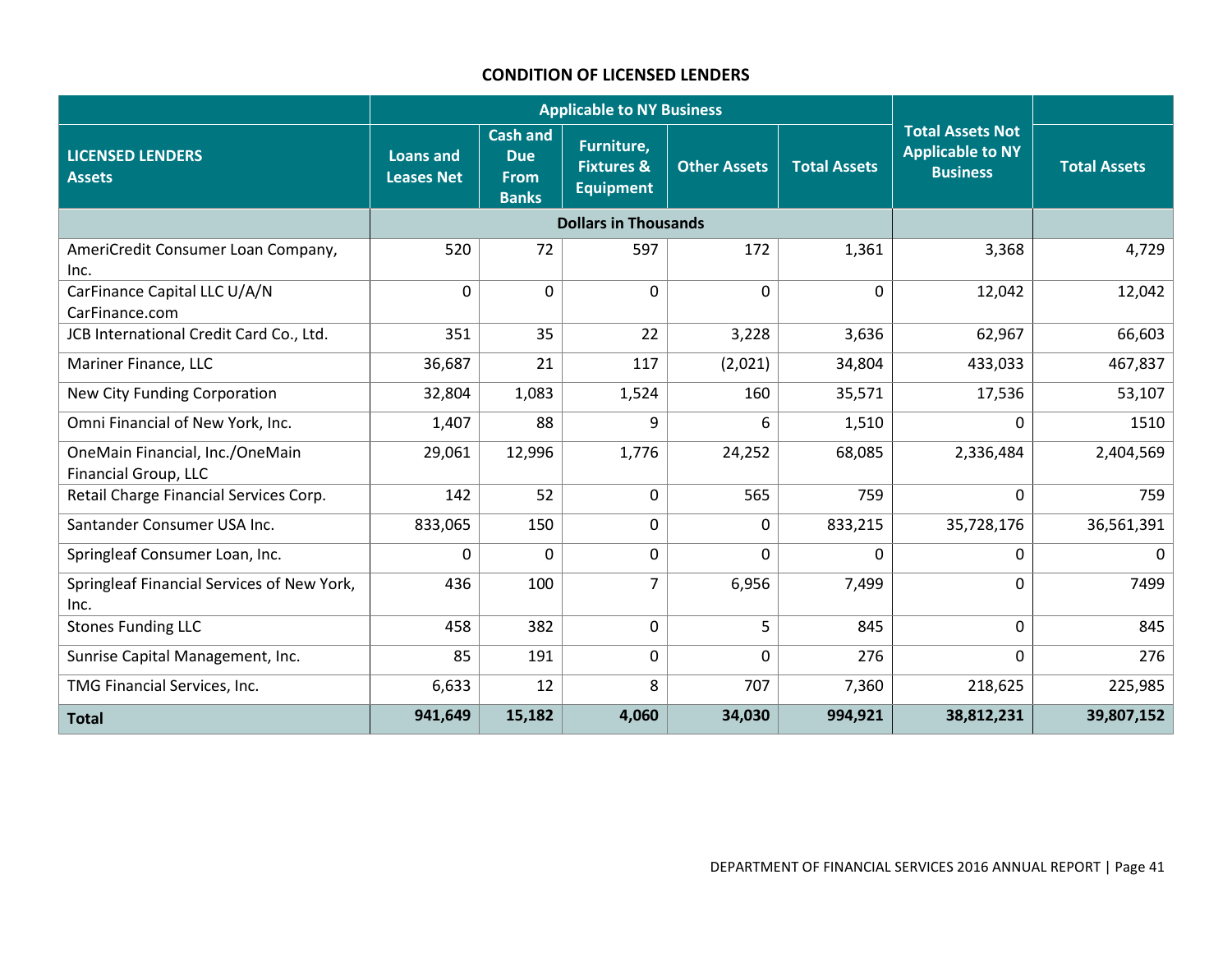| <b>LICENSED LENDERS</b><br><b>Liabilities And Equity</b> | <b>Other</b><br><b>All Other</b><br><b>Borrowed</b><br><b>Liabilities</b><br><b>Money</b> |                             | <b>Total Liabilities</b> | <b>Valuation</b><br><b>Reserves</b> | <b>Capital Stock</b><br><b>Surplus</b> | <b>Total Liabilities</b><br>and Capital |  |  |  |  |
|----------------------------------------------------------|-------------------------------------------------------------------------------------------|-----------------------------|--------------------------|-------------------------------------|----------------------------------------|-----------------------------------------|--|--|--|--|
|                                                          |                                                                                           | <b>Dollars in Thousands</b> |                          |                                     |                                        |                                         |  |  |  |  |
| AmeriCredit Consumer Loan Company, Inc.                  | 0                                                                                         | 3,039                       | 3,039                    | 0                                   | 143                                    | 3,182                                   |  |  |  |  |
| CarFinance Capital LLC U/A/N CarFinance.com              | 607                                                                                       | 5,642                       | 6,249                    | 0                                   | 379                                    | 6,628                                   |  |  |  |  |
| JCB International Credit Card Co., Ltd.                  | 15,462                                                                                    | 18,313                      | 33,775                   | 0                                   | 10,441                                 | 44,216                                  |  |  |  |  |
| Mariner Finance, LLC                                     | 395                                                                                       | 418,712                     | 419,107                  | 0                                   | 194,876                                | 613,983                                 |  |  |  |  |
| New City Funding Corporation                             | 7,970                                                                                     | 35,646                      | 43,616                   | 0                                   | 10,419                                 | 54,035                                  |  |  |  |  |
| Omni Financial of New York, Inc.                         | 0                                                                                         | 2,081                       | 2,081                    | 0                                   | 194                                    | 2,275                                   |  |  |  |  |
| OneMain Financial, Inc./OneMain Financial<br>Group, LLC  | 7,975                                                                                     | 1,049,962                   | 1,057,937                | 0                                   | 1,704,569                              | 2,762,506                               |  |  |  |  |
| Retail Charge Financial Services Corp.                   | 0                                                                                         | $\mathbf 0$                 | $\mathbf 0$              | 0                                   | 758                                    | 758                                     |  |  |  |  |
| Santander Consumer USA Inc.                              | 0                                                                                         | 33,247,870                  | 33,247,870               | 0                                   | 5,291,234                              | 38,539,104                              |  |  |  |  |
| Springleaf Consumer Loan, Inc.                           | 4,361                                                                                     | 65,795                      | 70,156                   | 0                                   | 2,864                                  | 73,020                                  |  |  |  |  |
| Springleaf Financial Services of New York, Inc.          | 18                                                                                        | 177                         | 195                      | 0                                   | 7,642                                  | 7.837                                   |  |  |  |  |
| <b>Stones Funding LLC</b>                                | 0                                                                                         | $\mathbf 0$                 | $\mathbf 0$              | 0                                   | 615                                    | 615                                     |  |  |  |  |
| Sunrise Capital Management, Inc.                         | $\mathbf 0$                                                                               | $\mathbf 0$                 | 0                        | 0                                   | 264                                    | 264                                     |  |  |  |  |
| TMG Financial Services, Inc.                             | 7,375                                                                                     | 213,900                     | 221,275                  | 0                                   | 19,518                                 | 240,793                                 |  |  |  |  |
| <b>Total</b>                                             | 44,163                                                                                    | 35,061,137                  | 35,105,300               | $\mathbf 0$                         | 7,243,916                              | 42,349,216                              |  |  |  |  |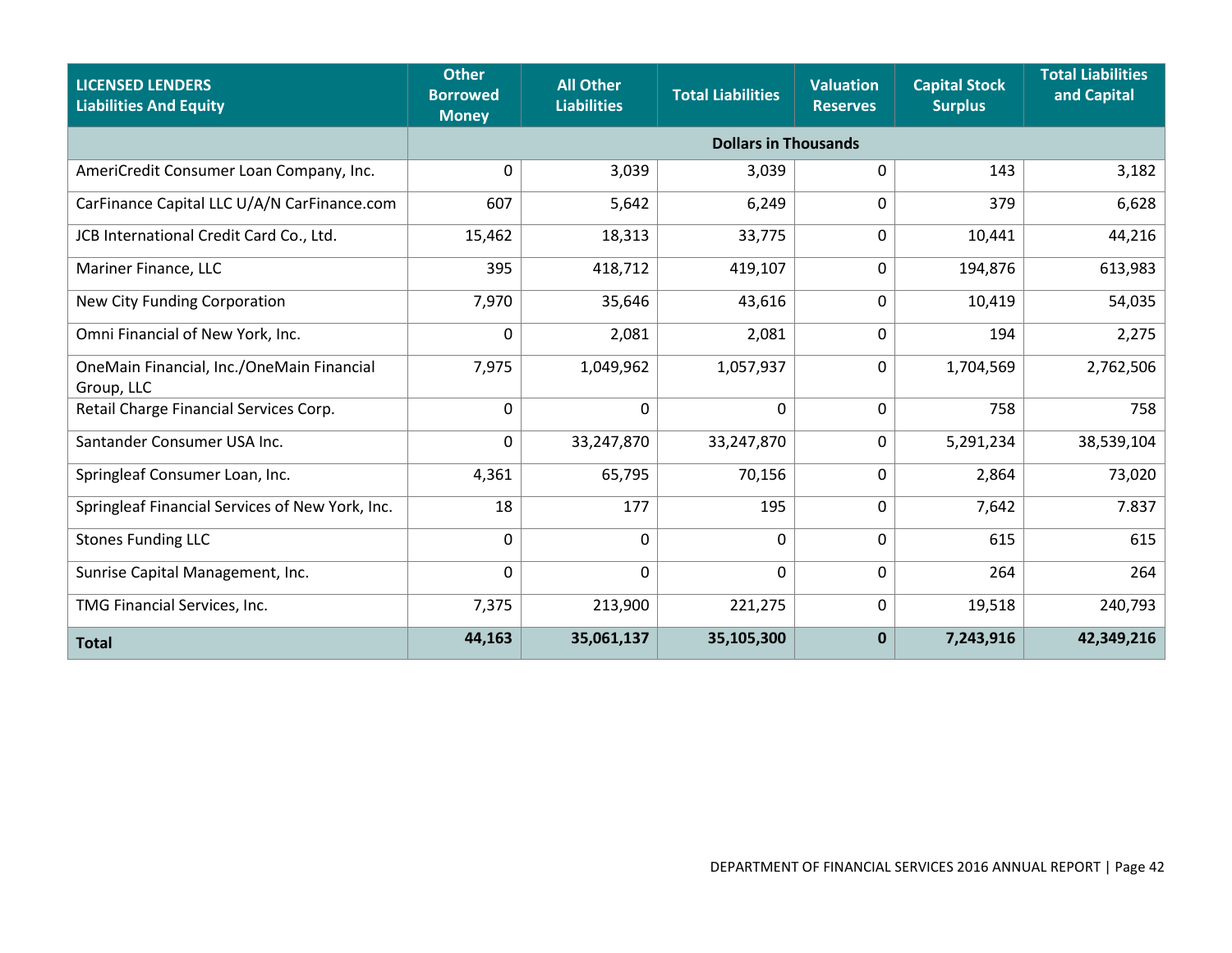# <span id="page-44-0"></span>**GENERAL INSURANCE COMPANY STATISTICS**

#### **LICENSES ISSUED DURING YEAR**

|                                          | 2016           | 2015    |
|------------------------------------------|----------------|---------|
| <b>Total</b>                             | 196,262        | 186,266 |
| <b>Adjusters</b>                         |                |         |
| Independent                              | 15,576         | 8,054   |
| Public                                   | 422            | 369     |
| <b>Temporary Permits</b>                 | 13             | 3,288   |
| <b>Agents</b>                            |                |         |
| Life/Accident and Health                 | 89,697         | 100,671 |
| <b>Property and Casualty</b>             | 46,986         | 37,192  |
| Limited Rental/Wireless Communications   | 121            | 20      |
| Mortgage Guaranty Insurance              | 6              | 4       |
| <b>Bail Bond</b>                         | 206            | 82      |
| <b>Limited Lines</b>                     | $\overline{7}$ | 3       |
| Title                                    | 871            | 3,687   |
| <b>Brokers</b>                           |                |         |
| Life                                     | 11,236         | 9,734   |
| Property and Casualty                    | 27,769         | 20,976  |
| <b>Excess Line (Regular and Limited)</b> | 2,750          | 1,481   |
| Life Settlement                          | 100            | 147     |
| <b>Consultants</b>                       |                |         |
| Life                                     | 88             | 123     |
| General                                  | 225            | 178     |
| <b>Other</b>                             |                |         |
| Reinsurance Intermediaries               | 176            | 56      |
| <b>Service Contract Registrants</b>      | 13             | 201     |

A list of general insurance license [terms of issuance and renewal requirements](http://www.dfs.ny.gov/reportpub/annualrep_license_renewal.htm) can be found on our website.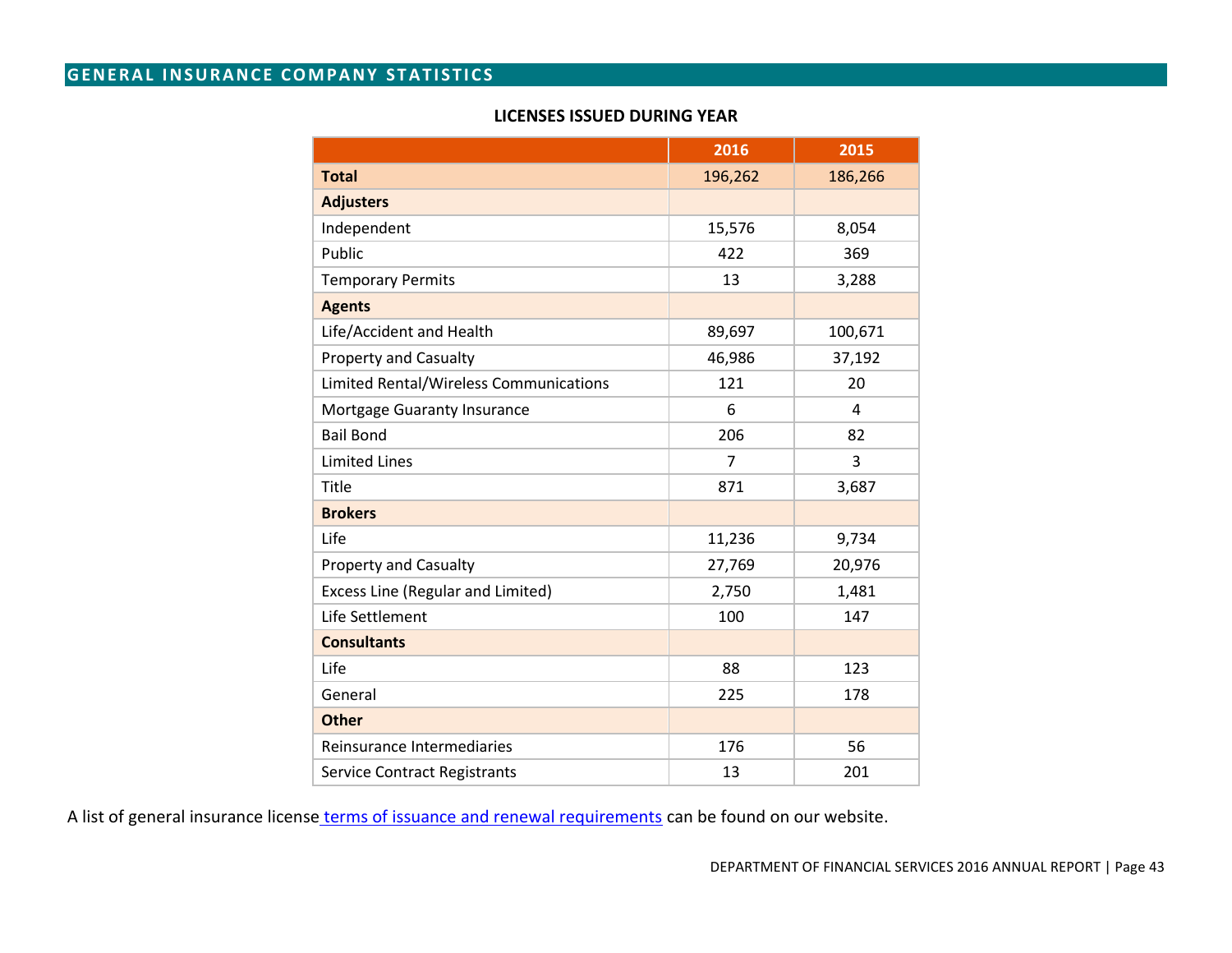#### **CHANGES IN AUTHORIZED INSURERS**

<span id="page-45-0"></span>

| <b>Life Insurance Companies</b>                                                                                          | <b>Date</b>  |
|--------------------------------------------------------------------------------------------------------------------------|--------------|
| <b>Domestic Company Licensed</b>                                                                                         |              |
| Assurity Life Insurance Company of New York, Albany, NY                                                                  | Apr. 4       |
|                                                                                                                          |              |
| <b>Merger Filed</b>                                                                                                      |              |
| Security Health Insurance Company of America, New York, Inc. (Accident and Health) into Ameritas Life Insurance Corp. of | Sept. 30     |
|                                                                                                                          |              |
| <b>Redomestication Filed</b>                                                                                             |              |
| Sun Life and Health Insurance Company (from Connecticut to Michigan)                                                     | Aug. 1       |
|                                                                                                                          |              |
| Liquidation                                                                                                              |              |
| American Medical and Life Insurance Company                                                                              | Dec. 21      |
|                                                                                                                          |              |
| <b>Redomestication Filed</b>                                                                                             |              |
| Sun Life and Health Insurance Company (from Connecticut to Michigan)                                                     | Aug. 1       |
| <b>Accident and Health Insurance Companies</b>                                                                           |              |
| <b>Newly Licensed</b>                                                                                                    |              |
| Healthfirst Insurance Company, Inc.                                                                                      | September 30 |
|                                                                                                                          |              |
| <b>Name Changes</b>                                                                                                      |              |
| "North Shore - LIJ CareConnect Insurance Company, Inc." to "Care Connect Insurance Company, Inc."                        | September 30 |
|                                                                                                                          |              |
| <b>Mergers</b>                                                                                                           |              |
| Security Health Insurance Company of America, New York, Inc. with and into Ameritas Life Insurance Corporation of New    | September 30 |
| <b>Charter Amendments</b>                                                                                                |              |
| North Shore - LIJ CareConnect Insurance Company, Inc.                                                                    | September 30 |
|                                                                                                                          |              |
| <b>Newly Licensed</b>                                                                                                    |              |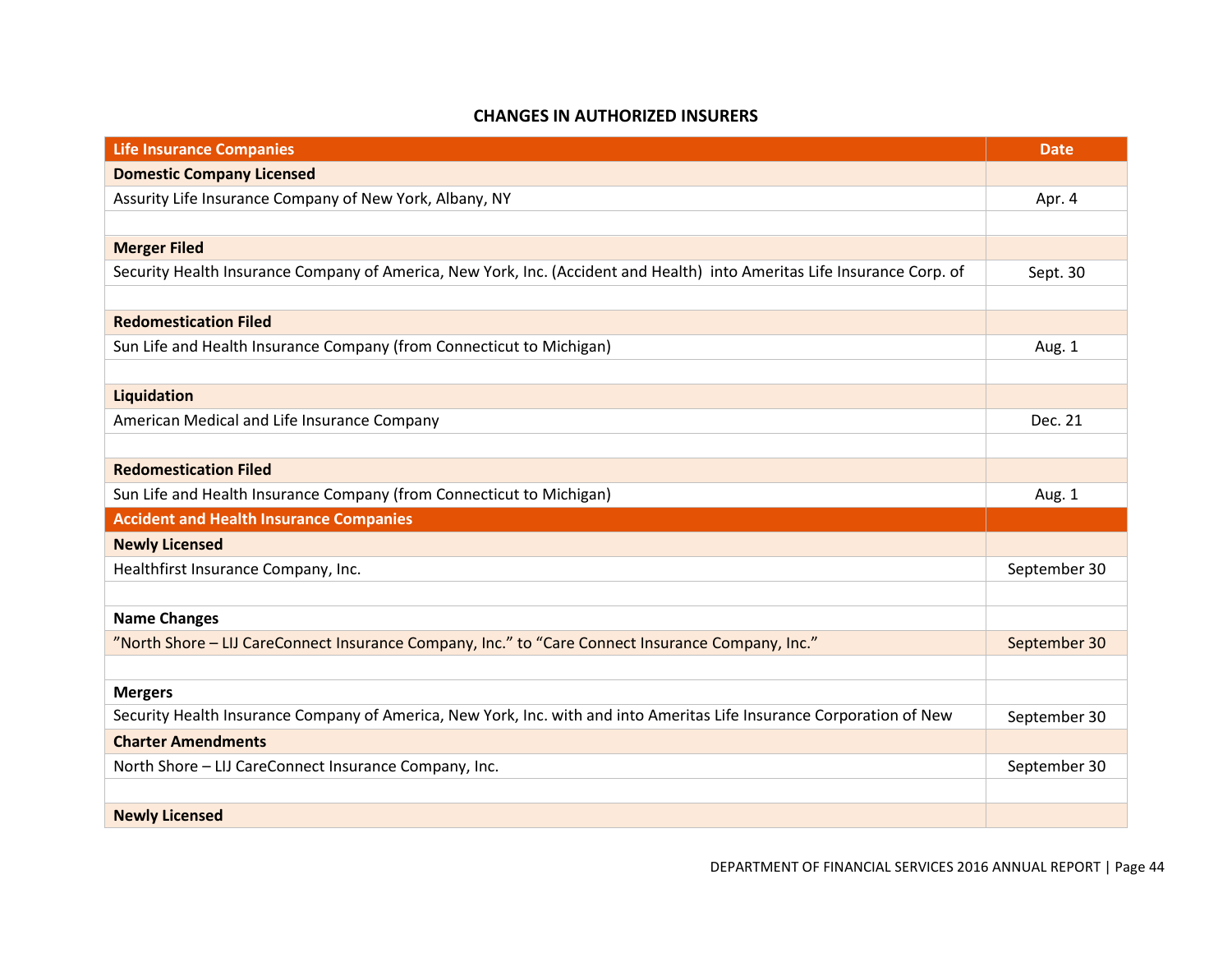| Healthfirst Insurance Company, Inc.                                                                  | September 30 |
|------------------------------------------------------------------------------------------------------|--------------|
|                                                                                                      |              |
| <b>Name Changes</b>                                                                                  |              |
| "North Shore - LIJ CareConnect Insurance Company, Inc." to "Care Connect Insurance Company, Inc."    | September 30 |
|                                                                                                      |              |
| <b>Property and Casualty Insurance Companies</b>                                                     |              |
| <b>Foreign Companies Licensed</b>                                                                    |              |
| Great Midwest Insurance Company, Houston, TX                                                         | February 9   |
| <b>Universal Property &amp; Casualty</b>                                                             | March 15     |
| Country Mutual Insurance Company, Bloomington, IL                                                    | September 6  |
|                                                                                                      |              |
| <b>Name Changes</b>                                                                                  |              |
| "HDI-Gerling America Insurance Company" to "HDI Global Insurance Company," Chicago, IL               | February 12  |
| " Endurance Reinsurance Corporation of America" to "Endurance Assurance Corporation," Wilmington, DE | August 17    |
|                                                                                                      |              |
| <b>Company Incorporated</b>                                                                          |              |
| Lemonade Insurance Company                                                                           | October 27   |
|                                                                                                      |              |
| <b>Redomestications Filed</b>                                                                        |              |
| Esurance Property and Casualty Insurance Company (from California to Wisconsin)                      | Jan. 22      |
| Allianz Global Risks US Insurance Company (from California to Illinois)                              | Apr. 6       |
| Key Risk Insurance Company (from North Carolina to Iowa)                                             | Apr. 14      |
| Allegheny Casualty Company (from Pennsylvania to New Jersey)                                         | July 11      |
| Genesis Insurance Company (from Connecticut to Delaware)                                             | Aug. 15      |
| Stonington Insurance Company (from Texas to Pennsylvania)                                            | Sept. 14     |
| SeaBright Insurance Company (from Illinois to Texas)                                                 | Sept. 19     |
| Mount Vernon Specialty Insurance Company (from Pennsylvania to Nebraska)                             | Sept. 26     |
|                                                                                                      |              |
| <b>Merger Agreements Filed</b>                                                                       |              |
| American Safety Casualty Insurance Company into TIG Insurance Company                                | June 30      |
| Clearwater Insurance Company into TIG Insurance Company                                              | June 30      |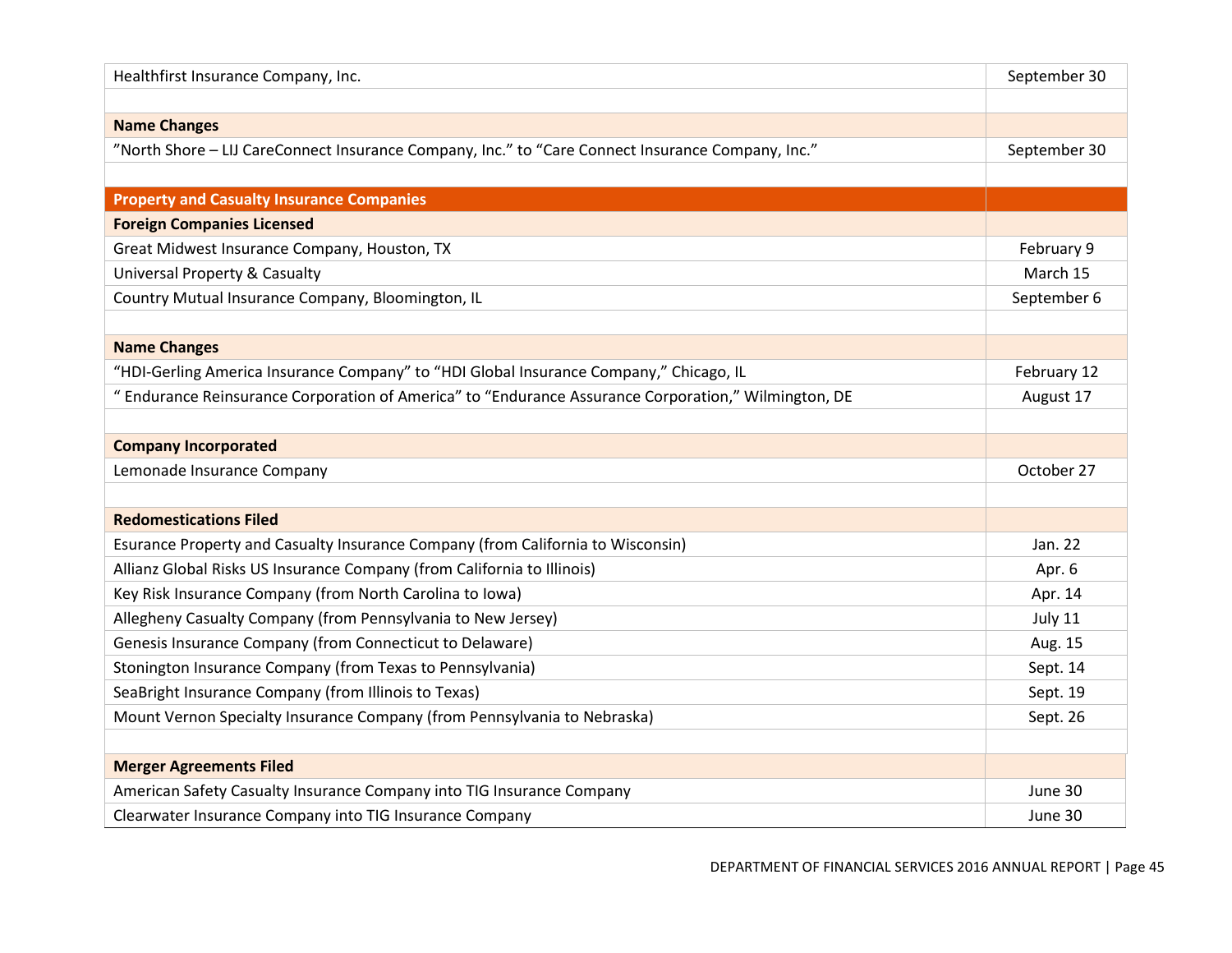| Tower Insurance Company of New York into CastlePoint National Insurance Company | July 19  |
|---------------------------------------------------------------------------------|----------|
| Hermitage Insurance Company into CastlePoint National Insurance Company         | July 19  |
| CastlePoint Insurance Company into CastlePoint National Insurance Company       | July 19  |
| North East Insurance Company into CastlePoint National Insurance Company        | July 21  |
| Preserver Insurance Company into CastlePoint National Insurance Company         | July 21  |
| Tower National Insurance Company into CastlePoint National Insurance Company    | July 21  |
| Paramount Insurance Company into Public Service Insurance Company               | Dec. 31  |
|                                                                                 |          |
| Withdrawn                                                                       |          |
| Majestic Insurance Company                                                      | Feb. 18  |
| Donegal Mutual Insurance Company                                                | Oct. 11  |
| Liquidation                                                                     |          |
| Lincoln General Insurance Company                                               | Jan. 21  |
| CastlePoint National Insurance Company                                          | July 28  |
| <b>Rating Organization</b>                                                      |          |
| <b>Licensed Company</b>                                                         |          |
| TrueMotion, Inc., Wilmington, DE                                                | July 11  |
|                                                                                 |          |
| <b>Accredited Reinsurers</b>                                                    |          |
|                                                                                 |          |
| <b>Certificate of Recognition</b>                                               |          |
| Founders Insurance Company, Des Plaines, IL                                     | Oct. 5   |
|                                                                                 |          |
| <b>Redomestication Filed</b>                                                    |          |
| American Health Care Indemnity Company (from Delaware to Oklahoma)              | Apr. 29  |
|                                                                                 |          |
| <b>Name Changes</b>                                                             |          |
| "Torus Insurance (UK) Limited" to "StarStone Insurance Limited," New York, NY   | Feb. 19  |
| "StarStone Insurance Limited" to "StarStone Insurance PLC," New York, NY        | Apr. 29  |
| "StarStone Insurance PLC" to "StarStone Insurance SE," New York, NY             | Sept. 30 |
| Withdrawn                                                                       |          |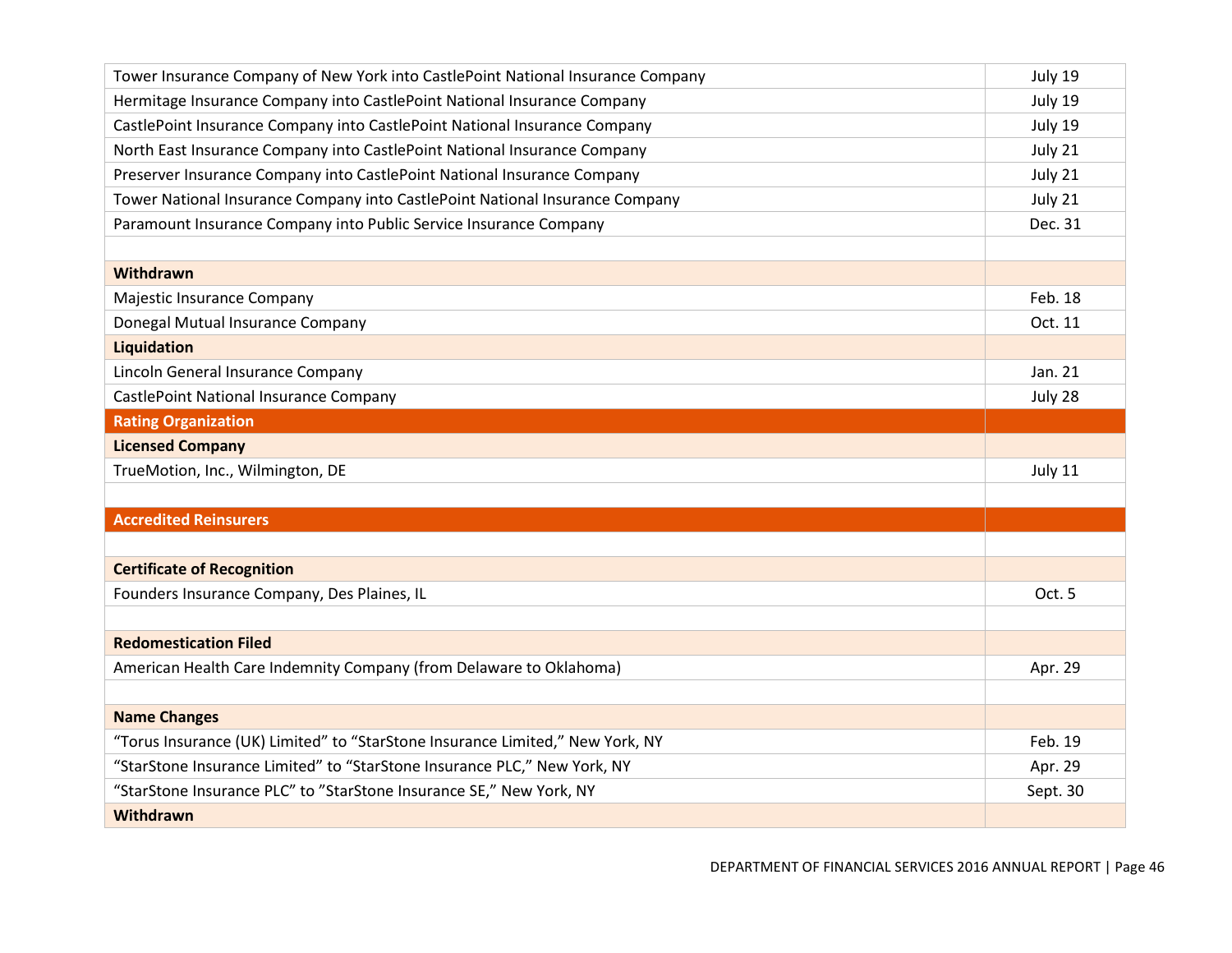| Hartford International Life Reassurance Corporation             | Feb. 29  |
|-----------------------------------------------------------------|----------|
| Crum and Forster Insurance Company                              | Sept. 14 |
| Southern Insurance Company of Virginia                          | Sept. 28 |
| Yosemite Insurance Company                                      | Oct. 6   |
| Merit Life Insurance Company                                    | Oct. 7   |
|                                                                 |          |
| Liquidation                                                     |          |
| Affirmative Insurance Company                                   | Mar. 24  |
|                                                                 |          |
| <b>Charitable Annuity Societies</b>                             |          |
|                                                                 |          |
| <b>Permits Issued</b>                                           |          |
| Florida Institute of Technology, Inc., Melbourne, FL            | Apr. 6   |
| Marine Corps Scholarship Foundation, Inc., Alexandria, VA       | Apr. 8   |
| Jewish Agency for Israel - North American Council, New York, NY | Apr. 8   |
| TechnoServe, Inc., Washington, DC                               | Apr. 8   |
| The Washington and Lee University, Lexington, VA                | May 3    |
| National Academy of Sciences, Washington, DC                    | June 1   |
| Shriners Hospital for Children, Tampa, FL                       | June 1   |
| Daemen College, Amherst, NY                                     | June 1   |
| The Vermont Community Foundation, Middlebury, VT                | July 14  |
| AARP Foundation, Washington, DC                                 | Aug. 29  |
| Brown University, Providence, RI                                | Aug. 29  |
| Center for Disability Services Endowment Fund, Inc., Albany, NY | Oct. 17  |
| Dideawee, Inc., New York, NY                                    | Oct. 17  |
| Macalester College, St. Paul, MN                                | Oct. 21  |
| Michigan State University Foundation, Lansing, MI               | Oct. 21  |
| Judicial Watch, Inc., Washington, DC                            | Nov. 8   |
| The Nature Conservancy, Arlington, VA                           | Dec. 28  |
|                                                                 |          |
| Withdrawn                                                       |          |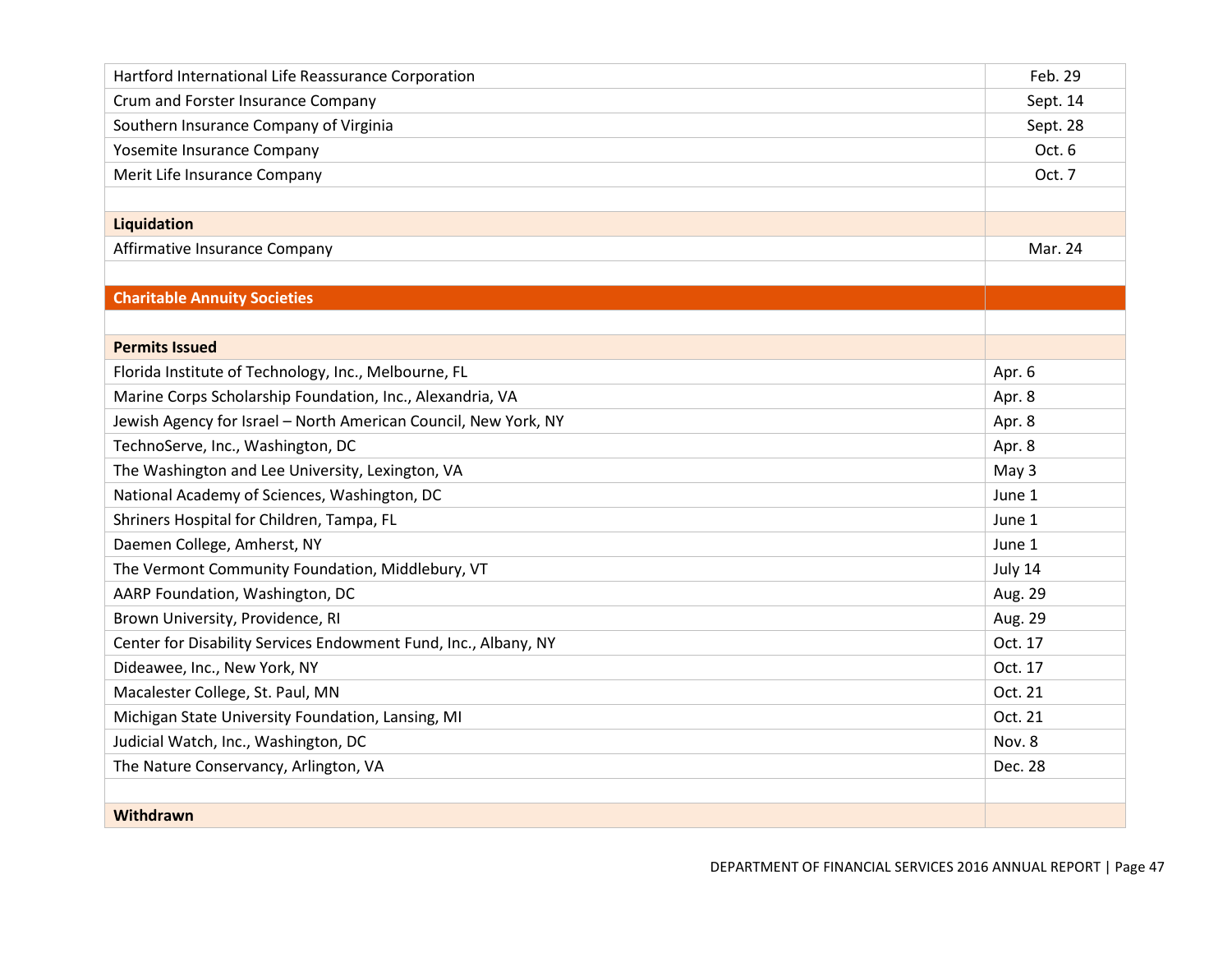| <b>International House</b>                                                                                 | Dec. 31 |
|------------------------------------------------------------------------------------------------------------|---------|
| The Culinary Institute of America                                                                          | Dec. 31 |
|                                                                                                            |         |
| <b>Name Change</b>                                                                                         |         |
| "North Shore-Long Island Jewish Health System Foundation" to "Northwell Health Foundation," Great Neck, NY | May 16  |
| <b>Captive Insurance Companies</b>                                                                         |         |
|                                                                                                            |         |
| Incorporated                                                                                               |         |
| Regeneron Assurance, Inc.                                                                                  | May 2   |
| City Lights Insurance Company                                                                              | July 29 |
|                                                                                                            |         |
| <b>Licensed Company</b>                                                                                    |         |
| Regeneron Assurance, Inc., Melville, NY                                                                    | May 20  |
| City Lights Insurance Company, New York, NY                                                                | July 29 |
|                                                                                                            |         |
| Withdrawn                                                                                                  |         |
| Locust Street Insurance Company                                                                            | Nov. 17 |
|                                                                                                            |         |
| <b>Financial Guaranty Insurance Company</b>                                                                |         |
|                                                                                                            |         |
| <b>Merger Agreement Filed</b>                                                                              |         |
| CIFG Assurance North America Inc. into Assurance Guaranty Corp.                                            | July 5  |
|                                                                                                            |         |
| <b>Mortgage Guaranty</b>                                                                                   |         |
|                                                                                                            |         |
| <b>Redomestication Filed</b>                                                                               |         |
| Arch Mortgage Guaranty Company (from Arizona to Wisconsin)                                                 | Feb. 8  |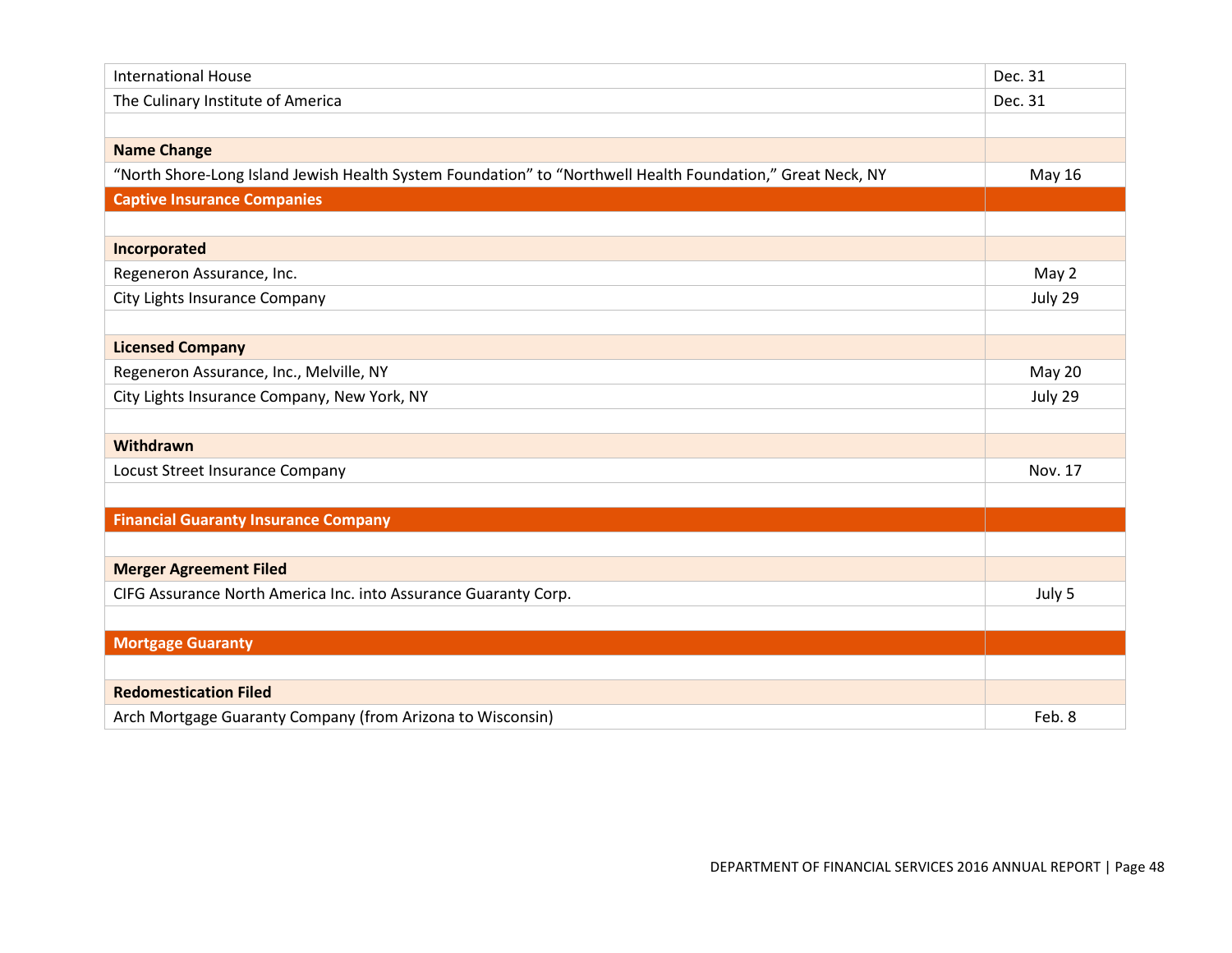#### **REPORTS FILED ON EXAMINATION OF AUTHORIZED INSURERS**

Reports on Examinations can be found on our website in the **Examination Reports section**.

# <span id="page-50-0"></span>**LIQUIDATION, CONSERVATION AND REHABILITATION PROCEEDINGS**

| Domestic Estates in Liquidation       | 18 |
|---------------------------------------|----|
| Domestic Estates in Rehabilitation    |    |
| <b>Conservation Estates</b>           | 0  |
| <b>Ancillary Receivership Estates</b> | 13 |
| Shell Estates in Liquidation          |    |
| Total                                 | 31 |

#### **INSURANCE COMPANY PROCEEDINGS**

#### <span id="page-50-1"></span>**DOMESTIC ESTATES AND CONSERVATION ESTATES - ASSETS & LIABILITIES**

<span id="page-50-2"></span>

| <b>Total Assets</b>      | \$838,087,598   |
|--------------------------|-----------------|
| <b>Total Liabilities</b> | \$6,318,926,569 |
| <b>Total Insolvency</b>  | \$5,480,838,971 |

#### **DOMESTIC ESTATES IN REHABILITATION - ASSETS & LIABILITIES**

<span id="page-50-4"></span><span id="page-50-3"></span>

| <b>Total Assets</b>               |    |
|-----------------------------------|----|
| <b>Total Liabilities</b>          |    |
| <b>Total Insolvency/(Surplus)</b> | S0 |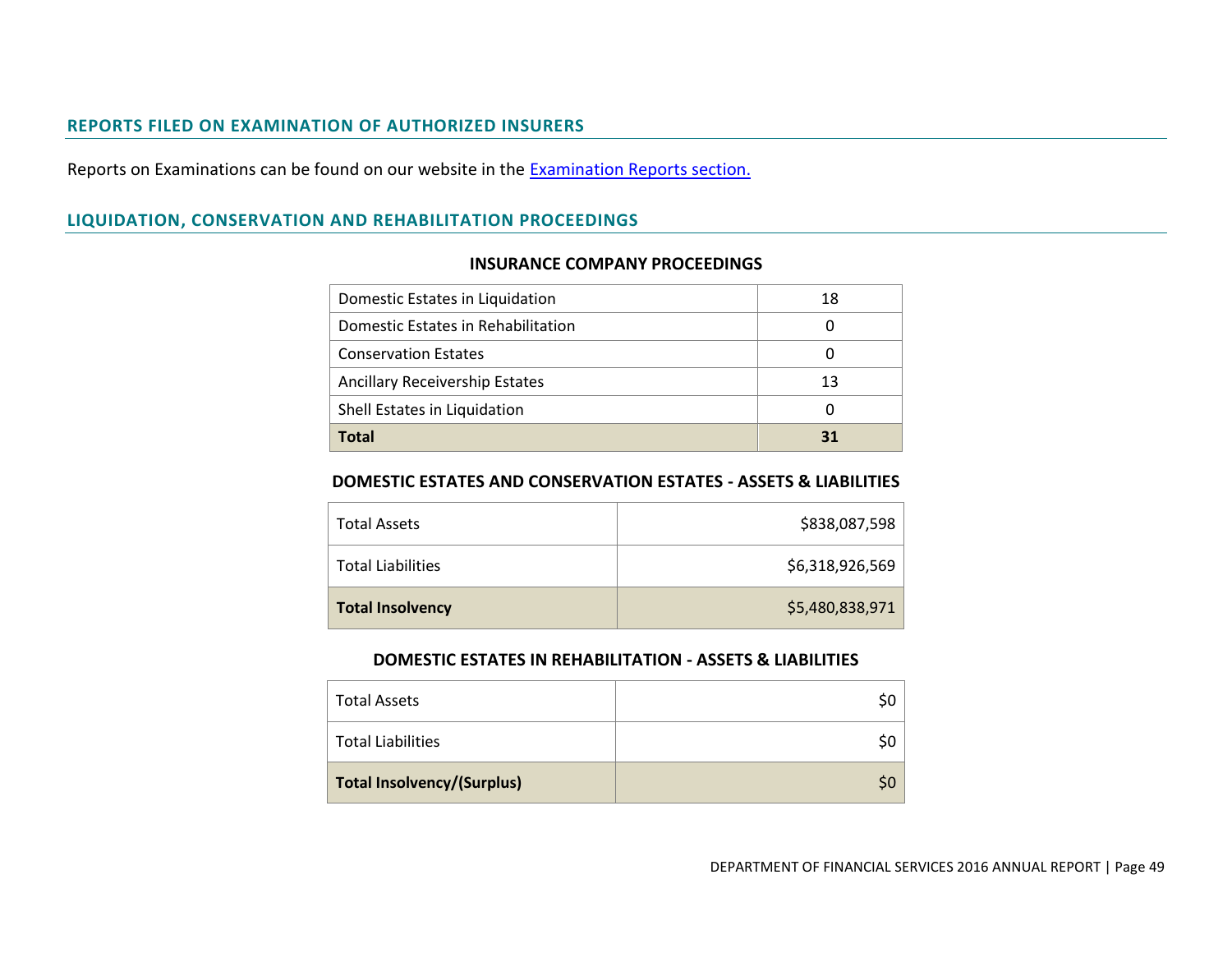# **LIQUIDATION AND REHABILITATION ACTIVITIES**

<span id="page-51-0"></span>

| <b>Domestic Estates</b>                             |
|-----------------------------------------------------|
| <b>Commenced in 2016</b>                            |
| Health Republic Insurance of New York, Corp.        |
| American Medical and Life Insurance Company         |
| <b>Continued Liquidations</b>                       |
| <b>Atlantic Mutual Insurance Company</b>            |
| Centennial Insurance Company                        |
| Cosmopolitan Mutual Insurance Company               |
| <b>Drivers Insurance Company</b>                    |
| <b>Eveready Insurance Company</b>                   |
| Executive Life Insurance Company of New York        |
| First Central Insurance Company                     |
| Frontier Insurance Company                          |
| <b>Group Council Mutual Insurance Company</b>       |
| ICM Insurance Company                               |
| <b>Ideal Mutual Insurance Company</b>               |
| Midland Insurance Company                           |
| Professional Liability Insurance Company of America |
| Realm National Insurance Company                    |
| The Insurance Corporation of New York               |
| Union Indemnity Insurance Company of New York       |
| <b>Completed</b>                                    |
| Colonial Cooperative Insurance Company              |
| Long Island Insurance Company                       |
| Nassau Insurance Company                            |
| <b>United Community Insurance Company</b>           |
| <b>Shell Estates</b>                                |
| Commenced                                           |
| None                                                |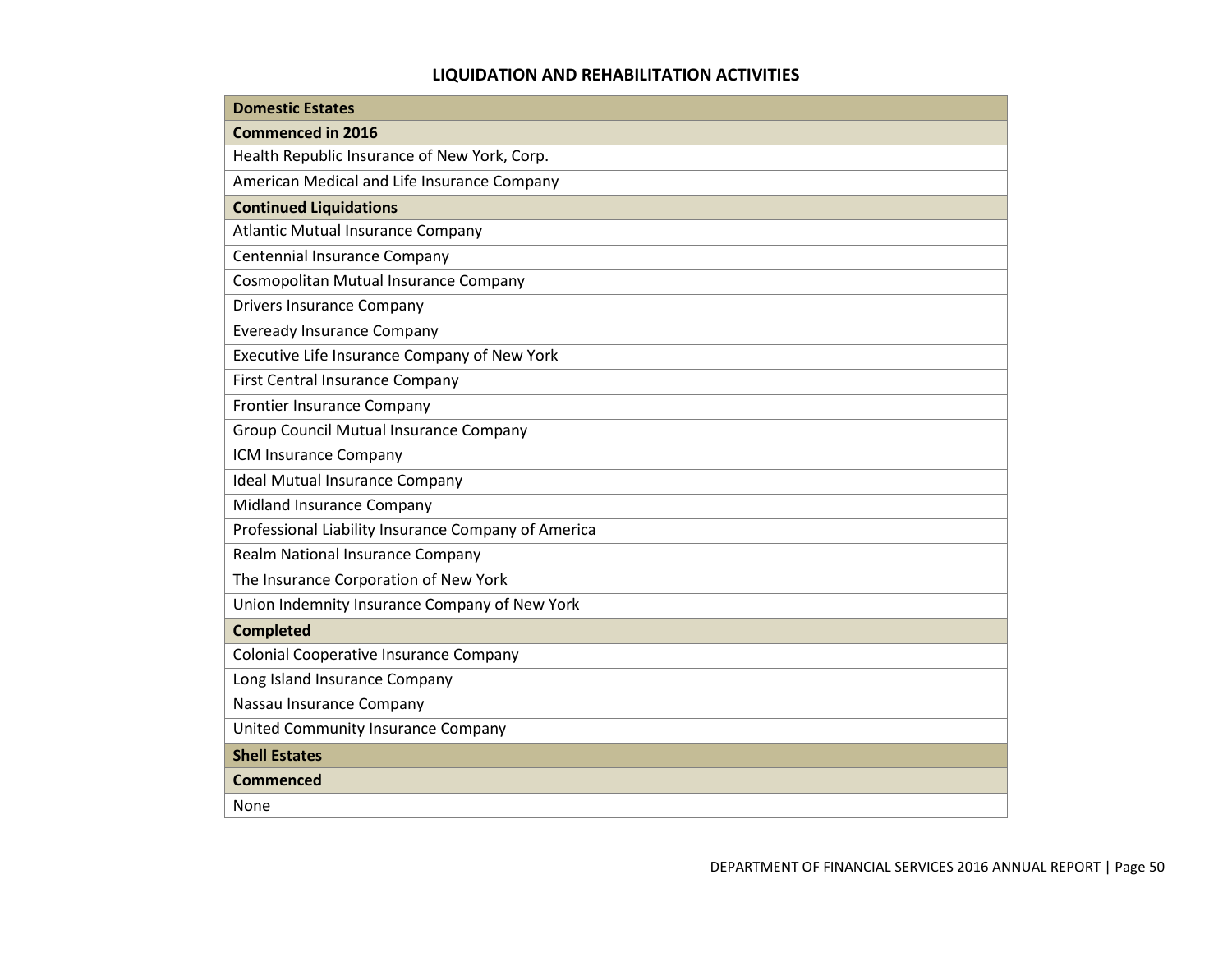| <b>Completed</b>                                |
|-------------------------------------------------|
| None                                            |
| <b>Domestic Estates in Rehabilitation</b>       |
| <b>Commenced</b>                                |
| None                                            |
| <b>Continued</b>                                |
| None                                            |
| <b>Converted</b>                                |
| None                                            |
| <b>Completed</b>                                |
| None                                            |
| <b>Ancillary Receiverships</b>                  |
| <b>Commenced</b>                                |
| Lincoln General Insurance Co                    |
| Lumbermen's Underwriting Alliance               |
| <b>Continued</b>                                |
| American Manufacturers Mutual Insurance Company |
| American Motorists Insurance Company            |
| American Mutual Insurance Company of Boston     |
| American Mutual Liability Insurance Company     |
| Eagle Insurance Company                         |
| Legion Insurance Company                        |
| <b>Lumbermens Mutual Casualty Company</b>       |
| Reliance Insurance Company                      |
| The Home Insurance Company                      |
| <b>Ullico Casualty Company</b>                  |
| Villanova Insurance Company                     |
| <b>Completed</b>                                |
| First Sealord Surety, Inc.                      |
| Newark Insurance Company                        |
| <b>Conservations</b>                            |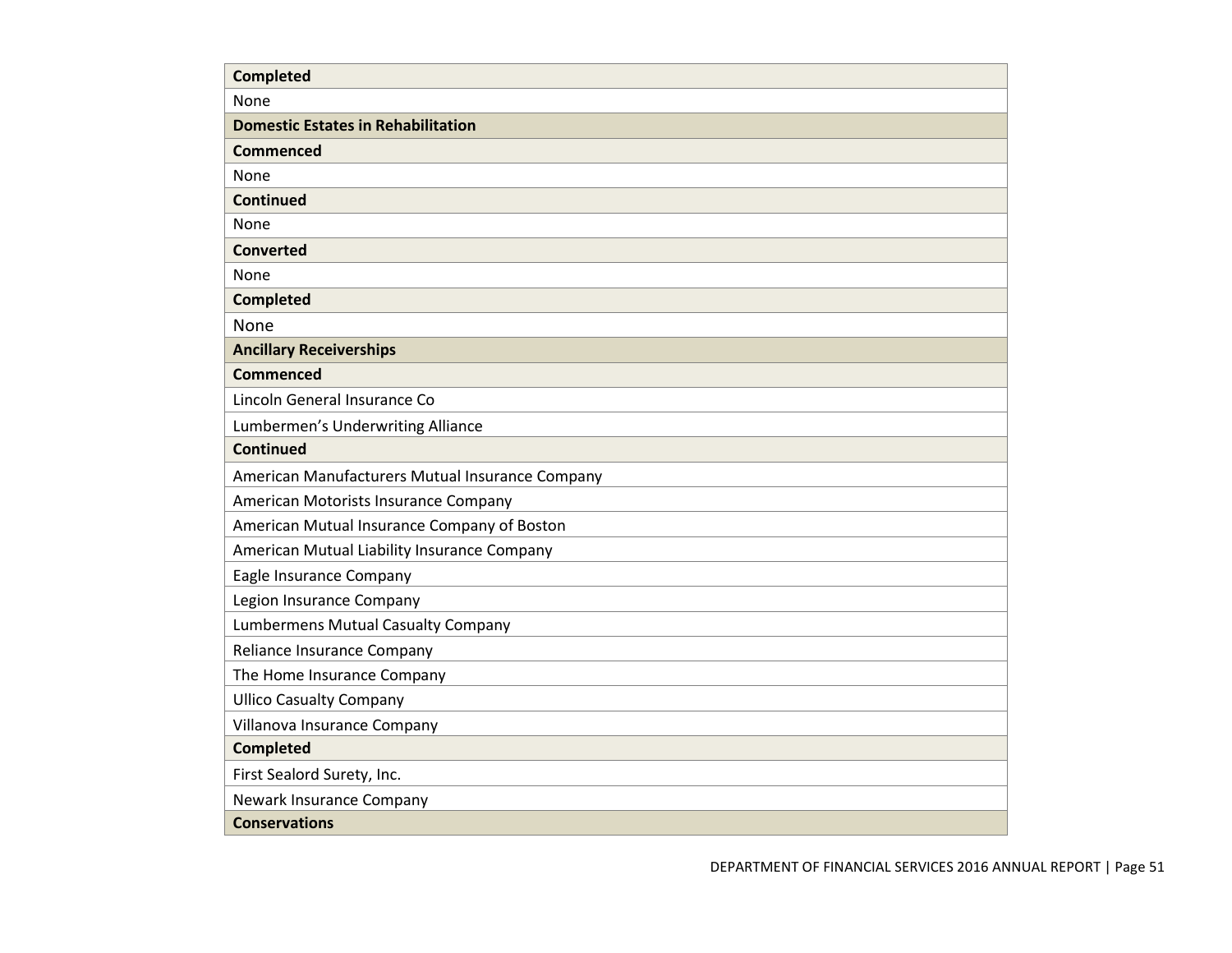| <b>Commenced</b>                                                        |
|-------------------------------------------------------------------------|
| None                                                                    |
| <b>Continued</b>                                                        |
| <b>None</b>                                                             |
| <b>Completed</b>                                                        |
| None                                                                    |
| <b>Fraternal Benefit Societies</b>                                      |
| <b>Commenced</b>                                                        |
| None                                                                    |
| <b>Continued</b>                                                        |
| Chevra Kadisha of Farmingdale, Inc.                                     |
| Chivalry Relief Association, Inc.                                       |
| First Bereg-Munkacer Sick and Benevolent Society                        |
| Illower (A Town in Russia) Benevolent Society, Inc.                     |
| Independent Winitzer Leo Braunstein Kr Unt. Verein                      |
| Machnowka Aid Association                                               |
| Metropole Association, Inc.                                             |
| Provident Sick and Benevolent Society, Inc.                             |
| Shidlover Young Mens Benevolent Association                             |
| The Prusiner Charitable and Benevolent Association                      |
| <b>Completed</b>                                                        |
| Arion Sick and Benevolent Society of the City of New York               |
| Benjamin Storch Association, Inc.                                       |
| Chevra Ohev Sholem Anshei Bukaczowce                                    |
| Chevra Rodfe Zedek Ansche Bolszowce                                     |
| Congregation Bnei Isaac Anshei Lechowitz                                |
| <b>First Krakowitzer Society</b>                                        |
| Tarnopoler (Yad-Charitzem) Working Mens Sick and Benevolent Association |
| The First Solotwiner Sick & Benevolent Society                          |
| United Brothers Benevolent and Fraternal Society, Inc.                  |
| Victory Foundation, Inc.                                                |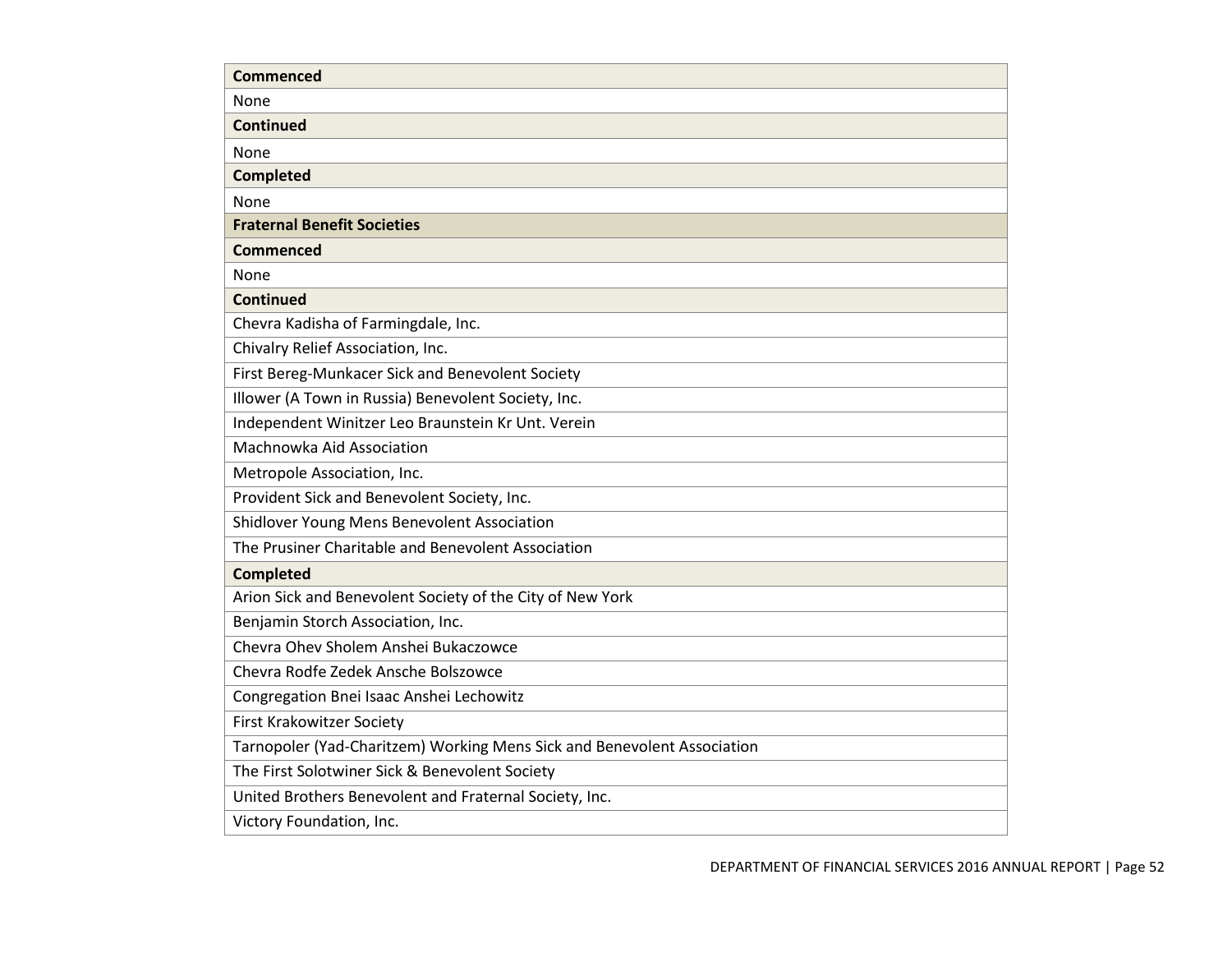<span id="page-54-1"></span><span id="page-54-0"></span>

| <b>Class</b>                                                                                                                                      | <b>Number</b> |
|---------------------------------------------------------------------------------------------------------------------------------------------------|---------------|
| <b>Accredited Property/Casualty Reinsurers</b>                                                                                                    | 85            |
| Advance Premium Co-Operative Property/Casualty Insurers                                                                                           | 17            |
| Assessment Co-Operative Property/Casualty Insurers                                                                                                | 23            |
| Associations, Pools, and Syndicates (including FAIR Plan)                                                                                         | 11            |
| Captive Insurers                                                                                                                                  | 62            |
| <b>Financial Guaranty Insurers</b>                                                                                                                | 13            |
| Mortgage Guaranty Insurers                                                                                                                        | 24            |
| Stock and Mutual Property/Casualty Insurers (includes Eight United States Branches,<br>Sixteen Reciprocal Insurers and Two State Insurance Funds) | 805           |
| <b>Risk Retention Groups</b>                                                                                                                      | 121           |
| Title Insurers (Including Two Accredited Reinsurers)                                                                                              | 25            |

# **PROPERTY/CASUALTY INSURANCE ENTITIES SUPERVISED BY THE DEPARTMENT**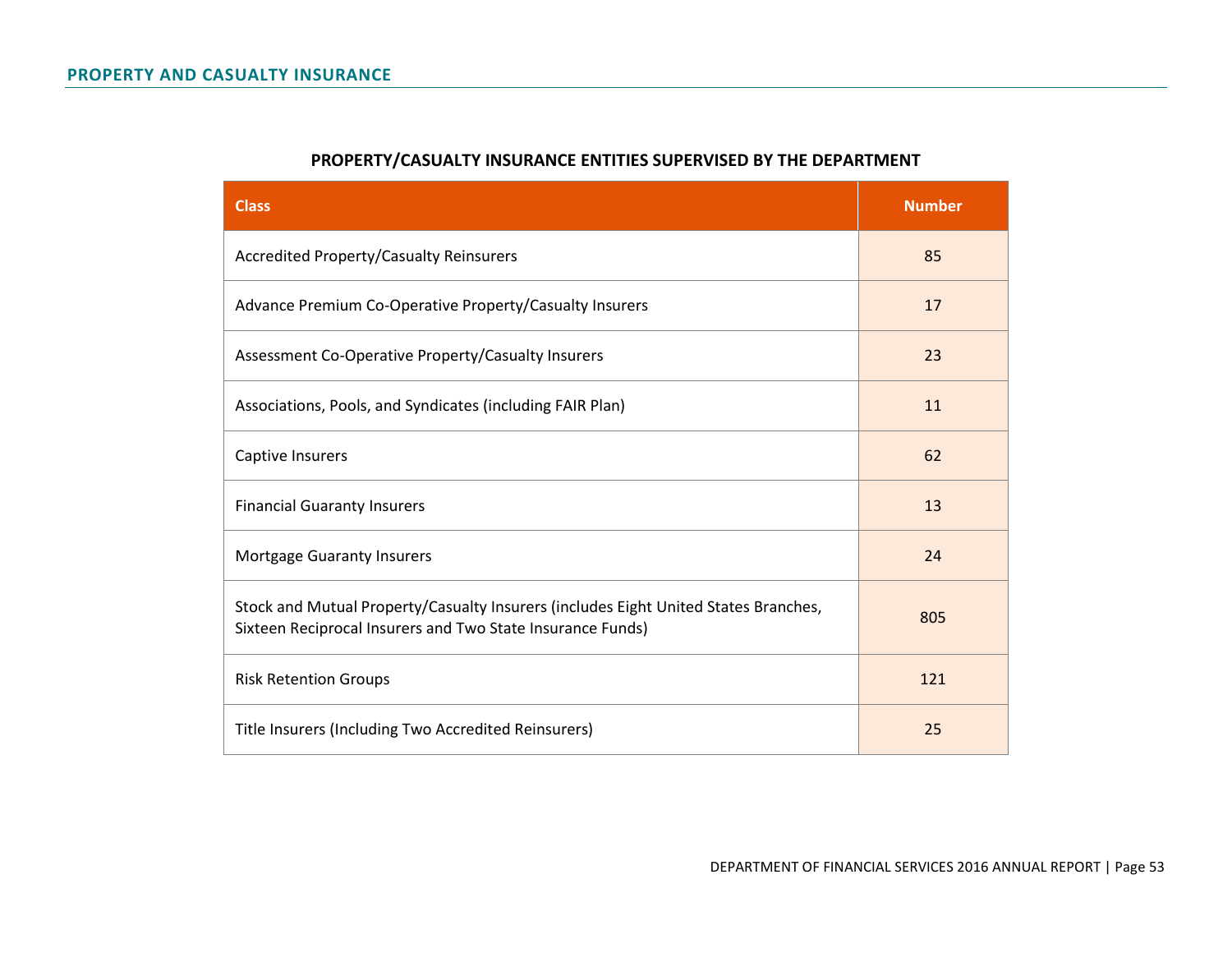<span id="page-55-0"></span>

| LICENSED PROPERTY/CASUALTY INSURER SELECTED DATA 2012-2015 |           |                            |           |           |
|------------------------------------------------------------|-----------|----------------------------|-----------|-----------|
|                                                            | 2015      | 2014                       | 2013      | 2012      |
|                                                            |           | <b>Stock Companies</b>     |           |           |
| <b>Number of Insurers</b>                                  | 739       | 746                        | 746       | 746       |
|                                                            |           | <b>Dollars in Millions</b> |           |           |
| <b>Net Premiums Written</b>                                | \$279,295 | \$260,710                  | \$272,826 | \$256,680 |
| <b>Admitted Assets</b>                                     | 989,178   | 970,596                    | 962,536   | 932,179   |
| &<br>Unearned<br>Premium<br>Loss Reserves                  | 508,540   | 495,778                    | 502,233   | 493,209   |
| <b>Other Liabilities</b>                                   | 117,383   | 111,804                    | 110,270   | 104,751   |
| Capital                                                    | 3,942     | 3,972                      | 3,980     | 3,922     |
| <b>Surplus to Policyholders</b>                            | 363,255   | 363,015                    | 350,033   | 334,220   |
|                                                            |           | <b>Mutual Companies</b>    |           |           |
| <b>Number of Insurers</b>                                  | 67        | 67                         | 67        | 69        |
|                                                            |           | <b>Dollars in Millions</b> |           |           |
| <b>Net Premiums Written</b>                                | \$93,996  | \$89,684                   | \$86,179  | \$80,891  |
| <b>Admitted Assets</b>                                     | 328,753   | 320,386                    | 302,771   | 275,189   |
| Unearned Premium &<br>Loss Reserves                        | 118,767   | 113,883                    | 109,379   | 106,682   |
| <b>Other Liabilities</b>                                   | 37,693    | 42,039                     | 38,302    | 31,648    |
| <b>Surplus to Policyholders</b>                            | 172,293   | 164,464                    | 155,090   | 136,858   |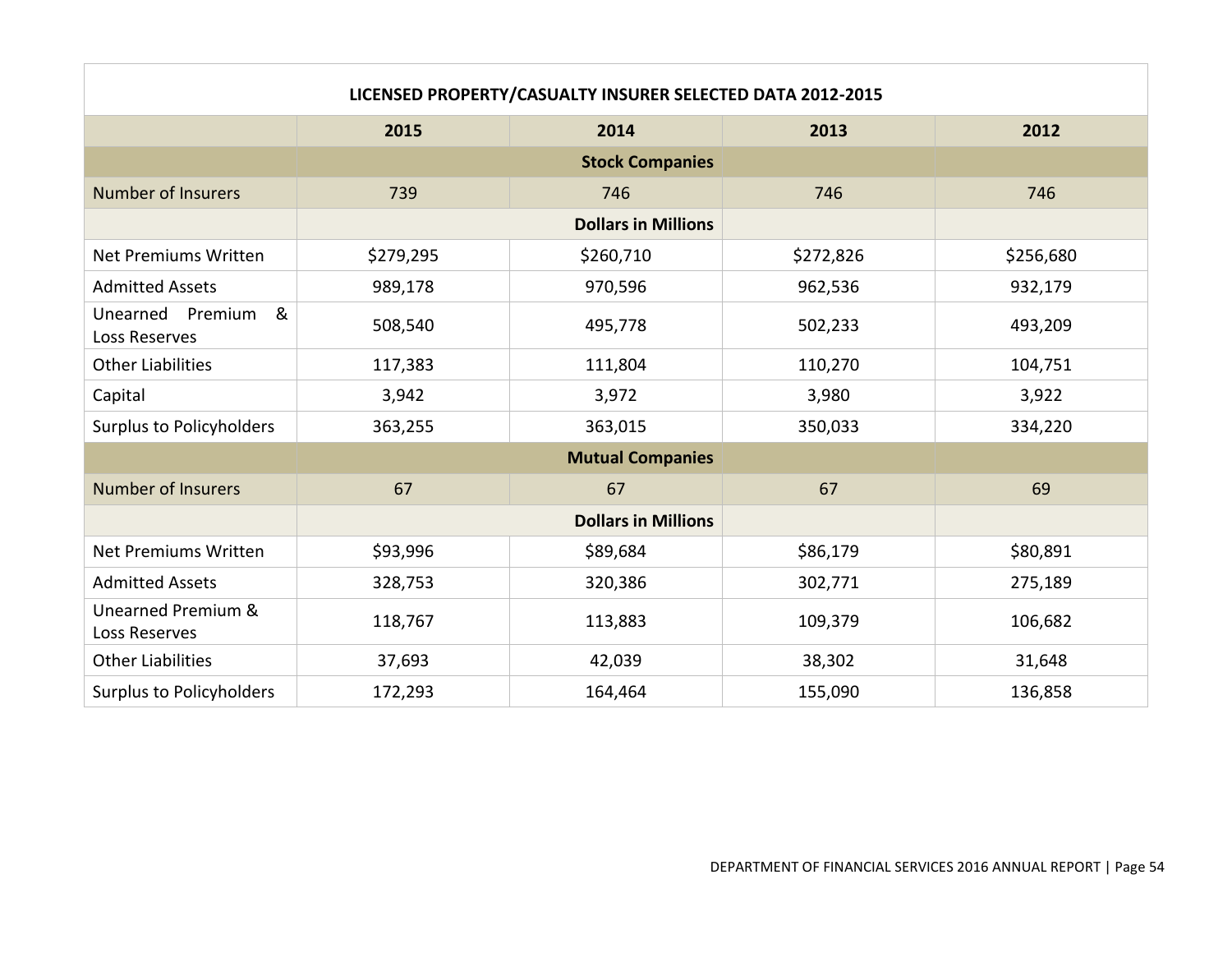# PROPERTY/CASUALTY INSURER DIRECT PREMIUMS WRITTEN 2011-2015

| <b>Property/Casualty Lines</b>                        |          |          |          |          |          |           | <b>Percentage Change</b> |
|-------------------------------------------------------|----------|----------|----------|----------|----------|-----------|--------------------------|
|                                                       | 2011     | 2012     | 2013     | 2014     | 2015     | 2014-2015 | 2014-2015                |
| All Premiums Written                                  | \$34,147 | \$35,907 | \$38,005 | \$39,294 | \$40,558 | 19%       | 3.22%                    |
| Private Passenger Auto                                | 10,431   | 10,811   | 11,112   | 11,482   | 11,945   | 15%       | 4.03%                    |
| <b>Bodily Injury and Property</b><br>Damage Liability | 7,025    | 7,279    | 7,399    | 7,547    | 7,724    | 10%       | 2.35%                    |
| <b>Comprehensive and Collision</b>                    | 3,406    | 3,532    | 3,713    | 3,934    | 4,220    | 24%       | 7.27%                    |
| <b>Commercial Auto</b>                                | 1,718    | 1,826    | 1,962    | 2,102    | 2,200    | 28%       | 4.68%                    |
| General (Other) Liability                             | 4,089    | 4,466    | 4,978    | 5,314    | 5,710    | 40%       | 7.45%                    |
| <b>Commercial Multi-Peril</b>                         | 3,057    | 3,249    | 3,488    | 3,614    | 3,592    | 17%       | $-0.60%$                 |
| <b>Workers' Compensation</b>                          | 4,157    | 4,755    | 5,191    | 5,261    | 5,524    | 33%       | 4.99%                    |
| Homeowners' Multi-Peril                               | 4,500    | 4,704    | 4,902    | 5,086    | 5,196    | 15%       | 2.17%                    |
| <b>Medical Malpractice</b>                            | 1,374    | 1,354    | 1,365    | 1,317    | 1,168    | $-15%$    | $-11.32%$                |
| <b>Inland Marine</b>                                  | 1,032    | 1,139    | 1,262    | 1,370    | 1,467    | 42%       | 7.06%                    |
| Ocean Marine                                          | 449      | 445      | 444      | 452      | 405      | $-10%$    | $-10.32%$                |
| <b>Fidelity and Surety</b>                            | 455      | 442      | 483      | 482      | 512      | 12%       | 6.12%                    |
| <b>Accident and Health</b>                            | 344      | 387      | 421      | 419      | 404      | 17%       | $-3.55%$                 |
| Fire                                                  | 574      | 564      | 600      | 638      | 610      | 6%        | $-4.34%$                 |
| <b>Product Liability</b>                              | 138      | 135      | 152      | 180      | 232      | 68%       | 28.59%                   |
| <b>Financial Guaranty</b>                             | 643      | 431      | 375      | 255      | 227      | $-65%$    | $-11.11%$                |
| Mortgage Guaranty                                     | 192      | 177      | 184      | 172      | 170      | $-12%$    | $-1.60%$                 |
| <b>Allied Lines</b>                                   | 342      | 366      | 386      | 408      | 457      | 34%       | 11.90%                   |
| Aircraft                                              | 63       | 47       | 57       | 51       | 59       | $-6%$     | 16.99%                   |
| <b>Boiler and Machinery</b>                           | 75       | 84       | 87       | 91       | 103      | 37%       | 13.41%                   |
| Credit                                                | 151      | 152      | 140      | 146      | 149      | $-1%$     | 2.08%                    |
| <b>Burglary and Theft</b>                             | 21       | 23       | 26       | 28       | 30       | 42%       | 7.12%                    |
| All Other                                             | 344      | 349      | 391      | 426      | 399      | 16%       | $-6.44%$                 |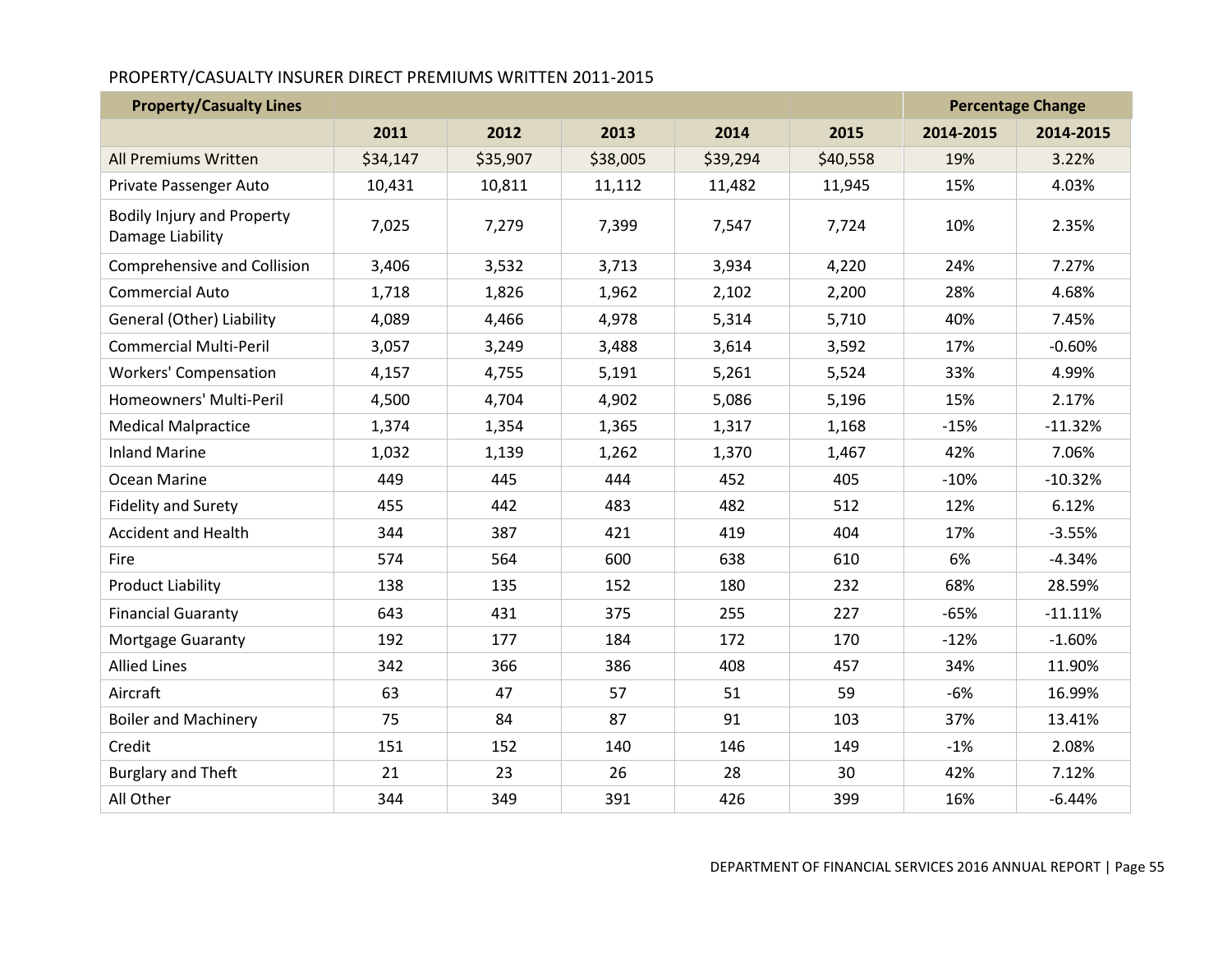# **PROPERTY/CASUALTY NET PREMIUMS WRITTEN**

|                  |                                           | <b>Stock Companies</b>     |                                      | <b>Mutual Companies</b> |                            |                       |                                      |
|------------------|-------------------------------------------|----------------------------|--------------------------------------|-------------------------|----------------------------|-----------------------|--------------------------------------|
| No. of           | <b>Net Premiums</b>                       | Surplus/                   | <b>Ratio of</b>                      | No. of                  | <b>Net Premiums</b>        | Surplus/              | <b>Ratio of</b>                      |
| <b>Companies</b> | Written                                   | <b>Policy-holders</b>      | <b>Premiums to</b><br><b>Surplus</b> | <b>Companies</b>        | Written                    | <b>Policy-holders</b> | <b>Premiums to</b><br><b>Surplus</b> |
|                  |                                           | <b>Dollars in Millions</b> |                                      |                         | <b>Dollars in Millions</b> |                       |                                      |
| 739              | \$279,295                                 | \$363,255                  | 0.77                                 | 67                      | \$93,996                   | 172,293               | 0.55                                 |
|                  | Aggregate Writings (in Billions): \$373.3 |                            |                                      |                         |                            |                       |                                      |
|                  | % in Stock: <b>74.8%</b>                  |                            |                                      |                         |                            |                       |                                      |

#### **FINANCIAL GUARANTY INSURERS SELECTED DATA**

<span id="page-57-1"></span><span id="page-57-0"></span>

|                                     | 2015      | 2014                       | 2013        | 2012        |
|-------------------------------------|-----------|----------------------------|-------------|-------------|
| <b>Number of Companies</b>          | 13        | 15                         | 15          | 14          |
|                                     |           | <b>Dollars in Millions</b> |             |             |
| Exposure                            | \$955,439 | \$1,219,632                | \$1,481,807 | \$1,602,781 |
| Net premiums written                | 395       | 478                        | 706         | 602         |
| Admitted assets                     | 27,497    | 30,300                     | 31,458      | 27,309      |
| Unearned premium &<br>loss reserves | 9,230     | 11,249                     | 12,309      | 8,447       |
| Other liabilities                   | 6,973     | 7,218                      | 7,704       | 8,885       |
| Capital                             | 1,037     | 1,070                      | 1,067       | 739         |
| Surplus to policyholders            | 11,743    | 11,833                     | 11,445      | 9,977       |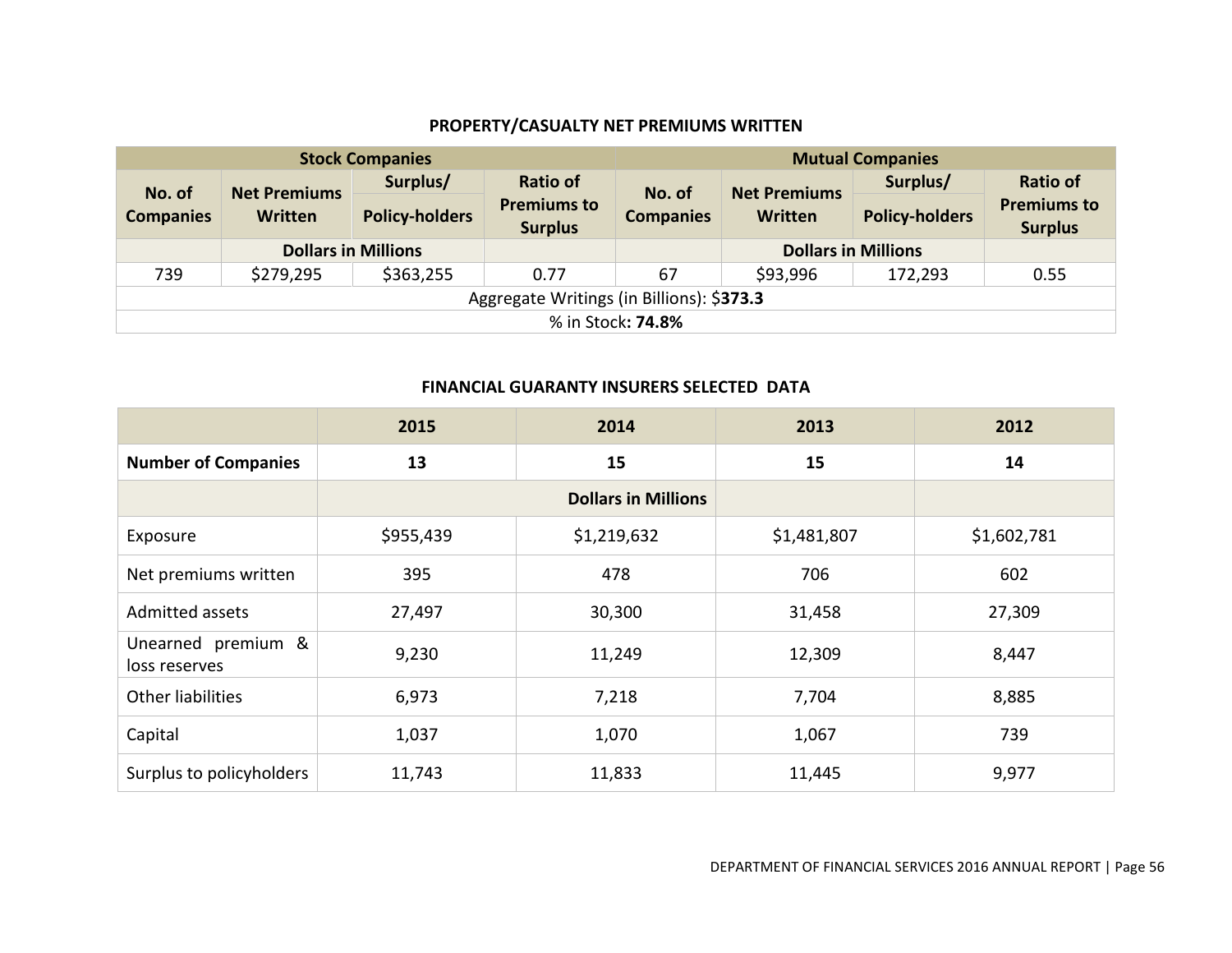|                                  | 2015    | 2014                       | 2013    | 2012    |
|----------------------------------|---------|----------------------------|---------|---------|
| <b>Number of companies</b>       | 24      | 28                         | 28      | 32      |
|                                  |         | <b>Dollars in Millions</b> |         |         |
| Net premiums written             | \$3,785 | \$3,649                    | \$3,821 | \$3,436 |
| <b>Admitted Assets</b>           | 19,168  | 19,001                     | 19,101  | 19,483  |
| Unearned premium & loss reserves | 8,356   | 10,027                     | 12,025  | 13,463  |
| Other liabilities                | 4,723   | 2,694                      | 1,386   | 2,741   |
| Capital                          | 67      | 78                         | 77      | 86      |
| Surplus                          | 6,089   | 6,280                      | 5,690   | 3,228   |

#### **MORTGAGE GUARANTY INSURERS NET PREMIUMS WRITTEN AND SURPLUS**

<span id="page-58-0"></span>

| <b>Net Premiums Written</b> | <b>Surplus to Policyholders</b> | <b>Ratio of Premiums</b> |
|-----------------------------|---------------------------------|--------------------------|
| (During Year)               | (End of Year)                   | to Surplus               |
|                             | <b>Dollars in Millions</b>      |                          |
| \$3,785                     | 6,089                           | 0.62                     |

#### **TITLE INSURANCE COMPANIES SELECTED DATA**

<span id="page-58-2"></span><span id="page-58-1"></span>

|                            | 2015     | 2014                       | 2013     | 2012     |
|----------------------------|----------|----------------------------|----------|----------|
| <b>Number of Companies</b> | 23       | 23                         | 23       | 25       |
|                            |          | <b>Dollars in Millions</b> |          |          |
| Net premiums written       | \$10,869 | \$9,317                    | \$10,570 | \$10,743 |
| Admitted assets            | 7,890    | 7,672                      | 7,638    | 8,804    |
| Liabilities                | 4,310    | 4,198                      | 4,253    | 5,143    |
| Capital                    | 408      | 410                        | 404      | 315      |
| Surplus                    | 3,581    | 3,474                      | 3,386    | 3,661    |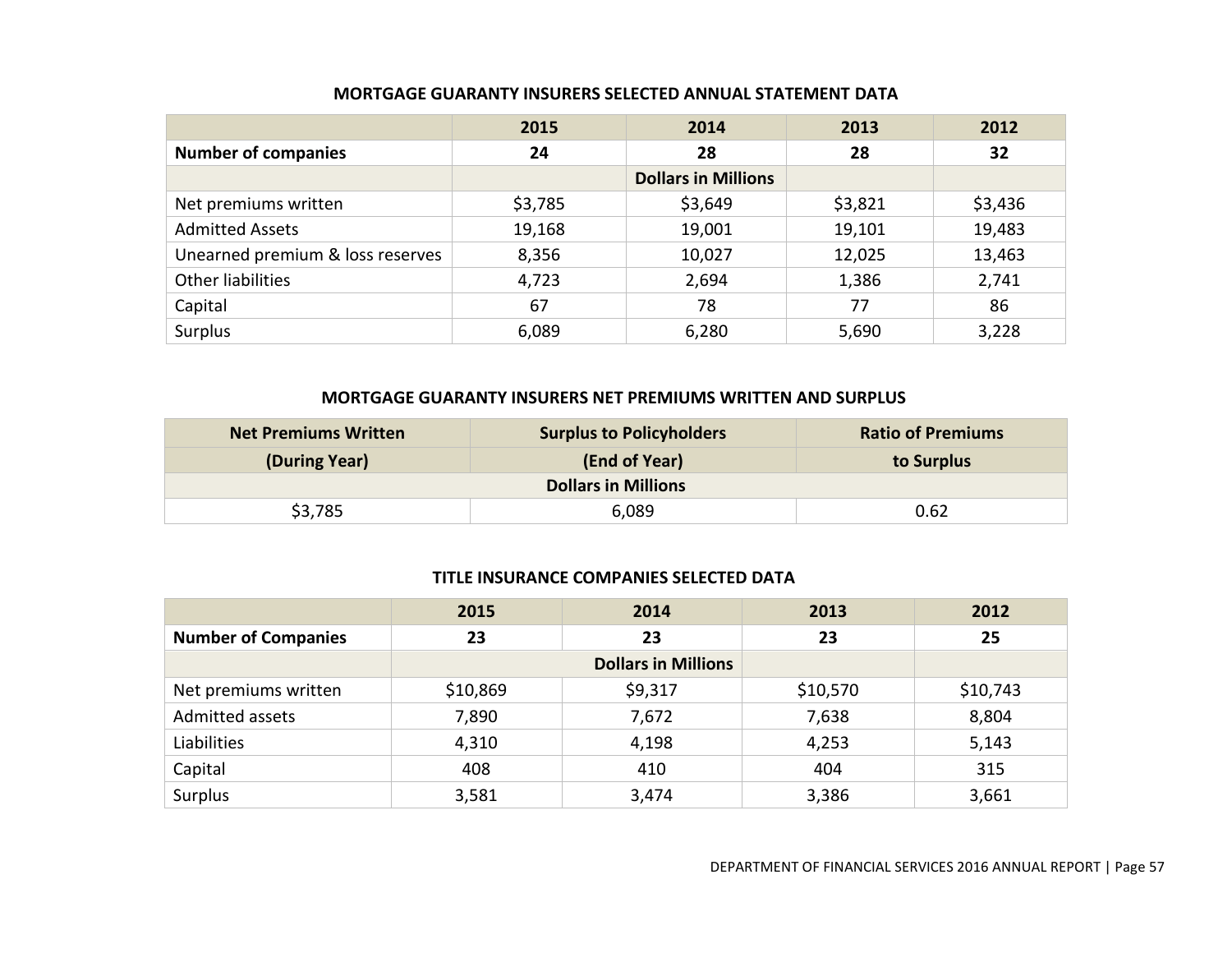#### **ADVANCE PREMIUM AND ASSESSMENT CORPORATIONS SELECTED DATA**

| 2015                       | <b>Advance Premium</b><br><b>Total</b><br><b>Corporations</b> |                            | <b>Assessment</b><br><b>Corporations</b> |
|----------------------------|---------------------------------------------------------------|----------------------------|------------------------------------------|
| <b>Number of companies</b> | 40                                                            | 17                         | 23                                       |
|                            |                                                               | <b>Dollars in Millions</b> |                                          |
| Total assets               | \$3,079                                                       | \$2,595                    | \$484                                    |
| Net premiums written       | \$1,167                                                       | \$1,009                    | \$158                                    |
| Surplus funds              | \$1,592                                                       | \$1,309                    | \$283                                    |

#### <span id="page-59-0"></span>**HEALTH INSURANCE**

#### **HEALTH INSURANCE ASSETS, LIABILITIES AND PREMIUMS WRITTEN**

|                                                          | <b>Assets</b> | <b>Liabilities</b>          | <b>Premiums Written in New York</b> |
|----------------------------------------------------------|---------------|-----------------------------|-------------------------------------|
|                                                          |               | <b>Dollars in Thousands</b> |                                     |
| Continuing Care Retirement Community (CCRC) <sup>1</sup> | \$1,097,239   | \$1,530,373                 | $n/a$ (see note below)              |
| Article 42 Insurer                                       | 27,338,901    | 16,868,548                  | \$12,741,756                        |
| Article 43 Corporation                                   | 6,932,000     | 4,087,481                   | 16,217,910                          |
| HMO <sup>2</sup>                                         | 5,352,648     | 2,607,767                   | 14,282,105                          |
| Muni-Coop. <sup>3</sup>                                  | 408,005       | 186,489                     | 758,302                             |
| Self-Funded Student Health Plan <sup>4</sup>             | 40,877        | 32,863                      | 28,223                              |
| <b>Total</b>                                             | \$41,169,669  | \$25,313,523                | \$44,028,296                        |

<span id="page-59-2"></span><span id="page-59-1"></span><sup>1</sup> Numbers as of 2015. 2016 statements for CCRCs are due April 30th. CCRCs do not have premiums. Residents pay a monthly fee.

<sup>2</sup>HMO data is as of 2015 as the HMOs have not yet filed their 2016 Annual Statements, due April 1st.

<sup>3</sup> Muni-coop statements are due 120 days after the end of their fiscal year.

4 Self-Funded Student Health Plan statements are due 120 days after the end of their fiscal year.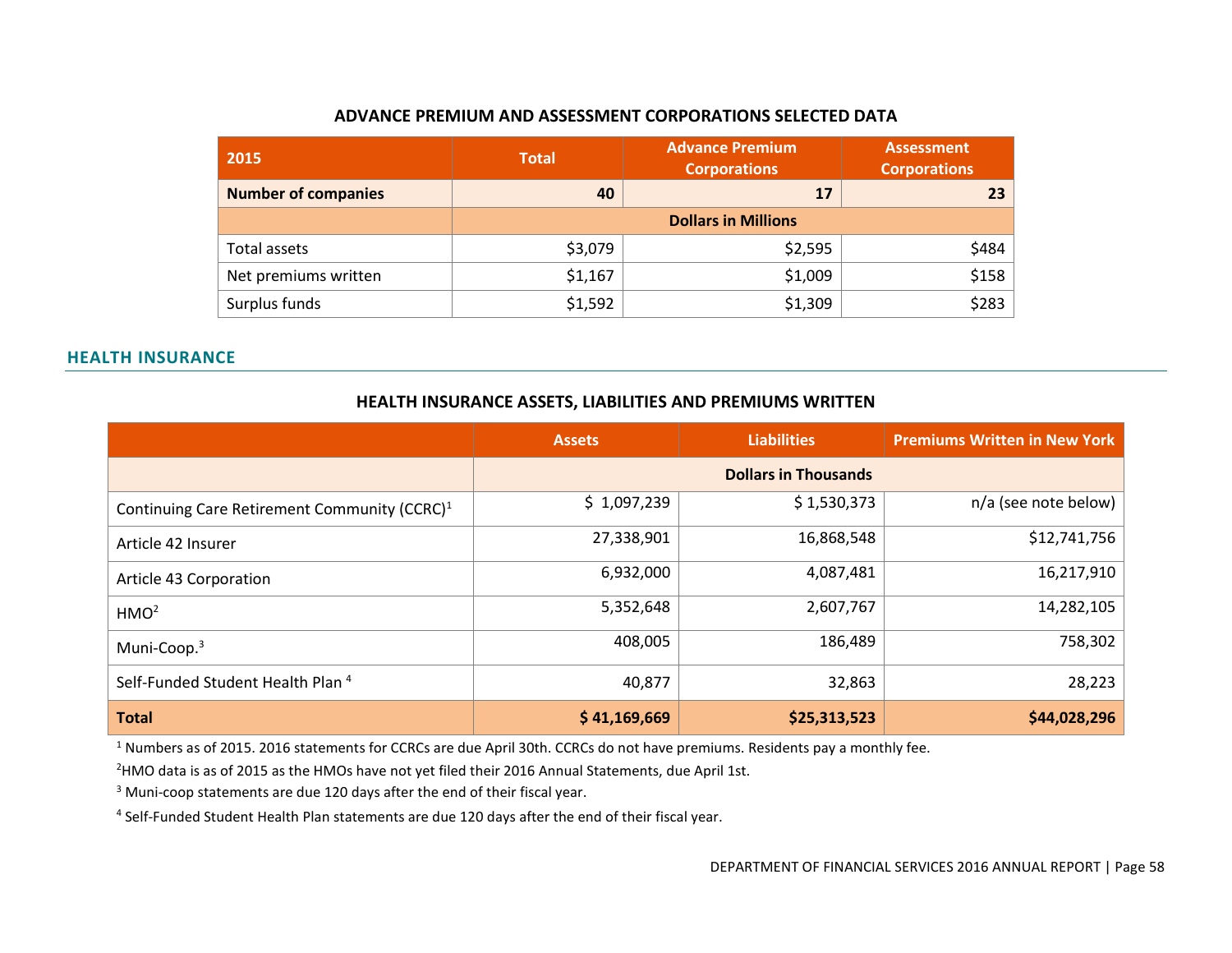#### **LIFE INSURANCE**

| LIFE INSURANCE COMPANIES REGULATED BY THE DEPARTMENT |
|------------------------------------------------------|
|------------------------------------------------------|

| <b>Type</b>                        | <b>Number</b> |
|------------------------------------|---------------|
| Life - New York                    | 80            |
| $Life - Other States$              | 52            |
| <b>Accredited Reinsurers</b>       | 26            |
| Fraternals - New York              | 3             |
| Fraternals - Other States          | 31            |
| Fraternals - Canadian, U.S. Branch | 1             |
| <b>Charitable Annuities</b>        | 378           |
| <b>Retirement Systems</b>          | 21            |
| Life Settlement Providers          | 26            |
| <b>Welfare Funds</b>               | 22            |
| <b>Certified Reinsurers</b>        | 11            |
| <b>Total</b>                       | 651           |

#### **LIFE INSURANCE COMPANY ADMITTED ASSETS**

<span id="page-60-1"></span><span id="page-60-0"></span>

|                            | 2015      | 2014      | 2010                       | 2005      |
|----------------------------|-----------|-----------|----------------------------|-----------|
|                            |           |           | <b>Dollars in Billions</b> |           |
| <b>Total</b>               | \$2,987.5 | \$3,018.0 | \$2,516.4                  | \$2,187.6 |
| Percent Increase From 2005 | 36.6%     | 38.0%     | 15.0%                      |           |
| <b>Type of Asset</b>       |           |           |                            |           |
| <b>Bonds</b>               | \$1,210.0 | \$1,216.0 | \$1,085.0                  | \$999.8   |
| <b>Stocks</b>              | 58.5      | 62.8      | 61.8                       | 59.7      |
| Mortgage Loans             | 228.7     | 214.4     | 172.4                      | 163.1     |
| Real Estate                | 11.5      | 11.1      | 10.8                       | 12.3      |
| Policy Loans/Liens         | 70.7      | 72.6      | 67.7                       | 56.9      |
| Short-Term Holdings        | 16.0      | 19.2      | 22.5                       | 11.7      |
| Other                      | 1,391.7   | 1,422.0   | 1096.2                     | 884.1     |

<span id="page-60-2"></span>Note: Detail may not add to totals due to rounding.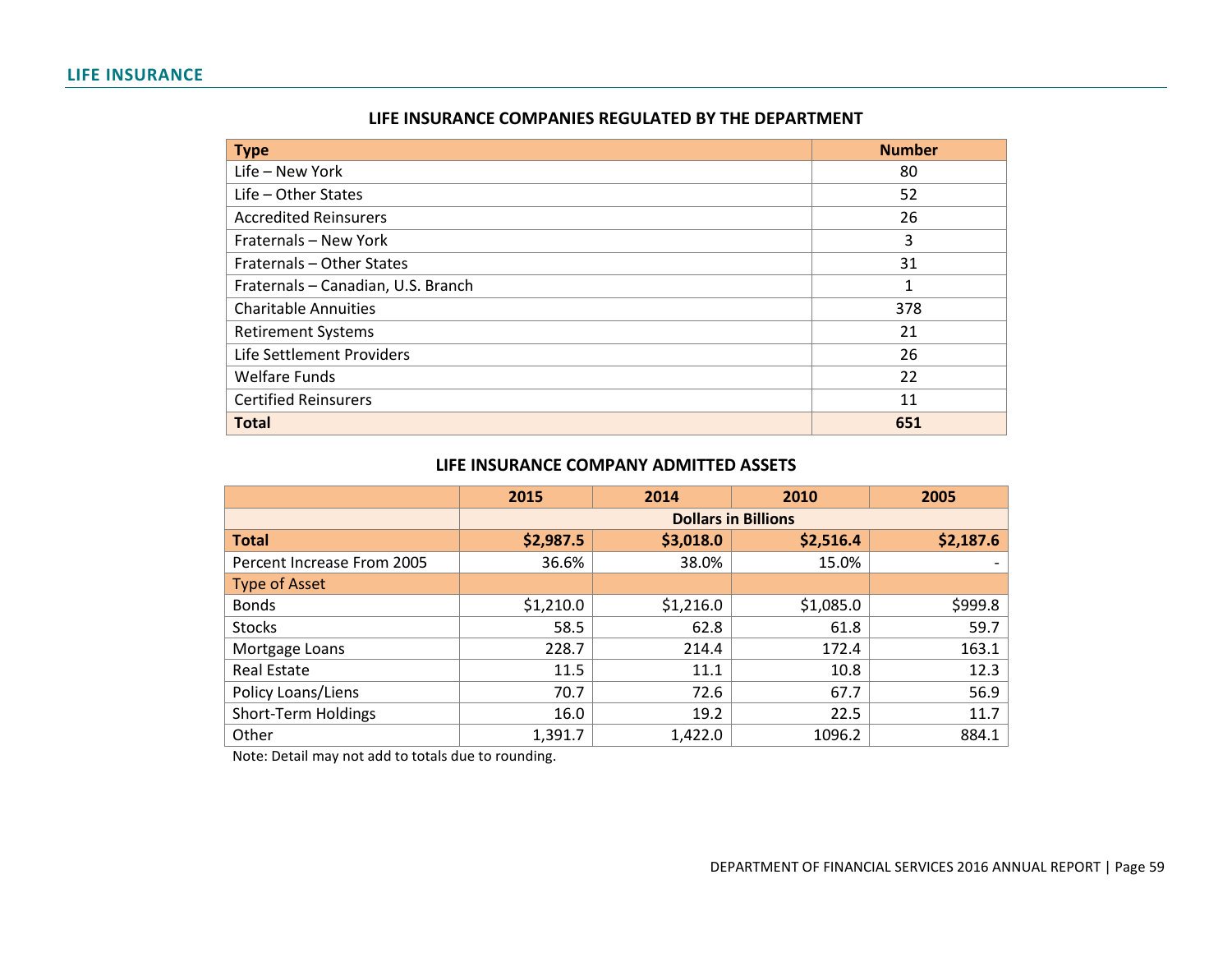#### **LIFE INSURER ASSETS, LIABILITIES, CAPITAL & SURPLUS**

|                   | 2015                       | 2014      |  |
|-------------------|----------------------------|-----------|--|
|                   | <b>Dollars in Billions</b> |           |  |
| Assets            | \$2,987.5                  | \$3,018.0 |  |
| Liabilities       | 2,790.4                    | 2,828.6   |  |
| Capital & Surplus | 197.1                      | 189.3     |  |

#### **TOTAL LIFE INSURANCE IN FORCE (COMPANIES LICENSED IN NEW YORK STATE)**

<span id="page-61-0"></span>

|                                 | 2015       | 2014                       | 2010       | 2005       |
|---------------------------------|------------|----------------------------|------------|------------|
|                                 |            | <b>Dollars in Billions</b> |            |            |
| <b>Total Insurance In Force</b> | \$16,745.0 | \$16,239.7                 | \$14,200.0 | \$11,684.5 |
| Percent increase from 2005      | 43.3%      | 39.0%                      | 21.5%      |            |
|                                 |            |                            |            |            |
| <b>Type of Business</b>         |            | <b>Dollars in Billions</b> |            |            |
| Ordinary                        | \$8,906.6  | \$8,685.8                  | \$7,713.9  | \$6,340.3  |
| Group                           | 7,809.7    | 7,524.0                    | 6,449.4    | 5,274.9    |
| Credit                          | 24.5       | 25.5                       | 31.1       | 63.0       |
| Industrial                      | 4.1        | 4.5                        | 5.6        | 6.3        |

#### **LIFE INSURANCE IN FORCE IN THE STATE OF NEW YORK**

<span id="page-61-2"></span><span id="page-61-1"></span>

|                            | 2015      | 2014      | 2010                       | 2005      |
|----------------------------|-----------|-----------|----------------------------|-----------|
|                            |           |           | <b>Dollars in Billions</b> |           |
| <b>Total</b>               | \$2,110.3 | \$2,049.6 | \$1,828.8                  | \$1,662.9 |
| Percent increase from 2005 | 26.9%     | 23.3%     | 10.0%                      |           |
| <b>Class of Business</b>   |           |           |                            |           |
| Ordinary                   | \$1,441.5 | \$1,383.2 | \$1,234.8                  | \$1,007.8 |
| Group                      | 663.9     | 661.8     | 588.9                      | 647.6     |
| Credit                     | 4.7       | 4.2       | 4.6                        | 7.0       |
| Industrial                 | 0.3       | 0.4       | 0.5                        | 0.6       |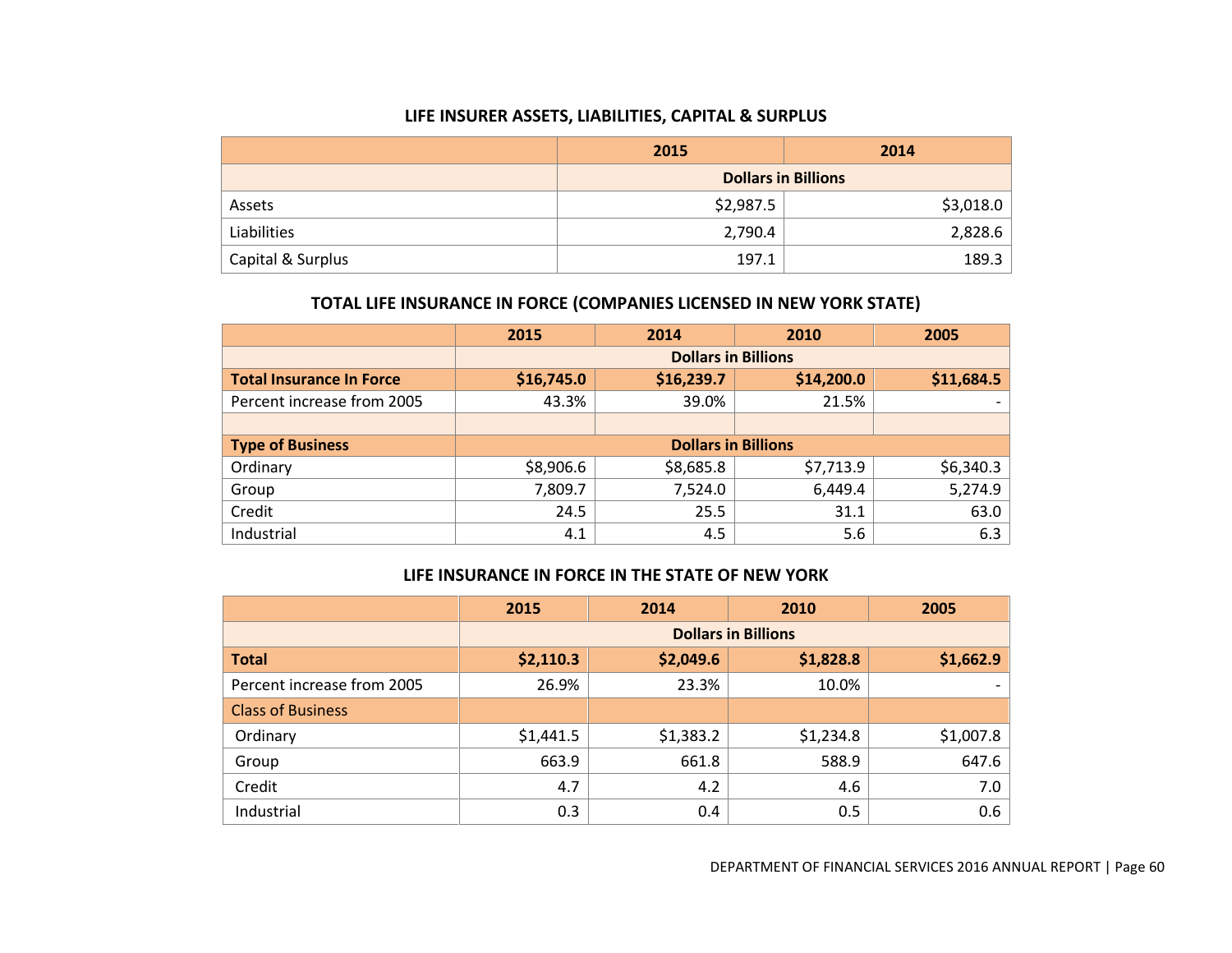#### **DOMESTIC LIFE INSURANCE COMPANIES ADMITTED ASSETS/INSURANCE IN FORCE**

|                            | 2015                       | 2014      | 2010      | 2005      |  |
|----------------------------|----------------------------|-----------|-----------|-----------|--|
|                            | <b>Dollars in Billions</b> |           |           |           |  |
| <b>Admitted Assets</b>     | \$1,264.1                  | \$1,238.6 | \$1,008.2 | \$815.4   |  |
| Percent Increase from 2005 | 55.0%                      | 51.9%     | 23.6%     |           |  |
|                            | <b>Dollars in Billions</b> |           |           |           |  |
| Insurance in Force         | \$7,097.0                  | \$6,939.7 | \$6,520.9 | \$4,972.6 |  |
| Percent Increase from 2005 | 42.7%                      | 39.6%     | 31.1%     |           |  |

#### **FRATERNAL BENEFIT SOCIETIES ADMITTED ASSETS/INSURANCE IN FORCE**

<span id="page-62-0"></span>

|                        | 2015                       | 2014    | 2010    | 2005    |
|------------------------|----------------------------|---------|---------|---------|
|                        | <b>Dollars in Billions</b> |         |         |         |
| <b>Admitted Assets</b> | \$114.7                    | \$110.2 | \$90.7  | \$76.0  |
| Insurance in Force     | \$396.8                    | \$387.4 | \$347.1 | \$296.6 |

#### **PRIVATE PENSION FUNDS ADMITTED ASSETS/INSURANCE IN FORCE**

<span id="page-62-1"></span>

|                                          | 2015                       | 2014      | 2010      | 2005      |
|------------------------------------------|----------------------------|-----------|-----------|-----------|
|                                          | <b>Dollars in Millions</b> |           |           |           |
| Fair value of assets                     | \$233,124                  | \$246,584 | \$202,258 | \$195,084 |
| Payments to Annuitants and Beneficiaries | \$29,236                   | \$26,106  | \$22,736  | \$13,922  |

<span id="page-62-2"></span>Note: Prior to 2007, assets were Total Admitted Assets, when the annual statement was prepared on a statutory basis.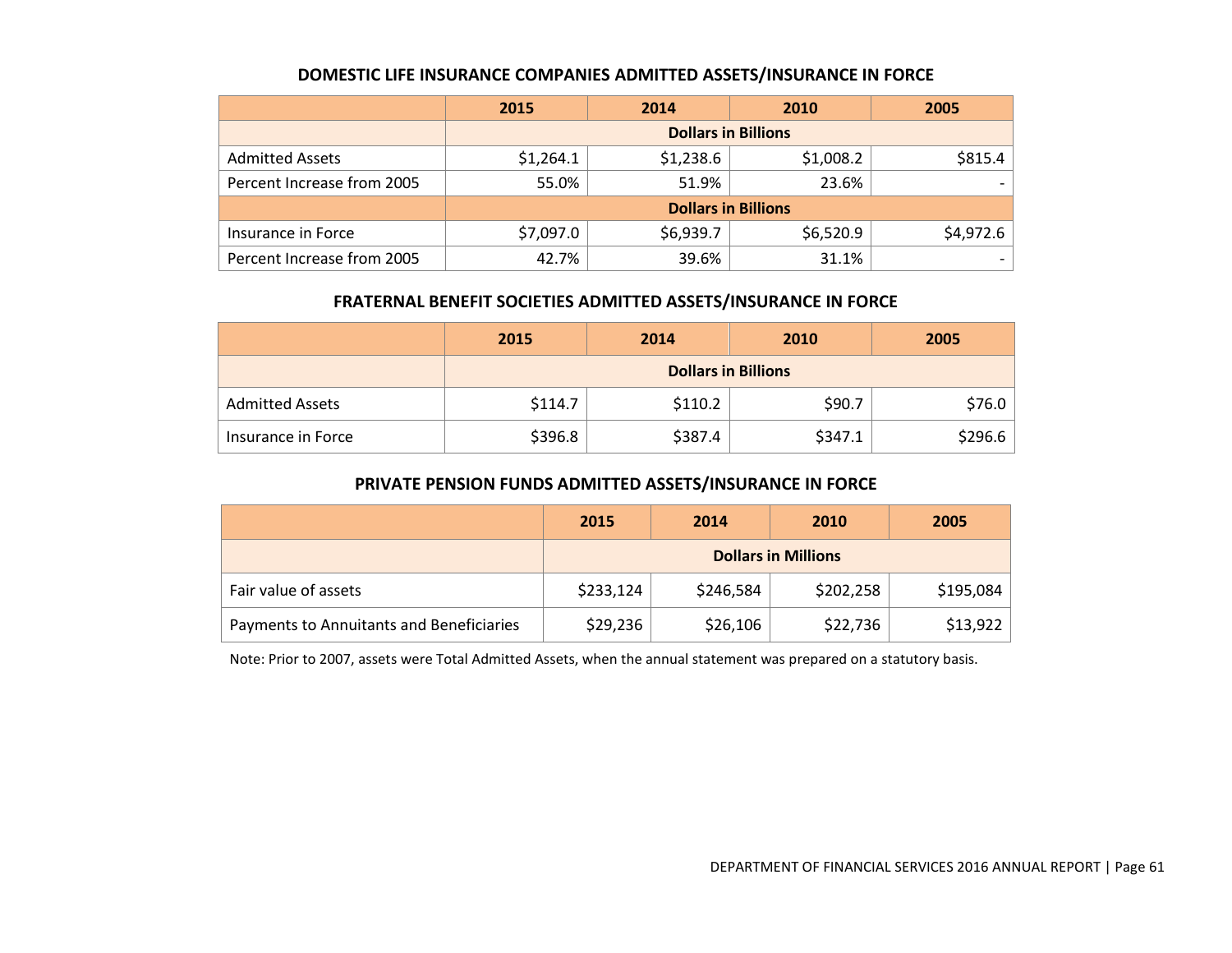#### **PUBLIC RETIREMENT SYSTEMS AND PENSION FUNDS ADMITTED ASSETS/INSURANCE IN FORCE**

|                                          | 2015                       | 2014      | 2010      | 2005      |
|------------------------------------------|----------------------------|-----------|-----------|-----------|
|                                          | <b>Dollars in Millions</b> |           |           |           |
| Fair Value of Assets                     | \$444,946                  | \$430,880 | \$301,007 | \$304,141 |
| Payments to Annuitants and Beneficiaries | \$28,028                   | \$27,174  | \$22,076  | \$16,402  |

Note: Prior to 2007, assets were Total Admitted Assets, when the annual statement was prepared on a statutory basis.

# **SEGREGATED GIFT ANNUITY FUNDS ADMITTED ASSETS/INSURANCE IN FORCE 2005-2015**

<span id="page-63-1"></span><span id="page-63-0"></span>

|                               | 2015      | 2014                       | 2010      | 2005      |
|-------------------------------|-----------|----------------------------|-----------|-----------|
|                               |           | <b>Dollars in Millions</b> |           |           |
| Total admitted assets         | \$2,632.6 | \$2,759.8                  | \$2,176.7 | \$1,861.5 |
| Annual payments to annuitants | \$210.6   | \$218.3                    | \$195.5   | \$163.7   |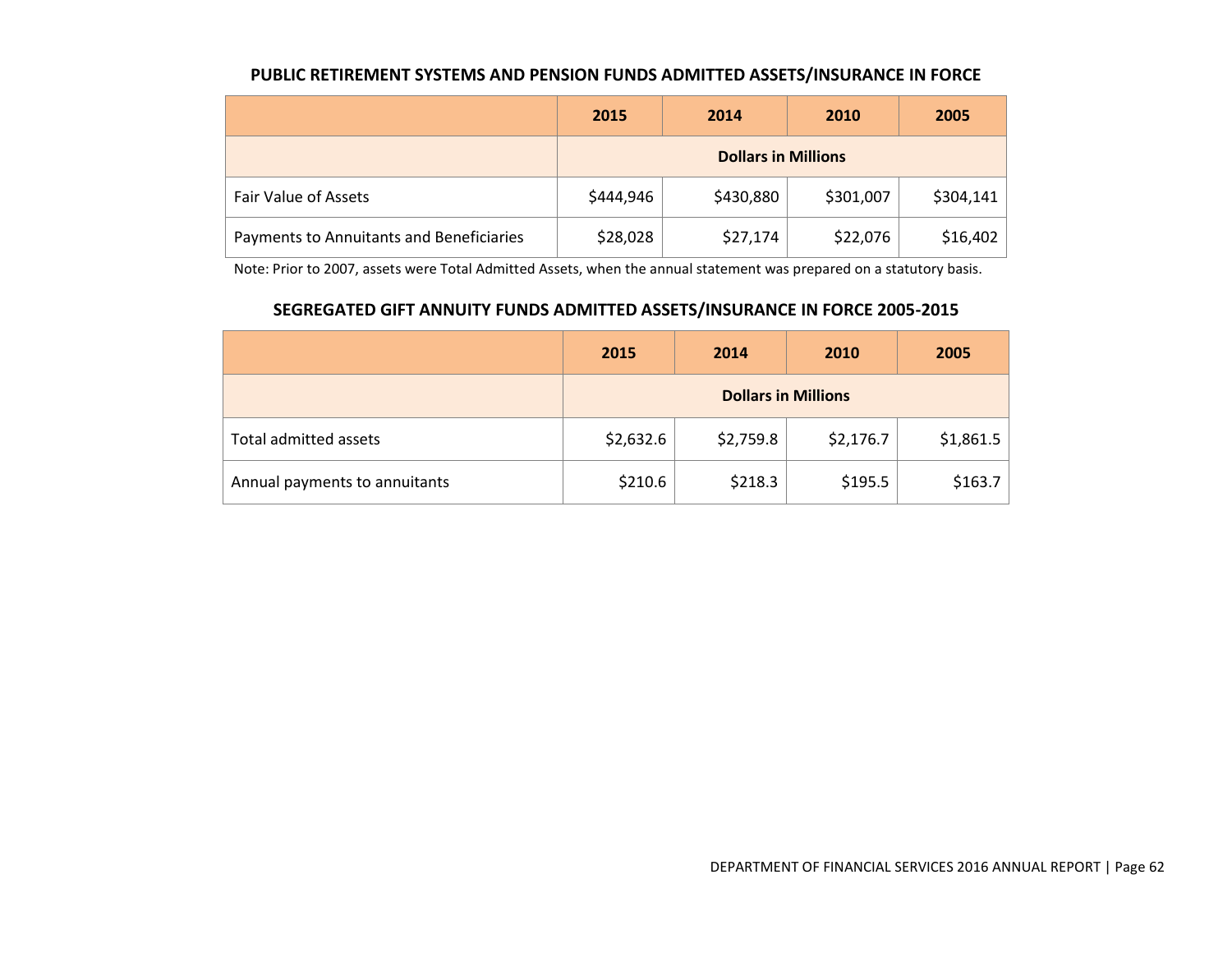## **FUNDS HELD BY OR DEPOSITED WITH THE SUPERINTENDENT**

| <b>Date Funds Paid to</b><br>Superintendent | Name of<br><b>Institution</b> | <b>Deposits or</b><br><b>Dividends</b> | Paid to<br><b>Claimants in</b><br>2015-16 | <b>Paid to Date</b> | <b>Balance</b> |
|---------------------------------------------|-------------------------------|----------------------------------------|-------------------------------------------|---------------------|----------------|
|                                             |                               |                                        |                                           |                     |                |
| July 20, 2010                               | Middle Village Credit Union   | \$43,054.73                            | \$0                                       | \$24,546.85         | \$18,507.88    |
|                                             | <b>Total</b>                  | \$43,054.73                            | \$0                                       | \$24,546.85         | \$18,507.88    |

#### **UNCLAIMED FUNDS FROM VOLUNTARY OR INVOLUNTARY BANK LIQUIDATIONS**

Note: All unclaimed Funds on deposit with the Superintendent are held by the Office of the State Comptroller.

# <span id="page-64-1"></span><span id="page-64-0"></span>**Beginning Balance as of 4/01/2015 \$117,861,774** Assessments Paid into the Fund 13,837,800 Net Interest income 321,206 Recoveries  $5,461,113$ Total Receipts 19,620,119 **Subtotal 137,481,893** Disbursements: Administrative Expenses 36,840 Awards & Expenses of companies in liquidation and the state of the 4,399,740 **Total Disbursements** 4,436,580 **Total in Fund as of 3/31/2016 \$133,045,313**

**PUBLIC MOTOR VEHICLE LIABILITY SECURITY FUND**

<span id="page-64-2"></span>Note: The fund has an outstanding liability of \$50 million for funds transferred from the Property Casualty Insurance Security Fund, as permitted under Section 7603 (e) (2) of the Insurance Law.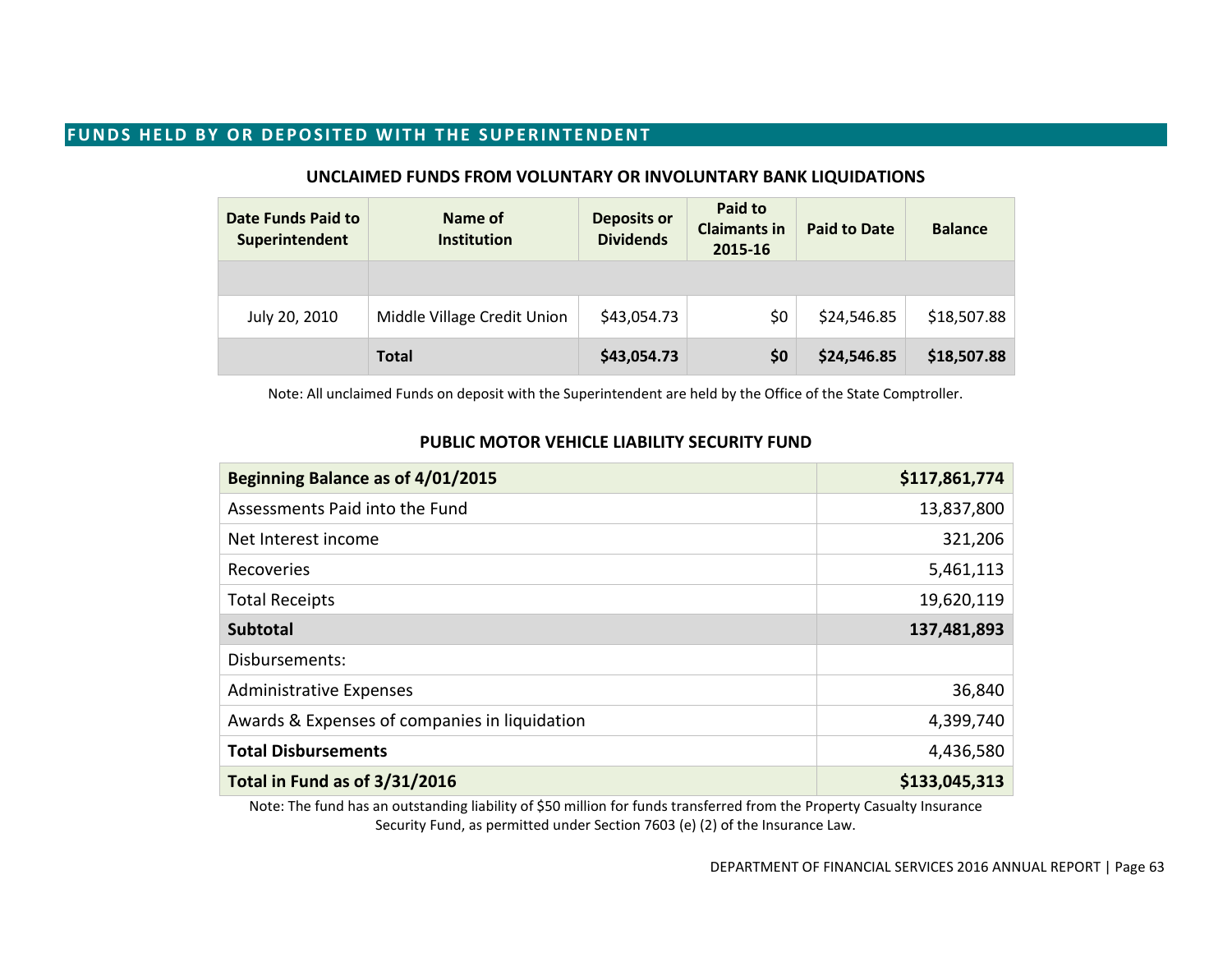#### **PROPERTY CASUALTY INSURANCE SECURITY FUND**

| Beginning Balance as of 4/01/2015             | \$259,298,988 |
|-----------------------------------------------|---------------|
| Assessments Paid into the Fund                | 0             |
| Net Interest income                           | 914,933       |
| Recoveries                                    | 104,502,486   |
| <b>Total Receipts</b>                         | 105,417,419   |
| <b>Subtotal</b>                               | 364,716,407   |
| Disbursements:                                |               |
| <b>Administrative Expenses</b>                | 233,773       |
| Awards & Expenses of companies in liquidation | 50,183,632    |
| <b>Total Disbursements</b>                    | 50,417,405    |
| Total in Fund as of 3/31/2016                 | \$314,299,002 |

Note: Total does not include transfer of \$87 million to State General Purpose Fund, or transfer of \$50 million to the Public Motor Vehicle Liability Security Fund.

#### **WORKERS COMPENSATION SECURITY FUND**

<span id="page-65-1"></span><span id="page-65-0"></span>

| Beginning Balance as of 4/01/2015             | \$112,590,442 |
|-----------------------------------------------|---------------|
| Assessments Paid into the Fund                | 367,682       |
| Net Interest income                           | 188,811       |
| Recoveries                                    | 108,001,666   |
| <b>Total Receipts</b>                         | 108,558,159   |
| <b>Subtotal</b>                               | 221,148,601   |
| Disbursements:                                |               |
| <b>Administrative Expenses</b>                | 61,493        |
| Awards & Expenses of companies in liquidation | 77,714,318    |
| <b>Total Disbursements</b>                    | 77,775,811    |
| Total in Fund as of 3/31/2016                 | \$143,372,790 |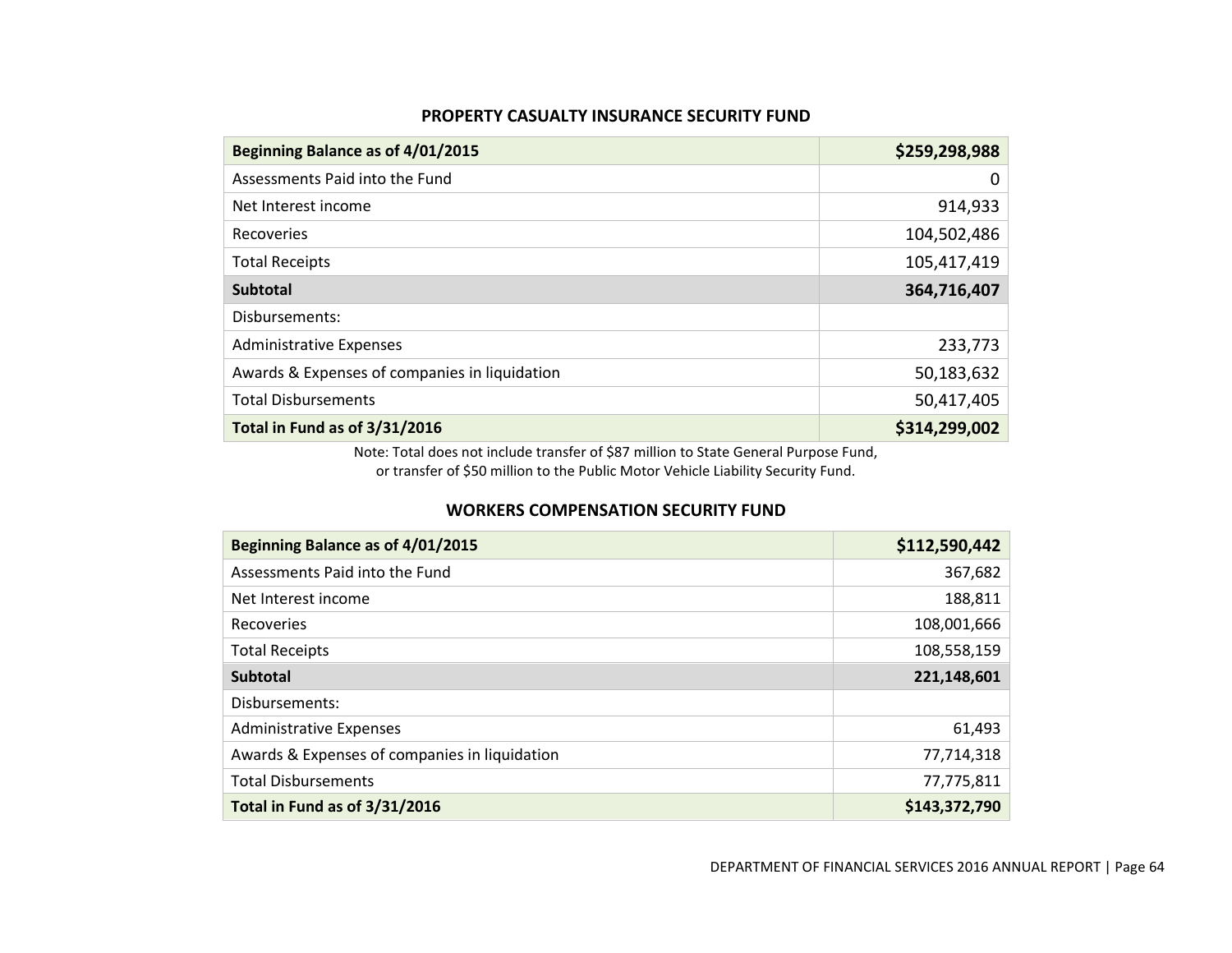# **STATE TRANSMITTER OF MONEY INSURANCE FUND (STMIF)**

<span id="page-66-0"></span>

|                                                 | Amount       |
|-------------------------------------------------|--------------|
| <b>Assets</b>                                   |              |
| Cash in STMIF Account as of April 1, 2015       | \$19,443,359 |
| Cash Received in STMIF from 2015-16 Assessments |              |
| Interest Received in STMIF                      | 39,293       |
| Cash Expenses in 2015-16                        |              |
| <b>TOTAL ASSETS</b>                             | 19,482,652   |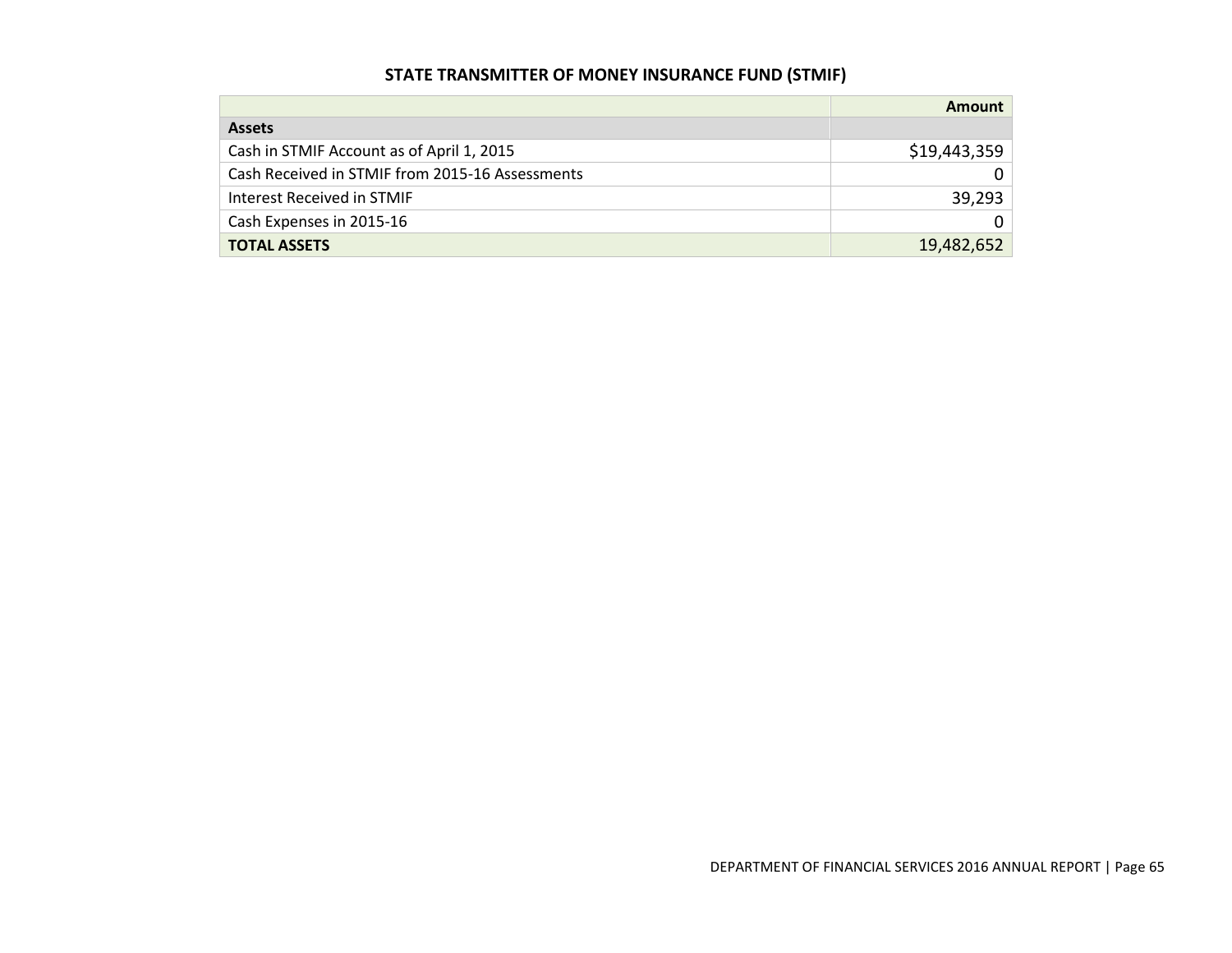# **DEPARTMENT ORGANIZATION AND MAINTENANCE**

#### **2016 DEPARTMENT RECEIPTS**

#### **ASSESSMENTS AND REIMBURSEMENT OF DEPARTMENT EXPENSES**

<span id="page-67-2"></span><span id="page-67-1"></span><span id="page-67-0"></span>

| <b>Assessments and Reimbursement of Department Expenses:</b> | <b>Amount</b> |
|--------------------------------------------------------------|---------------|
| <b>Banking Industry Assessment</b>                           | \$88,649,519  |
| <b>Insurance Industry Assessment</b>                         | 250,742,851   |
| <b>Banking Industry Specific Assessment</b>                  | 31,688        |
| <b>STMIF Assessment</b>                                      | 0             |
| Insurance Industry Examination Fees                          | 14,456,508    |
| Administrative Expense Reimbursement                         | 259,280       |
| Subtotal                                                     | 354,139,846   |
|                                                              |               |
| <b>Taxes Collected</b>                                       |               |
| Retaliatory Taxes - Insurance Law Section 1112               | 6,665,349     |
| Excess Line Premium Taxes - Insurance Law Section 2118       | 110,642,432   |
| Organization Tax - Section 180, Tax Law                      | 0             |
| Subtotal                                                     | 117,307,781   |
|                                                              |               |
| <b>Fees and Other Revenue Collected</b>                      |               |
| Section 9110 - Motor Vehicle Law Enforcement Fee             | 123,523,953   |
| Licensing and Accreditation Fees                             | 19,902,236    |
| Section 9108 - Fire Insurance Fee                            | 17,632,274    |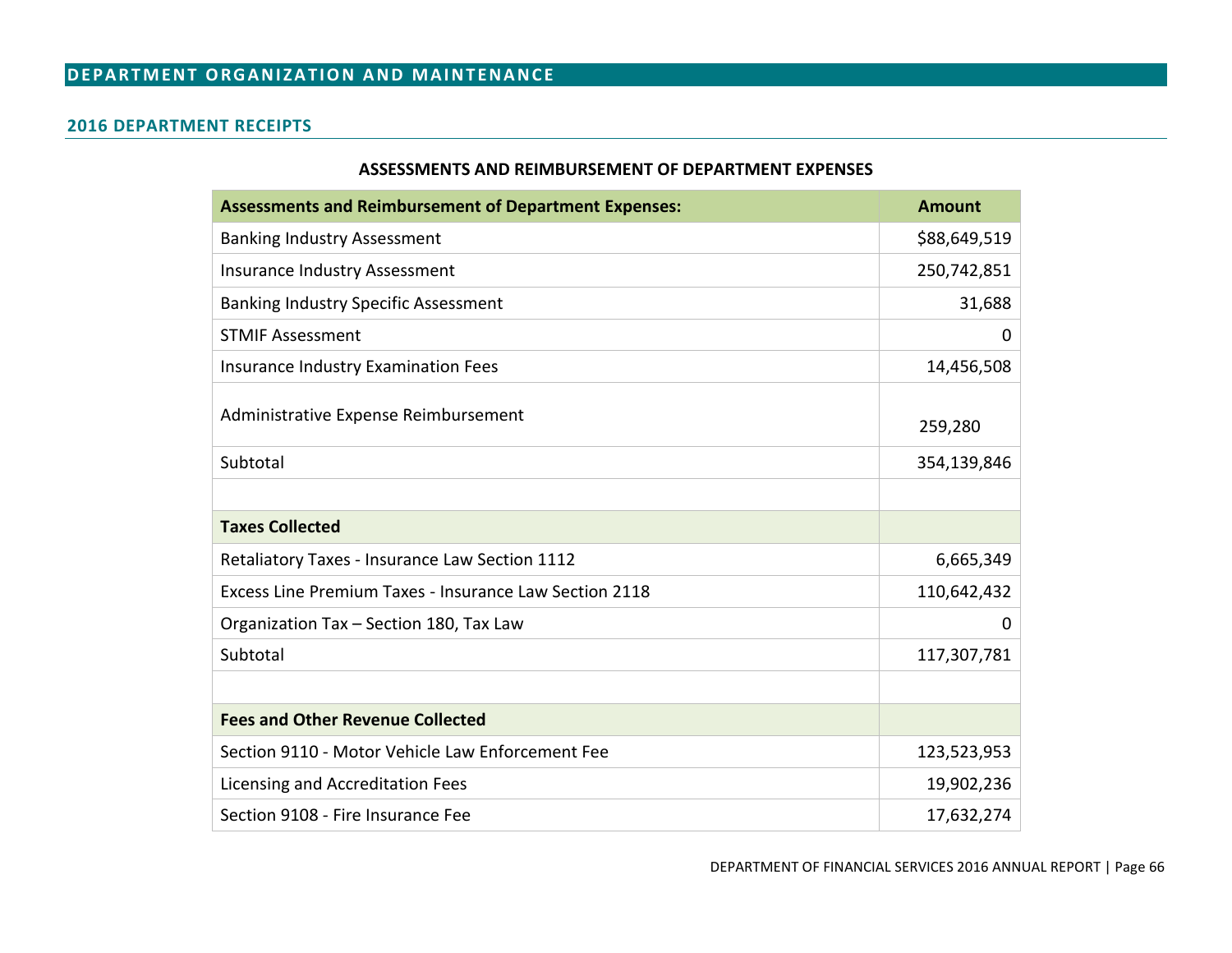| <b>Fines and Penalties</b>                                                            | 1,891,837,635   |
|---------------------------------------------------------------------------------------|-----------------|
| <b>MLO Annual License Fees</b>                                                        | 2,156,831       |
| <b>Banking Industry Application Fees</b>                                              | 1,135,950       |
| Section 1212 - Summons and Complaints                                                 | 680,492         |
| Section 1112 - Filing Annual Statements, Certificates of Authority and Admission Fees | 1,174,963       |
| <b>Fingerprint Fees</b>                                                               | 203,275         |
| Section 9107 - Certification & Filing Fees                                            | 4,893           |
| <b>FOIL Requests</b>                                                                  | 2,242           |
| Miscellaneous Revenue                                                                 | 3,846           |
| Subtotal                                                                              | 2,058,258,590   |
|                                                                                       |                 |
| <b>Foreign Fire Tax and Security Funds Receipts</b>                                   |                 |
| Foreign Fire Tax - Insurance Law Sections 2118, 9104 and 9105                         | 60,276,389      |
| Property Casualty Insurance Security Fund - Article 76                                | 105,417,419     |
| Public Motor Vehicle Liability Security Fund - Article 76                             | 19,620,119      |
| Workers' Compensation Security Fund - Article 6A of WC Law                            | 108,558,159     |
| Subtotal                                                                              | 293,872,086     |
| <b>Total Department Receipts</b>                                                      | \$2,823,578,303 |